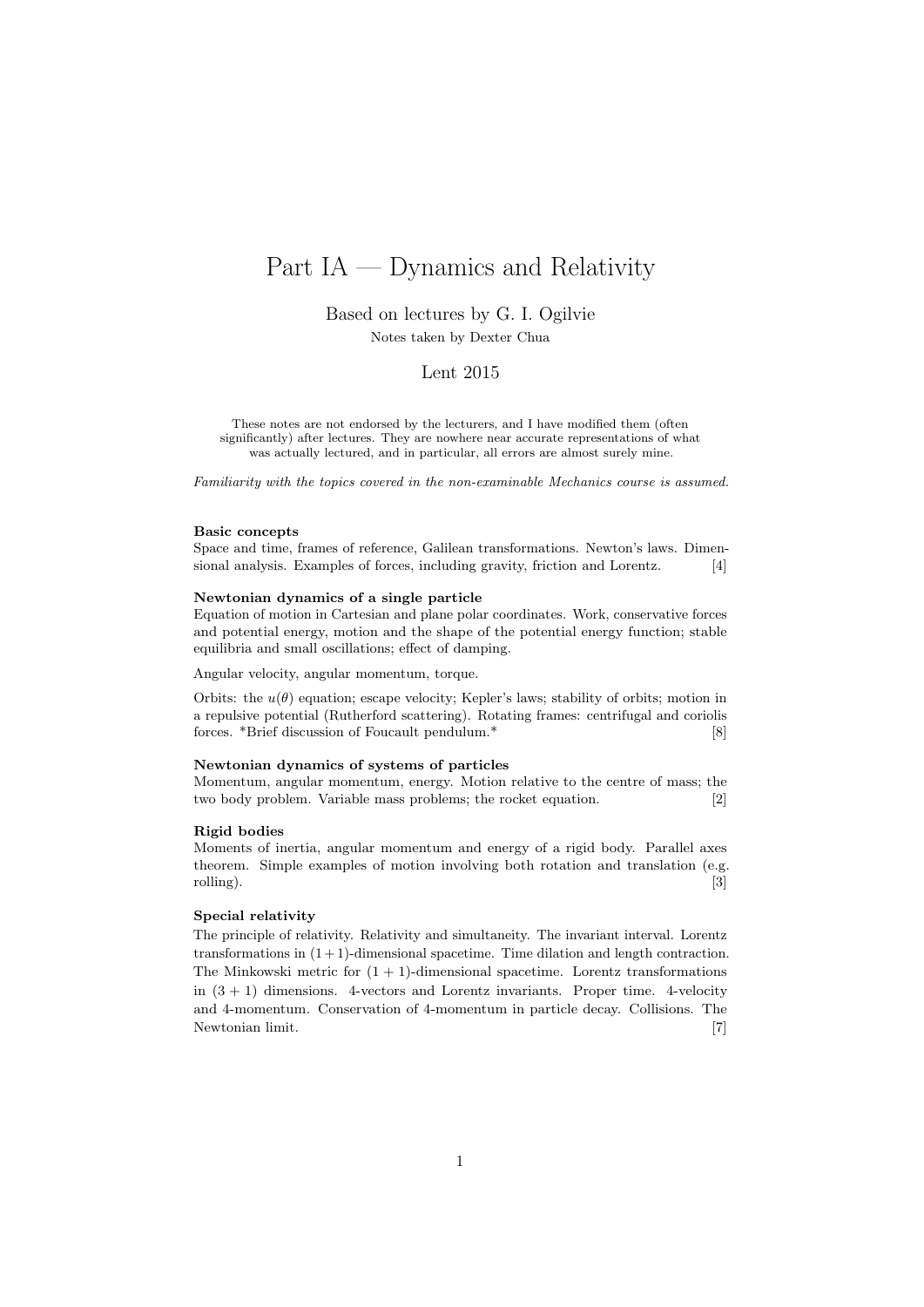# Contents

| 0        | Introduction                                                                                                        | 4                          |  |  |  |  |  |  |  |  |  |  |  |  |  |
|----------|---------------------------------------------------------------------------------------------------------------------|----------------------------|--|--|--|--|--|--|--|--|--|--|--|--|--|
| 1        | Newtonian dynamics of particles<br>Newton's laws of motion $\dots \dots \dots \dots \dots \dots \dots \dots$<br>1.1 | $\bf{5}$<br>$\overline{5}$ |  |  |  |  |  |  |  |  |  |  |  |  |  |
|          | 1.2<br>Galilean transformations                                                                                     | 6                          |  |  |  |  |  |  |  |  |  |  |  |  |  |
|          | 1.3                                                                                                                 | 8                          |  |  |  |  |  |  |  |  |  |  |  |  |  |
|          |                                                                                                                     |                            |  |  |  |  |  |  |  |  |  |  |  |  |  |
| $\bf{2}$ | Dimensional analysis                                                                                                | 9                          |  |  |  |  |  |  |  |  |  |  |  |  |  |
|          | 2.1                                                                                                                 | 9                          |  |  |  |  |  |  |  |  |  |  |  |  |  |
|          | 2.2<br>10                                                                                                           |                            |  |  |  |  |  |  |  |  |  |  |  |  |  |
| 3        | 12<br>Forces<br>12                                                                                                  |                            |  |  |  |  |  |  |  |  |  |  |  |  |  |
|          | 3.1<br>Force and potential energy in one dimension                                                                  |                            |  |  |  |  |  |  |  |  |  |  |  |  |  |
|          | 13<br>3.2<br>Motion in a potential $\ldots \ldots \ldots \ldots \ldots \ldots \ldots \ldots$                        |                            |  |  |  |  |  |  |  |  |  |  |  |  |  |
|          | 3.3<br>17                                                                                                           |                            |  |  |  |  |  |  |  |  |  |  |  |  |  |
|          | $3.4\,$<br>19                                                                                                       |                            |  |  |  |  |  |  |  |  |  |  |  |  |  |
|          | $3.5\,$<br>21<br>Electromagnetism                                                                                   |                            |  |  |  |  |  |  |  |  |  |  |  |  |  |
|          | 3.6<br>23                                                                                                           |                            |  |  |  |  |  |  |  |  |  |  |  |  |  |
| 4        | Orbits<br>$27\,$                                                                                                    |                            |  |  |  |  |  |  |  |  |  |  |  |  |  |
|          | 27<br>4.1                                                                                                           |                            |  |  |  |  |  |  |  |  |  |  |  |  |  |
|          | 28<br>4.2                                                                                                           |                            |  |  |  |  |  |  |  |  |  |  |  |  |  |
|          | Equation of the shape of the orbit $\ldots \ldots \ldots \ldots \ldots$<br>4.3<br>31                                |                            |  |  |  |  |  |  |  |  |  |  |  |  |  |
|          | 32<br>4.4                                                                                                           |                            |  |  |  |  |  |  |  |  |  |  |  |  |  |
|          | 4.5<br>35                                                                                                           |                            |  |  |  |  |  |  |  |  |  |  |  |  |  |
| 5        | Rotating frames<br>38                                                                                               |                            |  |  |  |  |  |  |  |  |  |  |  |  |  |
|          | 5.1<br>38                                                                                                           |                            |  |  |  |  |  |  |  |  |  |  |  |  |  |
|          | 5.2<br>39                                                                                                           |                            |  |  |  |  |  |  |  |  |  |  |  |  |  |
|          | 5.3<br>41                                                                                                           |                            |  |  |  |  |  |  |  |  |  |  |  |  |  |
|          |                                                                                                                     |                            |  |  |  |  |  |  |  |  |  |  |  |  |  |
| 6        | Systems of particles                                                                                                |                            |  |  |  |  |  |  |  |  |  |  |  |  |  |
|          | Motion of the center of mass $\dots \dots \dots \dots \dots \dots$<br>43<br>6.1                                     |                            |  |  |  |  |  |  |  |  |  |  |  |  |  |
|          | 6.2<br>Motion relative to the center of mass<br>$45\,$                                                              |                            |  |  |  |  |  |  |  |  |  |  |  |  |  |
|          | 6.3<br>The two-body problem $\dots \dots \dots \dots \dots \dots \dots \dots \dots$<br>46                           |                            |  |  |  |  |  |  |  |  |  |  |  |  |  |
|          | 6.4<br>47                                                                                                           |                            |  |  |  |  |  |  |  |  |  |  |  |  |  |
| 7        | Rigid bodies<br>49                                                                                                  |                            |  |  |  |  |  |  |  |  |  |  |  |  |  |
|          | 49                                                                                                                  |                            |  |  |  |  |  |  |  |  |  |  |  |  |  |
|          | 7.2<br>50                                                                                                           |                            |  |  |  |  |  |  |  |  |  |  |  |  |  |
|          | 7.3<br>Calculating the moment of inertia $\ldots \ldots \ldots \ldots \ldots$<br>51                                 |                            |  |  |  |  |  |  |  |  |  |  |  |  |  |
|          | 54<br>7.4                                                                                                           |                            |  |  |  |  |  |  |  |  |  |  |  |  |  |
| 8        | Special relativity<br>61                                                                                            |                            |  |  |  |  |  |  |  |  |  |  |  |  |  |
|          | 61<br>8.1                                                                                                           |                            |  |  |  |  |  |  |  |  |  |  |  |  |  |
|          | 8.2<br>64                                                                                                           |                            |  |  |  |  |  |  |  |  |  |  |  |  |  |
|          |                                                                                                                     |                            |  |  |  |  |  |  |  |  |  |  |  |  |  |
|          | 8.3<br>65                                                                                                           |                            |  |  |  |  |  |  |  |  |  |  |  |  |  |
|          | 8.4<br>71                                                                                                           |                            |  |  |  |  |  |  |  |  |  |  |  |  |  |
|          | 8.5<br>74                                                                                                           |                            |  |  |  |  |  |  |  |  |  |  |  |  |  |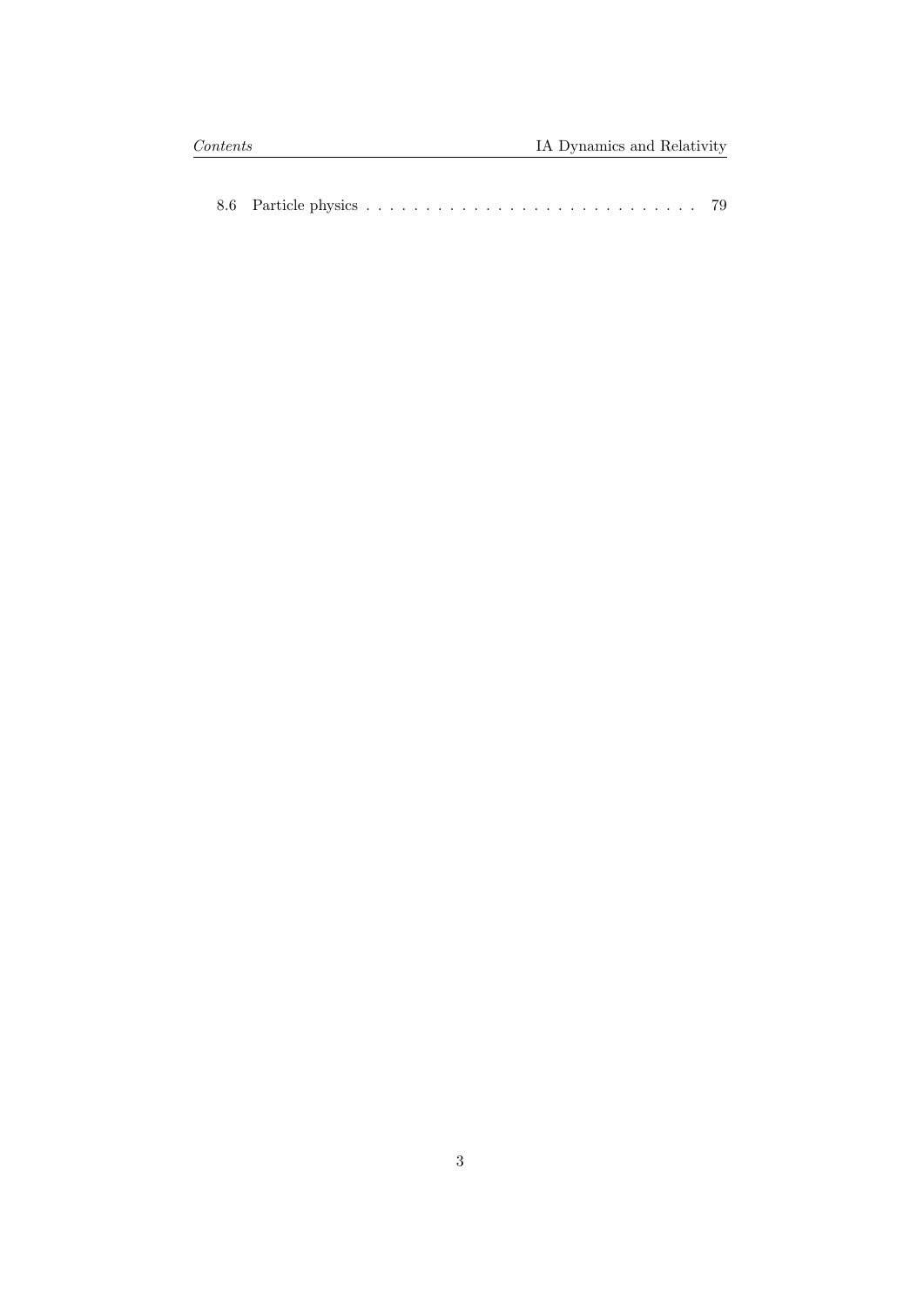# <span id="page-3-0"></span>0 Introduction

You've been lied to. You thought you applied for mathematics. And here you have a course on physics. No, this course is not created for students taking the "Maths with Physics" option. They don't have to take this course (don't ask why).

Ever since Newton invented calculus, mathematics is becoming more and more important in physics. Physicists seek to describe the universe in a few equations, and derive everyday (physical) phenomena as mathematical consequences of these equations.

In this course, we will start with Newton's laws of motion and use it to derive a lot of physical phenomena, including planetary orbits, centrifugal forces<sup>[1](#page-3-1)</sup> and the motion of rotating bodies.

The important thing to note is that we can "prove" all these phenomena just under the assumption that Newton's laws are correct (plus the formulas for, say, the strength of the gravitational force). We are just doing mathematics here. We don't need to do any experiments to obtain the results (of course, we need experiments to verify that Newton's laws are indeed the equations that describe this universe).

However, it turns out that Newton was wrong. While his theories were accurate for most everyday phenomena, they weren't able to adequately describe electromagnetism. This lead to Einstein discovering special relativity. Special relativity is also required to describe motion that is very fast. We will have a brief introduction to special relativity at the end of the course.

<span id="page-3-1"></span><sup>&</sup>lt;sup>1</sup>Yes, they exist.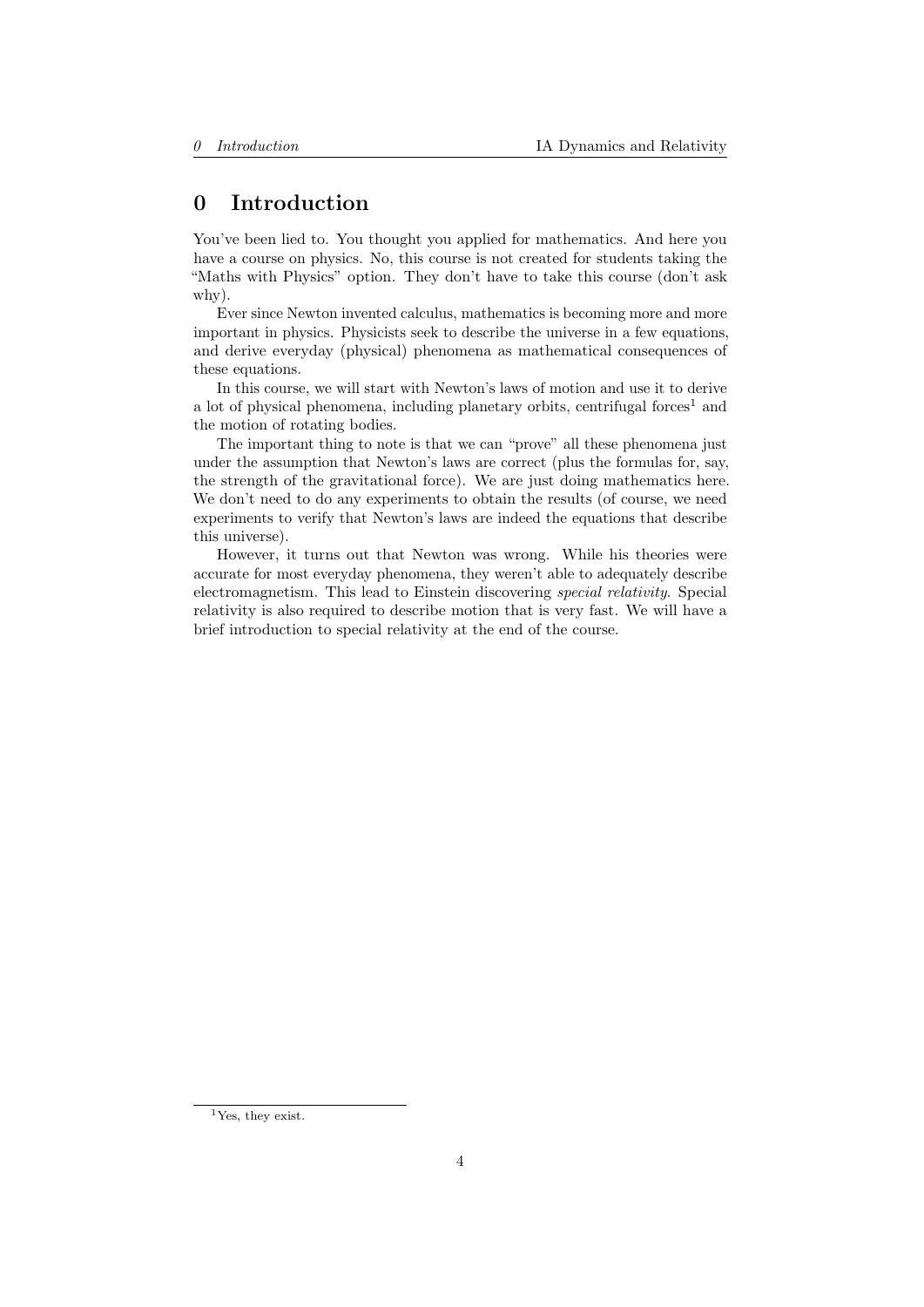# <span id="page-4-0"></span>1 Newtonian dynamics of particles

Newton's equations describe the motion of a (point) particle.

**Definition** (Particle). A *particle* is an object of insignificant size, hence it can be regarded as a point. It has a mass  $m > 0$ , and an *electric charge q*.

Its position at time t is described by its *position vector*,  $\mathbf{r}(t)$  or  $\mathbf{x}(t)$  with respect to an origin O.

Depending on context, different things can be considered as particles. We could consider an electron to be a point particle, even though it is more accurately described by the laws of quantum mechanics than those of Newtonian mechanics. If we are studying the orbit of planets, we can consider the Sun and the Earth to be particles.

An important property of a particle is that it has no internal structure. It can be completely described by its position, momentum, mass and electric charge. For example, if we model the Earth as a particle, we will have to ignore its own rotation, temperature etc.

If we want to actually describe a rotating object, we usually consider it as a collection of point particles connected together, and apply Newton's law to the individual particles.

As mentioned above, the position of a particle is described by a position vector. This requires us to pick an origin of the coordinate system, as well as an orientation of the axes. Each choice is known as a frame of reference.

Definition (Frame of reference). A *frame of reference* is a choice of coordinate axes for r.

We don't impose many restrictions on the choice of coordinate axes. They can be fixed, moving, rotating, or even accelerating.

Using the position vector  $\mathbf r$ , we can define various interesting quantities which describe the particle.

Definition (Velocity). The velocity of the particle is

$$
\mathbf{v} = \dot{\mathbf{r}} = \frac{\mathrm{d}\mathbf{r}}{\mathrm{d}t}.
$$

Definition (Acceleration). The acceleration of the particle is

$$
\mathbf{a} = \dot{\mathbf{v}} = \ddot{\mathbf{r}} = \frac{\mathrm{d}^2 \mathbf{r}}{dt^2}.
$$

Definition (Momentum). The momentum of a particle is

$$
\mathbf{p} = m\mathbf{v} = m\dot{\mathbf{r}}.
$$

m is the *inertial mass* of the particle, and measures its reluctance to accelerate, as described by Newton's second law.

## <span id="page-4-1"></span>1.1 Newton's laws of motion

We will first state Newton's three laws of motion, and then discuss them individually.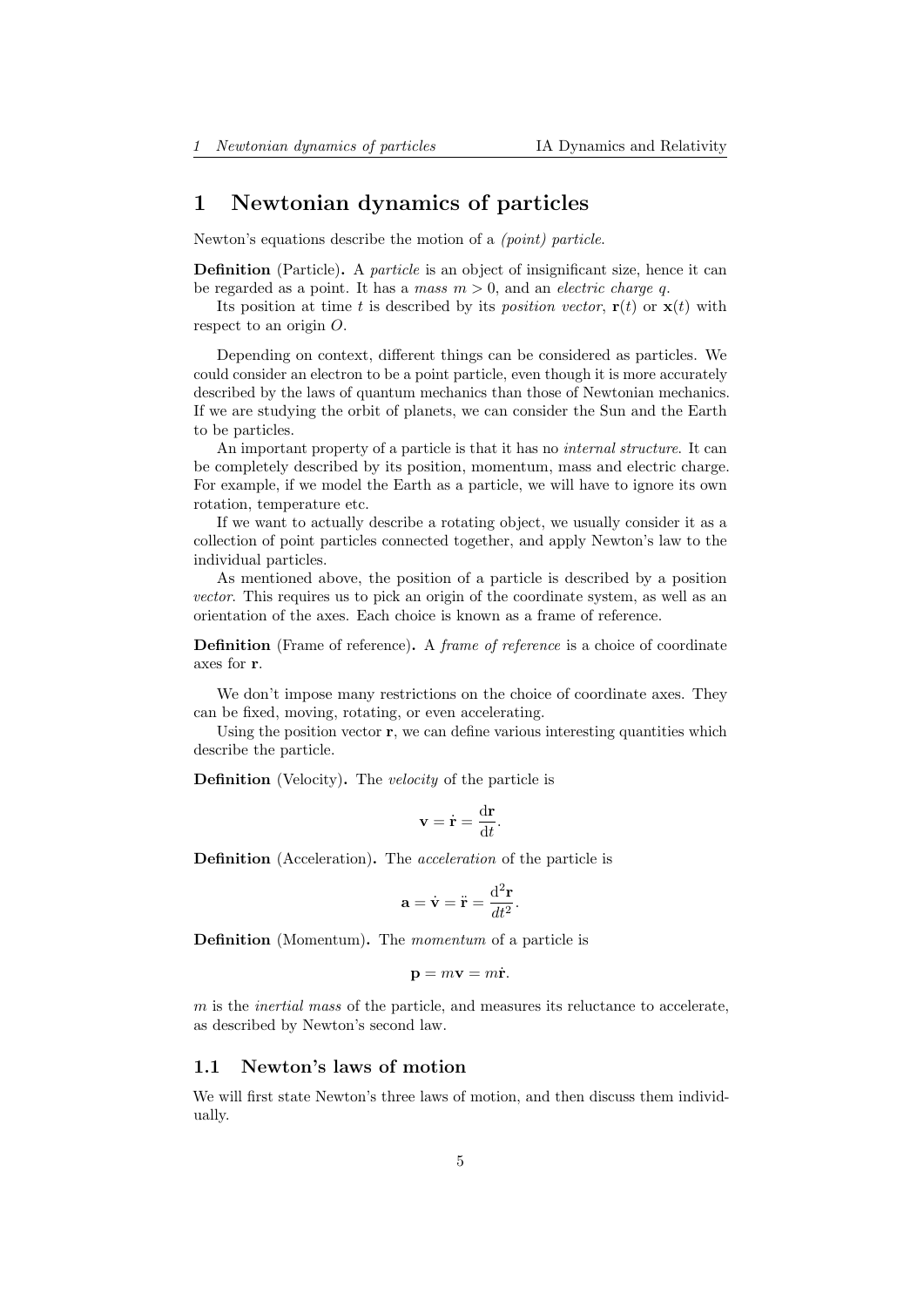Law (Newton's First Law of Motion). A body remains at rest, or moves uniformly in a straight line, unless acted on by a force. (This is in fact Galileo's Law of Inertia)

Law (Newton's Second Law of Motion). The rate of change of momentum of a body is equal to the force acting on it (in both magnitude and direction).

Law (Newton's Third Law of Motion). To every action there is an equal and opposite reaction: the forces of two bodies on each other are equal and in opposite directions.

The first law might seem redundant given the second if interpreted literally. According to the second law, if there is no force, then the momentum doesn't change. Hence the body remains at rest or moves uniformly in a straight line.

So why do we have the first law? Historically, it might be there to explicitly counter Aristotle's idea that objects naturally slow down to rest. However, some (modern) physicists give it an alternative interpretation:

Note that the first law isn't always true. Take yourself as a frame of reference. When you move around your room, things will seem like they are moving around (relative to you). When you sit down, they stop moving. However, in reality, they've always been sitting there still. On second thought, this is because you, the frame of reference, is accelerating, not the objects. The first law only holds in frames that are themselves not accelerating. We call these inertial frames.

**Definition** (Inertial frames). *Inertial frames* are frames of references in which the frames themselves are not accelerating. Newton's Laws only hold in inertial frames.

Then we can take the first law to assert that inertial frames exists. Even though the Earth itself is rotating and orbiting the sun, for most purposes, any fixed place on the Earth counts as an inertial frame.

#### <span id="page-5-0"></span>1.2 Galilean transformations

The goal of this section is to investigate inertial frames. We know that inertial frames are not unique. Given an inertial frame, what other inertial frames can we obtain?

First of all, we can rotate our axes or move our origin. In particular, we can perform the following operations:

 $\mathbf{r}'=\mathbf{r}-\mathbf{r}_0$ 

 $\mathbf{r}' = R\mathbf{r}$ 

– Translations of space:

$$
f\;{\rm time:}\;
$$

 $t' = t - t_0$ 

– Rotation (and reflection):

with  $R \in O(3)$ .

 $-$  Translations of

These are not very interesting. They are simply symmetries of space itself.

The last possible transformation is *uniform motion*. Suppose that  $S$  is an inertial frame. Then any other frame  $S'$  in uniform motion relative to  $S$  is also inertial: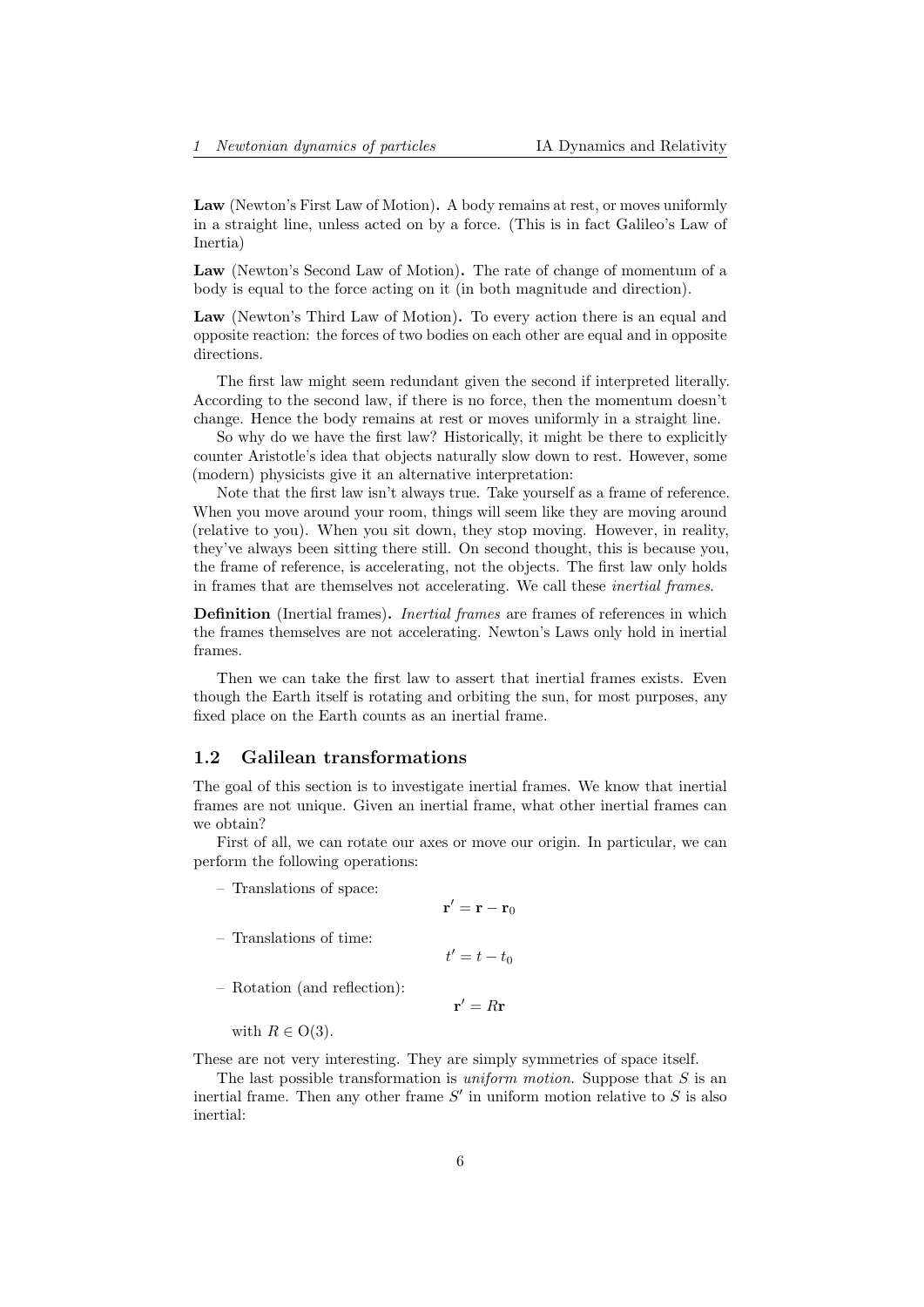

Assuming the frames coincide at  $t = 0$ , then

$$
x' = x - vt
$$
  
\n
$$
y' = y
$$
  
\n
$$
z' = z
$$
  
\n
$$
t' = t
$$

Generally, the position vector transforms as

$$
\mathbf{r}' = \mathbf{r} - \mathbf{v}t,
$$

where  $\bf{v}$  is the (constant) velocity of  $S'$  relative to  $S$ . The velocity and acceleration transform as follows:

$$
\dot{\mathbf{r}}' = \dot{\mathbf{r}} - \mathbf{v}
$$

$$
\ddot{\mathbf{r}}' = \ddot{\mathbf{r}}
$$

Definition (Galilean boost). A Galilean boost is a change in frame of reference by

$$
\mathbf{r}' = \mathbf{r} - \mathbf{v}t
$$

$$
t' = t
$$

for a fixed, constant v.

All these transformations together generate the Galilean group, which describes the symmetry of Newtonian equations of motion.

Law (Galilean relativity). The *principle of relativity* asserts that the laws of physics are the same in inertial frames.

This implies that physical processes work the same

- at every point of space
- at all times
- in whichever direction we face
- at whatever constant velocity we travel.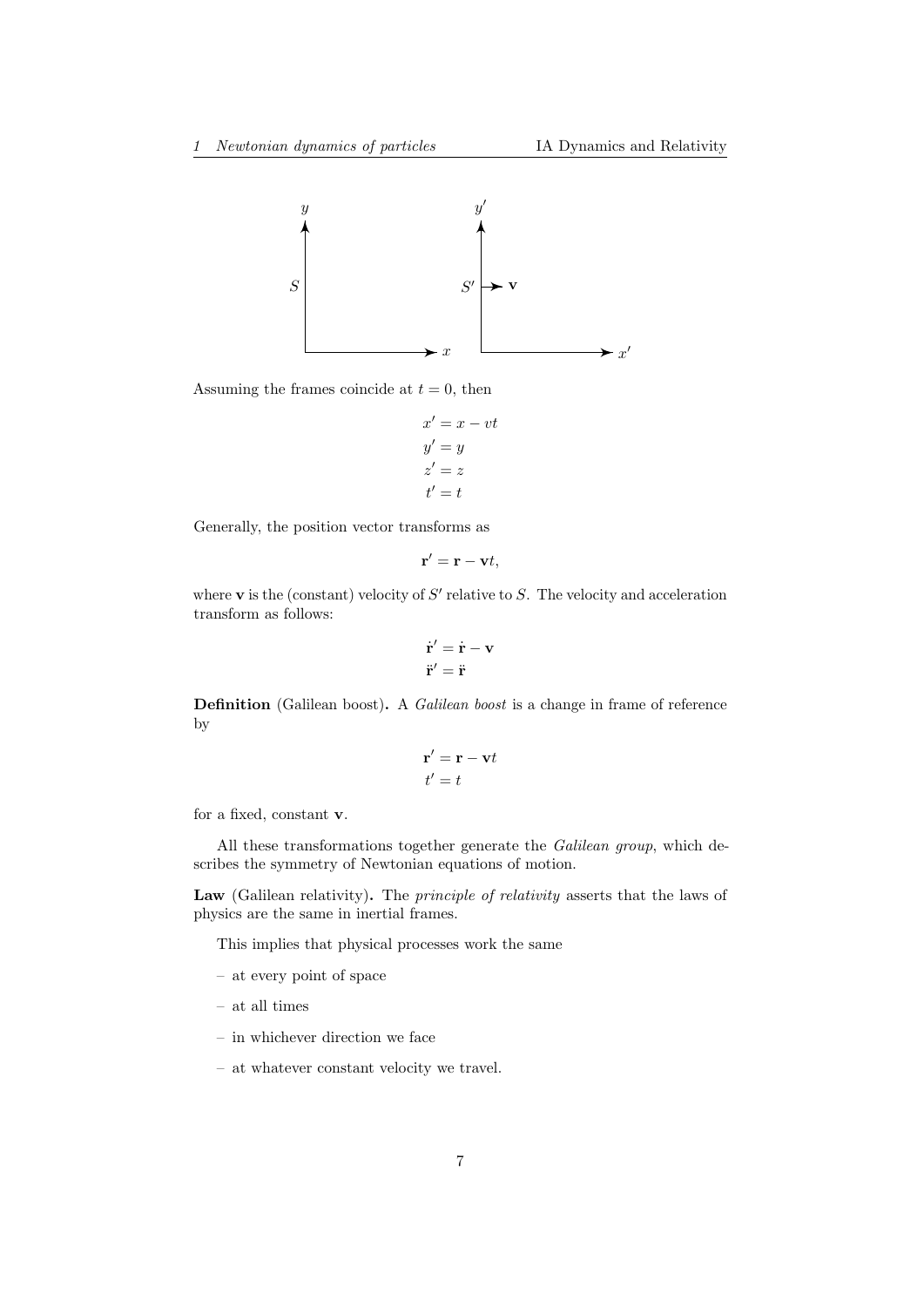In other words, the equations of Newtonian physics must have Galilean invariance.

Since the laws of physics are the same regardless of your velocity, velocity must be a *relative concept*, and there is no such thing as an "absolute velocity" that all inertial frames agree on.

However, all inertial frames must agree on whether you are accelerating or not (even though they need not agree on the direction of acceleration since you can rotate your frame). So acceleration is an absolute concept.

## <span id="page-7-0"></span>1.3 Newton's Second Law

Newton's second law is often written in the form of an equation.

**Law.** The *equation of motion* for a particle subject to a force  $\bf{F}$  is

$$
\frac{\mathrm{d}\mathbf{p}}{\mathrm{d}t} = \mathbf{F},
$$

where  $\mathbf{p} = m\mathbf{v} = m\dot{\mathbf{r}}$  is the (linear) momentum of the particle. We say m is the (inertial) mass of the particle, which is a measure of its reluctance to accelerate.

Usually,  $m$  is constant. Then

$$
\mathbf{F} = m\mathbf{a} = m\ddot{\mathbf{r}}.
$$

Usually, **F** is specified as a function of  $\mathbf{r}, \dot{\mathbf{r}}$  and t. Then we have a second-order ordinary differential equation for r.

To determine the solution, we need to specify the initial values of  $\mathbf r$  and  $\dot{\mathbf r}$ , i.e. the initial position and velocity. The trajectory of the particle is then uniquely determined for all future (and past) times.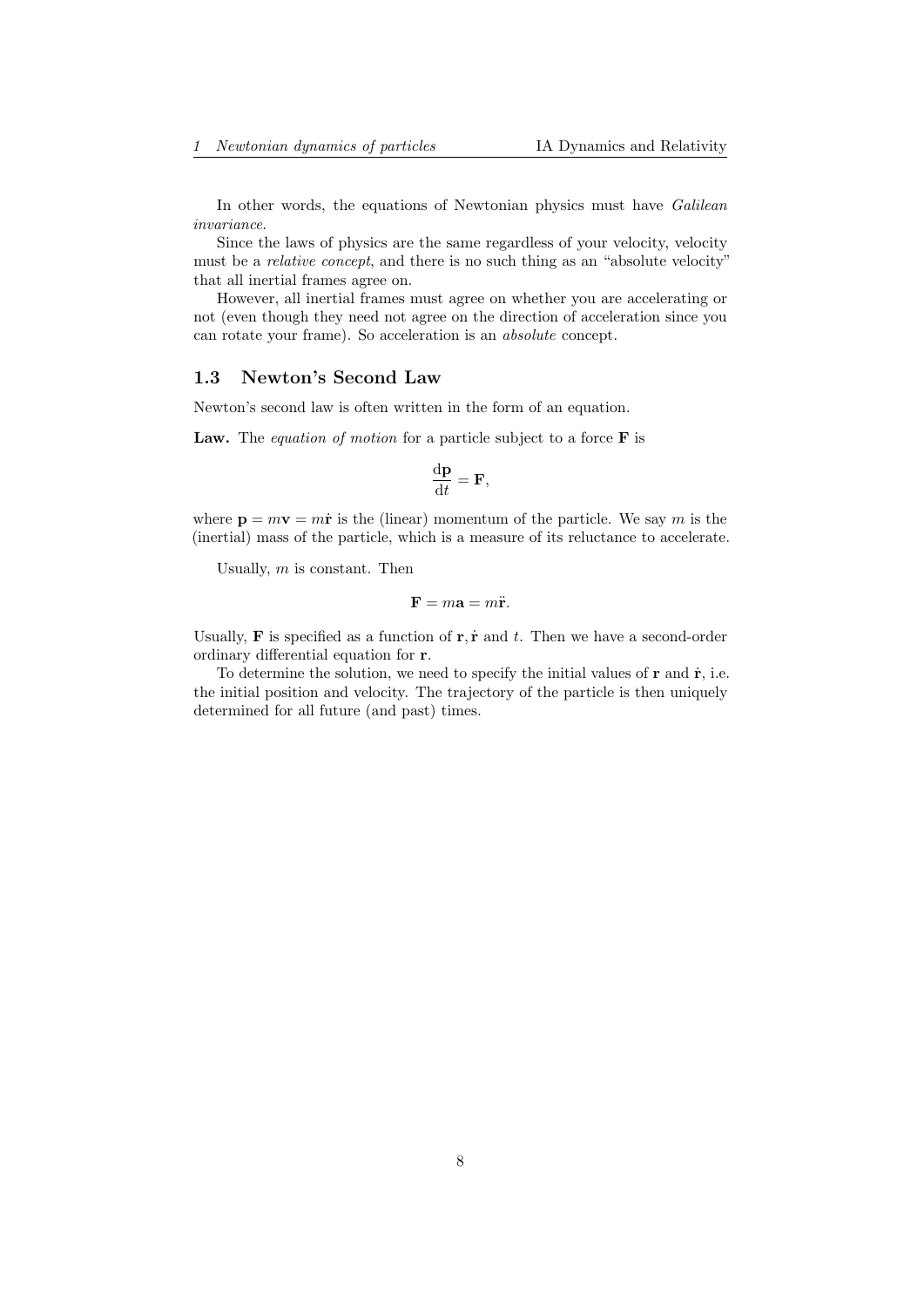# <span id="page-8-0"></span>2 Dimensional analysis

When considering physical theories, it is important to be aware that physical quantities are not pure numbers. Each physical quantity has a dimension. Roughly speaking, dimensions are what units represent, such as length, mass and time. In any equation relating physical quantities, the dimensions must be consistent, i.e. the dimensions on both sides of the equation must be equal.

For many problems in dynamics, the three basic dimensions are sufficient:

- $-$  length,  $L$
- mass, M
- time,  $T$

The dimensions of a physical quantity  $X$ , denoted by  $[X]$  are expressible uniquely in terms of  $L$ ,  $M$  and  $T$ . For example,

- $-$  [area] =  $L^2$
- $-[density] = L^{-3}M$
- [velocity] =  $LT^{-1}$
- [acceleration] =  $LT^{-2}$
- $-[force] = LMT^{-2}$  since the dimensions must satisfy the equation  $F = ma$ .
- [energy] =  $L^2MT^{-2}$ , e.g. consider  $E = mv^2/2$ .

Physical constants also have dimensions, e.g.  $[G] = L^3 M^{-1} T^{-2}$  by  $F =$  $GMm/r^2$ .

The only allowed operations on quantities with dimensions are sums and products (and subtraction and division), and if we sum two terms, they must have the same dimension. For example, it does not make sense to add a length with an area. More complicated functions of dimensional quantities are not allowed, e.g.  $e^x$  again makes no sense if x has a dimension, since

$$
e^x = 1 + x + \frac{1}{2}x^2 + \dotsb
$$

and if  $x$  had a dimension, we would be summing up terms of different dimensions.

## <span id="page-8-1"></span>2.1 Units

People use units to represent dimensional quantities. A unit is a convenient standard physical quantity, e.g. a fixed amount of mass. In the SI system, there are base units corresponding to the basics dimensions. The three we need are

- meter (m) for length
- kilogram (kg) for mass
- second (s) for time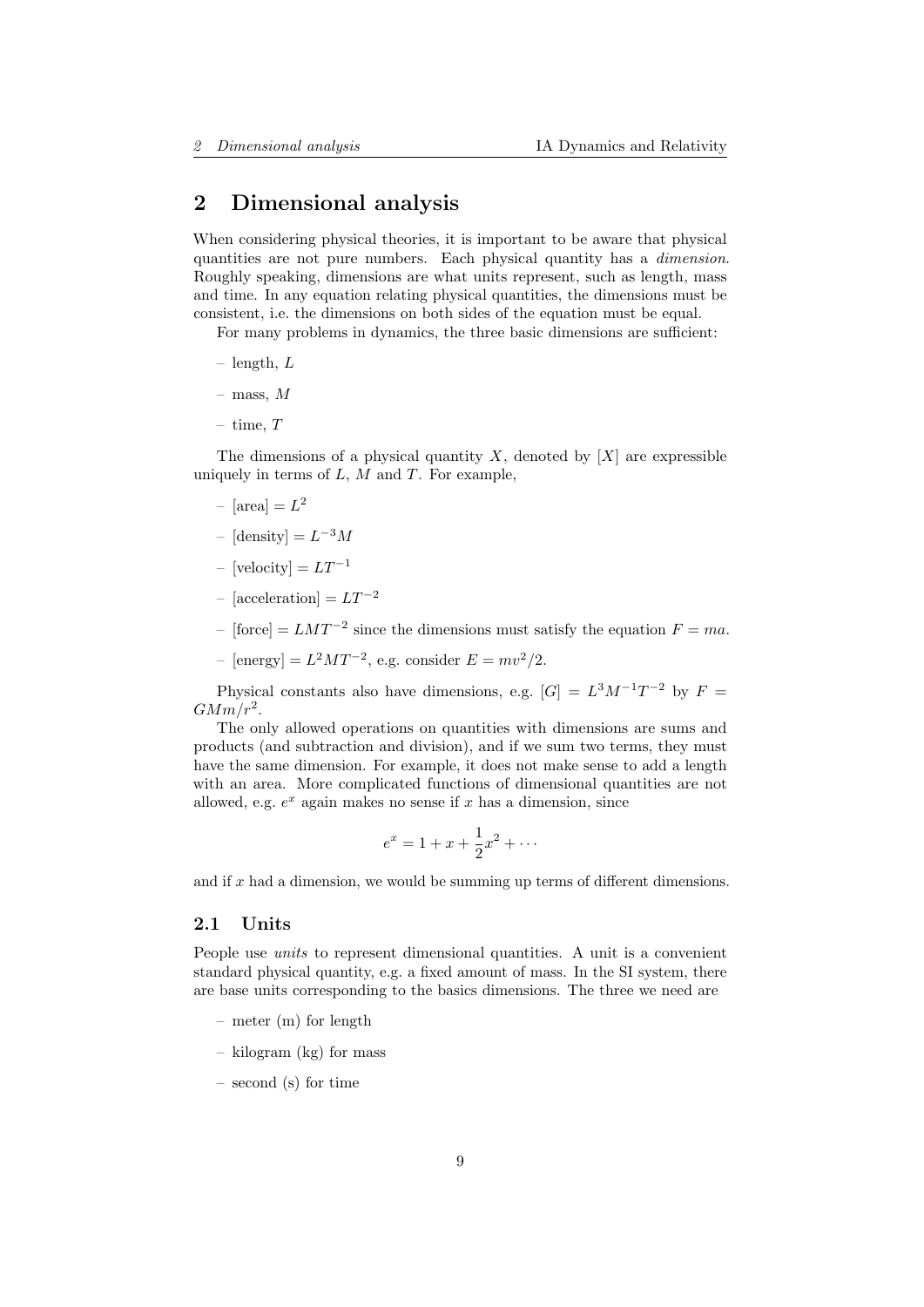A physical quantity can be expressed as a pure number times a unit with the correct dimensions, e.g.

$$
G = 6.67 \times 10^{-11} \,\mathrm{m}^3 \,\mathrm{kg}^{-1} \,\mathrm{s}^{-2}.
$$

It is important to realize that SI units are chosen arbitrarily for historical reasons only. The equation of physics must work in any consistent system of units. This is captured by the fact that physical equations must be dimensionally consistent.

## <span id="page-9-0"></span>2.2 Scaling

We've had so many restrictions on dimensional quantities — equations must be dimensionally consistent, and we cannot sum terms of different dimensions. However, this is not a hindrance when developing new theories. In fact, it is a very useful tool. First of all, it allows us to immediately rule out equations that do not make sense dimensionally. More importantly, it allows us to guess the form of the equation we want.

Suppose we believe that a physical quantity  $Y$  depends on 3 other physical quantities  $X_1, X_2, X_3$ , i.e.  $Y = Y(X_1, X_2, X_3)$ . Let their dimensions be as follows:

$$
-[Y] = LaMbTc
$$

$$
-[Xi] = LaiMbiTci
$$

Suppose further that we know that the relationship is a power law, i.e.

$$
Y = CX_1^{p_1} X_2^{p_2} X_3^{p_3},
$$

where  $C$  is a dimensionless constant (i.e. a pure number). Since the dimensions must work out, we know that

$$
a = p_1a_1 + p_2a_2 + p_3a_3
$$
  
\n
$$
b = p_1b_1 + p_2b_2 + p_3b_3
$$
  
\n
$$
c = p_1c_1 + p_2c_2 + p_3c_3
$$

for which there is a unique solution provided that the dimensions of  $X_1, X_2$ and  $X_3$  are independent. So just by using dimensional analysis, we can figure out the relation between the quantities up to a constant. The constant can then be found experimentally, which is much easier than finding the form of the expression experimentally.

However, in reality, the dimensions are not always independent. For example, we might have two length quantities. More importantly, the situation might involve more than 3 variables, and we do not have a unique solution.

First consider a simple case — if  $X_1^2 X_2$  is dimensionless, then the relation between Y and  $X_i$  can involve more complicated terms such as  $\exp(X_1^2 X_2)$ , since the argument of exp is now dimensionless.

In general, suppose we have many terms, and the dimensions of  $X_i$  are not independent. We order the quantities so that the independent terms  $[X_1], [X_2], [X_3]$ are at the front. For each of the remaining variables, form a dimensionless quantity  $\lambda_i = X_i X_1^{q_1} X_2^{q_2} X_3^{q_3}$ . Then the relationship must be of the form

$$
Y = f(\lambda_4, \lambda_5, \cdots) X_1^{p_1} X_2^{p_2} X_3^{p_3}.
$$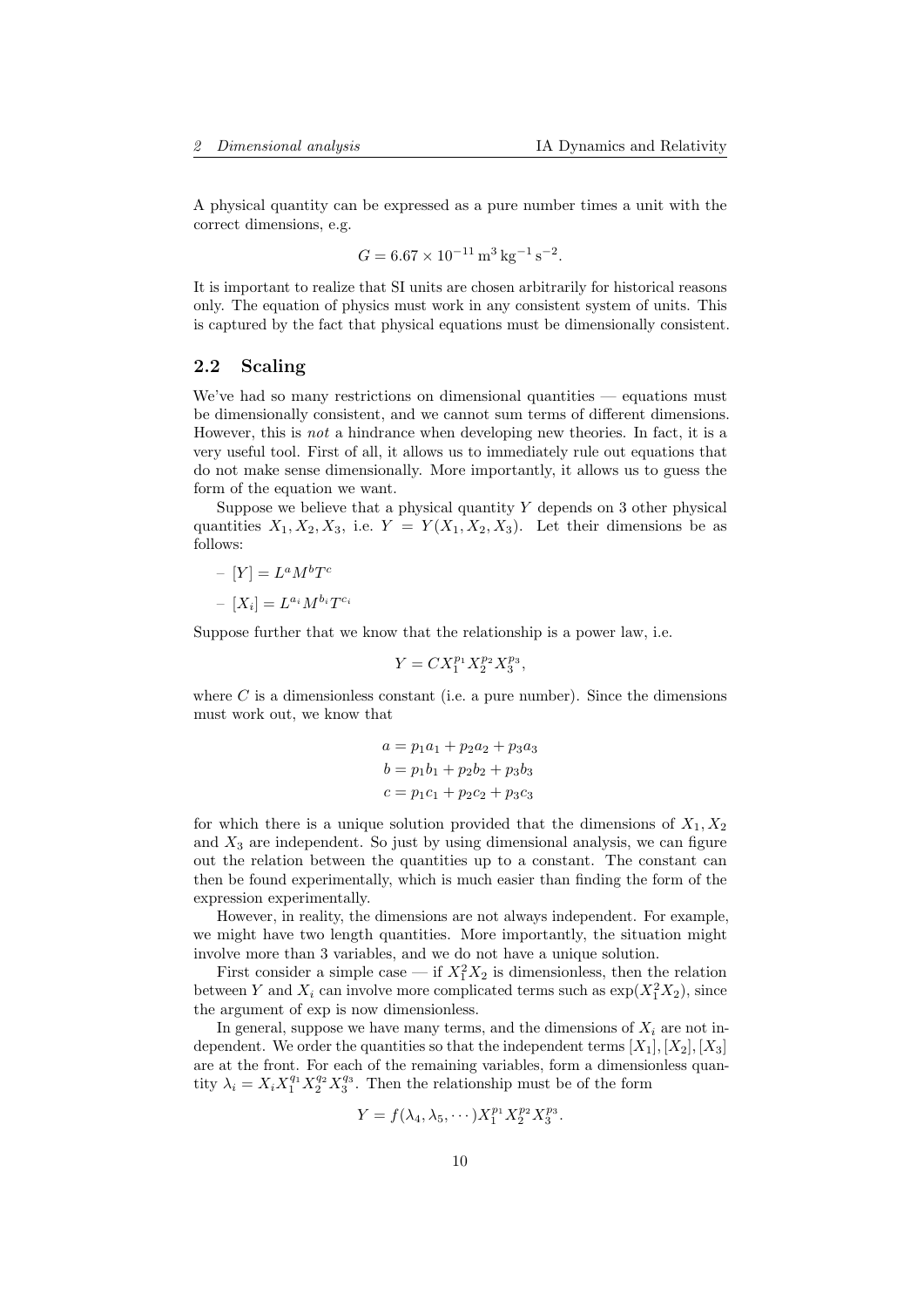where  $f$  is an arbitrary function of the dimensionless variables.

Formally, this results is described by the Buckingham's Pi theorem, but we will not go into details.

Example (Simple pendulum).



We want to find the period  $P$ . We know that  $P$  could depend on

- mass m:  $[m] = M$
- length  $\ell: [\ell] = L$
- gravity g:  $[g] = LT^{-2}$
- initial displacement d:  $[d] = L$

and of course  $[P] = T$ .

We observe that  $m, \ell, q$  have independent dimensions, and with the fourth, we can form the dimensionless group  $d/\ell$ . So the relationship must be of the form

$$
P = f\left(\frac{d}{l}\right) m^{p_1} \ell^{p_2} g^{p_3},
$$

where  $f$  is a dimensionless function. For the dimensions to balance,

$$
T=M^{p_1}L^{p_2}L^{p_3}T^{-2p_3}.
$$

So  $p_1 = 0, p_2 = -p_3 = 1/2$ . Then

$$
P = f\left(\frac{d}{\ell}\right) \sqrt{\frac{\ell}{g}}.
$$

While we cannot find the exact formula, using dimensional analysis, we know that if both  $\ell$  and  $d$  are quadrupled, then  $P$  will double.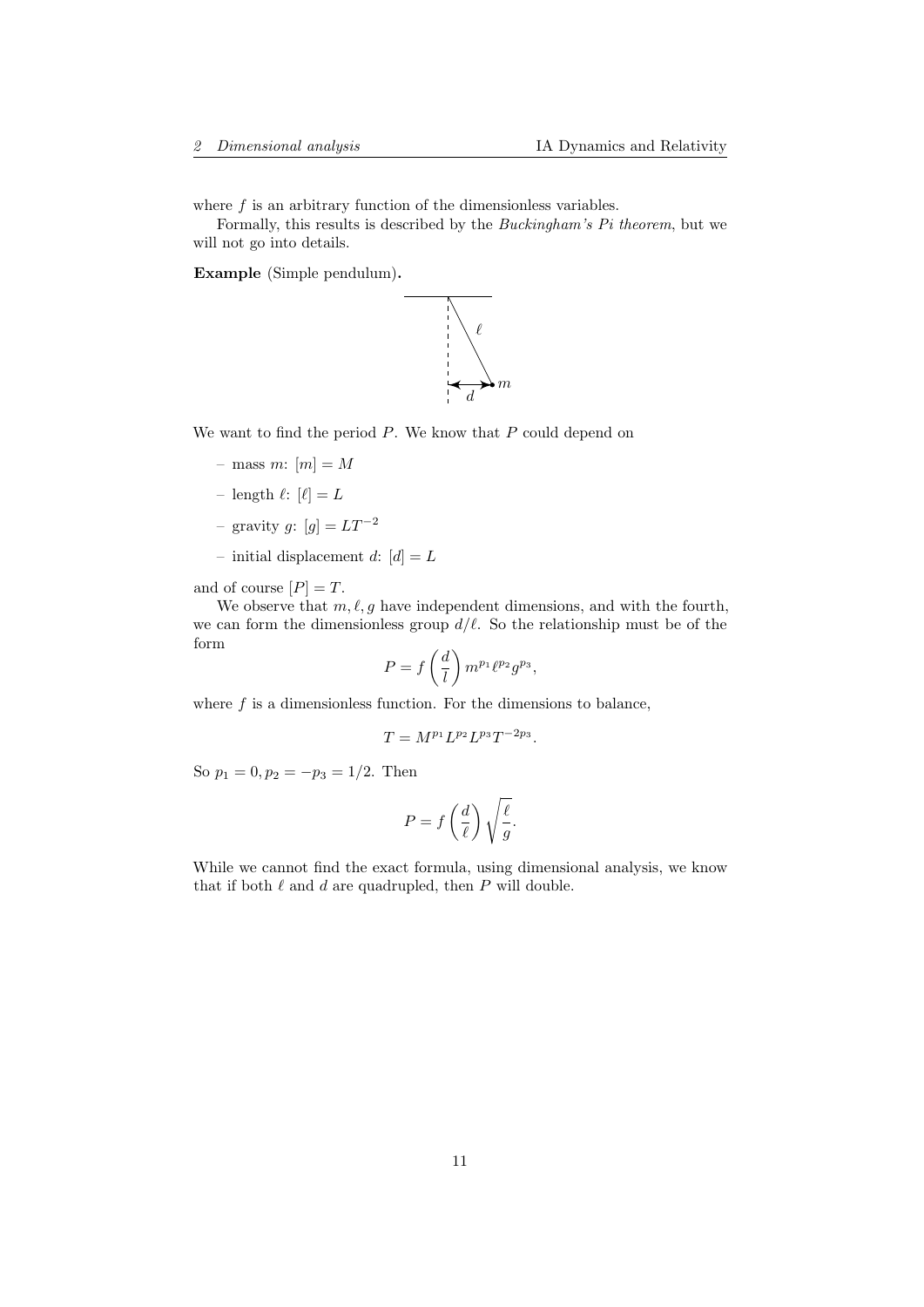## <span id="page-11-0"></span>3 Forces

Force is a central concept in Newtonian mechanics. As described by Newton's laws of motion, forces are what causes objects to accelerate, according to the formula  $\mathbf{F} = m\mathbf{a}$ . To completely specify the dynamics of a system, one only needs to know what forces act on what bodies.

However, unlike in Star Wars, the force is given a secondary importance in modern treatments of mechanics. Instead, the potential is what is considered to be fundamental, with force being a derived concept. In quantum mechanics, we cannot even meaningfully define forces.

Yet, there are certain systems that must be described with forces instead of potentials, the most important of which is a system that involves friction of some sort.

## <span id="page-11-1"></span>3.1 Force and potential energy in one dimension

To define the potential, consider a particle of mass  $m$  moving in a straight line with position  $x(t)$ . Suppose  $F = F(x)$ , i.e. it depends on position only. We define the potential energy as follows:

**Definition** (Potential energy). Given a force field  $F = F(x)$ , we define the potential energy to be a function  $V(x)$  such that

$$
F = -\frac{\mathrm{d}V}{\mathrm{d}x}.
$$

or

$$
V = -\int F \, \mathrm{d}x.
$$

V is defined up to a constant term. We usually pick a constant of integration such that the potential drops to 0 at infinity.

Using the potential, we can write the equation of motion as

$$
m\ddot{x} = -\frac{\mathrm{d}V}{\mathrm{d}x}.
$$

There is a reason why we call this the potential *energy*. We usually consider it to be an energy of some sort. In particular, we define the total energy of a system to be

Definition (Total energy). The *total energy* of a system is given by

$$
E=T+V,
$$

where V is the potential energy and  $T = \frac{1}{2}m\dot{x}^2$  is the kinetic energy.

If the force of a system is derived from a potential, we can show that energy is conserved.

Proposition. Suppose the equation of a particle satisfies

$$
m\ddot{x} = -\frac{\mathrm{d}V}{\mathrm{d}x}.
$$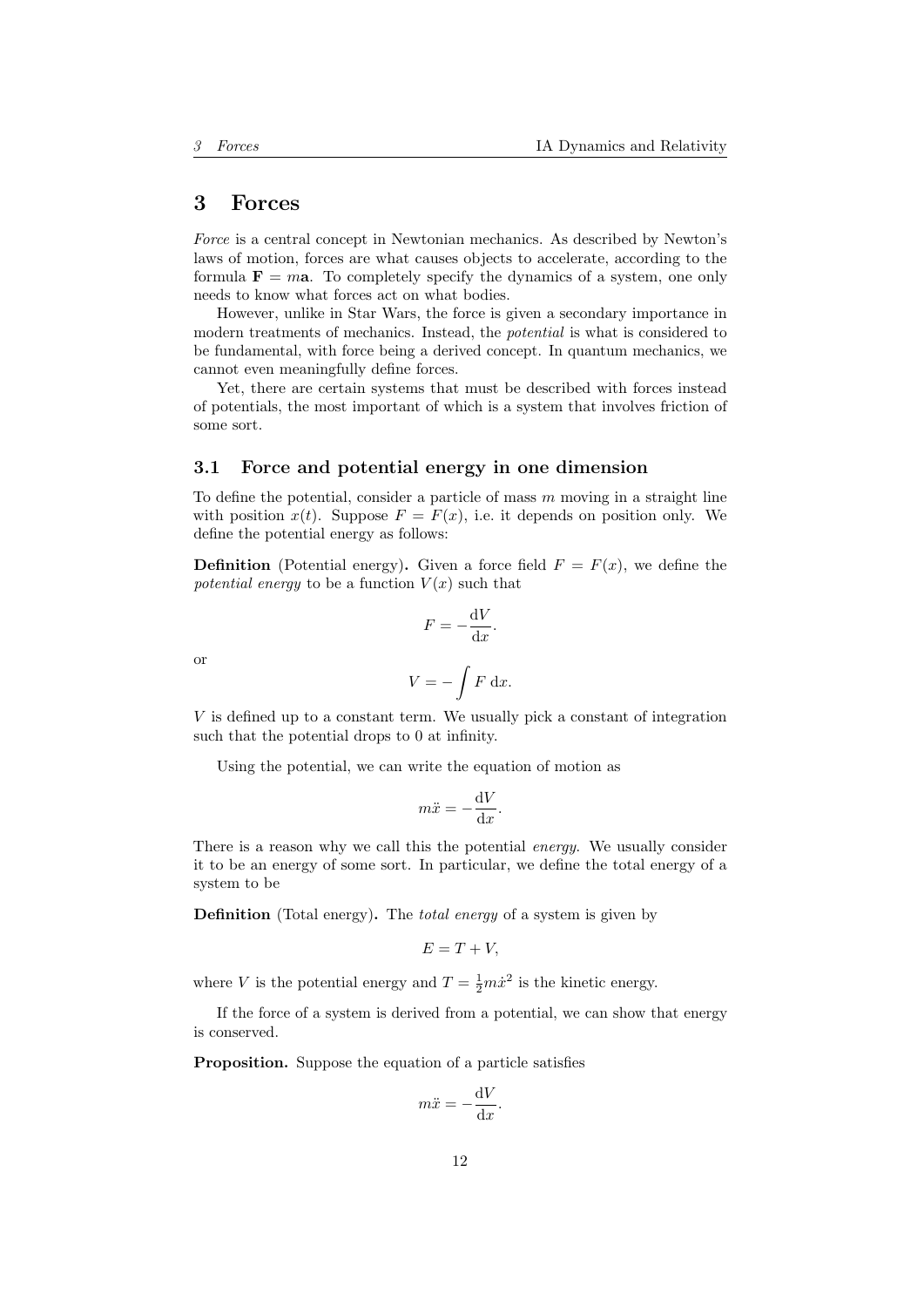Then the total energy

$$
E = T + V = \frac{1}{2}m\dot{x}^{2} + V(x)
$$

is conserved, i.e.  $\dot{E}=0$ .

Proof.

$$
\frac{dE}{dt} = m\dot{x}\ddot{x} + \frac{dV}{dx}\dot{x}
$$

$$
= \dot{x}\left(m\ddot{x} + \frac{dV}{dx}\right)
$$

$$
= 0
$$

Example. Consider the harmonic oscillator, whose potential is given by

$$
V = \frac{1}{2}kx^2.
$$

Then the equation of motion is

$$
m\ddot{x} = -kx.
$$

This is the case of, say, Hooke's Law for a spring. The general solution of this is

$$
x(t) = A\cos(\omega t) + B\sin(\omega t)
$$

with  $\omega = \sqrt{k/m}$ .

 $A$  and  $B$  are arbitrary constants, and are related to the initial position and velocity by  $x(0) = A, \dot{x}(0) = \omega B$ .

For a general potential energy  $V(x)$ , conservation of energy allows us to solve the problem formally:

$$
E = \frac{1}{2}m\dot{x}^2 + V(x)
$$

Since  $E$  is a constant, from this equation, we have

$$
\frac{\mathrm{d}x}{\mathrm{d}t} = \pm \sqrt{\frac{2}{m}(E - V(x))}
$$

$$
t - t_0 = \pm \int \frac{\mathrm{d}x}{\sqrt{\frac{2}{m}(E - V(x))}}.
$$

To find  $x(t)$ , we need to do the integral and then solve for x. This is usually not possible by analytical methods, but we can approximate the solution by numerical methods.

## <span id="page-12-0"></span>3.2 Motion in a potential

Given an arbitrary potential  $V(x)$ , it is often difficult to completely solve the equations of motion. However, just by looking at the graph of the potential, we can usually get a qualitative understanding of the dynamics.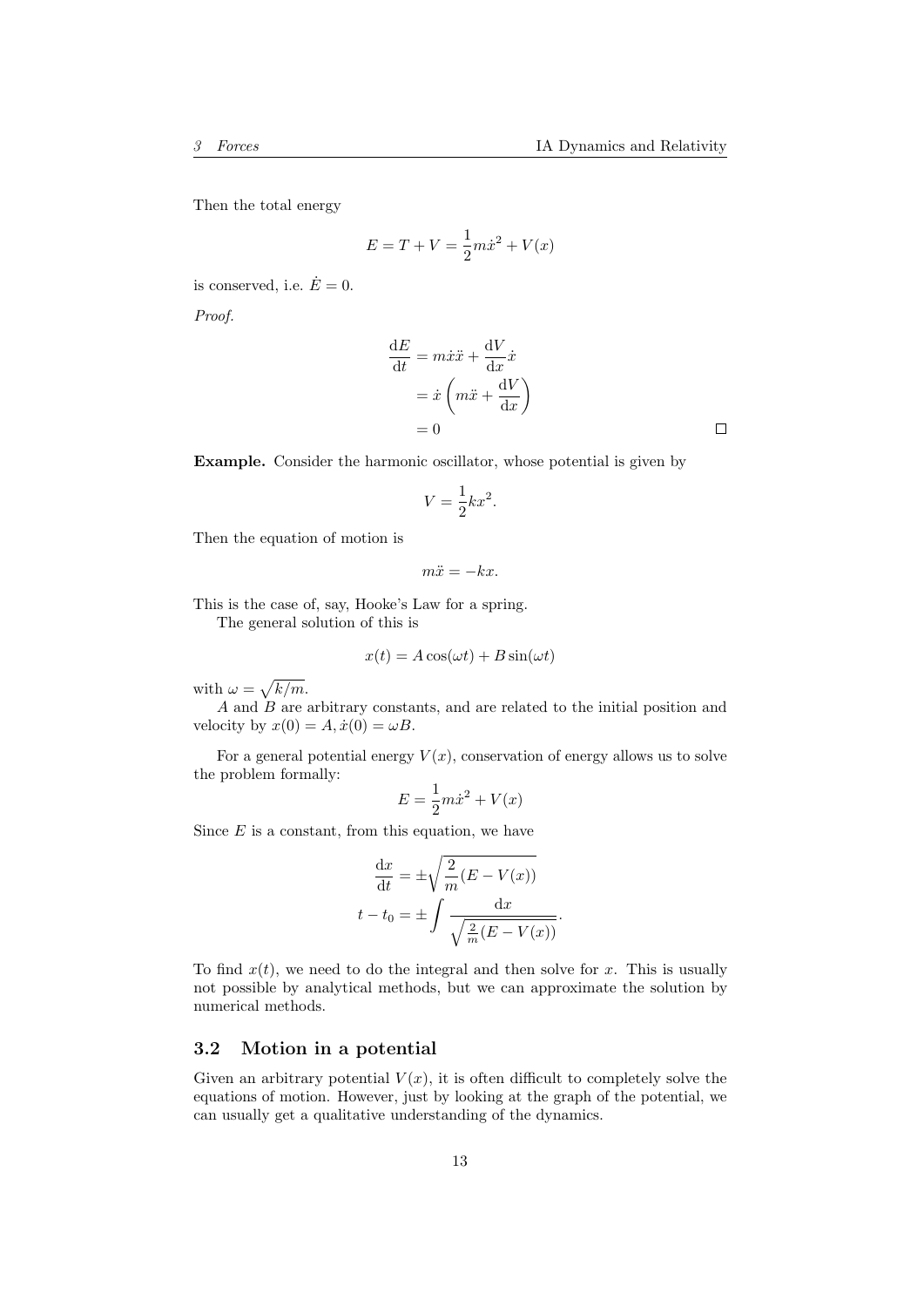**Example.** Consider  $V(x) = m(x^3 - 3x)$ . Note that this can be dimensionally consistent even though we add up  $x^3$  and  $-3x$ , if we declare "3" to have dimension  $L^2$ .

We plot this as follows:



Suppose we release the particle from rest at  $x = x_0$ . Then  $E = V(x_0)$ . We can consider what happens to the particle for different values of  $x_0$ .

- $x_0 = \pm 1$ : This is an equilibrium and the Particle stays there for all t.
- $− -1 < x<sub>0</sub> < 2$ : The particle does not have enough energy to escape the well. So it oscillates back and forth in potential well.
- $x_0$  < −1: The particle falls to  $x = -\infty$ .
- $x_0 > 2$ : The particle has enough energy to overshoot the well and continues to  $x = -\infty$ .
- $x_0 = 2$ : This is a special case. Obviously, the particle goes towards  $x = -1$ . But how long does it take, and what happens next? Here we have  $E = 2m$ . We noted previously

$$
t - t_0 = -\int \frac{\mathrm{d}x}{\sqrt{\frac{2}{m}(E - V(x))}}.
$$

Let  $x = -1 + \varepsilon(t)$ . Then

$$
\frac{2}{m}(E - V(x)) = 4 - 2(-1 + \varepsilon)^3 + 6(-1 + \varepsilon)
$$
  
=  $6\varepsilon^2 - 2\varepsilon^3$ .

So

$$
t - t_0 = -\int_3^{\varepsilon} \frac{\mathrm{d}\varepsilon'}{\sqrt{6\varepsilon^2 - 2\varepsilon^3}}
$$

We reach  $x = -1$  when  $\varepsilon \to 0$ . But for small  $\varepsilon$ , the integrand is approximately  $\propto 1/\varepsilon$ , which integrates to ln  $\varepsilon \to -\infty$  as  $\varepsilon \to 0$ . So  $\varepsilon = 0$  is achieved after infinite time, i.e. it takes infinite time to reach  $\varepsilon = 0$ , or  $x = -1$ .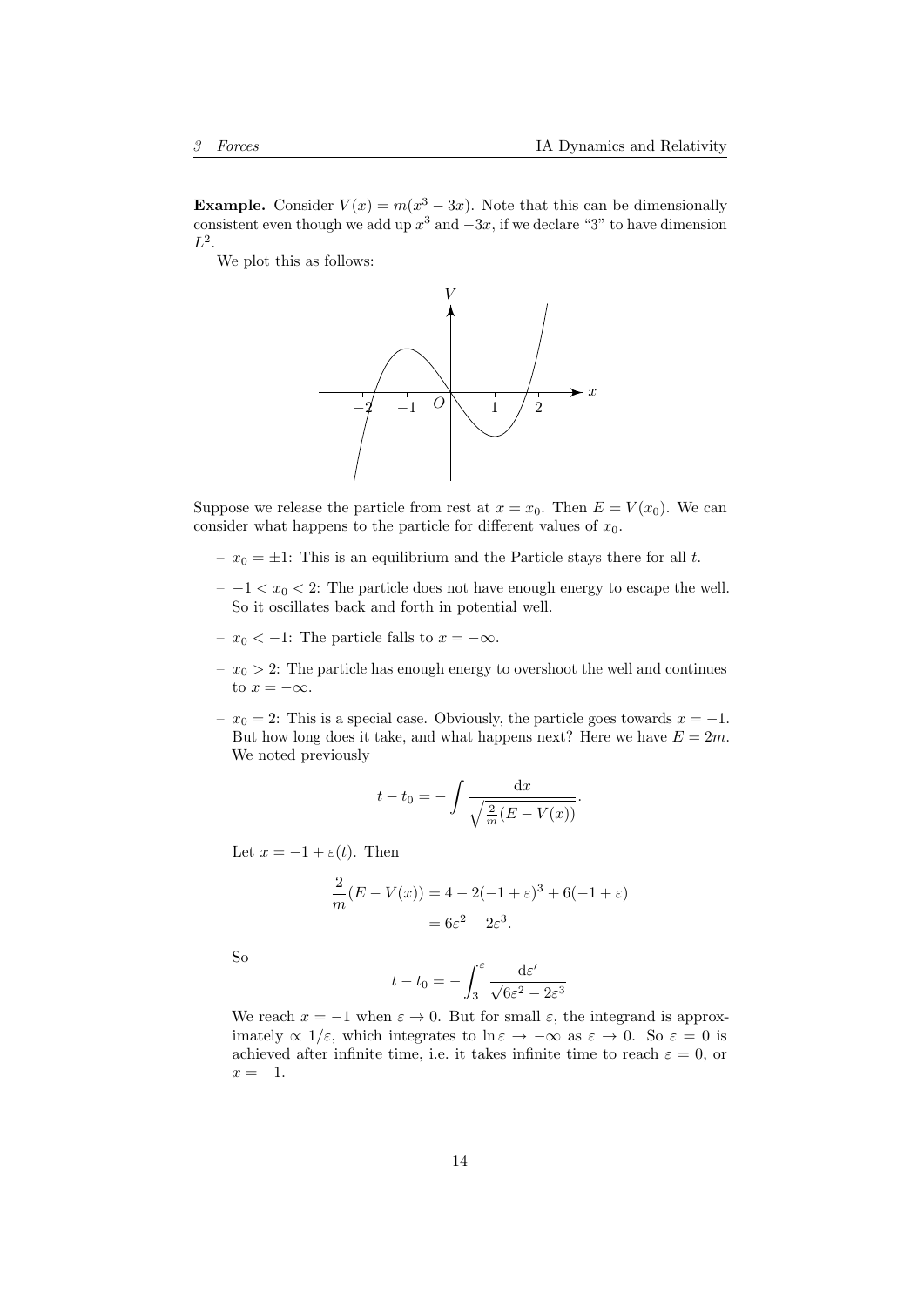#### Equilibrium points

In reality, most of the time, particles are not flying around wildly doing crazy stuff. Instead, they stay at (or near) some stable point, and only move very little in a predictable manner. We call these points equilibrium points.

**Definition** (Equilibrium point). A particle is in *equilibrium* if it has no tendency to move away. It will stay there for all time. Since  $m\ddot{x} = -V'(x)$ , the equilibrium points are the stationary points of the potential energy, i.e.

$$
V'(x_0)=0.
$$

Consider motion near an equilibrium point. We assume that the motion is small and we can approximate  $V$  by a second-order Taylor expansion. Then we can write V as

$$
V(x) \approx V(x_0) + \frac{1}{2}V''(x_0)(x - x_0)^2.
$$

Then the equation of motion is

$$
m\ddot{x} = -V''(x_0)(x - x_0).
$$

If  $V''(x_0) > 0$ , then this is of the form of the harmonic oscillator. V has a local minimum at  $x_0$ , and we say the equilibrium point is *stable*. The particle oscillates with angular frequency

$$
\omega = \sqrt{\frac{V''(x_0)}{m}}.
$$

If  $V''(x_0) < 0$ , then V has a local maximum at  $x_0$ . In this case, the equilibrium point is unstable, and the solution to the equation is

$$
x - x_0 \approx A e^{\gamma t} + B e^{-\gamma t}
$$

for

$$
\gamma = \sqrt{\frac{-V''(x_0)}{m}}.
$$

For almost all initial conditions,  $A \neq 0$  and the particle will diverge from the equilibrium point, leading to a breakdown of the approximation.

If  $V''(x_0) = 0$ , then further work is required to determine the outcome.

Example. Consider the simple pendulum.



Suppose that the pendulum makes an angle  $\theta$  with the vertical. Then the energy is

$$
E = T + V = \frac{1}{2}m\ell^2\dot{\theta}^2 - mg\ell\cos\theta.
$$

Therefore  $V \propto -\cos\theta$ . We have a stable equilibrium at  $\theta = 0$ , and unstable equilibrium at  $\theta = \pi$ .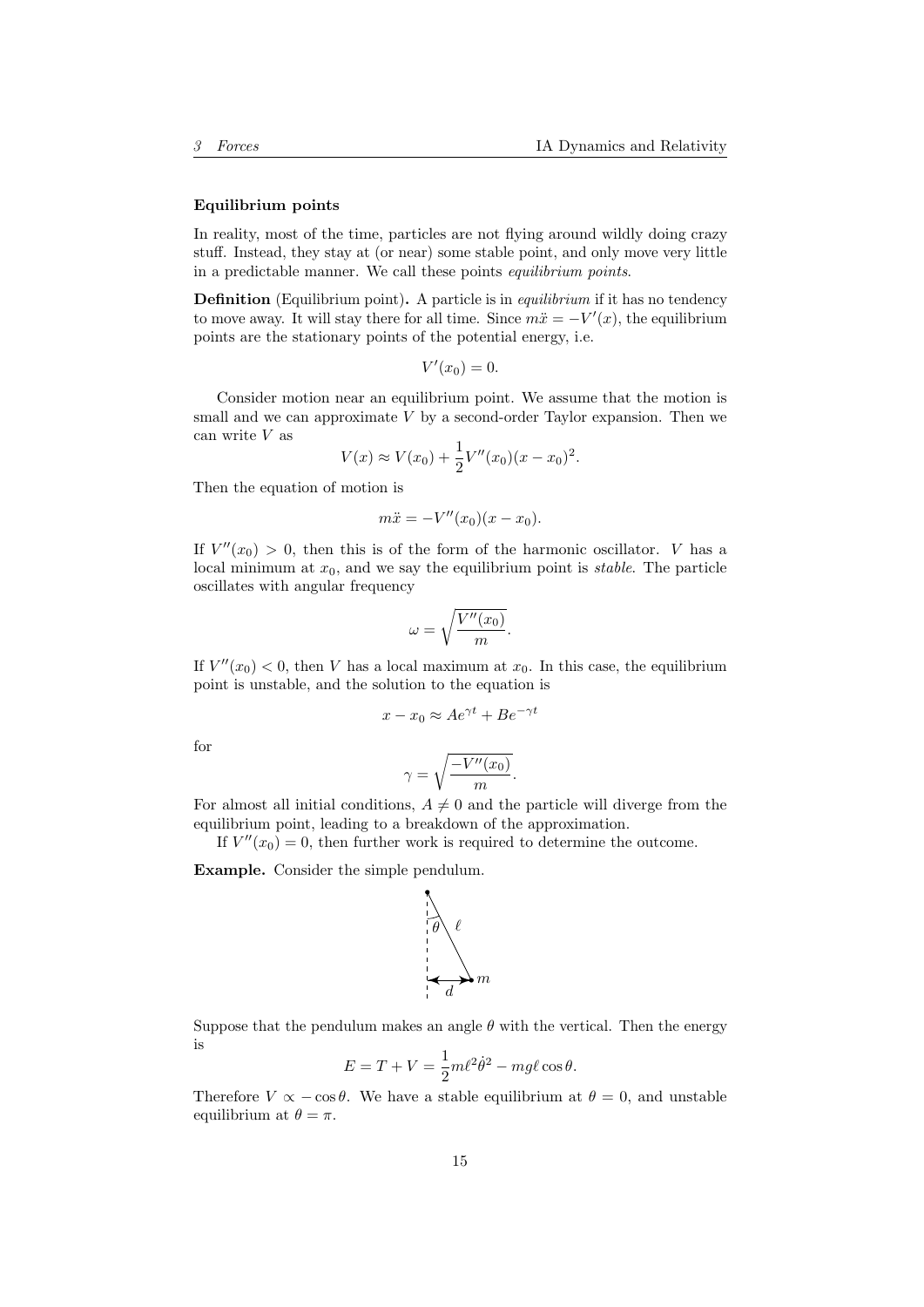

If  $E > mg\ell$ , then  $\dot{\theta}$  never vanishes and the pendulum makes full circles.

If  $0 < E < mgl$ , then  $\dot{\theta}$  vanishes at  $\theta = \pm \theta_0$  for some  $0 < \theta_0 < \pi$  i.e.  $E = -mg\ell \cos\theta_0$ . The pendulum oscillates back and forth. It takes a quarter of a period to reach from  $\theta = 0$  to  $\theta = \theta_0$ . Using the previous general solution, oscillation period  $P$  is given by

$$
\frac{P}{4} = \int_0^{\theta_0} = \frac{\mathrm{d}\theta}{\sqrt{\frac{2E}{m\ell^2} + \frac{2g}{\ell}\cos\theta}}.
$$

Since we know that  $E = -mg\ell \cos \theta_0$ , we know that

$$
\frac{P}{4} = \sqrt{\frac{\ell}{g}} \int_0^{\theta_0} \frac{\mathrm{d}\delta}{\sqrt{2\cos\theta - 2\cos\theta_0}}.
$$

The integral is difficult to evaluate in general, but for small  $\theta_0$ , we can use  $\cos \theta \approx 1 - \frac{1}{2}\theta^2$ . So

$$
P \approx 4\sqrt{\frac{\ell}{g}} \int_0^{\theta_0} \frac{d\theta}{\sqrt{\theta_0^2 - \theta^2}} = 2\pi \sqrt{\frac{\ell}{g}}
$$

and is independent of the amplitude  $\theta_0$ . This is of course the result for the harmonic oscillator.

## Force and potential energy in three dimensions

Everything looks nice so far. However, in real life, the world has (at least) three (spatial) dimensions. To work with multiple dimensions, we will have to promote our quantities into vectors.

Consider a particle of mass  $m$  moving in 3D. The equation of motion is now a vector equation

$$
m\ddot{\mathbf{r}} = \mathbf{F}.
$$

We'll define the familiar quantities we've had.

Definition (Kinetic energy). We define the kinetic energy of the particle to be

$$
T = \frac{1}{2}m|\mathbf{v}|^2 = \frac{1}{2}m\dot{\mathbf{r}}\cdot\dot{\mathbf{r}}.
$$

If we want to know how it varies with time, we obtain

$$
\frac{\mathrm{d}T}{\mathrm{d}t} = m\ddot{\mathbf{r}} \cdot \dot{\mathbf{r}} = \mathbf{F} \cdot \dot{\mathbf{r}} = \mathbf{F} \cdot \mathbf{v}.
$$

This is the power.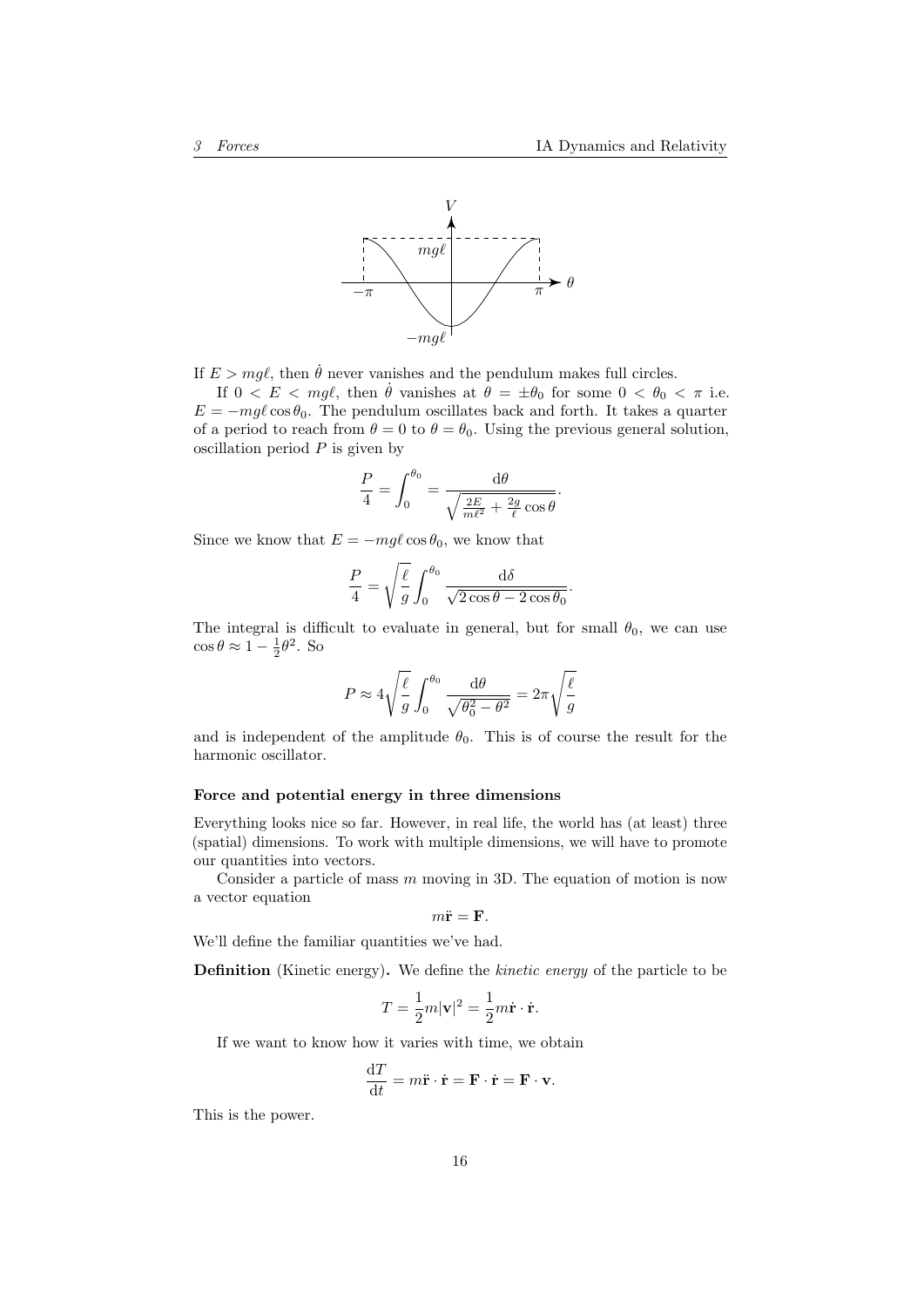Definition (Power). The power is the rate at which work is done on a particle by a force. It is given by

 $P = \mathbf{F} \cdot \mathbf{v}$ .

**Definition** (Work done). The *work done* on a particle by a force is the change in kinetic energy caused by the force. The work done on a particle moving from  $\mathbf{r}_1 = \mathbf{r}(t_1)$  to  $\mathbf{r}_2 = \mathbf{r}(t_2)$  along a trajectory C is the line integral

$$
W = \int_C \mathbf{F} \cdot d\mathbf{r} = \int_{t_1}^{t_2} \mathbf{F} \cdot \dot{\mathbf{r}} dt = \int_{t_1}^{t_2} P dt.
$$

Usually, we are interested in forces that conserve energy. These are forces which can be given a potential, and are known as *conservative forces*.

Definition (Conservative force and potential energy). A *conservative force* is a force field  $F(r)$  that can be written in the form

$$
\mathbf{F}=-\nabla V.
$$

V is the potential energy function.

Proposition. If F is conservative, then the energy

$$
E = T + V
$$
  
=  $\frac{1}{2}m|\mathbf{v}|^2 + V(\mathbf{r})$ 

is conserved. For any particle moving under this force, the work done is equal to the change in potential energy, and is independent of the path taken between the end points. In particular, if we travel around a closed loop, no work is done.

Proof.

$$
\frac{dE}{dt} = \frac{d}{dt} \left( \frac{1}{2} m \dot{\mathbf{r}} \cdot \dot{\mathbf{r}} + V \right)
$$

$$
= m \ddot{\mathbf{r}} \cdot \dot{\mathbf{r}} + \frac{\partial V}{\partial x_i} \frac{dx_i}{dt}
$$

$$
= (m \ddot{\mathbf{r}} + \nabla V) \cdot \dot{\mathbf{r}}
$$

$$
= (m \ddot{\mathbf{r}} - \mathbf{F}) \cdot \dot{\mathbf{r}}
$$

$$
= 0
$$

So the energy is conserved. In this case, the work done is

$$
W = \int_C \mathbf{F} \cdot d\mathbf{r} = -\int_C (\nabla V) \cdot d\mathbf{r} = V(\mathbf{r}_1) - V(\mathbf{r}_2).
$$

## <span id="page-16-0"></span>3.3 Central forces

While in theory the potential can take any form it likes, most of the time, our system has spherical symmetry. In this case, the potential depends only on the distance from the origin.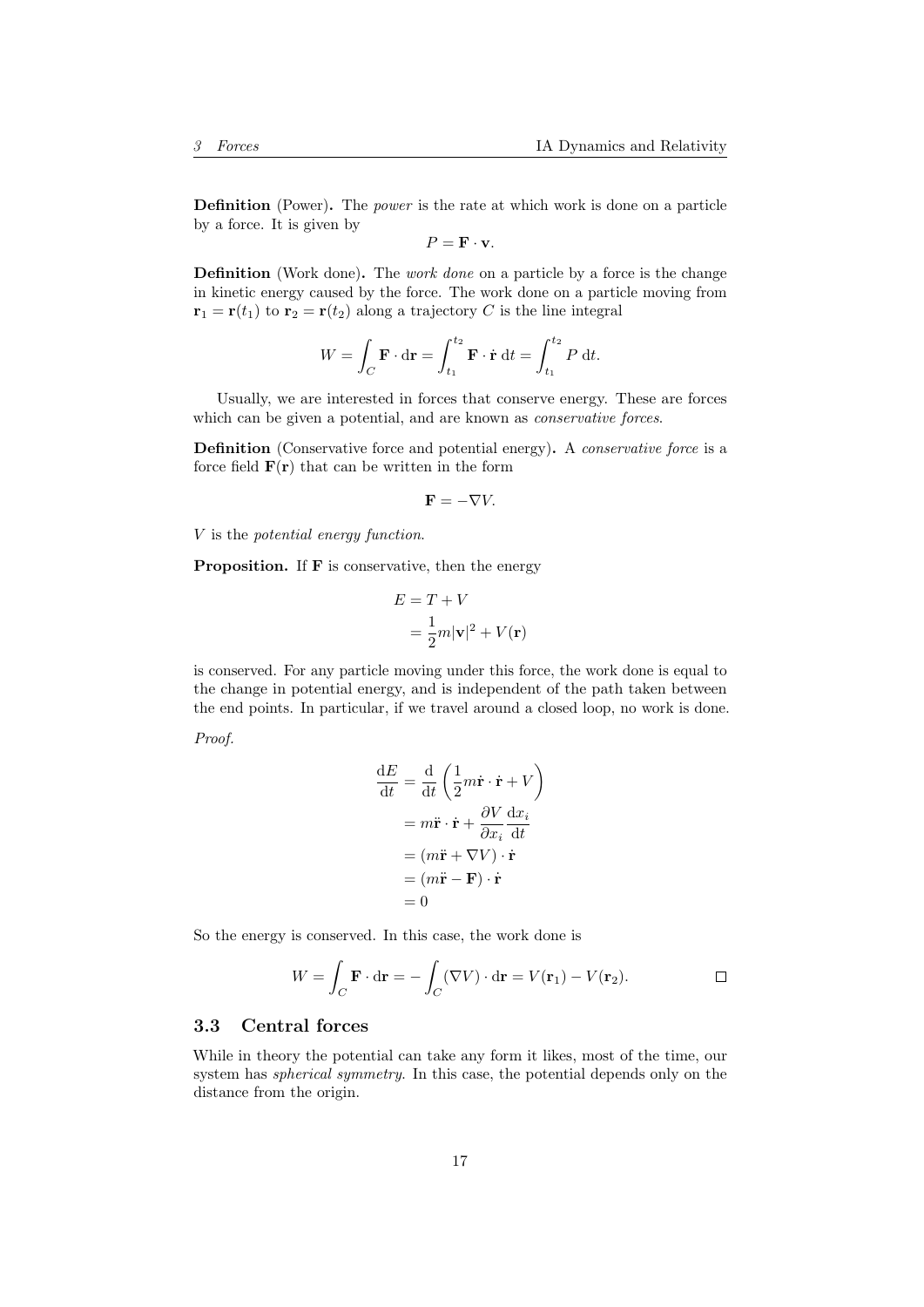**Definition** (Central force). A *central force* is a force with a potential  $V(r)$  that depends only on the distance from the origin,  $r = |\mathbf{r}|$ . Note that a central force can be either attractive or repulsive.

When dealing with central forces, the following formula is often helpful:

#### **Proposition.**  $\nabla r = \hat{\mathbf{r}}$ .

Intuitively, this is because the direction in which  $r$  increases most rapidly is r, and the rate of increase is clearly 1. This can also be proved algebraically:

Proof. We know that

$$
r^2 = x_1^2 + x_2^2 + x_3^2.
$$

Then

So

$$
2r\frac{\partial r}{\partial x_i} = 2x_i.
$$

$$
\frac{\partial r}{\partial x_i} = \frac{x_i}{r} = (\hat{\mathbf{r}})_i.
$$

 $\frac{v_i}{r} = (\hat{\mathbf{r}})_i.$ 

 $\Box$ 

**Proposition.** Let  $\mathbf{F} = -\nabla V(r)$  be a central force. Then

$$
\mathbf{F} = -\nabla V = -\frac{\mathrm{d}V}{\mathrm{d}r}\hat{\mathbf{r}},
$$

where  $\hat{\mathbf{r}} = \mathbf{r}/r$  is the unit vector in the radial direction pointing away from the origin.

Proof. Using the proof above,

$$
(\nabla V)_i = \frac{\partial V}{\partial x_i} = \frac{\mathrm{d}V}{\mathrm{d}r} \frac{\partial r}{\partial x_i} = \frac{\mathrm{d}V}{\mathrm{d}r} (\hat{\mathbf{r}})_i
$$

Since central forces have spherical symmetry, they give rise to an additional conserved quantity called angular momentum.

Definition (Angular momentum). The *angular momentum* of a particle is

$$
\mathbf{L} = \mathbf{r} \times \mathbf{p} = m\mathbf{r} \times \dot{\mathbf{r}}.
$$

Proposition. Angular momentum is conserved by a central force.

Proof.

$$
\frac{\mathrm{d}L}{\mathrm{d}t} = m\dot{\mathbf{r}} \times \dot{\mathbf{r}} + m\mathbf{r} \times \ddot{\mathbf{r}} = \mathbf{0} + \mathbf{r} \times \mathbf{F} = \mathbf{0}.
$$

where the last equality comes from the fact that  $\bf{F}$  is parallel to  $\bf{r}$  for a central force.  $\Box$ 

In general, for a non-central force, the rate of change of angular momentum is the torque.

**Definition** (Torque). The *torque G* of a particle is the rate of change of angular momentum.

$$
\mathbf{G} = \frac{\mathrm{d}\mathbf{L}}{\mathrm{d}t} = \mathbf{r} \times \mathbf{F}.
$$

Note that L and G depends on the choice of origin. For a central force, only the angular momentum about the center of the force is conserved.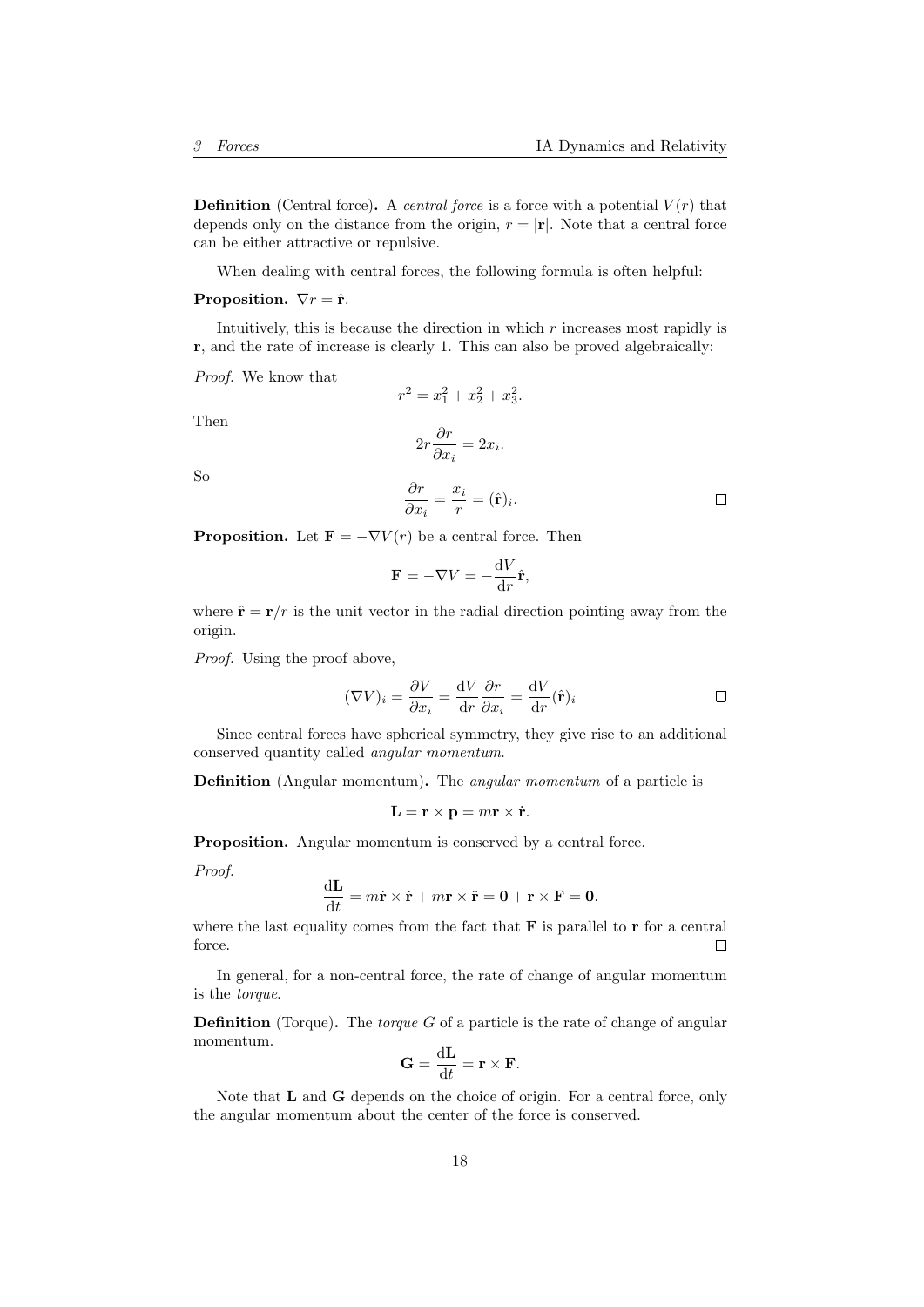## <span id="page-18-0"></span>3.4 Gravity

We'll now study an important central force — gravity. This law was discovered by Newton and was able to explain the orbits of various planets. However, we will only study the force and potential aspects of it, and postpone the study of orbits for a later time.

Law (Newton's law of gravitation). If a particle of mass  $M$  is fixed at a origin, then a second particle of mass  $m$  experiences a potential energy

$$
V(r) = -\frac{GMm}{r},
$$

where  $G \approx 6.67 \times 10^{-11} \,\mathrm{m}^3 \,\mathrm{kg}^{-1} \,\mathrm{s}^{-2}$  is the *gravitational constant*.

The gravitational force experienced is then

$$
F = -\nabla V = -\frac{GMm}{r^2}\hat{\mathbf{r}}.
$$

Since the force is negative, particles are attracted to the origin.

The potential energy is a function of the masses of both the fixed mass M and the second particle  $m$ . However, it is useful what the fixed mass  $M$  does with reference to the second particle.

Definition (Gravitaional potential and field). The gravitational potential is the gravitational potential energy per unit mass. It is

$$
\Phi_g(r) = -\frac{GM}{r}.
$$

Note that potential is confusingly different from potential energy.

If we have a second particle, the potential energy is given by  $V = m\Phi_q$ .

The *gravitational field* is the force per unit mass,

$$
\mathbf{g} = -\nabla \Phi_g = -\frac{GM}{r^2}\hat{\mathbf{r}}.
$$

If we have many fixed masses  $M_i$  at points  $\mathbf{r}_i$ , we can add up their gravitational potential directly. Then the total gravitational potential is given by

$$
\Phi_g(\mathbf{r}) = -\sum_i \frac{GM_i}{|\mathbf{r} - \mathbf{r}_i|}.
$$

Again,  $V = m\Phi_q$  for a particle of mass m.

An important (mathematical) result about gravitational fields is that we can treat spherical objects as point particles. In particular,

Proposition. The external gravitational potential of a spherically symmetric object of mass  $M$  is the same as that of a point particle with the same mass at the center of the object, i.e.

$$
\Phi_g(r) = -\frac{GM}{r}.
$$

The proof can be found in the Vector Calculus course.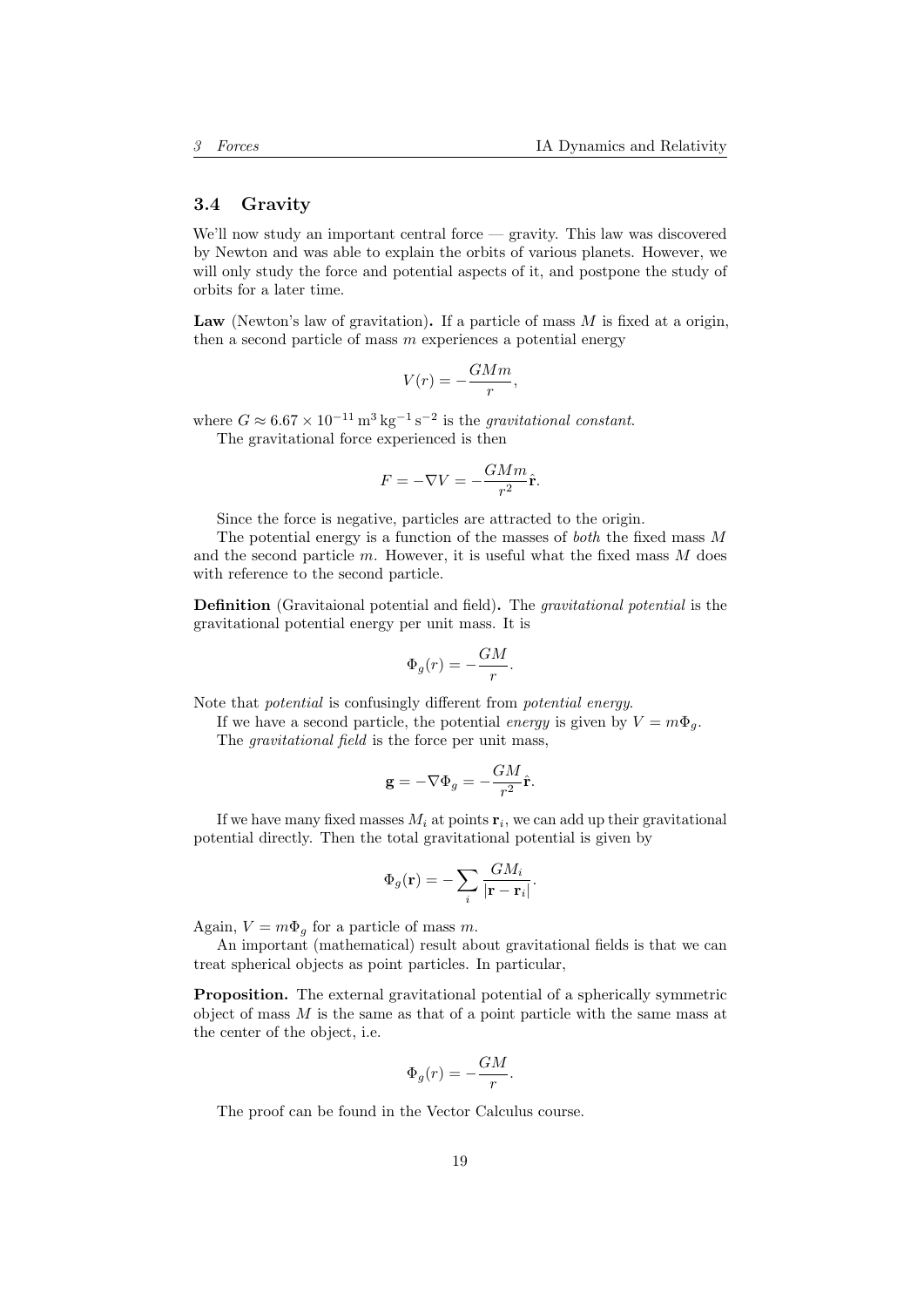**Example.** If you live on a spherical planet of mass  $M$  and radius  $R$ , and can move only a small distance  $z \ll R$  above the surface, then

$$
V(r) = V(R + z)
$$
  
=  $-\frac{GMm}{R + z}$   
=  $-\frac{GMm}{R} \left(1 - \frac{z}{R} + \cdots\right)$   
 $\approx$  const. +  $\frac{GMm}{R^2}z$   
= const. + mgz,

where  $g = GM/R^2 \approx 9.8 \,\mathrm{m\,s^{-2}}$  for Earth. Usually we are lazy and just say that the potential is  $mgz$ .

Example. How fast do we need to jump to escape the gravitational pull of the Earth? If we jump upwards with speed  $v$  from the surface, then

$$
E = T + V = \frac{1}{2}mv^2 - \frac{GMm}{R}.
$$

After escape, we must have  $T \geq 0$  and  $V = 0$ . Since energy is conserved, we must have  $E \geq 0$  from the very beginning. i.e.

$$
v > v_{esc} = \sqrt{\frac{2GM}{R}}.
$$

#### Inertial and gravitational mass

A careful reader would observe that "mass" appears in two unrelated equations:

$$
\mathbf{F}=m_i \ddot{\mathbf{r}}
$$

and

$$
\mathbf{F}=-\frac{GM_{g}m_{g}}{r^{2}}\hat{\mathbf{r}},
$$

and they play totally different roles. The first is the inertial mass, which measures the resistance to motion, while the second is the gravitational mass, which measures its response to gravitational forces.

Conceptually, these are quite different. There is no a *priori* reason why these two should be equal. However, experiment shows that they are indeed equivalent to each other, i.e.  $m_i = m_g$ , with an accuracy of  $10^{-12}$  or better.

This (philosophical) problem was only resolved when Einstein introduced his general theory of relativity, which says that gravity is actually a fictitious force, which means that the acceleration of the particle is independent of its mass.

We can further distinct the gravitational mass by "passive" and "active", i.e. the amount of gravitational field generated by a particle  $(M)$ , and the amount of gravitational force received by a particle  $(m)$ , but they are still equal, and we end up calling all of them "mass".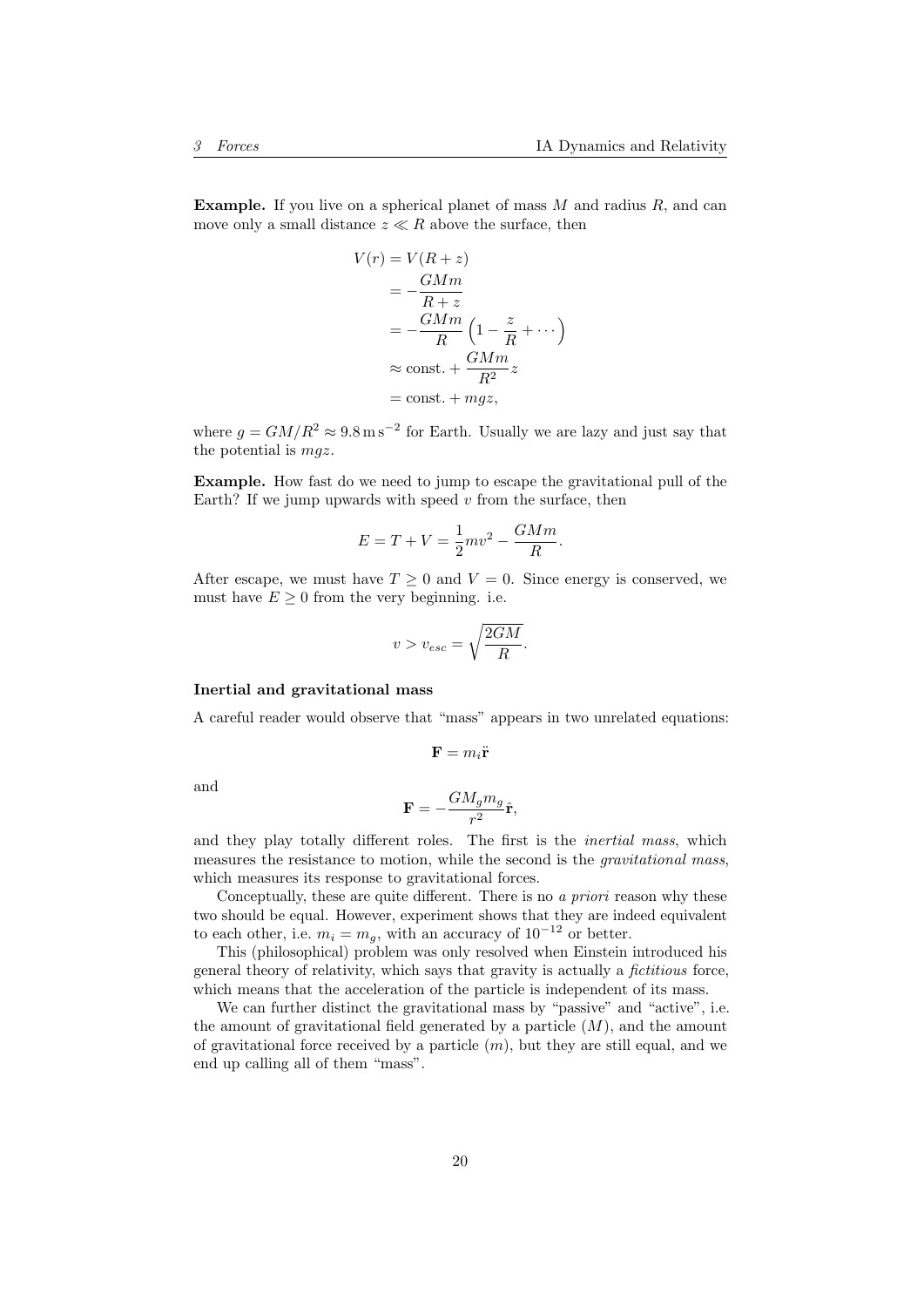#### <span id="page-20-0"></span>3.5 Electromagnetism

Next we will study the laws of electromagnetism. We will only provide a very rudimentary introduction to electromagnetism. Electromagnetism will be examined more in-depth in the IB Electromagnetism and II Electrodynamics courses.

As the name suggests, electromagnetism comprises two parts — electricity and magnetism. Similar to gravity, we generally imagine electromagnetism working as follows: charges generate fields, and fields cause charges to move.

A common charged particle is the electron, which is currently believed to be a fundamental particle. It has charge  $q_e = -1.6 \times 10^{-19}$  C. Other particles' charges are always integer multiples of  $q_e$  (unless you are a quark).

In electromagnetism, there are two fields — the *electric field*  $\mathbf{E}(\mathbf{r},t)$  and the *magnetic field*  $\mathbf{B}(\mathbf{r},t)$ . Their effects on charged particles is described by the Lorentz force law.

Law (Lorentz force law). The *electromagnetic force* experienced by a particle with electric charge  $q$  is

$$
\mathbf{F} = q(\mathbf{E} + \mathbf{v} \times \mathbf{B}).
$$

This is the first time where we see a force that depends on the velocity of the particle. In all other forces we've seen, the force depends only on the field which implicitly depends on the position only. This is weird, and seems to violate Galilean relativity, since velocity is a relative concept that depends on the frame of reference. It turns out that weird things happen to the  $B$  and  $E$ fields when you change the frame of reference. You will learn about these in the IB Electromagnetism course (if you take it).

As a result, the magnetic force is not a conservative force, and it cannot be given a (regular) potential. On the other hand, assuming that the fields are time-independent, the electric field is conservative. We write the potential as  $\Phi_e(\mathbf{r})$ , and  $\mathbf{E} = -\nabla \Phi_e$ .

Definition (Electrostatic potential). The electrostatic potential is a function  $\Phi_e(\mathbf{r})$  such that

$$
\mathbf{E}=-\nabla \Phi_e.
$$

While the magnetic force is not conservative in the traditional sense, it always acts perpendicularly to the velocity. Hence it does no work. So overall, energy is conserved under the action of the electromagnetic force.

**Proposition.** For time independent  $E(r)$  and  $B(r)$ , the energy

$$
E = T + V = \frac{1}{2}m|\mathbf{v}|^2 + q\Phi_e
$$

is conserved.

Proof.

$$
\frac{dE}{dt} = m\ddot{\mathbf{r}} \cdot \dot{\mathbf{r}} + q(\nabla \Phi_e) \cdot \dot{\mathbf{r}}
$$
  
=  $(m\ddot{\mathbf{r}} - q\mathbf{E}) \cdot \dot{\mathbf{r}}$   
=  $(q\dot{\mathbf{r}} \times \mathbf{B}) \cdot \dot{\mathbf{r}}$   
= 0

 $\Box$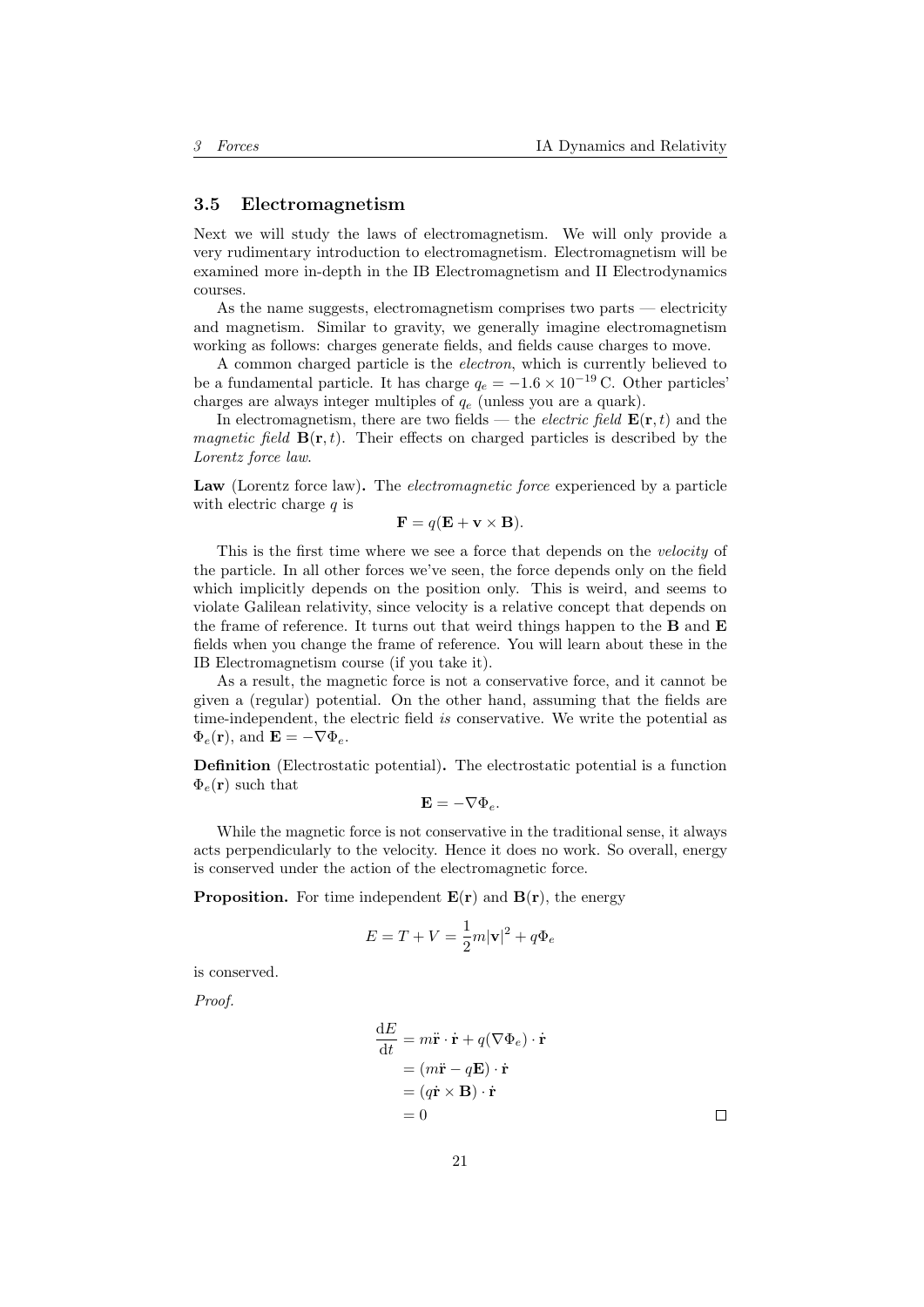#### Motion in a uniform magnetic field

Consider the particular case where there is no electric field, i.e.  $\mathbf{E} = \mathbf{0}$ , and that the magnetic field is uniform throughout space. We choose our axes such that  $\mathbf{B} = (0, 0, B)$  is constant.

According to the Lorentz force law,  $\mathbf{F} = q(\mathbf{E} + \mathbf{v} \times \mathbf{B}) = q\mathbf{v} \times \mathbf{B}$ . Since the force is always perpendicular to the velocity, we expect this to act as a centripetal force to make the particle travel in circles.

Indeed, writing out the components of the equation of motion, we obtain

$$
m\ddot{x} = qB\dot{y} \tag{1}
$$

$$
m\ddot{y} = -qB\dot{x} \tag{2}
$$

$$
m\ddot{z} = 0\tag{3}
$$

From (3), we see that there is uniform motion parallel to B, which is not interesting. We will look at the  $x$  and  $y$  components.

There are many ways to solve this system of equations. Here we solve it using complex numbers.

Let  $\zeta = x + iy$ . Then  $(1) + (2)i$  gives

$$
m\ddot{\zeta} = -iqB\dot{\zeta}.
$$

Then the solution is

$$
\zeta = \alpha e^{-i\omega t} + \beta,
$$

where  $\omega = qB/m$  is the *gyrofrequency*, and  $\alpha$  and  $\beta$  are complex integration constants. We see that the particle goes in circles, with center  $\beta$  and radius  $\alpha$ .

We can choose coordinates such that, at  $t = 0$ ,  $\mathbf{r} = 0$  and  $\dot{\mathbf{r}} = (0, v, w)$ , i.e.  $\zeta = 0$  and  $\dot{\zeta} = iv$ , and  $z = 0$  and  $\dot{z} = w$ .

The solution is then

$$
\zeta = R(1 - e^{-i\omega t}).
$$

with  $R = v/\omega = (mv)/(qB)$  is the gyroradius or Larmor radius. Alternatively,

$$
x = R(1 - \cos \omega t)
$$

$$
y = R \sin \omega t
$$

$$
z = wt.
$$

This is circular motion in the plane perpendicular to B:

$$
(x - R)^2 + y^2 = R^2,
$$

combined with uniform motion parallel to B, i.e. a helix.

Alternatively, we can solve this with vector operations. Start with

$$
m\ddot{\mathbf{r}} = q\dot{\mathbf{r}} \times \mathbf{B}
$$

Let  $\mathbf{B} = B\mathbf{n}$  with  $|\mathbf{n}| = 1$ . Then

$$
\ddot{\mathbf{r}} = \omega \dot{\mathbf{r}} \times \mathbf{n},
$$

with our gyrofrequency  $\omega = qB/m$ . We integrate once, assuming  $r(0) = 0$  and  $\dot{\mathbf{r}}(0) = \mathbf{v}_0.$ 

$$
\dot{\mathbf{r}} = \omega \mathbf{r} \times \mathbf{n} + \mathbf{v}_0. \tag{*}
$$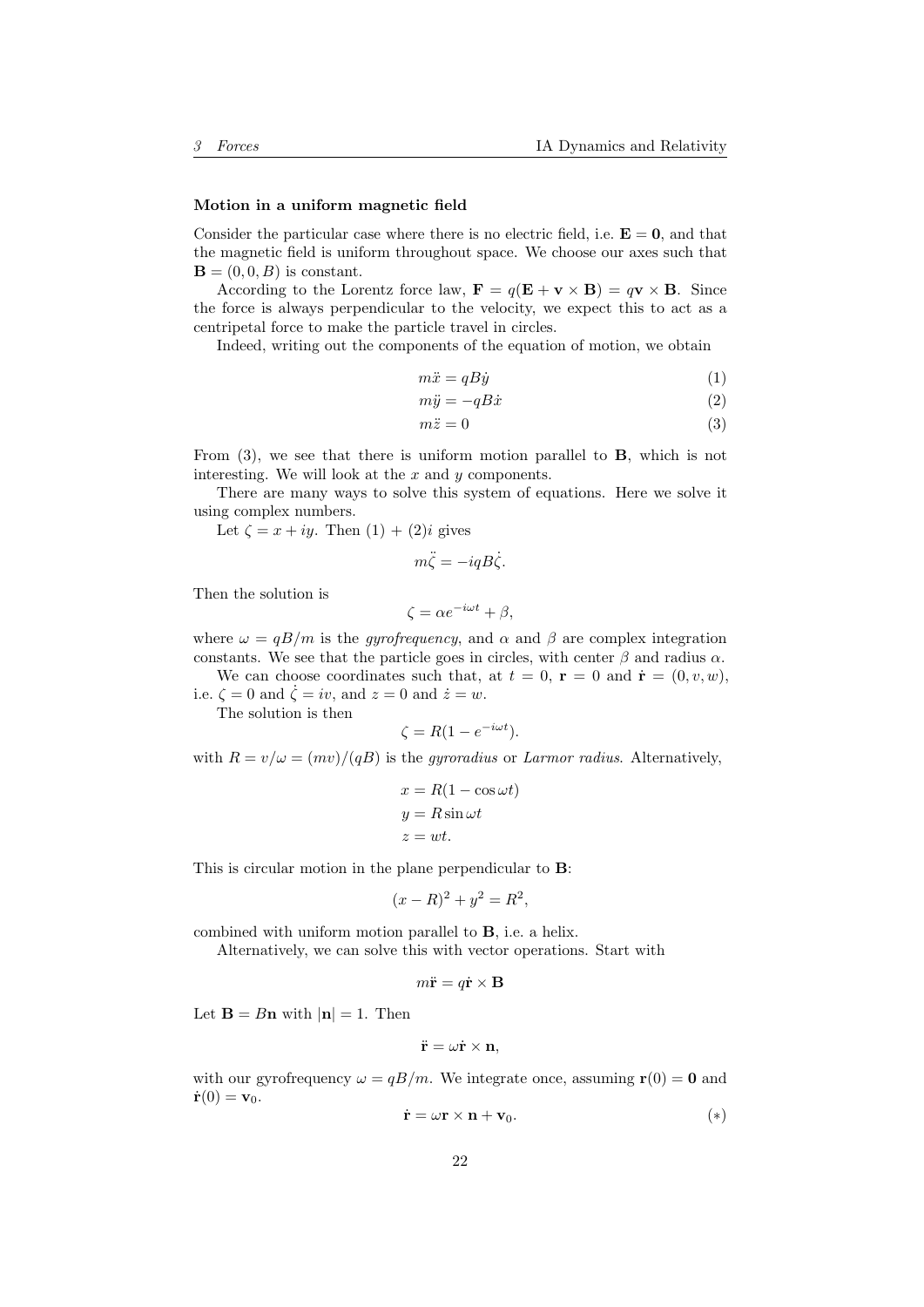Now we project (∗) parallel to and perpendicular to B. First we dot  $(*)$  with **n**:

$$
\dot{\mathbf{r}} \cdot \mathbf{n} = \mathbf{v}_0 \cdot \mathbf{n} = w = \text{const.}
$$

We integrate again to obtain

$$
\mathbf{r} \cdot \mathbf{n} = wt.
$$

This is the part parallel to B.

To resolve perpendicularly, write  $\mathbf{r} = (\mathbf{r} \cdot \mathbf{n})\mathbf{n} + \mathbf{r}_{\perp}$ , with  $\mathbf{r}_{\perp} \cdot \mathbf{n} = 0$ . The perpendicular component of (∗) gives

$$
\dot{\mathbf{r}}_{\perp} = w\mathbf{r}_{\perp} \times \mathbf{n} + \mathbf{v}_0 - (\mathbf{v}_0 \cdot \mathbf{n})\mathbf{n}.
$$

We solve this by differentiating again to obtain

$$
\ddot{\mathbf{r}}_{\perp} = \omega \dot{\mathbf{r}}_{\perp} \times \mathbf{n} = -\omega^2 \mathbf{r}_{\perp} + \omega \mathbf{v}_0 \times \mathbf{n},
$$

which we can solve using particular integrals and complementary functions.

## Point charges

So far we've discussed the effects of the fields on particles. But how can we create fields in the first place? We'll only look at the simplest case, where a point charge generates an electric field.

Law (Columb's law). A particle of charge  $Q$ , fixed at the origin, produces an electrostatic potential

$$
\Phi_e=\frac{Q}{4\pi\varepsilon_0 r},
$$

where  $\varepsilon_0 \approx 8.85 \times 10^{-12} \,\mathrm{m}^{-3} \,\mathrm{kg}^{-1} \,\mathrm{s}^2 \,\mathrm{C}^2$ .

The corresponding electric field is

$$
\mathbf{E} = -\nabla \Phi_e = \frac{Q}{4\pi\varepsilon_0} \frac{\hat{\mathbf{r}}}{r^2}.
$$

The resulting force on a particle of charge  $q$  is

$$
\mathbf{F} = q\mathbf{E} = \frac{Qq}{4\pi\varepsilon_0} \frac{\hat{\mathbf{r}}}{r^2}.
$$

**Definition** (Electric constant).  $\varepsilon_0$  is the *electric constant* or vacuum permittivity or permittivity of free space.

The form of equations here are closely analogous to those of gravity. However, there is an important difference: charges can be positive or negative. Thus electrostatic forces can be either attractive or repulsive, whereas gravity is always attractive.

## <span id="page-22-0"></span>3.6 Friction

At an atomic level, energy is always conserved. However, in many everyday processes, this does not appear to be the case. This is because friction tends to take kinetic energy away from objects.

In general, we can divide friction into *dry friction* and *fluid friction*.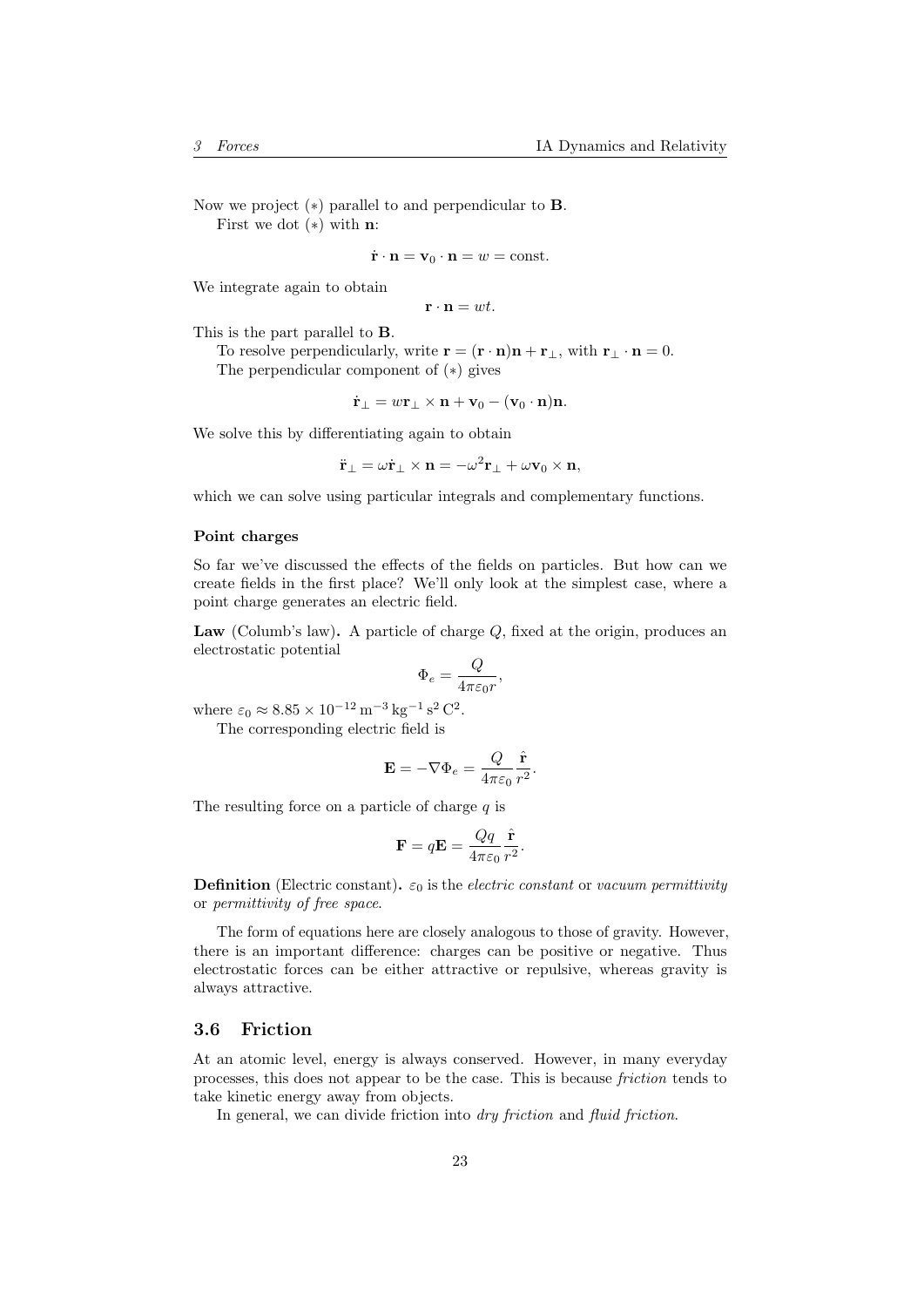#### Dry friction

When solid objects are in contact, a *normal reaction force*  $N$  (perpendicular to the contact surface) prevents them from interpenetrating, while a frictional force **F** (tangential to the surface) resists relative tangential motion (sliding or slipping).



If the tangential force is small, it is insufficient to overcome friction and no sliding occurs. We have static friction of

$$
|\mathbf{F}| \leq \mu_s |\mathbf{N}|,
$$

where  $\mu_s$  is the *coefficient of static friction*.

When the external force on the object exceeds  $\mu_s|\mathbf{N}|$ , sliding starts, and we have a kinetic friction of

$$
|\mathbf{F}| = \mu_k |\mathbf{N}|,
$$

where  $\mu_k$  is the *coefficient of kinetic friction*.

These coefficients are measures of roughness and depend on the two surfaces involved. For example, Teflon on Teflon has coefficient of around 0.04, while rubber on asphalt has about 0.8, while a hypothetical perfectly smooth surface has coefficient 0. Usually,  $\mu_s > \mu_k > 0$ .

#### Fluid drag

When a solid object moves through a fluid (i.e. liquid or gas), it experiences a drag force.

There are two important regimes.

(i) Linear drag: for small things in viscous fluids moving slowly, e.g. a single cell organism in water, the friction is proportional to the velocity, i.e.

$$
\mathbf{F}=-k_1\mathbf{v}.
$$

where **v** is the velocity of the object relative to the fluid, and  $k_1 > 0$  is a constant. This  $k_1$  depends on the shape of the object. For example, for a sphere of radius  $R$ , Stoke's Law gives

$$
k_1 = 6\pi\mu R,
$$

where  $\mu$  is the viscosity of the fluid.

(ii) Quadratic drag: for large objects moving rapidly in less viscous fluid, e.g. cars or tennis balls in air, the friction is proportional to the square of the velocity, i.e.

$$
\mathbf{F} = -k_2 |\mathbf{v}|^2 \hat{\mathbf{v}}.
$$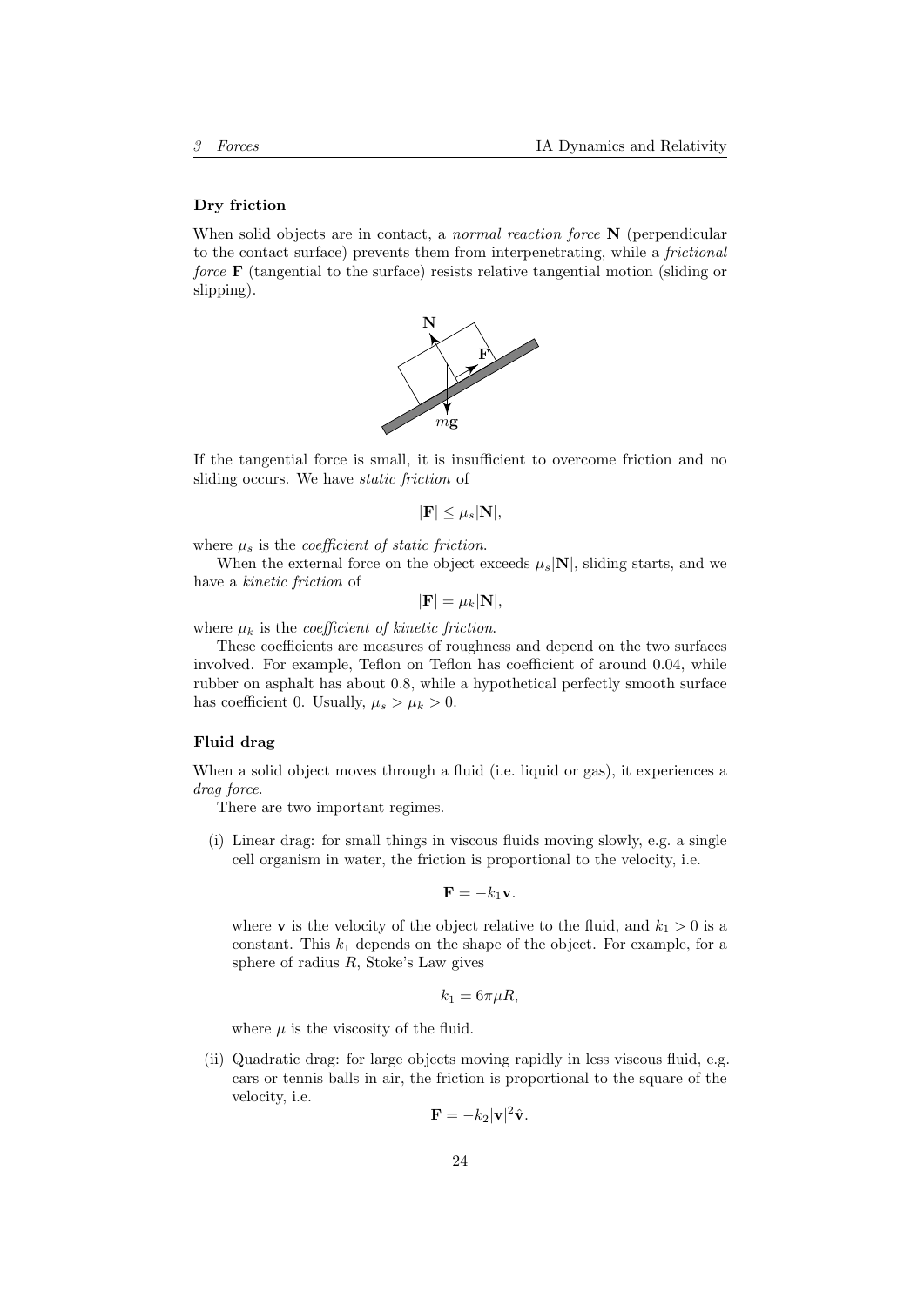In either case, the object loses energy. The power exerted by the drag force is

$$
\mathbf{F} \cdot \mathbf{v} = \begin{cases} -k_1 |\mathbf{v}|^2 \\ -k_2 |\mathbf{v}|^3 \end{cases}
$$

Example. Consider a projectile moving in a uniform gravitational field and experiencing a linear drag force.

At  $t = 0$ , we throw the projectile with velocity **u** from  $x = 0$ . The equation of motion is

$$
m\frac{\mathrm{d}\mathbf{v}}{\mathrm{d}t} = m\mathbf{g} - k\mathbf{v}.
$$

We first solve for **v**, and then deduce **x**.

We use an integrating factor  $\exp(\frac{k}{m}t)$  to obtain

$$
\frac{\mathrm{d}}{\mathrm{d}t} \left( e^{kt/m} \mathbf{v} \right) = e^{kt/m} \mathbf{g}
$$
\n
$$
e^{kt/m} \mathbf{v} = \frac{m}{k} e^{kt/m} \mathbf{g} + \mathbf{c}
$$
\n
$$
\mathbf{v} = \frac{m}{k} \mathbf{g} + \mathbf{c} e^{-kt/m}
$$

Since **v** = **u** at  $t = 0$ , we get **c** = **u** -  $\frac{m}{k}$ **g**. So

$$
\mathbf{v} = \dot{\mathbf{x}} = \frac{m}{k}\mathbf{g} + \left(\mathbf{u} - \frac{m}{k}\mathbf{g}\right)e^{-kt/m}.
$$

Integrating once gives

$$
\mathbf{x} = \frac{m}{k}\mathbf{g}t - \frac{m}{k}\left(\mathbf{u} - \frac{m}{k}\mathbf{g}\right)e^{-kt/m} + \mathbf{d}.
$$

Since  $\mathbf{x} = \mathbf{0}$  at  $t = 0$ . So

$$
\mathbf{d} = \frac{m}{k} \left( \mathbf{u} - \frac{m}{k} \mathbf{g} \right).
$$

So

$$
\mathbf{x} = \frac{m}{k}\mathbf{g}t + \frac{m}{k}\left(\mathbf{u} - \frac{m}{k}\mathbf{g}\right)(1 - e^{-kt/m}).
$$

In component form, let  $\mathbf{x} = (x, y)$ ,  $\mathbf{u} = (u \cos \theta, u \sin \theta)$ ,  $\mathbf{g} = (0, -g)$ . So

$$
x = \frac{mu}{k} \cos \theta (1 - e^{-kt/m})
$$
  

$$
y = -\frac{mgt}{k} + \frac{m}{k} \left( u \sin \theta + \frac{mg}{k} \right) (1 - e^{-kt/m}).
$$

We can characterize the strength of the drag force by the dimensionless constant  $ku/(mg)$ , with a larger constant corresponding to a larger drag force.

#### Effect of damping on small oscillations

We've previously seen that particles near a potential minimum oscillate indefinitely. However, if there is friction in the system, the oscillation will damp out and energy is continually lost. Eventually, the system comes to rest at the stable equilibrium.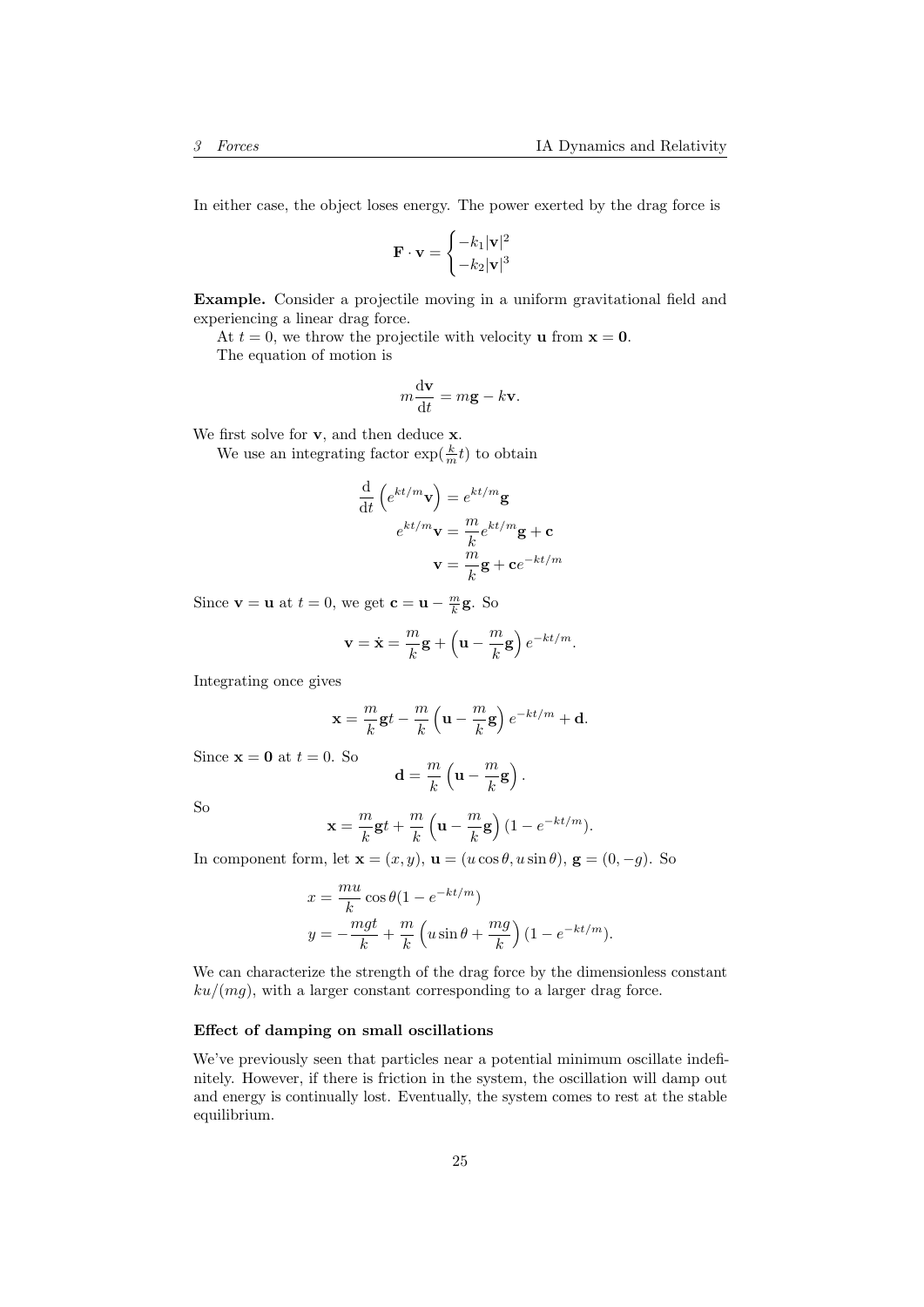Example. If a linear drag force is added to a harmonic oscillator, then the equation of motion becomes

$$
m\ddot{\mathbf{x}} = -m\omega^2 \mathbf{x} - k\dot{\mathbf{x}},
$$

where  $\omega$  is the angular frequency of the oscillator in the absence of damping. Rewrite as

$$
\ddot{\mathbf{x}} + 2\gamma \dot{\mathbf{x}} + \omega^2 x = 0,
$$

where  $\gamma = k/2m > 0$ . Solutions are  $x = e^{\lambda t}$ , where

$$
\lambda^2 + 2\gamma\lambda + \omega^2 = 0,
$$

or

$$
\lambda = -\gamma \pm \sqrt{\gamma^2 - \omega^2}.
$$

If  $\gamma > \omega$ , then the roots are real and negative. So we have exponential decay. We call this an overdamped oscillator.

If  $0 < \gamma < \omega$ , then the roots are complex with  $\text{Re}(\lambda) = -\gamma$ . So we have decaying oscillations. We call this an underdamped oscillator.

For details, refer to Differential Equations.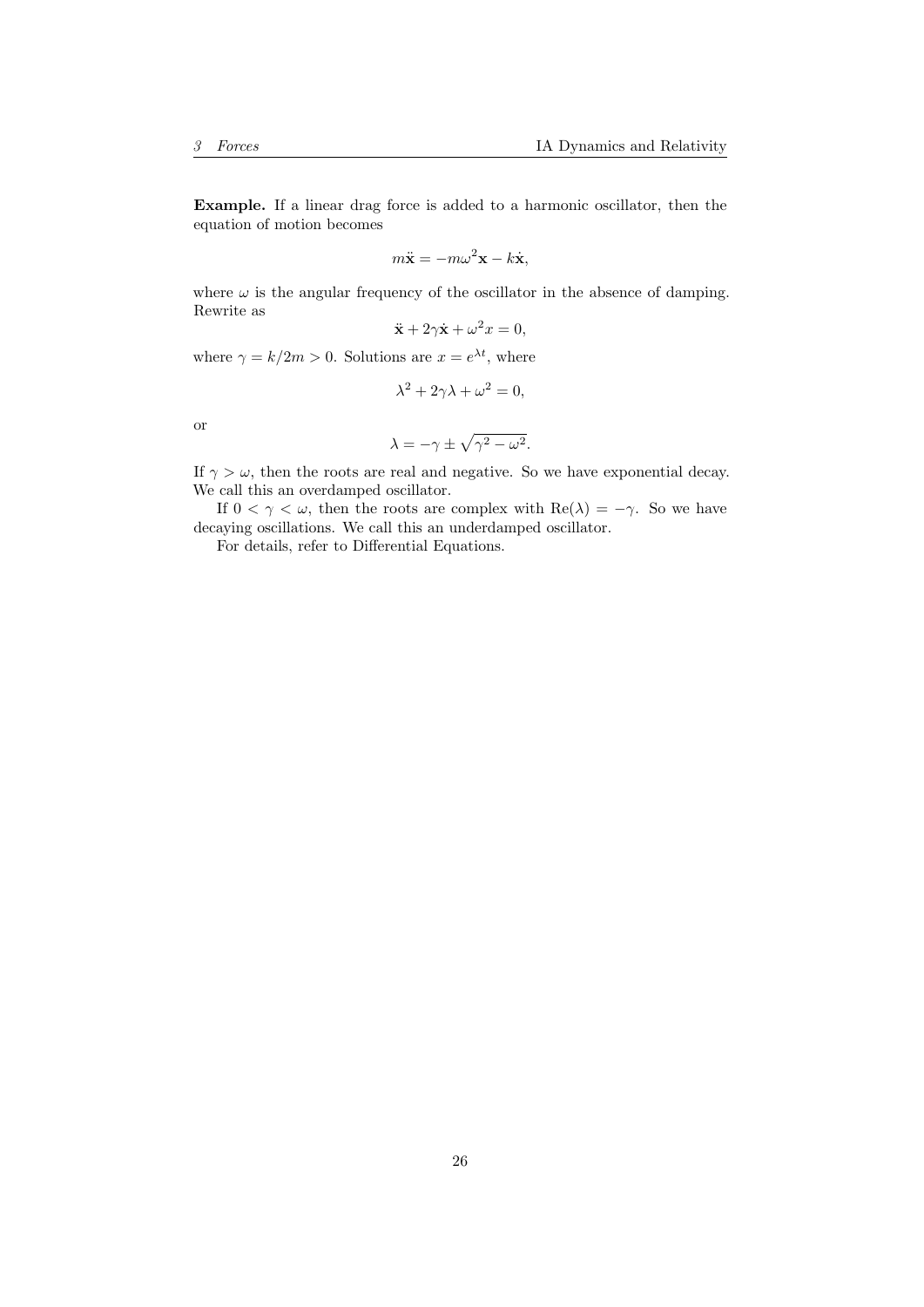# <span id="page-26-0"></span>4 Orbits

The goal of this chapter is to study the orbit of a particle in a central force,

$$
m\ddot{\mathbf{r}} = -\nabla V(r).
$$

While the universe is in three dimensions, the orbit is confined to a plane. This is since the angular momentum  $\mathbf{L} = m\mathbf{r} \times \dot{\mathbf{r}}$  is a constant vector, as we've previously shown. Furthermore  $\mathbf{L} \cdot \mathbf{r} = 0$ . Therefore, the motion takes place in a plane passing through the origin, and perpendicular to L.

## <span id="page-26-1"></span>4.1 Polar coordinates in the plane

We choose our axes such that the orbital plane is  $z = 0$ . To describe the orbit, we introduce polar coordinates  $(r, \theta)$ :

$$
x = r \cos \theta, \quad y = r \sin \theta.
$$

Our object is to separate the motion of the particle into radial and angular components. We do so by defining unit vectors in the directions of increasing  $r$ and increasing  $\theta$ :



These two unit vectors form an orthonormal basis. However, they are not basis vectors in the normal sense. The directions of these basis vectors depend on time. In particular, we have

#### Proposition.

$$
\frac{\mathrm{d}\hat{\mathbf{r}}}{\mathrm{d}\theta} = \begin{pmatrix} -\sin\theta \\ \cos\theta \end{pmatrix} = \hat{\boldsymbol{\theta}}
$$

$$
\frac{\mathrm{d}\hat{\boldsymbol{\theta}}}{\mathrm{d}\theta} = \begin{pmatrix} -\cos\theta \\ -\sin\theta \end{pmatrix} = -\hat{\mathbf{r}}.
$$

Often, we want the derivative with respect to time, instead of  $\theta$ . By the chain rule, we have

$$
\frac{\mathrm{d}\hat{\mathbf{r}}}{\mathrm{d}t} = \dot{\theta}\hat{\boldsymbol{\theta}}, \quad \frac{\mathrm{d}\hat{\boldsymbol{\theta}}}{\mathrm{d}t} = -\dot{\theta}\hat{\mathbf{r}}.
$$

We can now express the position, velocity and acceleration in this new polar basis. The position is given by

$$
\mathbf{r}=r\hat{\mathbf{r}}.
$$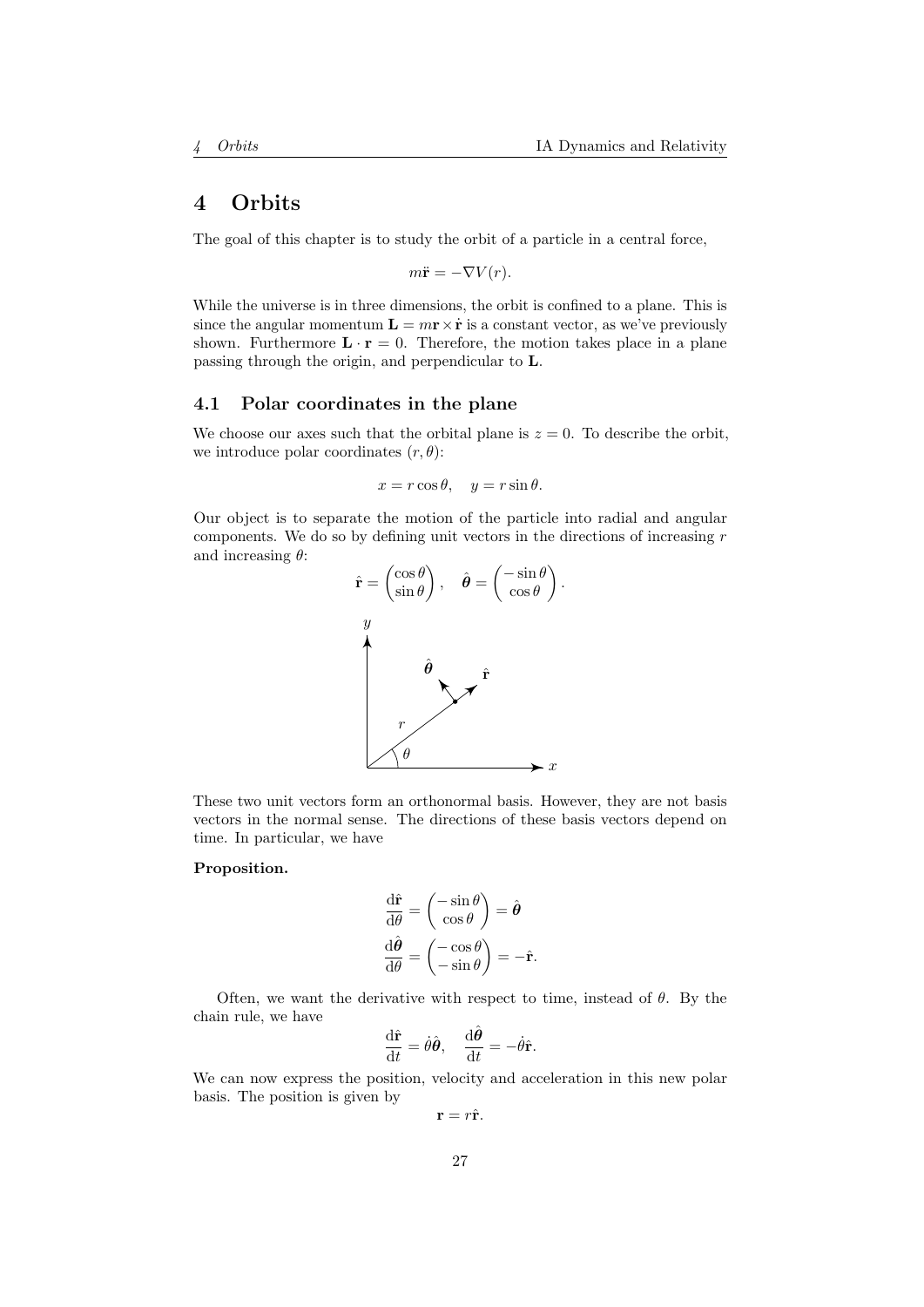Taking the derivative gives the velocity as

$$
\dot{\mathbf{r}} = \dot{r}\hat{\mathbf{r}} + r\dot{\theta}\hat{\boldsymbol{\theta}}.
$$

The acceleration is then

$$
\ddot{\mathbf{r}} = \ddot{r}\hat{\mathbf{r}} + \dot{r}\dot{\theta}\hat{\boldsymbol{\theta}} + \dot{r}\dot{\theta}\hat{\boldsymbol{\theta}} + r\ddot{\theta}\hat{\boldsymbol{\theta}} - r\dot{\theta}^{2}\hat{\mathbf{r}}
$$

$$
= (\ddot{r} - r\dot{\theta}^{2})\hat{\mathbf{r}} + (r\ddot{\theta} + 2\dot{r}\dot{\theta})\hat{\boldsymbol{\theta}}.
$$

**Definition** (Radial and angular velocity).  $\dot{r}$  is the *radial velocity*, and  $\dot{\theta}$  is the angular velocity.

**Example** (Uniform motion in a circle). If we are moving in a circle, then  $\dot{r} = 0$ and  $\dot{\theta} = \omega = constant$ . So

$$
\dot{\mathbf{r}}=r\omega\hat{\boldsymbol{\theta}}.
$$

The speed is given by

$$
v = |\dot{\mathbf{r}}| = r|\omega| = \text{const}
$$

and the acceleration is

$$
\ddot{\mathbf{r}} = -r\omega^2 \hat{\mathbf{r}}.
$$

Hence in order to make a particle of mass  $m$  move uniformly in a circle, we must supply a *centripetal force*  $mv^2/r$  towards the center.

## <span id="page-27-0"></span>4.2 Motion in a central force field

Now let's put in our central force. Since  $V = V(r)$ , we have

$$
\mathbf{F} = -\nabla V = \frac{\mathrm{d}V}{\mathrm{d}r}\hat{\mathbf{r}}.
$$

So Newton's 2nd law in polar coordinates is

$$
m(\ddot{r} - r\dot{\theta}^2)\hat{\mathbf{r}} + m(r\ddot{\theta} + 2\dot{r}\dot{\theta})\hat{\theta} = -\frac{\mathrm{d}V}{\mathrm{d}r}\hat{\mathbf{r}}.
$$

The  $\theta$  component of this equation is

$$
m(r\ddot{\theta} - 2\dot{r}\dot{\theta}) = 0.
$$

We can rewrite it as

$$
\frac{1}{r}\frac{\mathrm{d}}{\mathrm{d}t}(mr^2\dot{\theta}) = 0.
$$

Let  $L = mr^2\dot{\theta}$ . This is the z component (and the only component) of the conserved angular momentum L:

$$
\mathbf{L} = m\mathbf{r} \times \dot{\mathbf{r}}
$$
  
=  $mr\hat{\mathbf{r}} \times (r\hat{\mathbf{r}} + r\dot{\theta}\hat{\boldsymbol{\theta}})$   
=  $mr^2\dot{\theta}\hat{\mathbf{r}} \times \hat{\boldsymbol{\theta}}$   
=  $mr^2\dot{\theta}\hat{\mathbf{z}}$ .

So the angular component tells us that  $L$  is constant, which is the conservation of angular momentum.

However, a more convenient quantity is the angular momentum per unit mass: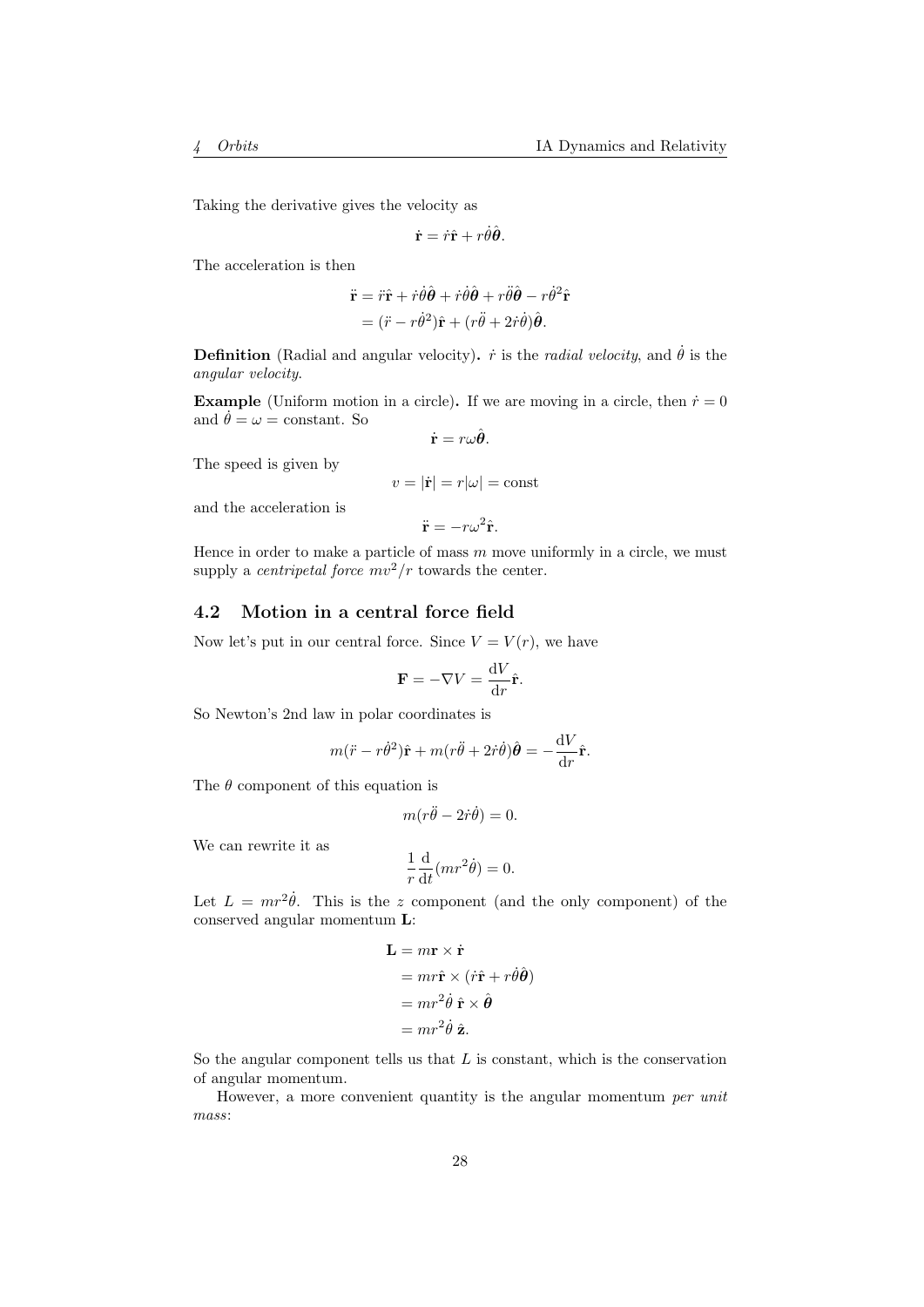Notation (Angular momentum per unit mass). The angular momentum per unit mass is

$$
h = \frac{L}{m} = r^2 \dot{\theta} = \text{const.}
$$

Now the radial  $(r)$  component of the equation of motion is

$$
m(\ddot{r} - r\dot{\theta}^2) = -\frac{\mathrm{d}V}{\mathrm{d}r}.
$$

We eliminate  $\dot{\theta}$  using  $r^2\dot{\theta} = h$  to obtain

$$
m\ddot{r} = -\frac{\mathrm{d}V}{\mathrm{d}r} + \frac{mh^2}{r^3} = -\frac{\mathrm{d}V_{\text{eff}}}{\mathrm{d}r},
$$

where

$$
V_{\text{eff}}(r) = V(r) + \frac{mh^2}{2r^2}.
$$

We have now reduced the problem to 1D motion in an (effective) potential  $-$  as studied previously.

The total energy of the particle is

$$
E = \frac{1}{2}m|\dot{\mathbf{r}}|^2 + V(r)
$$
  
=  $\frac{1}{2}m(\dot{r}^2 + r^2\dot{\theta}^2) + V(r)$ 

(since  $\dot{\mathbf{r}} = \dot{r}\hat{\mathbf{r}} + r\dot{\theta}\hat{\boldsymbol{\theta}}$ , and  $\hat{\mathbf{r}}$  and  $\hat{\boldsymbol{\theta}}$  are orthogonal)

$$
= \frac{1}{2}m\dot{r}^2 + \frac{mh^2}{2r^2} + V(r)
$$

$$
= \frac{1}{2}m\dot{r}^2 + V_{\text{eff}}(r).
$$

Example. Consider an attractive force following the inverse-square law (e.g. gravity). Here

$$
V=-\frac{mk}{r},
$$

for some constant  $k$ . So

$$
V_{\text{eff}} = -\frac{mk}{r} + \frac{mh^2}{2r^2}.
$$

We have two terms of opposite signs and different dependencies on  $r$ . For small  $r$ , the second term dominates and  $V_{\text{eff}}$  is large. For large  $r$ , the first term dominates. Then  $V_{\rm eff}$  asymptotically approaches 0 from below.

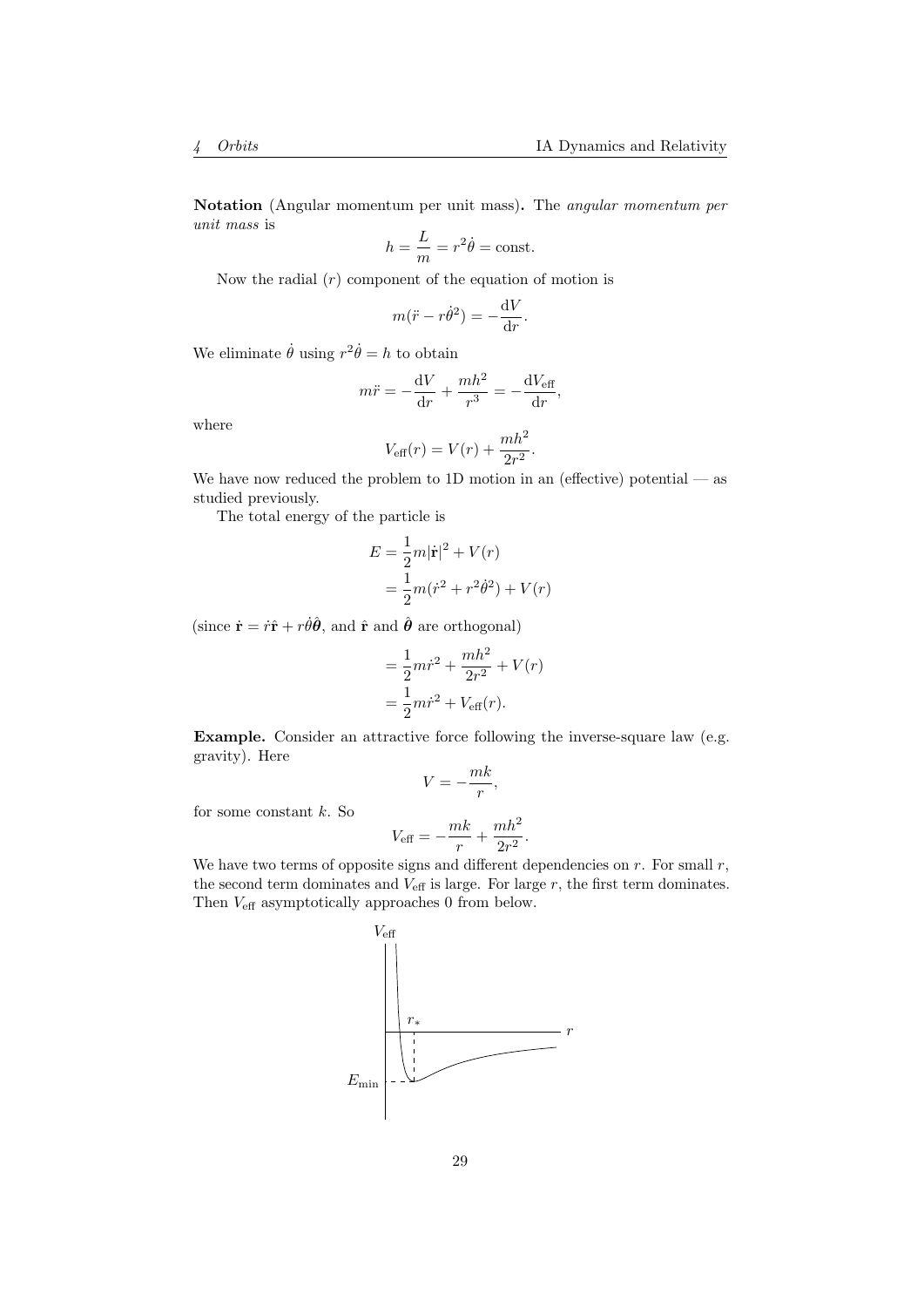The minimum of  $V_{\text{eff}}$  is at

$$
r_* = \frac{h^2}{k}
$$
,  $E_{\min} = -\frac{mk^2}{2h^2}$ .

We have a few possible types of motion:

- If  $E = E_{\text{min}}$ , then r remains at  $r_*$  and  $\dot{\theta}h/r^2$  is constant. So we have a uniform motion in a circle.
- If  $E_{\text{min}} < E < 0$ , then r oscillates and  $\dot{r} = h/r^2$  does also. This is a non-circular, bounded orbit.

We'll now introduce a lot of (pointless) definitions:

Definition (Periapsis, apoapsis and apsides). The points of minimum and maximum r in such an orbit are called the *periapsis* and *apoapsis*. They are collectively known as the apsides.

Definition (Perihelion and aphelion). For an orbit around the Sun, the periapsis and apoapsis are known as the perihelion and aphelion.

In particular

Definition (Perigee and apogee). The perihelion and aphelion of the Earth are known as the perigee and apogee.

– If  $E \geq 0$ , then r comes in from  $\infty$ , reaches a minimum, and returns to infinity. This is an unbounded orbit.

We will later show that in the case of motion in an inverse square force, the trajectories are conic sections (circles, ellipses, parabolae and hyperbolae).

#### Stability of circular orbits

We'll now look at circular orbits, since circles are nice. Consider a general potential energy  $V(r)$ . We have to answer two questions:

- Do circular orbits exist?
- If they do, are they stable?

The conditions for existence and stability are rather straightforward. For a circular orbit,  $r = r_* = \text{const}$  for some value of  $h \neq 0$  (if  $h = 0$ , then the object is just standing still!). Since  $\ddot{r} = 0$  for constant r, we require

$$
V'_{\text{eff}}(r_*) = 0.
$$

The orbit is stable if  $r_*$  is a minimum of  $V_{\text{eff}}$ , i.e.

$$
V_{\text{eff}}^{\prime \prime}(r_{*})>0.
$$

In terms of  $V(r)$ , circular orbit requires

$$
V'(r_*)=\frac{mh^2}{r_*^3}
$$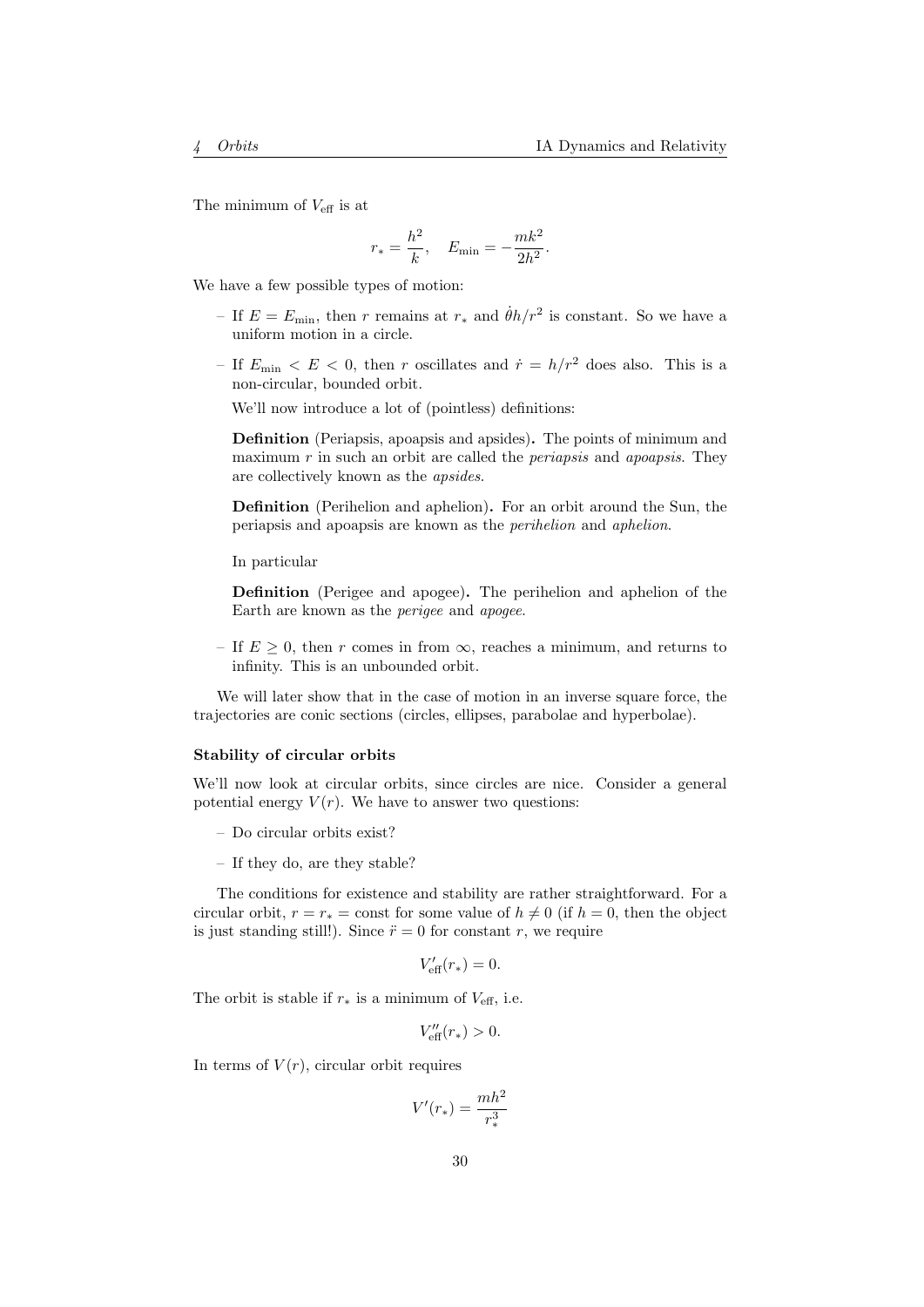and stability further requires

$$
V''(r_{*}) + \frac{3mh^{2}}{r_{*}^{4}} = V''(r_{*}) + \frac{3}{r_{*}}V'(r_{*}) > 0.
$$

In terms of the radial force  $F(r) = -V'(r)$ , the orbit is stable if

$$
F'(r_*) + \frac{3}{r}F(r_*) < 0.
$$

Example. Consider a central force with

$$
V(r) = -\frac{mk}{r^p}
$$

for some  $k, p > 0$ . Then

$$
V''(r) + \frac{3}{r}V'(r) = (-p(p+1) + 3p)\frac{mk}{r^{p+2}} = p(2-p)\frac{mk}{r^{p+2}}.
$$

So circular orbits are stable for  $p < 2$ . This is illustrated by the graphs of  $V_{\text{eff}}(r)$ for  $p = 1$  and  $p = 3$ .



## <span id="page-30-0"></span>4.3 Equation of the shape of the orbit

In general, we could determine  $r(t)$  by integrating the energy equation

$$
E = \frac{1}{2} m \dot{r}^2 + V_{\text{eff}}(r)
$$

$$
t = \pm \sqrt{\frac{m}{2}} \int \frac{\text{d}r}{\sqrt{E - V_{\text{eff}}(r)}}
$$

However, this is usually not practical, because we can't do the integral. Instead, it is usually much easier to find the shape  $r(\theta)$  of the orbit.

Still, solving for  $r(\theta)$  is also not easy. We will need a magic trick — we introduce the new variable

Notation.

$$
u = \frac{1}{r}.
$$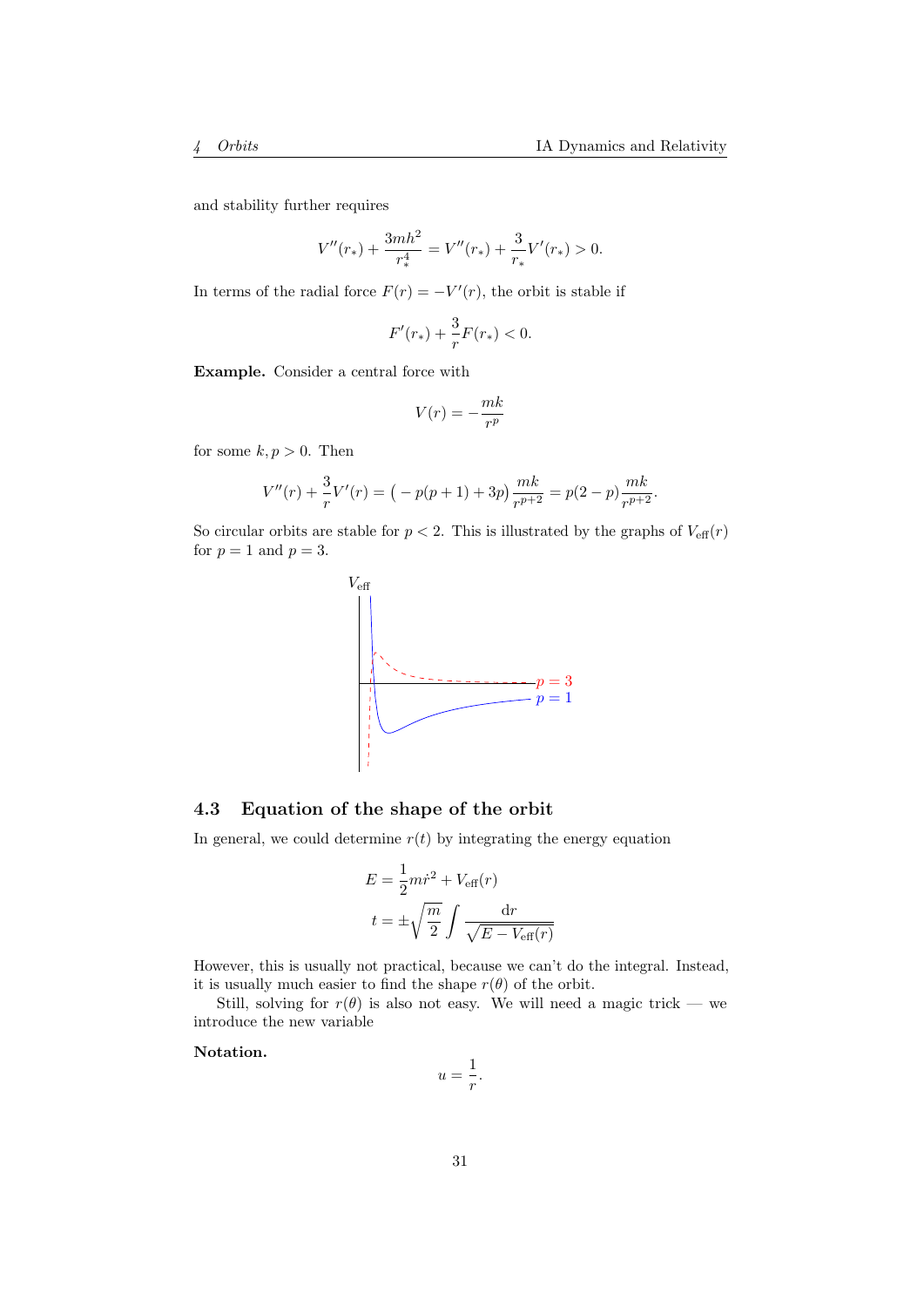Then

$$
\dot{r} = \frac{\mathrm{d}r}{\mathrm{d}\theta}\dot{\theta} = \frac{\mathrm{d}r}{\mathrm{d}\theta}\frac{h}{r^2} = -h\frac{\mathrm{d}u}{\mathrm{d}\theta},
$$

and

$$
\ddot{r} = \frac{\mathrm{d}}{\mathrm{d}t} \left( -h \frac{\mathrm{d}u}{\mathrm{d}\theta} \right) = -h \frac{\mathrm{d}^2 u}{\mathrm{d}\theta^2} \dot{\theta} = -h \frac{\mathrm{d}^2 u}{\mathrm{d}\theta^2} \frac{h}{r^2} = -h^2 u^2 \frac{\mathrm{d}^2 u}{\mathrm{d}\theta^2}.
$$

This doesn't look very linear with  $u^2$ , but it will help linearizing the equation when we put in other factors.

The radial equation of motion

$$
m\ddot{r} - \frac{mh^2}{r^3} = F(r)
$$

then becomes

Proposition (Binet's equation).

$$
-mh^2u^2\left(\frac{\mathrm{d}^2u}{\mathrm{d}\theta^2}+u\right)=F\left(\frac{1}{u}\right).
$$

This still looks rather complicated, but observe that for an inverse square force,  $F(1/u)$  is proportional to  $u^2$ , and then the equation is linear!

In general, given an arbitrary  $F(r)$ , we aim to solve this second order ODE for  $u(\theta)$ . If needed, we can then work out the time-dependence via

 $\dot{\theta} = hu^2$ .

## <span id="page-31-0"></span>4.4 The Kepler problem

The Kepler problem is the study of the orbits of two objects interacting via a central force that obeys the inverse square law. The goal is to classify the possible orbits and study their properties. One of the most important examples of the Kepler problem is the orbit of celestial objects, as studied by Kepler himself.

#### Shapes of orbits

For a planet orbiting the sun, the potential and force are given by

$$
V(r) = \frac{mk}{r}, \quad F(r) = -\frac{mk}{r^2}
$$

with  $k = GM$  (for the Coulomb attraction of opposite charges, we have the same equation with  $k = -\frac{Qq}{4}$  $\frac{q}{4\pi\varepsilon_0 m}$ ).

Binet's equation then becomes linear, and

$$
\frac{\mathrm{d}^2 u}{\mathrm{d}\theta^2} + u = \frac{k}{h^2}.
$$

We write the general solution as

$$
u=\frac{k}{h^2}+A\cos(\theta-\theta_0),
$$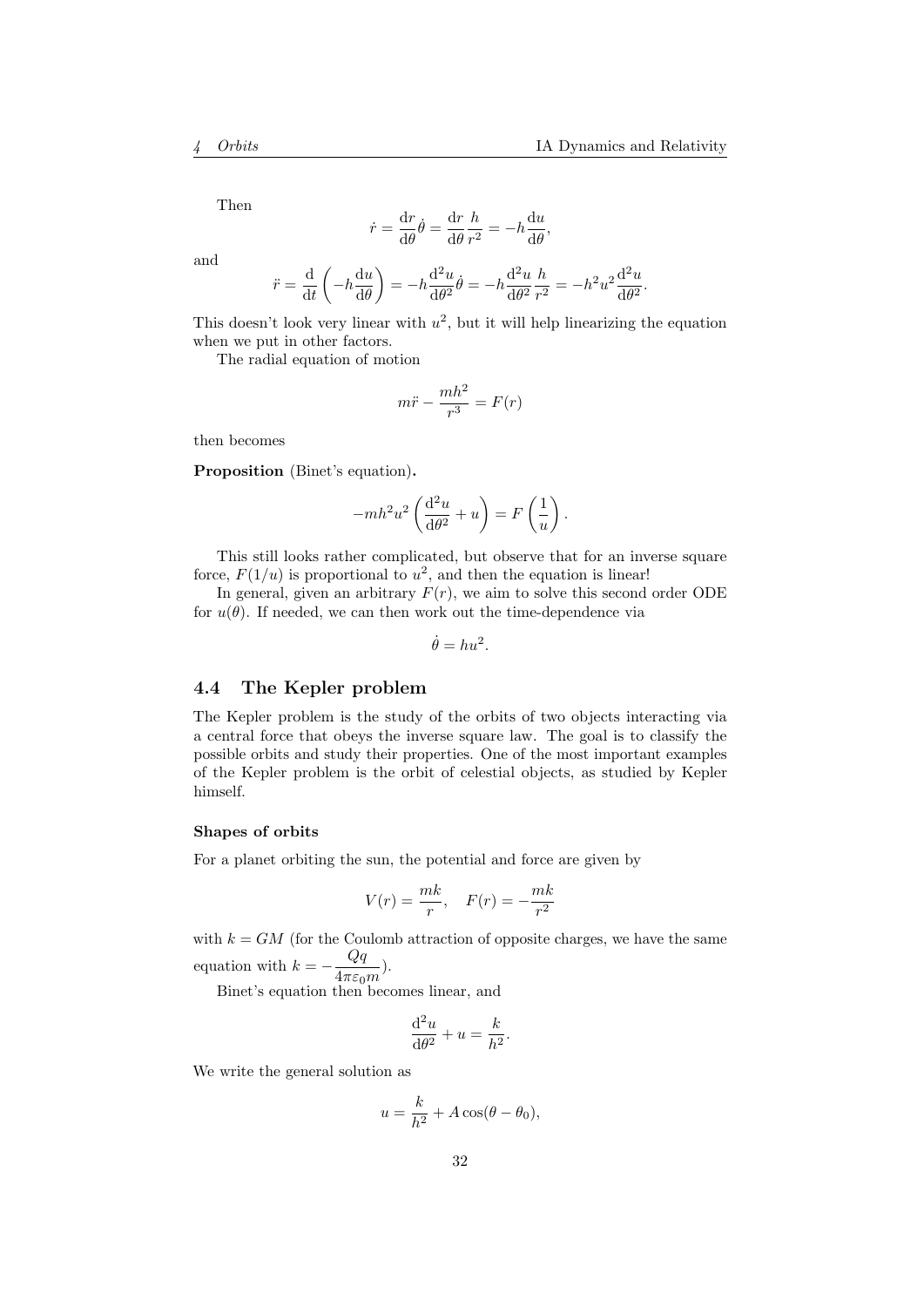where  $A \geq 0$  and  $\theta_0$  are arbitrary constants.

If  $A = 0$ , then u is constant, and the orbit is circular. Otherwise, u reaches a maximum at  $\theta = \theta_0$ . This is the periapsis. We now re-define polar coordinates such that the periapsis is at  $\theta = 0$ . Then

Proposition. The orbit of a planet around the sun is given by

$$
r = \frac{\ell}{1 + e \cos \theta},\tag{*}
$$

with  $\ell = h^2/k$  and  $e = Ah^2/k$ . This is the polar equation of a conic, with a focus (the sun) at the origin.

**Definition** (Eccentricity). The dimensionless parameter  $e > 0$  in the equation of orbit is the eccentricity and determines the shape of the orbit.

We can rewrite (\*) in Cartesian coordinates with  $x = r \cos \theta$  and  $y = r \sin \theta$ . Then we obtain

$$
(1 - e2)x2 + 2e\ell x + y2 = \ell2.
$$
 (†)

There are three different possibilities:

– Ellipse:  $(0 \le e < 1)$ . *r* is bounded by

$$
\frac{\ell}{1+e} \le r \le \frac{\ell}{1-e}.
$$

(†) can be put into the equation of an ellipse centered on  $(-ea, 0)$ ,

$$
\frac{(x+ea)^2}{a^2} + \frac{y^2}{b^2} = 1,
$$

where 
$$
a = \frac{\ell}{1 - e^2}
$$
 and  $b = \frac{\ell}{\sqrt{1 - e^2}} \le a$ .



a and b are the semi-major and semi-minor axis.  $\ell$  is the semi-latus rectum. One focus of the ellipse is at the origin. If  $e = 0$ , then  $a = b = \ell$  and the ellipse is a circle.

– Hyperbola:  $(e > 1)$ . For  $e > 1$ ,  $r \to \infty$  as  $\theta \to \pm \alpha$ , where  $\alpha = \cos^{-1}(1/e) \in$  $(\pi/2, \pi)$ . Then (†) can be put into the equation of a hyperbola centered on  $(ea, 0),$ 

$$
\frac{(x - ea)^2}{a^2} - \frac{y^2}{b^2} = 1,
$$

with  $a=\frac{\ell}{2}$  $\frac{\ell}{e^2-1}, b=\frac{\ell}{\sqrt{e^2}}$  $\frac{c}{e^2-1}$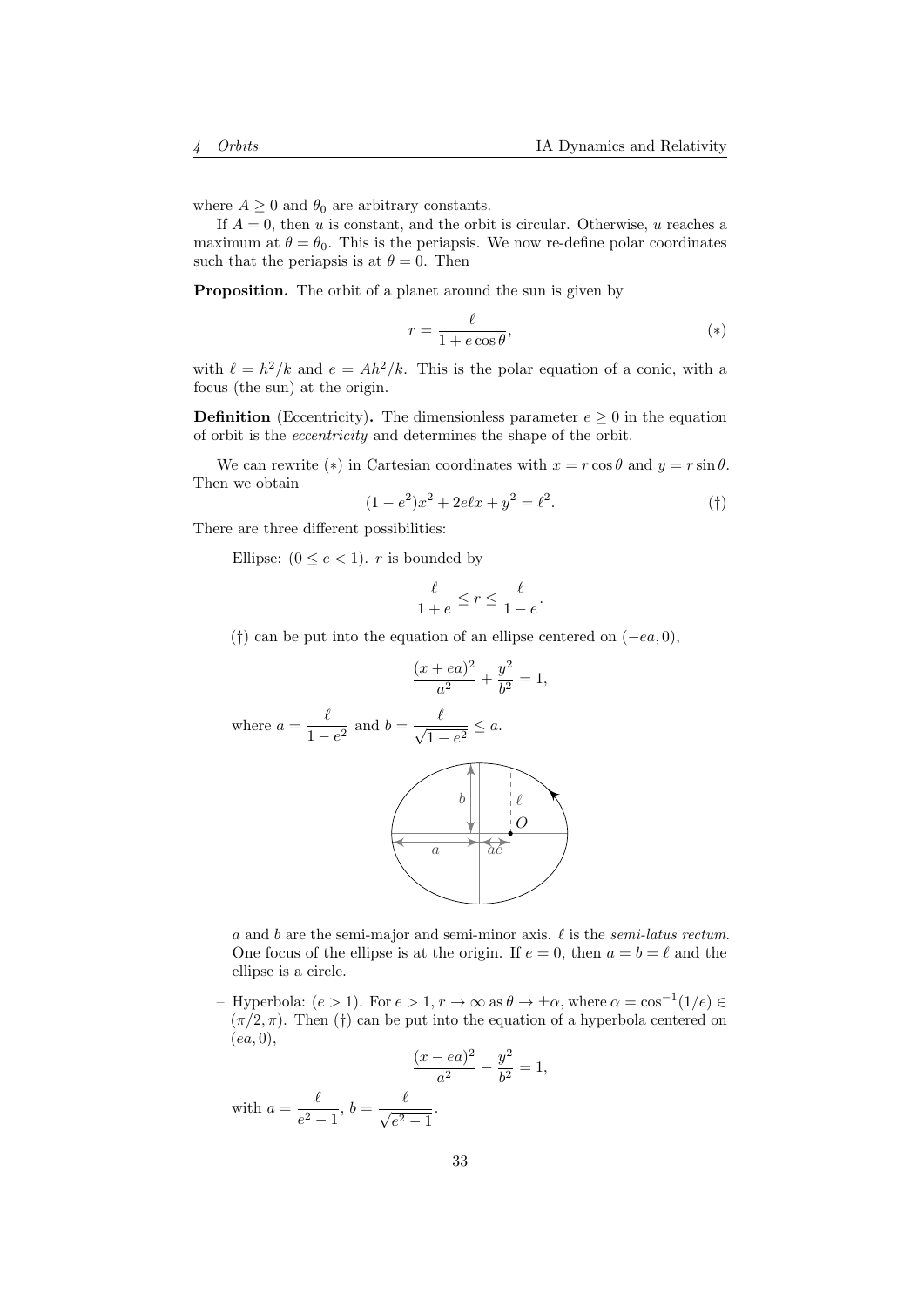

This corresponds to an unbound orbit that is deflected (scattered) by an attractive force.

b is both the semi-minor axis and the impact parameter. It is the distance by which the planet would miss the object if there were no attractive force. The asymptote is  $y = \frac{b}{a}(x - ea)$ , or

$$
x\sqrt{e^2 - 1} - y = eb.
$$

Alternatively, we can write the equation of the asymptote as

$$
(x,y)\cdot \left(\frac{\sqrt{e^2-1}}{e},-\frac{1}{e}\right)=b
$$

or  $\mathbf{r} \cdot \mathbf{n} = b$ , the equation of a line at a distance b from the origin.

– Parabola:  $(e = 1)$ . Then  $(*)$  becomes

$$
r = \frac{\ell}{1 + \cos \theta}.
$$

We see that  $r \to \infty$  as  $\theta \to \pm \pi$ . (†) becomes the equation of a parabola,  $y^2 = \ell(\ell - 2x)$ . The trajectory is similar to that of a hyperbola.

#### Energy and eccentricity

We can figure out which path a planet follows by considering its energy.

$$
E = \frac{1}{2}m(\dot{r}^2 + r^2\dot{\theta}^2) - \frac{mk}{r}
$$

$$
= \frac{1}{2}mh^2 \left( \left(\frac{du}{d\theta}\right)^2 + u^2 \right) - mku
$$

Substitute  $u=\frac{1}{a}$  $\frac{1}{\ell}(1 + e \cos \theta)$  and  $\ell = \frac{h^2}{k}$  $\frac{c}{k}$ , and it simplifies to

$$
E = \frac{mk}{2\ell}(e^2 - 1),
$$

which is independent of  $\theta$ , as it must be.

Orbits are bounded for  $e < 1$ . This corresponds to the case  $E < 0$ . Unbounded orbits have  $e > 1$  and thus  $E > 0$ . A parabolic orbit has  $e = 1, E = 0$ , and is "marginally bound".

Note that the condition  $E > 0$  is equivalent to  $|\dot{\mathbf{r}}| > \sqrt{\frac{2GM}{r}} = v_{\text{esc}}$ , which means you have enough kinetic energy to escape orbit.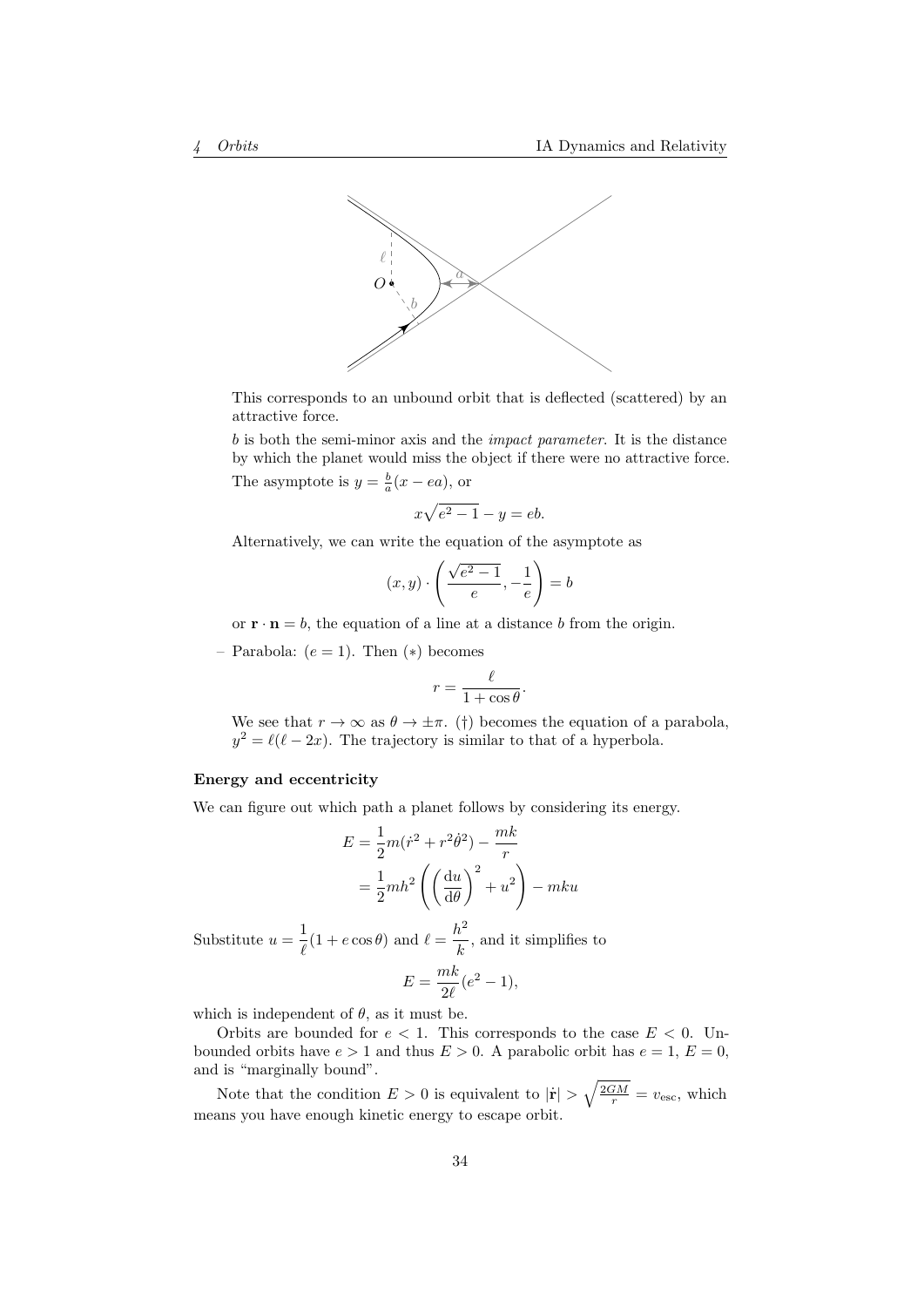#### Kepler's laws of planetary motion

When Kepler first studied the laws of planetary motion, he took a telescope, observed actual planets, and came up with his famous three laws of motion. We are now going to derive the laws with pen and paper instead.

Law (Kepler's first law). The orbit of each planet is an ellipse with the Sun at one focus.

Law (Kepler's second law). The line between the planet and the sun sweeps out equal areas in equal times.

Law (Kepler's third law). The square of the orbital period is proportional to the cube of the semi-major axis, or

$$
P^2 \propto a^3.
$$

We have already shown that Law 1 follows from Newtonian dynamics and the inverse-square law of gravity. In the solar system, planets generally have very low eccentricity (i.e. very close to circular motion), but asteroids and comets can have very eccentric orbits. In other solar systems, even planets have have highly eccentric orbits. As we've previously shown, it is also possible for the object to have a parabolic or hyperbolic orbit. However, we tend not to call these "planets".

Law 2 follows simply from the conservation of angular momentum: The area swept out by moving  $d\theta$  is  $dA = \frac{1}{2}r^2 d\theta$  (area of sector of circle). So

$$
\frac{\mathrm{d}A}{\mathrm{d}t} = \frac{1}{2}r^2\dot{\theta} = \frac{h}{2} = \text{const.}
$$

and is true for any central force.

Law 3 follows from this: the total area of the ellipse is  $A = \pi ab = \frac{h}{2}P$  (by the second law). But  $b^2 = a^2(1 - e^2)$  and  $h^2 = k\ell = ka(1 - e^2)$ . So

$$
P^{2} = \frac{(2\pi)^{2}a^{4}(1 - e^{2})}{ka(1 - e^{2})} = \frac{(2\pi)^{2}a^{3}}{k}.
$$

Note that the third law is very easy to prove directly for circular orbits. Since the radius is constant,  $\ddot{r} = 0$ . So the equations of motion give

$$
-r\dot{\theta}^2=-\frac{k}{r^2}
$$

So

$$
r^3\dot{\theta}^2 = k
$$

Since  $\dot{\theta} \propto P^{-1}$ , the result follows.

## <span id="page-34-0"></span>4.5 Rutherford scattering

Finally, we will consider the case where the force is repulsive instead of attractive. An important example is the Rutherford gold foil experiment, where Rutherford bombarded atoms with alpha particles, and the alpha particles are repelled by the nucleus of the atom.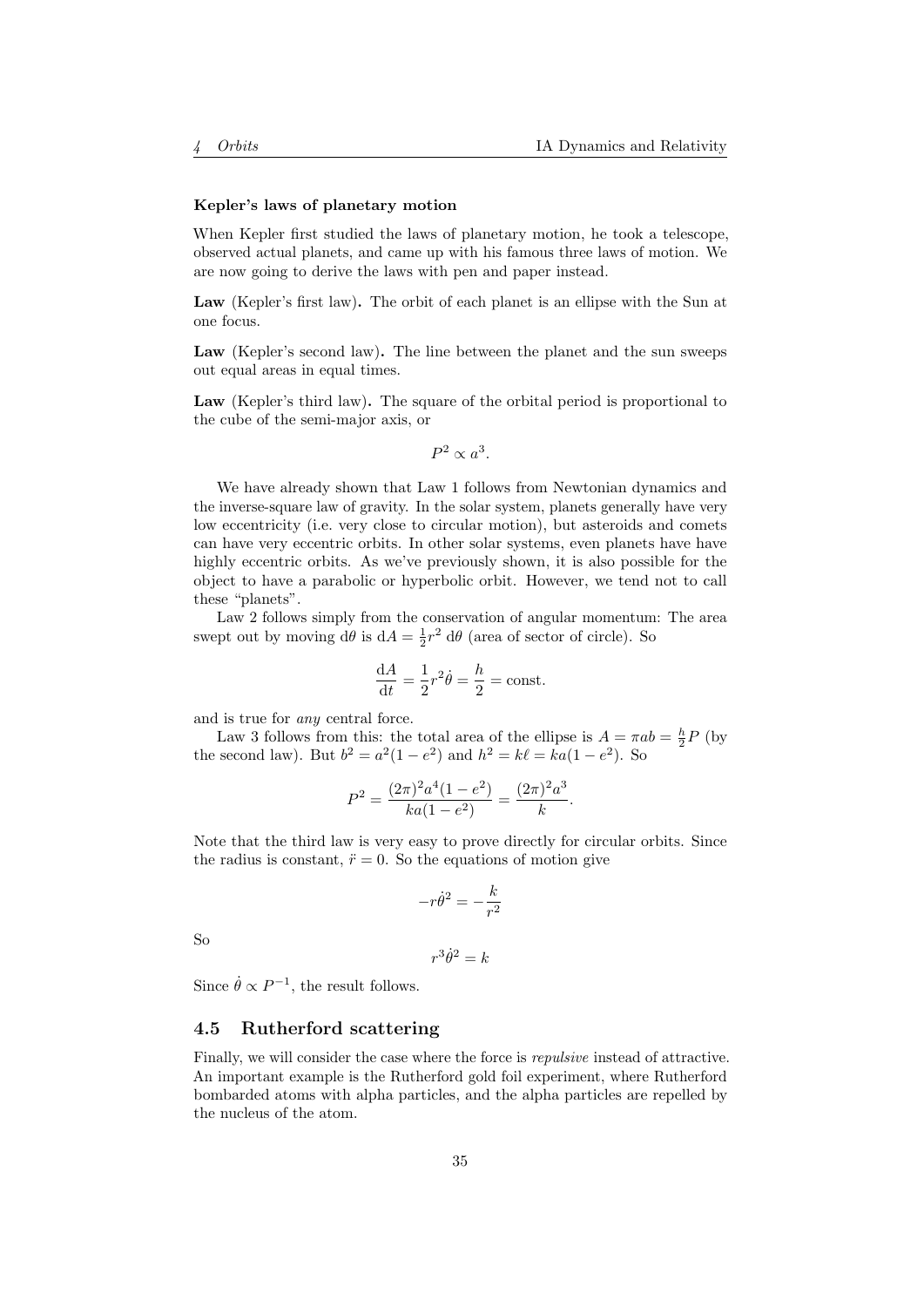Under a repulsive force, the potential and force are given by

$$
V(r) = +\frac{mk}{r}, \quad F(r) = +\frac{mk}{r^2}.
$$

For Coulomb repulsion of like charges,

$$
k=\frac{Qq}{4\pi\varepsilon_0m}>0.
$$

The solution is now

$$
u = -\frac{k}{h^2} + A\cos(\theta - \theta_0).
$$

wlog, we can take  $A \geq 0, \theta_0 = 0$ . Then

$$
r = \frac{\ell}{e \cos \theta - 1}
$$

with

$$
\ell = \frac{h^2}{k}, \quad e = \frac{Ah^2}{k}.
$$

We know that r and  $\ell$  are positive. So we must have  $e \geq 1$ . Then  $r \to \infty$  as  $\theta \to \pm \alpha$ , where  $\alpha = \cos^{-1}(1/e)$ .

The orbit is a hyperbola, again given by

$$
\frac{(x - ea)^2}{a^2} - \frac{y^2}{b^2} = 1,
$$

with  $a = \frac{\ell}{e^2 - 1}$  and  $b = \frac{\ell}{\sqrt{e^2}}$  $\frac{\ell}{e^2-1}$ . However, this time, the trajectory is the other branch of the hyperbola.



It seems as if the particle is deflected by O.

We can characterize the path of the particle by the impact parameter b and the incident speed  $v$  (i.e. the speed when far away from the origin). We know that the angular momentum per unit mass is  $h = bv$  (velocity  $\times$  perpendicular distance to  $O$ ).

How does the scattering angle  $\beta = \pi - 2\alpha$  depend on the impact parameter  $b$  and the incident speed  $v$ ?

Recall that the angle  $\alpha$  is given by  $\alpha = \cos^{-1}(1/e)$ . So we obtain

$$
\frac{1}{e} = \cos \alpha = \cos \left(\frac{\pi}{2} - \frac{\beta}{2}\right) = \sin \left(\frac{\beta}{2}\right),\,
$$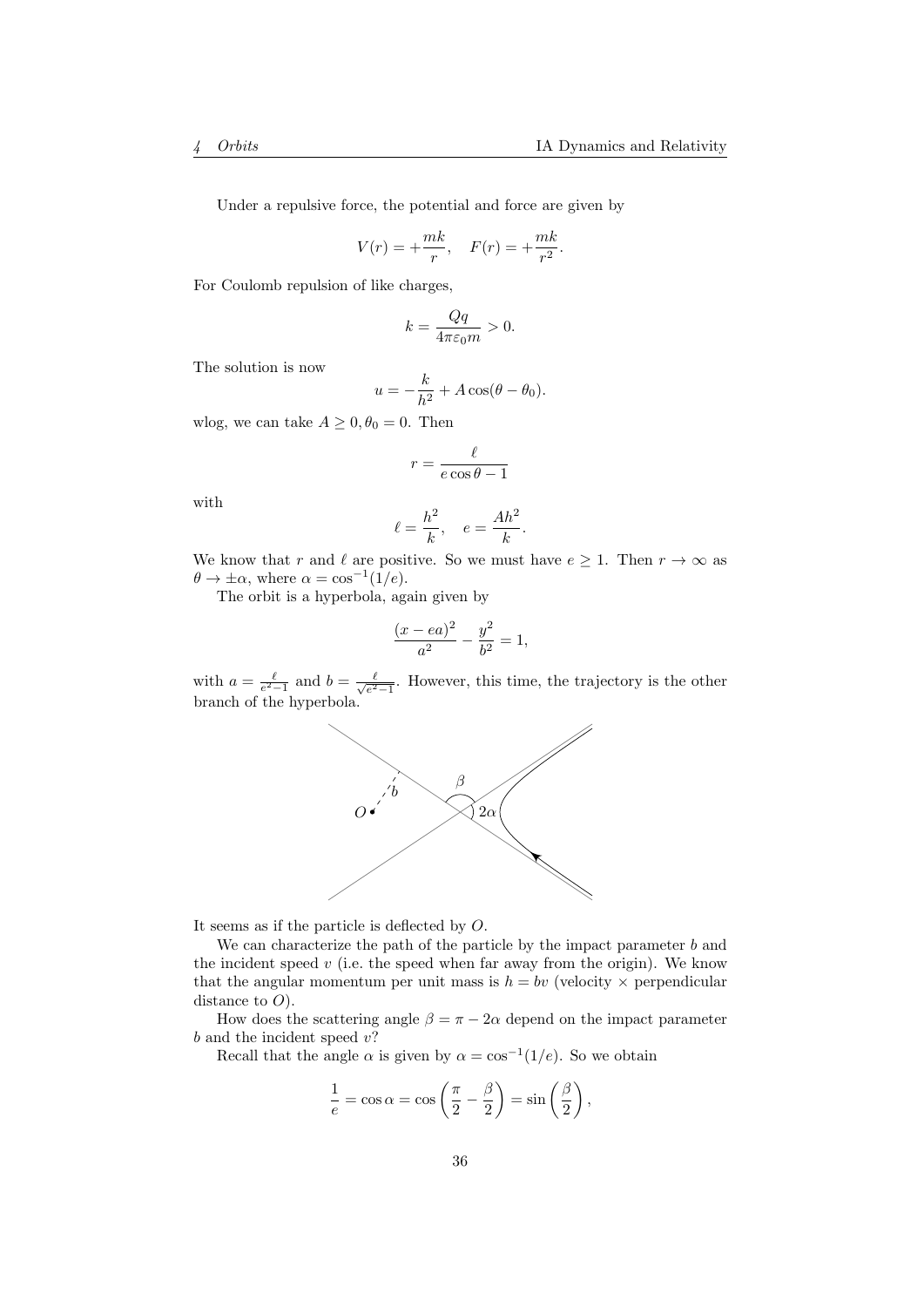So

So

$$
b = \frac{\ell}{\sqrt{e^2 - 1}} = \frac{(bv)^2}{k} \tan \frac{\beta}{2}.
$$

$$
\beta = 2 \tan^{-1} \left( \frac{k}{bv^2} \right).
$$

We see that if we have a small impact parameter, i.e.  $b \ll k/v^2$ , then we can have a scattering angle approaching  $\pi$ .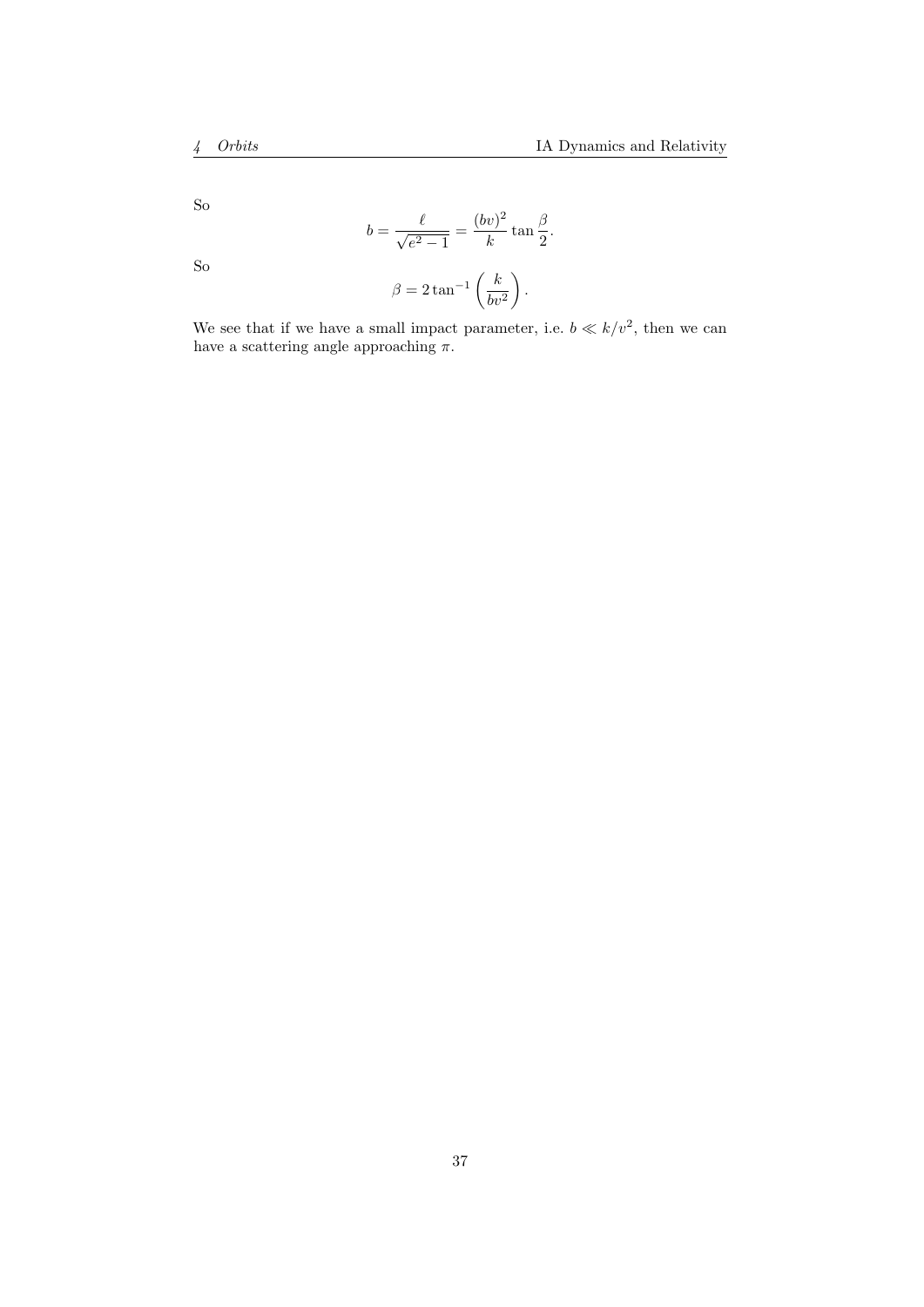# 5 Rotating frames

Recall that Newton's laws hold only in inertial frames. However, sometimes, our frames are not inertial. In this chapter, we are going to study a particular kind of non-inertial frame — a rotating frame. An important rotating frame is the Earth itself, but there are also other examples such as merry-go-rounds.

## 5.1 Motion in rotating frames

Now suppose that  $S$  is an inertial frame, and  $S'$  is rotating about the  $z$  axis with angular velocity  $\omega = \dot{\theta}$  with respect to S.

Definition (Angular velocity vector). The *angular velocity vector* of a rotating frame is  $\omega = \omega \hat{z}$ , where  $\hat{z}$  is the axis of rotation and  $\omega$  is the angular speed.

First we wish to relate the basis vectors  $\{e_i\}$  and  $\{e'_i\}$  of S and S' respectively. Consider a particle at rest in  $S'$ . From the perspective of  $S$ , its velocity is

$$
\left(\frac{\mathrm{d}\mathbf{r}}{\mathrm{d}t}\right)_S = \boldsymbol{\omega} \times \mathbf{r},
$$

where  $\omega = \omega \hat{z}$  is the *angular velocity vector* (aligned with the rotation axis). This formula also applies to the basis vectors of  $S'$ .

$$
\left(\frac{\mathrm{d}\mathbf{e}'_i}{\mathrm{d}t}\right)_S = \boldsymbol{\omega} \times \mathbf{e}'_i.
$$

Now given a general time-dependent vector **a**, we can express it in the  $\{\mathbf{e}'_i\}$  basis as follows:

$$
\mathbf{a} = \sum a_i'(t)\mathbf{e}_i'.
$$

From the perspective of  $S'$ ,  $e'_i$  is constant and the time derivative of **a** is given by

$$
\left(\frac{\mathrm{d}\mathbf{a}}{\mathrm{d}t}\right)_{S'} = \sum \frac{\mathrm{d}a'_i}{\mathrm{d}t} \mathbf{e}'_i.
$$

In  $S$ , however,  $e'_{i}$  is not constant. So we apply the product rule to obtain the time derivative of a:

$$
\left(\frac{\mathrm{d}\mathbf{a}}{\mathrm{d}t}\right)_{S} = \sum \frac{\mathrm{d}a_{i}}{\mathrm{d}t} \mathbf{e}'_{i} + \sum a'_{i} \boldsymbol{\omega} \times \mathbf{e}'_{i} = \left(\frac{\mathrm{d}\mathbf{a}}{\mathrm{d}t}\right)_{S'} + \boldsymbol{\omega} \times \mathbf{a}.
$$

This key identity applies to all vectors and can be written as an operator equation:

**Proposition.** If S is an inertial frame, and S' is rotating relative to S with angular velocity  $\omega$ , then

$$
\left(\frac{\mathrm{d}}{\mathrm{d}t}\right)_{S} = \left(\frac{\mathrm{d}}{\mathrm{d}t}\right)_{S'} + \boldsymbol{\omega} \times.
$$

Applied to the position vector  $\mathbf{r}(t)$  of a particle, it gives

$$
\left(\frac{\mathrm{d}\mathbf{r}}{\mathrm{d}t}\right)_{S} = \left(\frac{\mathrm{d}\mathbf{r}}{\mathrm{d}t}\right)_{S'} + \boldsymbol{\omega} \times \mathbf{r}.
$$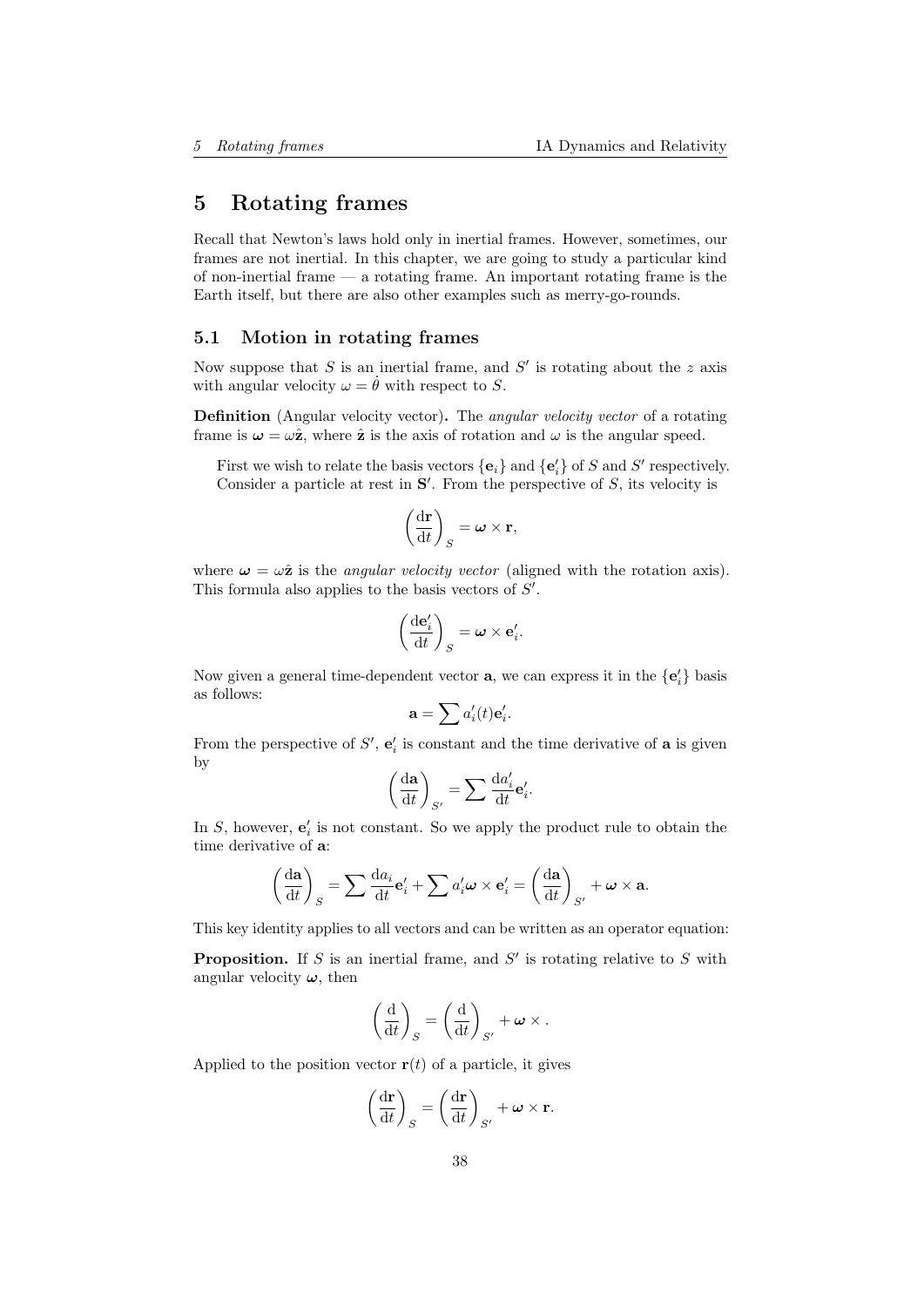We can interpret this as saying that the difference in velocity measured in the two frames is the relative velocity of the frames.

We apply this formula a second time, and allow  $\omega$  to depend on time. Then we have

$$
\begin{aligned}\n\left(\frac{\mathrm{d}^2 \mathbf{r}}{\mathrm{d}t^2}\right)_S &= \left(\left(\frac{\mathrm{d}}{\mathrm{d}t}\right)_{S'} + \omega \times \right) \left(\left(\frac{\mathrm{d}\mathbf{r}}{\mathrm{d}t}\right)_{S'} + \omega \times \mathbf{r}\right).\n\end{aligned}
$$
\n
$$
= \left(\frac{\mathrm{d}^2 \mathbf{r}}{\mathrm{d}t^2}\right)_{S'} + 2\omega \times \left(\frac{\mathrm{d}\mathbf{r}}{\mathrm{d}t}\right)_{S'} + \dot{\omega} \times \mathbf{r} + \omega \times (\omega \times \mathbf{r})
$$

Since S is inertial, Newton's Second Law is

$$
m\left(\frac{\mathrm{d}^2\mathbf{r}}{\mathrm{d}t^2}\right)_S = \mathbf{F}.
$$

So

## Proposition.

$$
m\left(\frac{\mathrm{d}^2\mathbf{r}}{\mathrm{d}t^2}\right)_{S'} = \mathbf{F} - 2m\boldsymbol{\omega} \times \left(\frac{\mathrm{d}\mathbf{r}}{\mathrm{d}t}\right)_{S'} - m\dot{\boldsymbol{\omega}} \times \mathbf{r} - m\boldsymbol{\omega} \times (\boldsymbol{\omega} \times \mathbf{r}).
$$

Definition (Fictious forces). The additional terms on the RHS of the equation of motion in rotating frames are fictitious forces, and are needed to explain the motion observed in  $S'$ . They are

- Coriolis force:  $-2m\boldsymbol{\omega}\times\left(\frac{\mathrm{d}\mathbf{r}}{\mathrm{d}t}\right)_{S'}$ .
- $-$  Euler force:  $-m$ ώ  $\times$  r
- Centrifugal force:  $-mω × (ω × r)$ .

In most cases,  $\omega$  is constant and can neglect the Euler force.

## 5.2 The centrifugal force

What exactly does the centrifugal force do? Let  $\omega = \omega \hat{\omega}$ , where  $|\hat{\omega}| = 1$ . Then

$$
-m\boldsymbol{\omega}\times(\boldsymbol{\omega}\times\mathbf{r})=-m\big((\boldsymbol{\omega}\cdot\mathbf{r})\boldsymbol{\omega}-(\boldsymbol{\omega}\cdot\boldsymbol{\omega})\mathbf{r}\big)=m\omega^2\mathbf{r}_{\perp},
$$

where  $\mathbf{r}_{\perp} = \mathbf{r} - (\mathbf{r} \cdot \hat{\boldsymbol{\omega}}) \hat{\boldsymbol{\omega}}$  is the projection of the position on the plane perpendicular to  $\omega$ . So the centrifugal force is directed away from the axis of rotation, and its magnitude is  $m\omega^2$  times the distance form the axis.

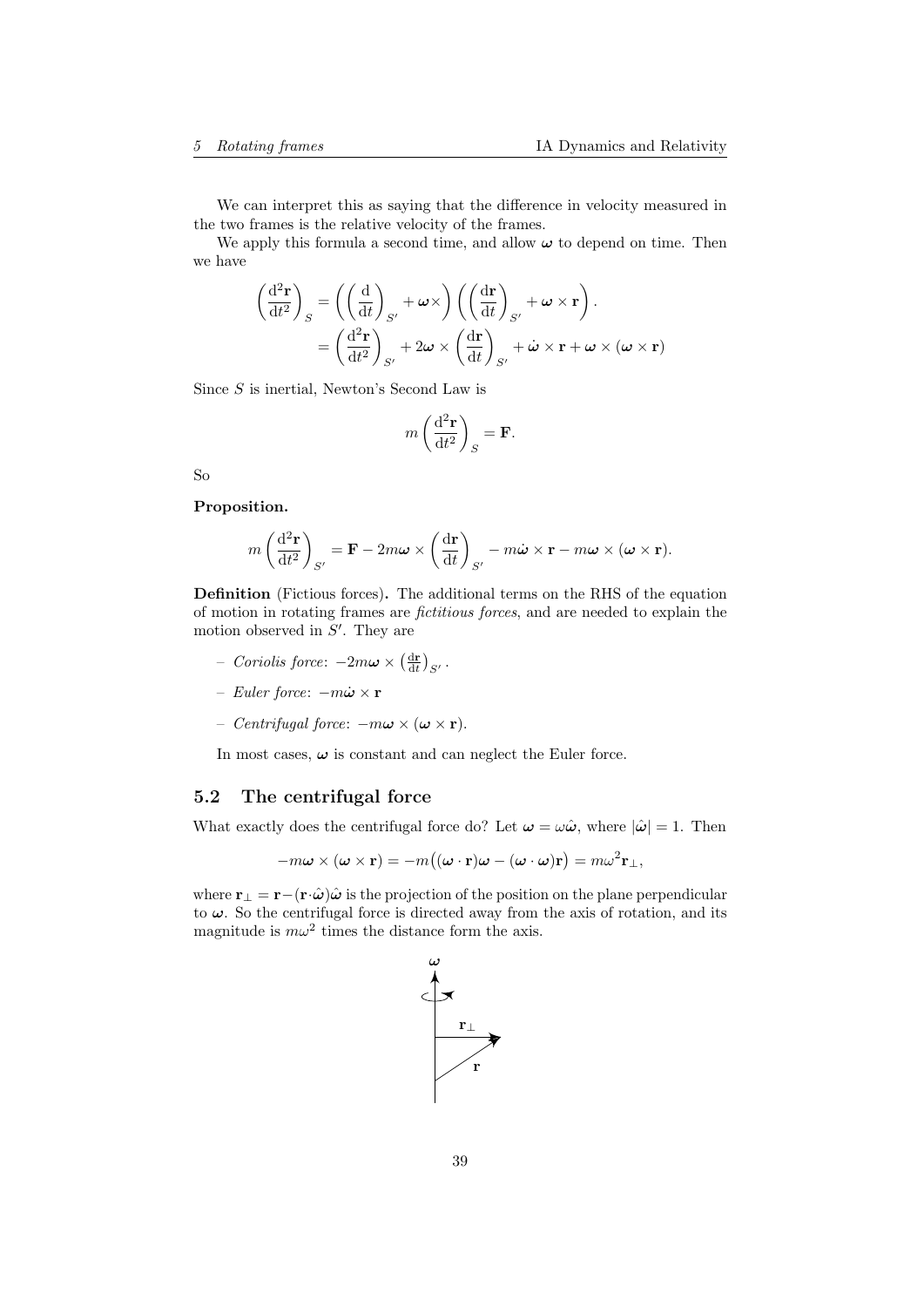Note that

$$
\mathbf{r}_{\perp} \cdot \mathbf{r}_{\perp} = \mathbf{r} \cdot \mathbf{r} - (\mathbf{r} \cdot \hat{\boldsymbol{\omega}})^2
$$
  

$$
\nabla (|\mathbf{r}_{\perp}|^2) = 2\mathbf{r} - 2(\mathbf{r} \cdot \hat{\boldsymbol{\omega}})\hat{\boldsymbol{\omega}} = 2\mathbf{r}_{\perp}.
$$

So

$$
-m\boldsymbol{\omega}\times(\boldsymbol{\omega}\times\mathbf{r})=-\nabla\left(-\frac{1}{2}m\omega^2|\mathbf{r}_{\perp}|^2\right)=-\nabla\left(-\frac{1}{2}m|\boldsymbol{\omega}\times\mathbf{r}|^2\right).
$$

Thus the centrifugal force is a conservative (fictitious) force.

On a rotating planet, the gravitational and centrifugal forces per unit mass combine to make the effective gravity,

$$
\mathbf{g}_{\text{eff}} = \mathbf{g} + \omega^2 \mathbf{r}_{\perp}.
$$

This gravity will not be vertically downwards. Consider a point  $P$  at latitude  $\lambda$ on the surface of a spherical planet of radius R.

We construct orthogonal axes:



with  $\hat{\mathbf{x}}$  into the page. So  $\hat{\mathbf{z}}$  is up,  $\hat{\mathbf{y}}$  is North, and  $\hat{\mathbf{x}}$  is East. At  $P$ , we have

$$
\mathbf{r} = R\hat{\mathbf{z}}
$$
  
\n
$$
\mathbf{g} = -g\hat{\mathbf{z}}
$$
  
\n
$$
\boldsymbol{\omega} = \omega(\cos \lambda \hat{\mathbf{y}} + \sin \lambda \hat{\mathbf{z}})
$$

So

$$
\mathbf{g}_{\text{eff}} = \mathbf{g} + \omega^2 \mathbf{r}_{\perp}
$$
  
=  $-g\hat{\mathbf{z}} + \omega^2 R \cos \lambda (\cos \lambda \hat{\mathbf{z}} - \sin \lambda \hat{\mathbf{y}})$   
=  $-\omega^2 R \cos \lambda \sin \lambda \hat{\mathbf{y}} - (g - \omega^2 R \cos^2 \lambda)\hat{\mathbf{z}}.$ 

So the angle  $\alpha$  between **g** and  $\mathbf{g}_{\text{eff}}$  is given by

$$
\tan \alpha = \frac{\omega^2 R \cos \lambda \sin \lambda}{g - \omega^2 R \cos^2 \lambda}.
$$

This is 0 at the equator and the poles, and greatest when you are halfway between. However, this is still tiny on Earth, and does not affect our daily life.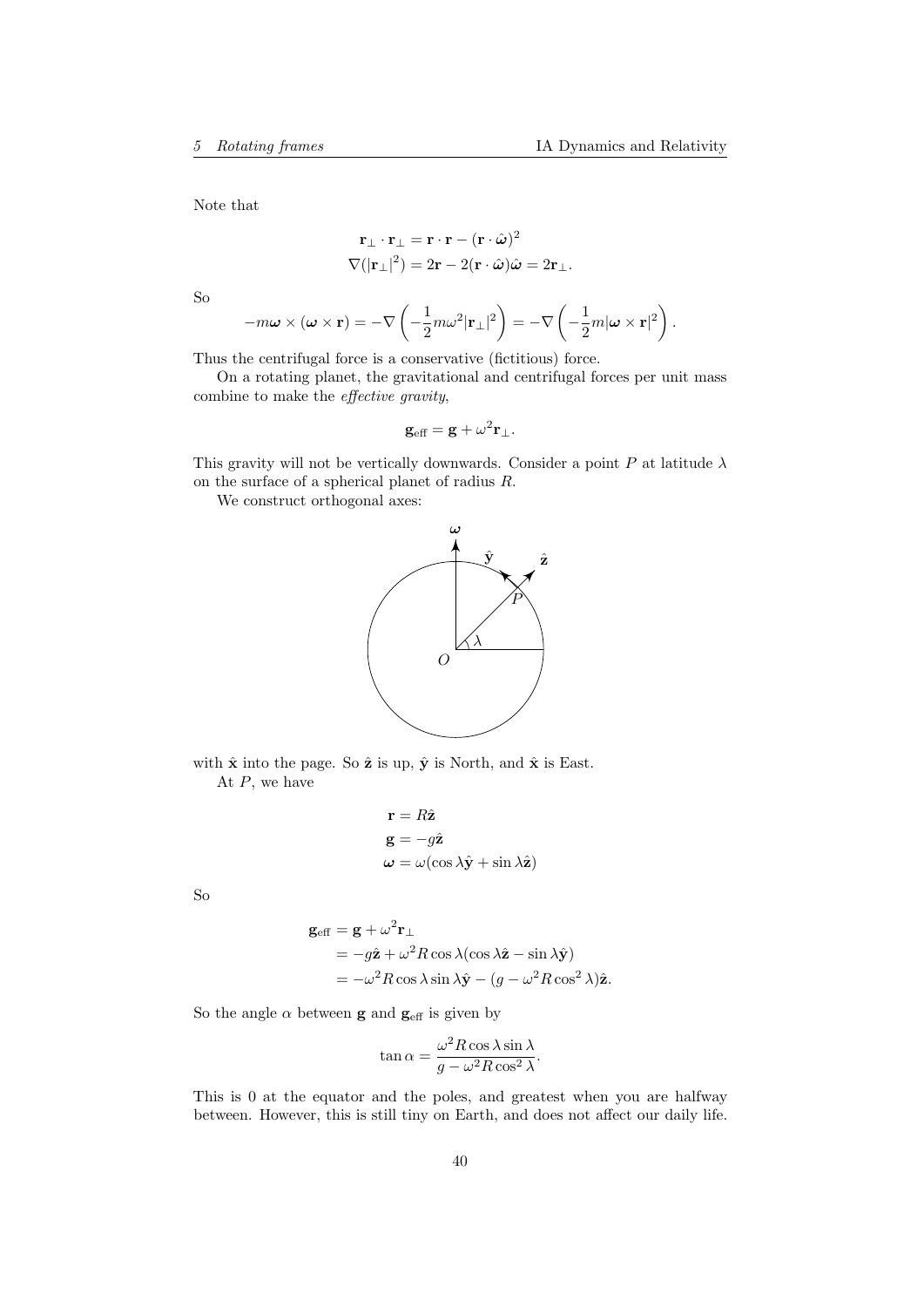## 5.3 The Coriolis force

The Coriolis force is a more subtle force. Writing  $\mathbf{v} = \left(\frac{d\mathbf{r}}{dt}\right)_{S'}$ , we can write the force as

 $\mathbf{F} = -2m\boldsymbol{\omega} \times \mathbf{v}$ .

Note that this has the same form as the Lorentz force caused by a magnetic field, and is velocity-dependent. However, unlike the effects of a magnetic field, particles do not go around in circles in a rotating frame, since we also have the centrifugal force in play.

Since this force is always perpendicular to the velocity, it does no work.

Consider motion parallel to the Earth's surface. We only care about the effect of the Coriolis force on the horizontal trajectory, and ignore the vertical component that is tiny compared to gravity.

So we only take the vertical component of  $\omega$ ,  $\omega \sin \lambda \hat{z}$ . The horizontal velocity  $\mathbf{v} = v_x \hat{\mathbf{x}} + v_y \hat{\mathbf{y}}$  generates a horizontal Coriolis force:

$$
-2m\omega\sin\lambda\hat{\mathbf{z}}\times\mathbf{v}=-2m\omega\sin\lambda(v_y\hat{\mathbf{x}}-v_x\hat{\mathbf{y}}).
$$

In the Northern hemisphere  $(0 < \lambda < \pi/2)$ , this causes a deflection towards the right. In the Southern Hemisphere, the deflection is to the left. The effect vanishes at the equator.

Note that only the horizontal effect of horizontal motion vanishes at the equator. The vertical effects or those caused by vertical motion still exist.

**Example.** Suppose a ball is dropped from a tower of height  $h$  at the equator. Where does it land?

In the rotating frame,

$$
\ddot{\mathbf{r}} = \mathbf{g} - 2\boldsymbol{\omega} \times \dot{\mathbf{r}} - \boldsymbol{\omega} \times (\boldsymbol{\omega} \times \mathbf{r}).
$$

We work to first order in  $\omega$ . Then

$$
\ddot{\mathbf{r}} = \mathbf{g} - 2\boldsymbol{\omega} \times \dot{\mathbf{r}} + O(\omega^2).
$$

Integrate wrt  $t$  to obtain

$$
\dot{\mathbf{r}} = \mathbf{g}t - 2\boldsymbol{\omega} \times (\mathbf{r} - \mathbf{r}_0) + O(\omega^2),
$$

where  $r_0$  is the initial position. We substitute into the original equation to obtain

$$
\ddot{\mathbf{r}} = \mathbf{g} - 2\boldsymbol{\omega} \times \mathbf{g}t + O(\omega^2).
$$

(where some new  $\omega^2$  terms are thrown into  $O(\omega^2)$ ). We integrate twice to obtain

$$
\mathbf{r} = \mathbf{r}_0 + \frac{1}{2}\mathbf{g}t^2 - \frac{1}{3}\boldsymbol{\omega} \times \mathbf{g}t^3 + O(\omega^2).
$$

In components, we have  $\mathbf{g} = (0, 0, -g)$ ,  $\boldsymbol{\omega} = (0, \omega, 0)$  and  $\mathbf{r}_0 = (0, 0, R + h)$ . So

$$
\mathbf{r} = \left(\frac{1}{3}\omega gt^3, 0, R + h - \frac{1}{2}gt^2\right) + O(\omega^2).
$$

So the particle hits the ground at  $t = \sqrt{2h/g}$ , and its eastward displacement is  $rac{1}{3}$ wg $\left(\frac{2h}{g}\right)^{3/2}$ .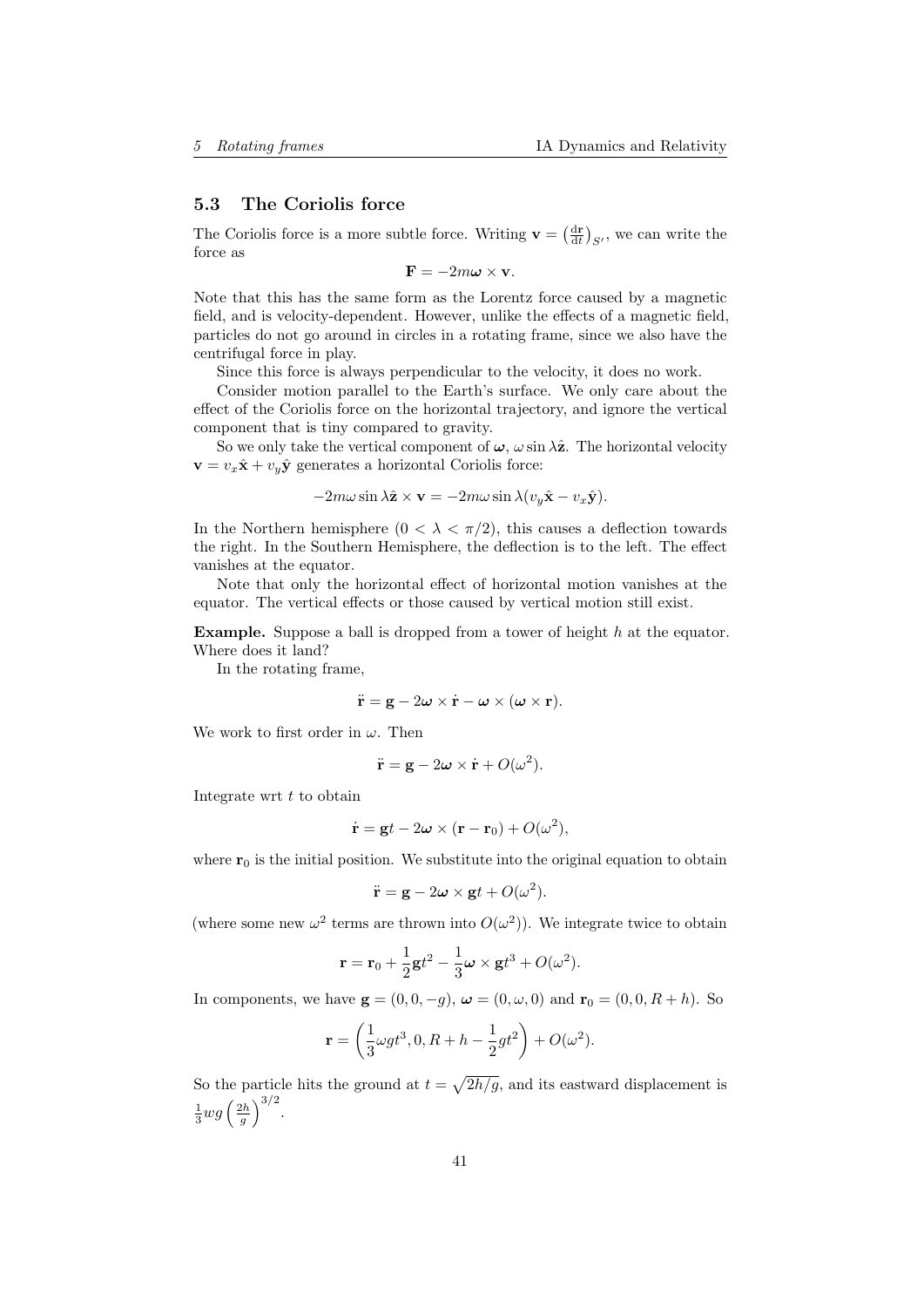This can be understood in terms of angular momentum conservation in the non-rotating frame. At the beginning, the particle has the same angular velocity with the Earth. As it falls towards the Earth, to maintain the same angular momentum, the angular velocity has to increase to compensate for the decreased radius. So it spins faster than the Earth and drifts towards the East, relative to the Earth.

Example. Consider a pendulum that is free to swing in any plane, e.g. a weight on a string. At the North pole, it will swing in a plane that is fixed in an inertial frame, while the Earth rotates beneath it. From the perspective of the rotating frame, the plane of the pendulum rotates backwards. This can be explained as a result of the Coriolis force.

In general, at latitude  $\lambda$ , the plane rotates rightwards with period  $\frac{1 \text{ day}}{\sin \lambda}$ .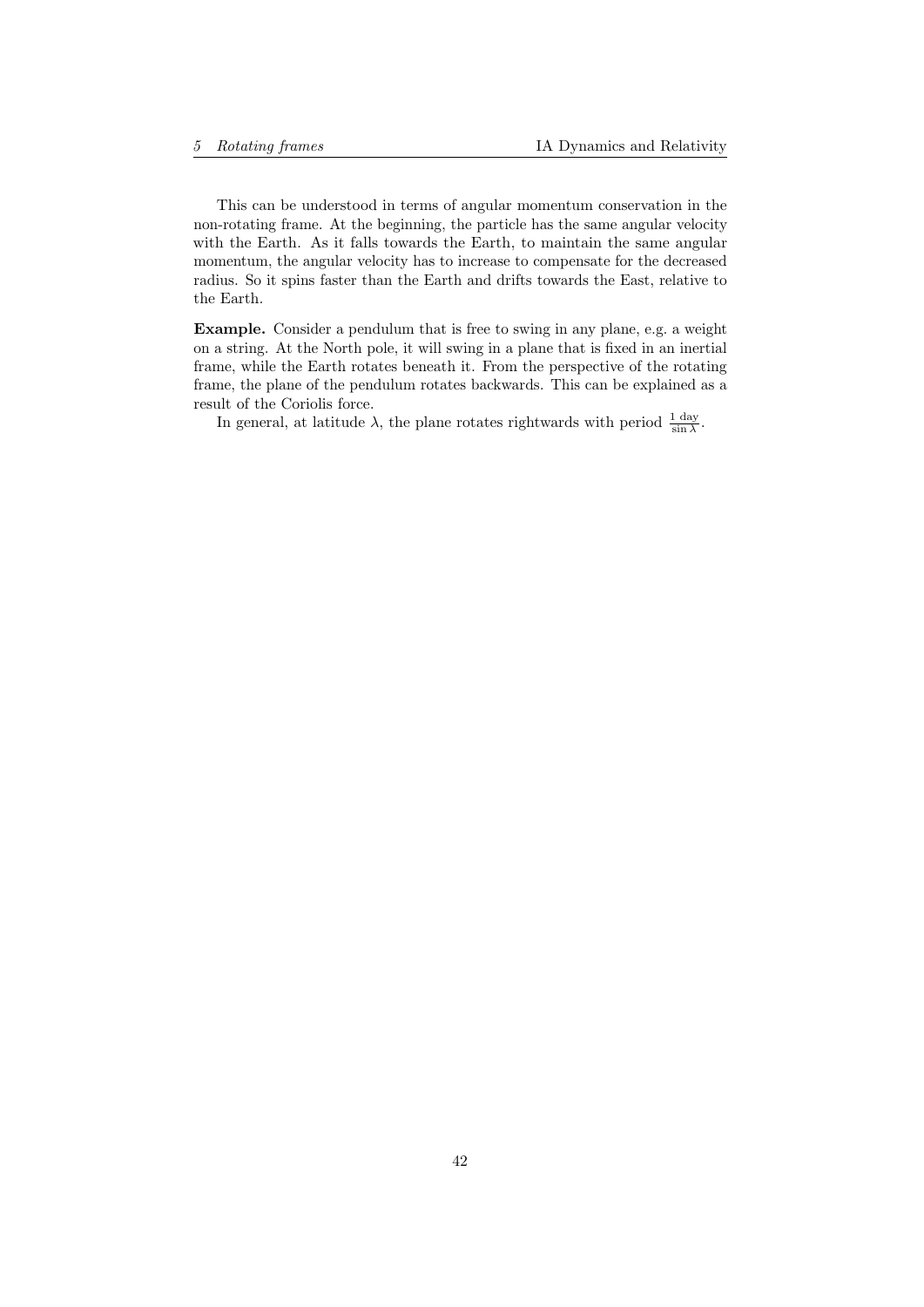# 6 Systems of particles

Now suppose we have  $N$  interacting particles. We adopt the following notation: particle *i* has mass  $m_i$ , position  $\mathbf{r}_i$ , and momentum  $\mathbf{p}_i = m_i \dot{\mathbf{r}}_i$ . Note that the subscript denotes which particle it is referring to, not vector components.

Newton's Second Law for particle  $i$  is

$$
m_i \ddot{\mathbf{r}}_i = \dot{\mathbf{p}}_i = \mathbf{F}_i,
$$

where  $\mathbf{F}_i$  is the total force acting on particle *i*. We can write  $\mathbf{F}_i$  as

$$
\mathbf{F}_i = \mathbf{F}_i^{\text{ext}} + \sum_{j=1}^N \mathbf{F}_{ij},
$$

where  $\mathbf{F}_{ij}$  is the force on particle *i* by particle *j*, and  $\mathbf{F}_{i}^{\text{ext}}$  is the external force on i, which comes from particles outside the system.

Since a particle cannot exert a force on itself, we have  $\mathbf{F}_{ii} = \mathbf{0}$ . Also, Newton's third law requires that

$$
\mathbf{F}_{ij} = -\mathbf{F}_{ji}.
$$

For example, if the particles interact only via gravity, then we have

$$
\mathbf{F}_{ij} = -\frac{Gm_i m_j (\mathbf{r}_i - \mathbf{r}_j)}{|\mathbf{r}_i - \mathbf{r}_j|^3} = -\mathbf{F}_{ji}.
$$

## 6.1 Motion of the center of mass

Sometimes, we are interested in the collection of particles as a whole. For example, if we treat a cat as a collection of particles, we are more interested in how the cat as a whole falls, instead of tracking the individual particles of the cat.

Hence, we define some aggregate quantities of the system such as the total mass and investigate how these quantities relate.

**Definition** (Total mass). The *total mass* of the system is  $M = \sum m_i$ .

Definition (Center of mass). The *center of mass* is located at

$$
\mathbf{R} = \frac{1}{M} \sum_{i=1}^{N} m_i \mathbf{r}_i.
$$

This is the mass-weighted average position.

Definition (Total linear momentum). The *total linear momentum* is

$$
\mathbf{P} = \sum_{i=1}^{N} \mathbf{p}_i = \sum_{i=1}^{N} m_i \dot{\mathbf{r}}_i = M \dot{\mathbf{R}}.
$$

Note that this is equivalent to the momentum of a single particle of mass  $M$  at the center of mass.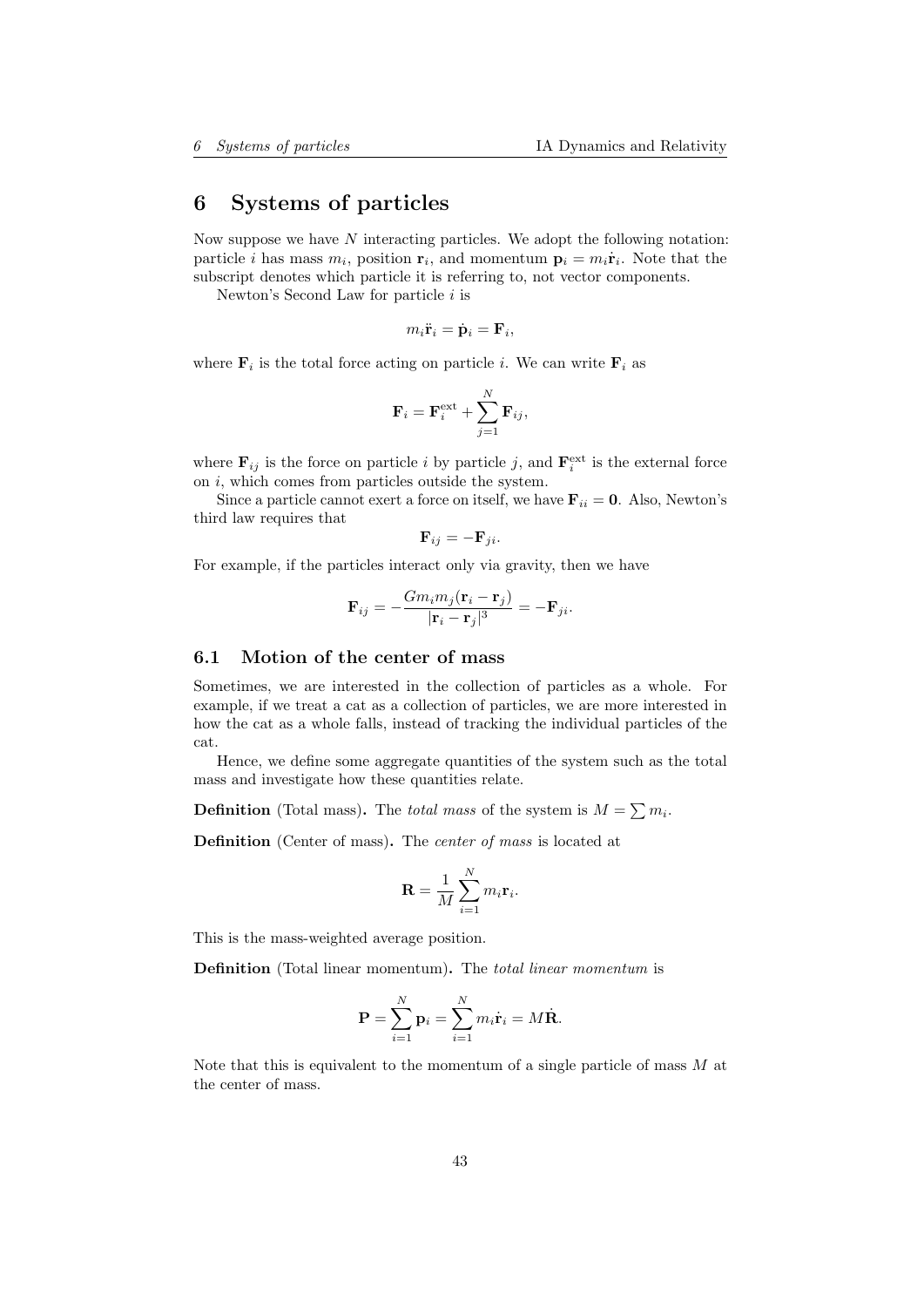Definition (Total external force). The *total external force* is

$$
\mathbf{F} = \sum_{i=1}^{N} \mathbf{F}_{i}^{\text{ext}}.
$$

We can now obtain the equation of motion of the center of mass:

Proposition.

$$
M\ddot{\mathbf{R}} = \mathbf{F}.
$$

Proof.

$$
M\ddot{\mathbf{R}} = \dot{\mathbf{P}}
$$
  
=  $\sum_{i=1}^{N} \dot{\mathbf{p}}_i$   
=  $\sum_{i=1}^{N} \mathbf{F}_i^{\text{ext}} + \sum_{i=1}^{N} \sum_{j=1}^{N} \mathbf{F}_{ij}$   
=  $\mathbf{F} + \frac{1}{2} \sum_{i} \sum_{j} (\mathbf{F}_{ij} + \mathbf{F}_{ji})$   
=  $\mathbf{F}$ 

This means that if we don't care about the internal structure, we can treat the system as a point particle of mass  $M$  at the center of mass  $\bf R$ . This is why Newton's Laws apply to macroscopic objects even though they are not individual particles.

Law (Conservation of momentum). If there is no external force, i.e.  $F = 0$ , then  $P = 0$ . So the total momentum is conserved.

If there is no external force, then the center of mass moves uniformly in a straight line. In this case, we can pick a particularly nice frame of reference, known as the center of mass frame.

Definition (Center of mass frame). The center of mass frame is an inertial frame in which  $\mathbf{R} = 0$  for all time.

Doing calculations in the center of mass frame is usually much more convenient than using other frames,

After doing linear motion, we can now look at angular motion.

Definition (Total angular momentum). The total angular momentum of the system about the origin is

$$
\mathbf{L} = \sum_i \mathbf{r}_i \times \mathbf{p}_i.
$$

How does the total angular momentum change with time? Here we have to assume a stronger version of Newton's Third law, saying that

$$
\mathbf{F}_{ij} = -\mathbf{F}_{ji}
$$
 and is parallel to  $(\mathbf{r}_i - \mathbf{r}_j)$ .

This is true, at least, for gravitational and electrostatic forces.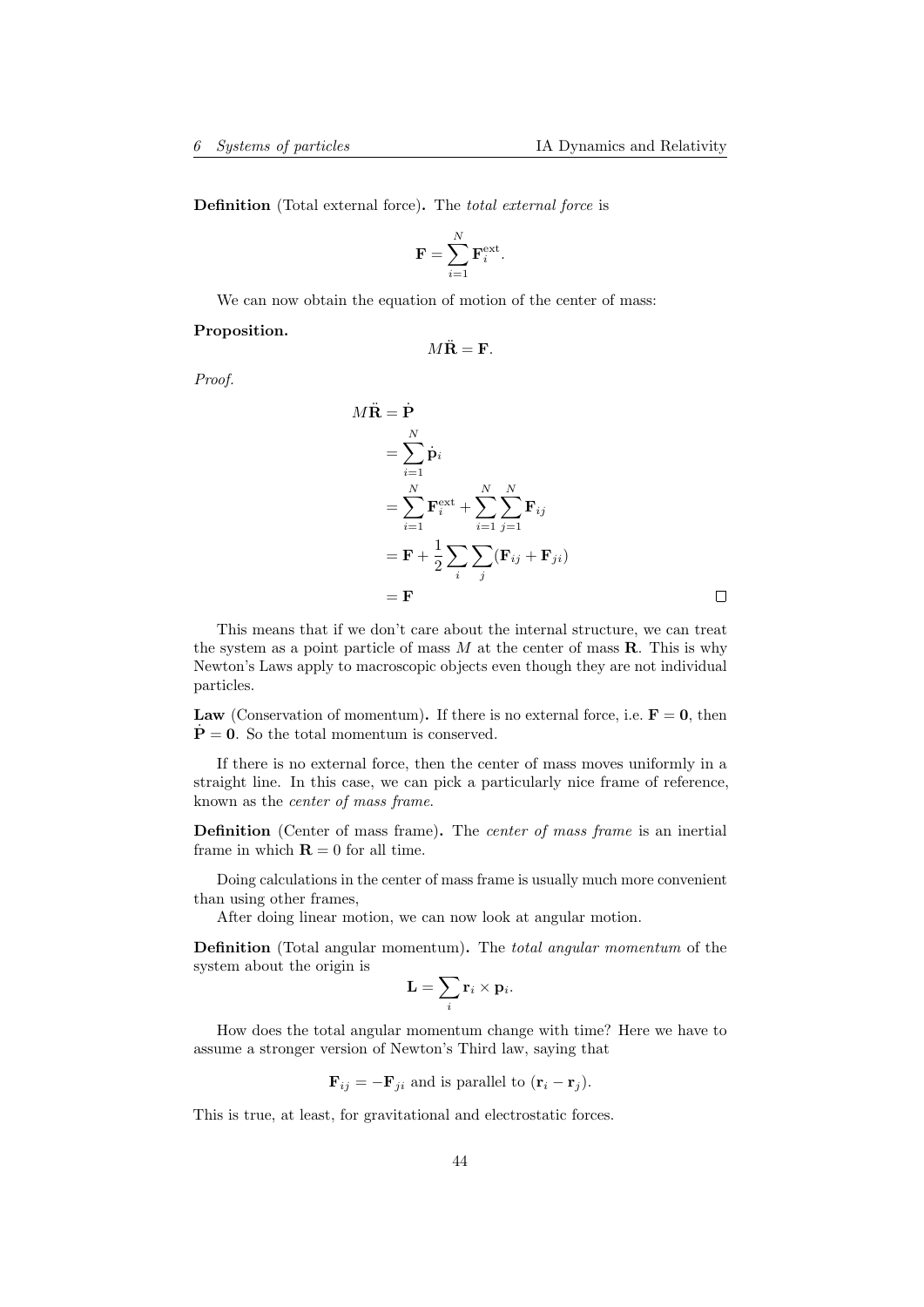Then we have

$$
\dot{\mathbf{L}} = \sum_{i} \mathbf{r}_{i} \times \dot{\mathbf{p}}_{i} + \dot{\mathbf{r}}_{i} \times \mathbf{p}_{i}
$$
\n
$$
= \sum_{i} \mathbf{r}_{i} \times \left( \mathbf{F}_{i}^{\text{ext}} + \sum_{j} F_{ij} \right) + m(\dot{\mathbf{r}}_{i} \times \dot{\mathbf{r}}_{i})
$$
\n
$$
= \sum_{i} \mathbf{r}_{i} \times \mathbf{F}_{i}^{\text{ext}} + \sum_{i} \sum_{j} \mathbf{r}_{i} \times \mathbf{F}_{ij}
$$
\n
$$
= \sum_{i} \mathbf{G}_{i}^{\text{ext}} + \frac{1}{2} \sum_{i} \sum_{j} (\mathbf{r}_{i} \times \mathbf{F}_{ij} + \mathbf{r}_{j} \times \mathbf{F}_{ji})
$$
\n
$$
= \mathbf{G} + \frac{1}{2} \sum_{i} \sum_{j} (\mathbf{r}_{i} - \mathbf{r}_{j}) \times \mathbf{F}_{ij}
$$
\n
$$
= \mathbf{G},
$$

where

Definition (Total external torque). The total external torque is

$$
\mathbf{G} = \sum_i \mathbf{r}_i \times \mathbf{F}_i^{\text{ext}}.
$$

So the total angular momentum is conserved if  $G = 0$ , ie the total external torque vanishes.

## 6.2 Motion relative to the center of mass

So far, we have shown that externally, a multi-particle system behaves as if it were a point particle at the center of mass. But internally, what happens to the individual particles themselves?

We write  $\mathbf{r}_i = \mathbf{R} + \mathbf{r}_i^c$ , where  $\mathbf{r}_i^c$  is the position of particle *i* relative to the center of mass.

We first obtain two useful equalities:

$$
\sum_i m_i \mathbf{r}_i^c = \sum m_i \mathbf{r}_i - \sum m_i \mathbf{R} = M\mathbf{R} - M\mathbf{R} = \mathbf{0}.
$$

Differentiating gives

$$
\sum_i m_i \dot{\mathbf{r}}_i^c = \mathbf{0}.
$$

Using these equalities, we can express the angular momentum and kinetic energy in terms of **R** and  $\mathbf{r}_i^c$  only:

$$
\mathbf{L} = \sum_{i} m_{i}(\mathbf{R} + \mathbf{r}_{i}^{c}) \times (\dot{\mathbf{R}} + \dot{\mathbf{r}}_{i}^{c})
$$
  
= 
$$
\sum_{i} m_{i} \mathbf{R} \times \dot{\mathbf{R}} + \mathbf{R} \times \sum_{i} m_{i} \dot{\mathbf{r}}_{i}^{c} + \sum_{i} m_{i} \mathbf{r}_{i}^{c} \times \dot{\mathbf{R}} + \sum_{i} m_{i} \mathbf{r}_{i}^{c} \times \dot{\mathbf{r}}_{i}^{c}
$$
  
= 
$$
M\mathbf{R} \times \dot{\mathbf{R}} + \sum_{i} m_{i} \mathbf{r}_{i}^{c} \times \dot{\mathbf{r}}_{i}^{c}
$$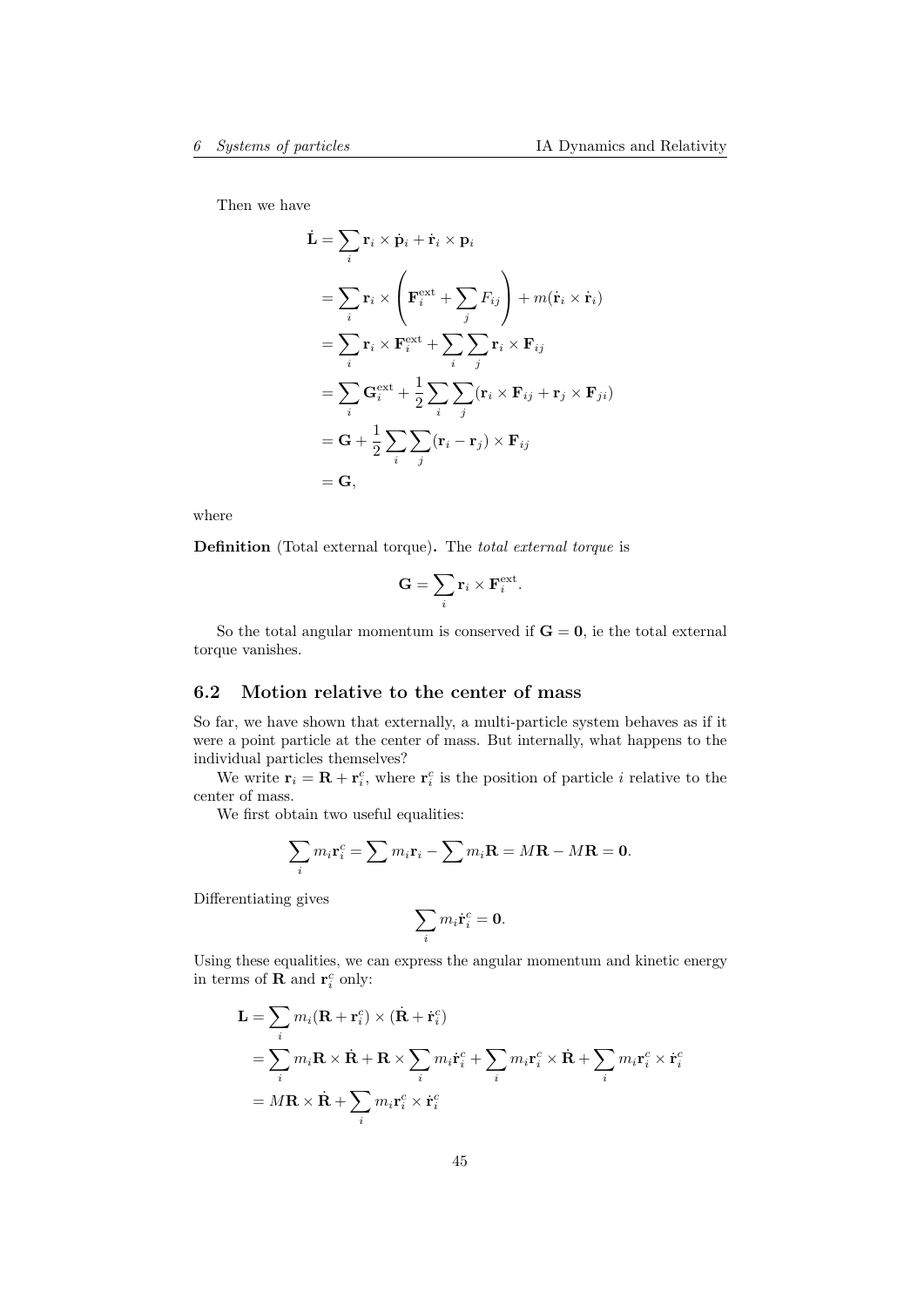$$
T = \frac{1}{2} \sum_{i} m_i |\dot{\mathbf{r}}_i|^2
$$
  
=  $\frac{1}{2} \sum_{i} m_I (\dot{\mathbf{R}} + \dot{\mathbf{r}}_i^c) \cdot (\dot{\mathbf{R}} + \dot{\mathbf{r}}_i^c)$   
=  $\frac{1}{2} \sum_{i} m_i \dot{\mathbf{R}} \cdot \dot{\mathbf{R}} + \dot{\mathbf{R}} \cdot \sum_{i} m_i \dot{\mathbf{r}}_i^c + \frac{1}{2} \sum_{i} m_i \dot{\mathbf{r}}_i^c \cdot \dot{\mathbf{r}}_i^c$   
=  $\frac{1}{2} M |\dot{\mathbf{R}}|^2 + \frac{1}{2} \sum_{i} m_i |\dot{\mathbf{r}}_i^c|^2$ 

We see that each item is composed of two parts — that of the center of mass and that of motion relative to center of mass.

If the forces are conservative in the sense that

$$
\mathbf{F}_{i}^{\text{ext}} = -\nabla_{i}V_{i}(\mathbf{r}_{i}),
$$

and

$$
\mathbf{F}_{ij} = -\nabla_i V_{ij} (\mathbf{r}_i - \mathbf{r}_j),
$$

where  $\nabla_i$  is the gradient with respect to  $\mathbf{r}_i$ , then energy is conserved in the from

$$
E = T + \sum_{i} V_i(\mathbf{r}_i) + \frac{1}{2} \sum_{i} \sum_{j} V_{ij}(\mathbf{r}_i - \mathbf{r}_j) = \text{const.}
$$

# 6.3 The two-body problem

The two-body problem is to determine the motion of two bodies interacting only via gravitational forces.

The center of mass is at

$$
\mathbf{R} = \frac{1}{M}(m_1\mathbf{r}_1 + m_2\mathbf{r}_2),
$$

where  $M = m_1 + m_2$ .

The magic trick to solving the two-body problem is to define the separation vector (or relative position vector)

$$
\mathbf{r}=\mathbf{r}_1-\mathbf{r}_2.
$$

Then we write everything in terms of  **and**  $**r**$ **.** 

$$
\mathbf{r}_1 = \mathbf{R} + \frac{m_2}{M}\mathbf{r}, \quad \mathbf{r}_2 = \mathbf{R} - \frac{m_1}{M}\mathbf{r}.
$$

Since the external force  $\mathbf{F} = \mathbf{0}$ , we have  $\ddot{\mathbf{R}} = \mathbf{0}$ , i.e. the center of mass moves uniformly.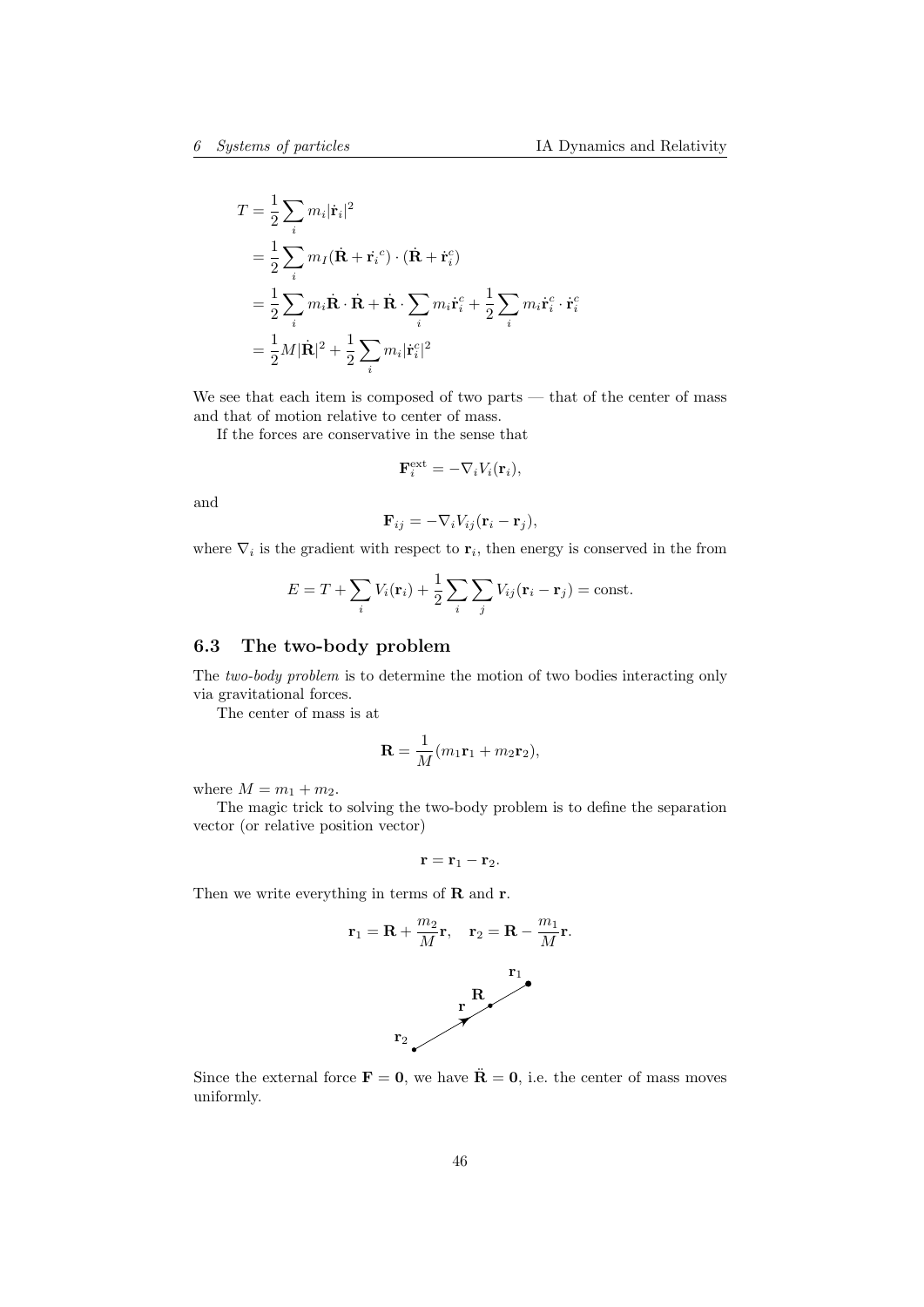Meanwhile,

$$
\ddot{\mathbf{r}} = \ddot{\mathbf{r}}_1 - \ddot{\mathbf{r}}_2 \n= \frac{1}{m_1} \mathbf{F}_{12} - \frac{1}{m_2} \mathbf{F}_{21} \n= \left(\frac{1}{m_1} + \frac{1}{m_2}\right) \mathbf{F}_{12}
$$

We can write this as

$$
\mu \ddot{\mathbf{r}} = \mathbf{F}_{12}(\mathbf{r}),
$$

where

$$
\mu=\frac{m_1m_2}{m_1+m_2}
$$

is the reduced mass. This is the same as the equation of motion for one particle of mass  $\mu$  with position vector **r** relative to a fixed origin — as studied previously.

For example, with gravity,

$$
\mu \ddot{\mathbf{r}} = -\frac{Gm_1m_2\hat{\mathbf{r}}}{|\mathbf{r}|^2}.
$$

So

$$
\ddot{\mathbf{r}} = -\frac{GM\hat{\mathbf{r}}}{|\mathbf{r}|^2}.
$$

For example, give a planet orbiting the Sun, both the planet and the sun moves in ellipses about their center of mass. The orbital period depends on the total mass.

It can be shown that

$$
\mathbf{L} = M\mathbf{R} \times \dot{\mathbf{R}} + \mu \mathbf{r} \times \dot{\mathbf{r}}
$$

$$
T = \frac{1}{2}M|\dot{\mathbf{R}}|^2 + \frac{1}{2}\mu|\dot{\mathbf{r}}|^2
$$

by expressing  $r_1$  and  $r_2$  in terms of r and R.

# 6.4 Variable-mass problem

All systems we've studied so far have fixed mass. However, in real life, many objects have changing mass, such as rockets, fireworks, falling raindrops and rolling snowballs.

Again, we will use Newton's second law, which states that

$$
\frac{\mathrm{d}\mathbf{p}}{\mathrm{d}t} = \mathbf{F}, \quad \text{with } \mathbf{p} = m\dot{\mathbf{r}}.
$$

We will consider a rocket moving in one dimension with mass  $m(t)$  and velocity  $v(t)$ . The rocket propels itself forwards by burning fuel and ejecting the exhaust at velocity  $-u$  relative to the rocket.

At time  $t$ , the rocket looks like this:

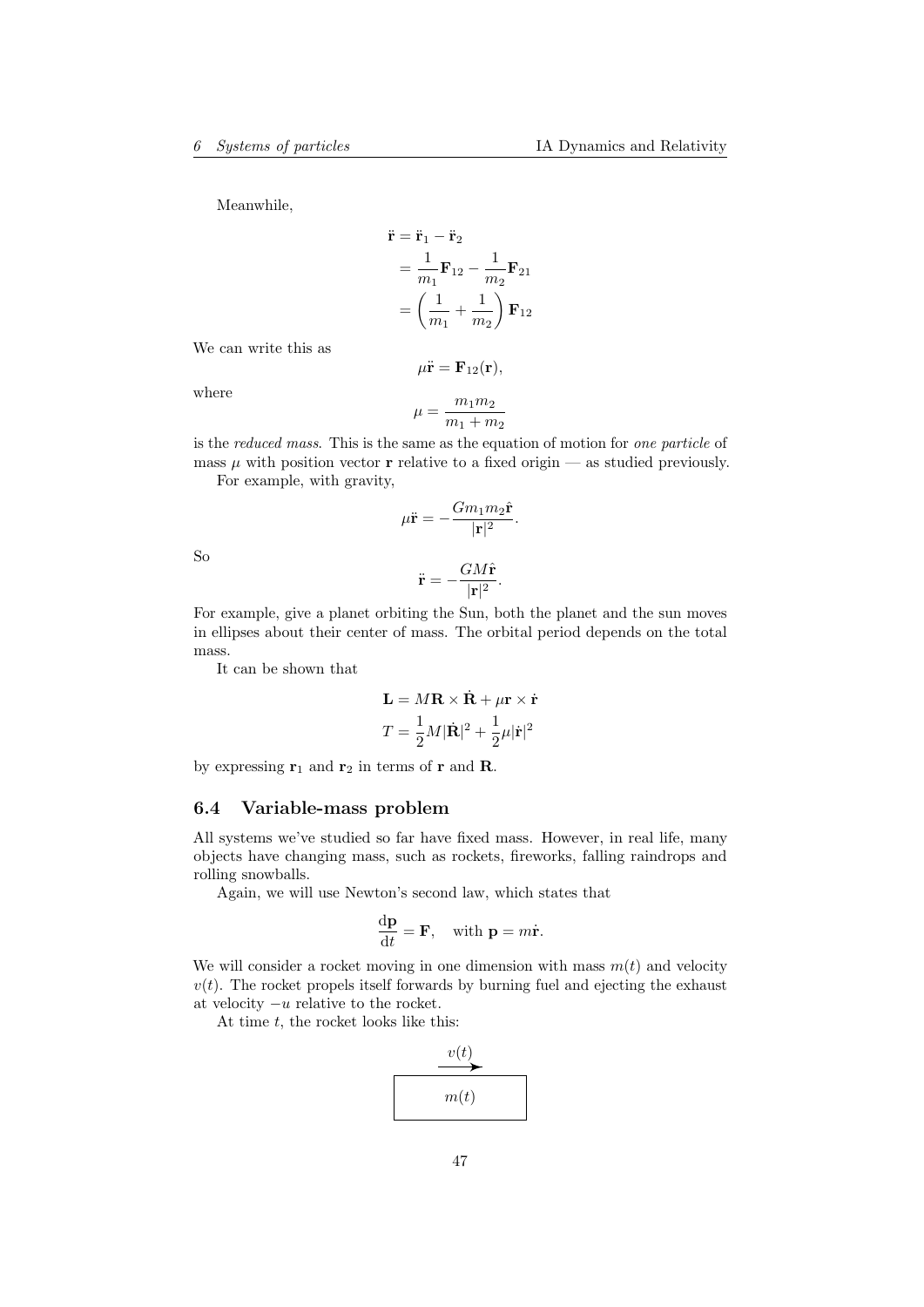At time  $t + \delta t$ , it ejects exhaust of mass  $m(t) - m(t + \delta t)$  with velocity  $v(t)$  –  $u + O(\delta t)$ .



The change in total momentum of the system (rocket  $+$  exhaust) is

$$
\delta p = m(t + \delta t)v(t + \delta t) + [m(t) - m(t + \delta t)][v(t) - u(t) + O(\delta t)] - m(t)v(t)
$$
  
= 
$$
(m + \dot{m}\delta t + O(\delta t^2))(v + \dot{v}\delta t + O(\delta t^2)) - \dot{m}\delta t(v - u) + O(\delta t^2) - mv
$$
  
= 
$$
(\dot{m}v + m\dot{v} - \dot{m}v + \dot{m}u)\delta t + O(\delta t^2)
$$
  
= 
$$
(m\dot{v} + \dot{m}u)\delta t + O(\delta t^2).
$$

Newton's second law gives

$$
\lim_{\delta \to 0} \frac{\delta p}{\delta t} = F
$$

where  $F$  is the external force on the rocket. So we obtain

Proposition (Rocket equation).

$$
m\frac{\mathrm{d}v}{\mathrm{d}t} + u\frac{\mathrm{d}m}{\mathrm{d}t} = F.
$$

**Example.** Suppose that we travel in space with  $F = 0$ . Assume also that u is constant. Then we have

$$
m\frac{\mathrm{d}v}{\mathrm{d}t} = -u\frac{\mathrm{d}m}{dt}.
$$

So

$$
v = v_0 + u \log\left(\frac{m_0}{m(t)}\right),\,
$$

Note that we are expressing things in terms of the mass remaining  $m$ , not time  $t$ .

Note also that the velocity does not depend on the rate at which mass is ejected, only the velocity at which it is ejected. Of course, if we expressed  $v$  as a function of time, then the velocity at a specific time does depend on the rate at which mass is ejected.

**Example.** Consider a falling raindrop of mass  $m(t)$ , gathering mass from a stationary cloud. In this case,  $u = v$ . So

$$
m\frac{\mathrm{d}v}{\mathrm{d}t} + v\frac{\mathrm{d}m}{\mathrm{d}t} = \frac{\mathrm{d}}{\mathrm{d}t}(mv) = mg,
$$

with  $v$  measured downwards. To obtain a solution of this, we will need a model to determine the rate at which the raindrop gathers mass.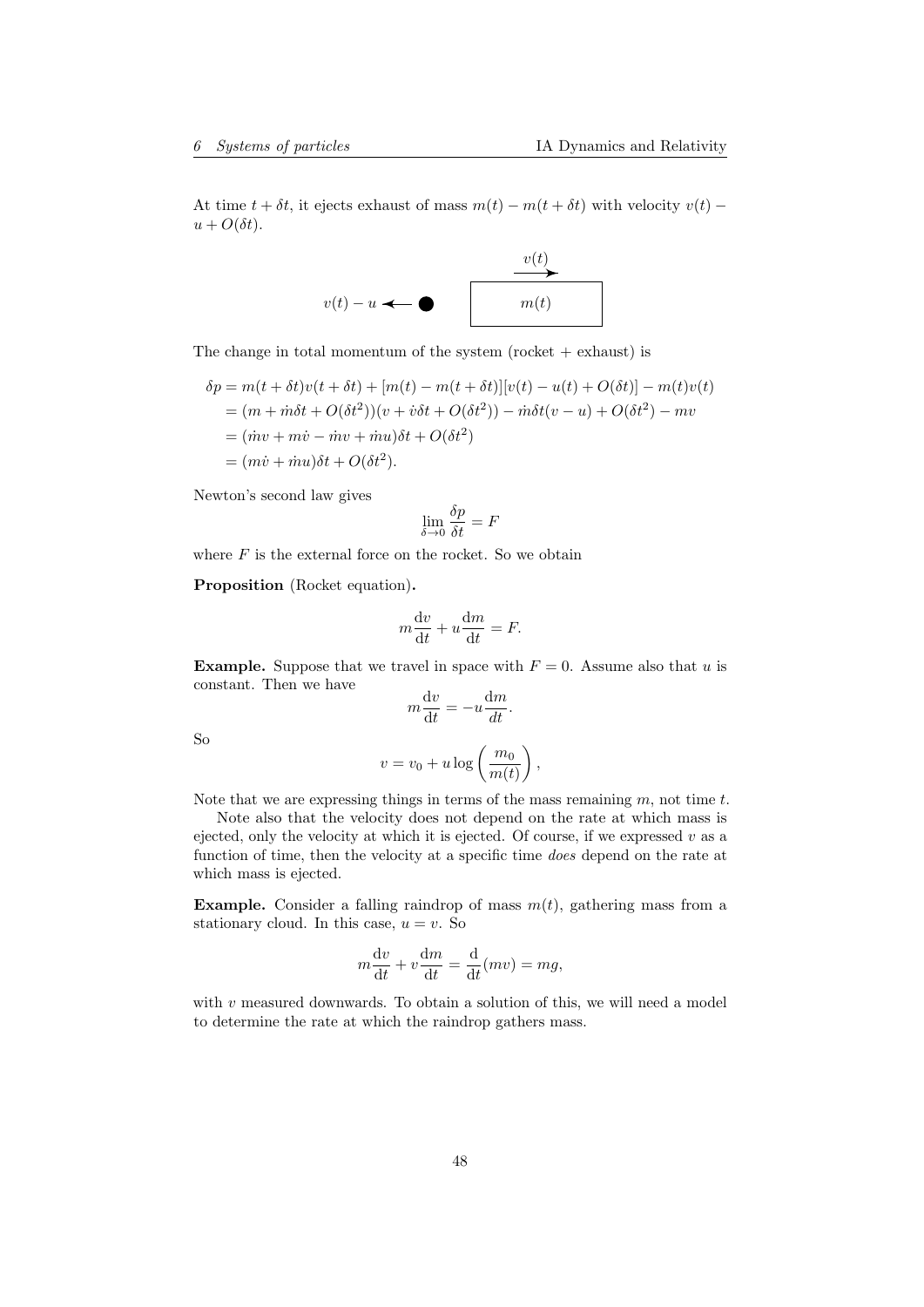# 7 Rigid bodies

This chapter is somewhat similar to the previous chapter. We again have a lot of particles and we study their motion. However, instead of having forces between the individual particles, this time the particles are constrained such that their relative positions are fixed. This corresponds to a solid object that cannot deform. We call these rigid bodies.

**Definition** (Rigid body). A *rigid body* is an extended object, consisting of N particles that are constrained such that the distance between any pair of particles,  $|\mathbf{r}_i - \mathbf{r}_j|$ , is fixed.

The possible motions of a rigid body are the continuous isometries of Euclidean space, i.e. translations and rotations. However, as we have previously shown, pure translations of rigid bodies are uninteresting — they simply correspond to the center of mass moving under an external force. Hence we will first study rotations.

Later, we will combine rotational and translational effects and see what happens.

## 7.1 Angular velocity

We'll first consider the cases where there is just one particle, moving in a circle of radius s about the z axis. Its position and velocity vectors are

$$
\mathbf{r} = (s \cos \theta, s \sin \theta, z)
$$
  

$$
\dot{\mathbf{r}} = (-s\dot{\theta} \sin \theta, s\dot{\theta} \cos \theta, 0).
$$

We can write

$$
\dot{\mathbf{r}}=\boldsymbol{\omega}\times\mathbf{r},
$$

where

$$
\boldsymbol{\omega}=\dot{\theta}\hat{\mathbf{z}}
$$

is the angular velocity vector. In general, we write

$$
\boldsymbol{\omega} = \dot{\theta} \hat{\mathbf{n}} = \omega \hat{\mathbf{n}},
$$

where  $\hat{\mathbf{n}}$  is a unit vector parallel to the rotation axis. The kinetic energy of this particle is thus

$$
T = \frac{1}{2}m|\dot{\mathbf{r}}|^2
$$

$$
= \frac{1}{2}ms^2\dot{\theta}^2
$$

$$
= \frac{1}{2}I\omega^2
$$

where  $I = ms^2$  is the moment of inertia. This is the counterpart of "mass" in rotational motion.

Definition (Moment of inertia). The moment of inertia of a particle is

$$
I = ms^2 = m|\hat{\mathbf{n}} \times \mathbf{r}|^2,
$$

where s is the distance of the particle from the axis of rotation.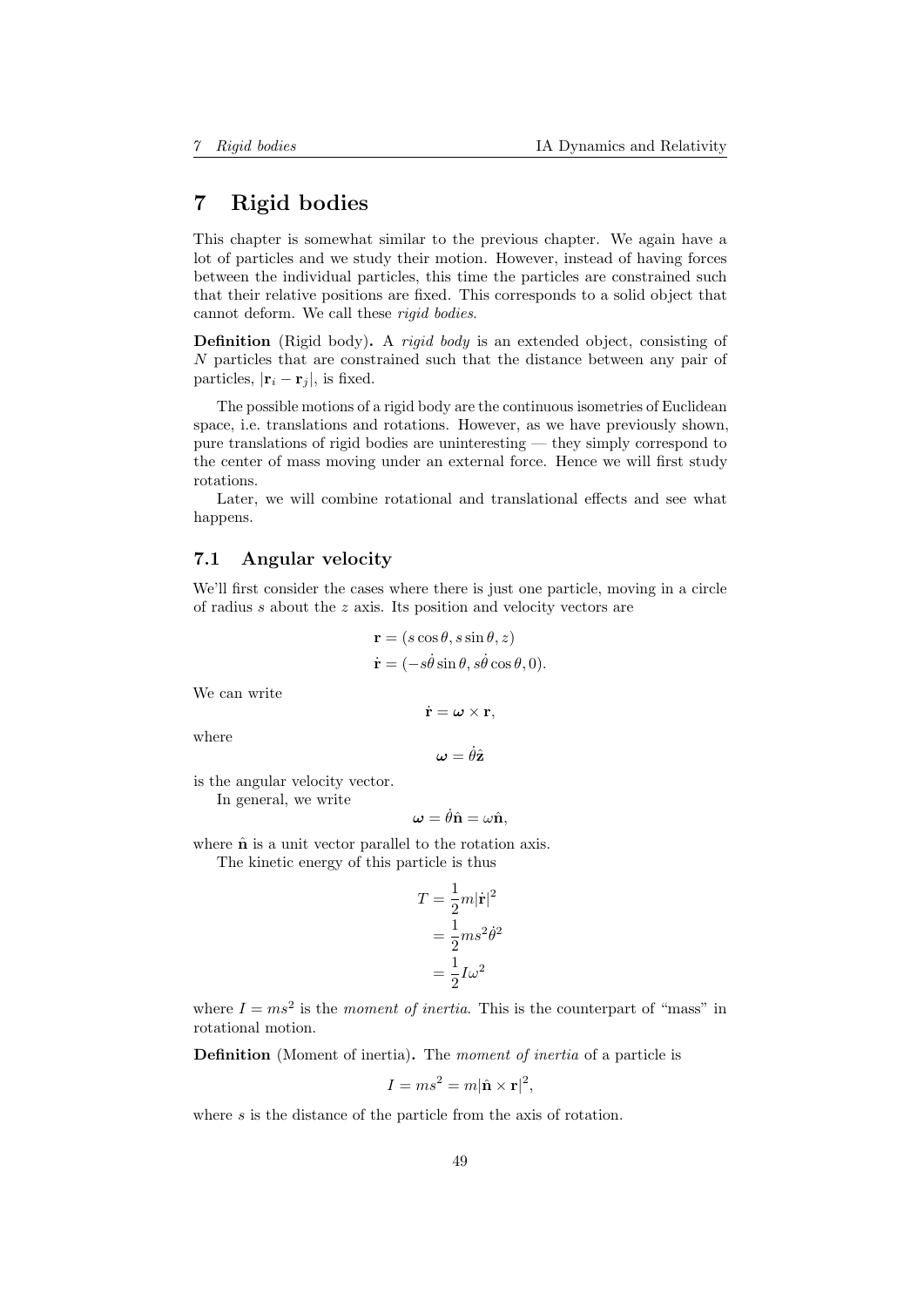## 7.2 Moment of inertia

In general, consider a rigid body in which all  $N$  particles rotate about the same axis with the same angular velocity:

$$
\dot{\mathbf{r}}_i = \boldsymbol{\omega} \times \mathbf{r}_i.
$$

This ensures that

d

$$
\frac{\mathrm{d}}{\mathrm{d}t}|\mathbf{r}_i-\mathbf{r}_j|^2=2(\dot{\mathbf{r}}_i-\dot{\mathbf{r}}_j)\cdot(\mathbf{r}_i-\mathbf{r}_j)=2(\boldsymbol{\omega}\times(\mathbf{r}_i-\mathbf{r}_j))\cdot(\mathbf{r}_i-\mathbf{r}_j)=0,
$$

as required for a rigid body.

Similar to what we had above, the rotational kinetic energy is

$$
T = \frac{1}{2} \sum_{i=1}^{N} m_i |\dot{\mathbf{r}}_i|^2 = \frac{1}{2} I \omega^2,
$$

where

Definition (Moment of inertia). The *moment of inertia* of a rigid body about the rotation axis  $\hat{\mathbf{n}}$  is

$$
I = \sum_{i=1}^{N} m_i s_i^2 = \sum_{i=1}^{N} m_i |\hat{\mathbf{n}} \times \mathbf{r}_i|^2.
$$

Again, we define the angular momentum of the system:

Definition. The angular momentum is

$$
\mathbf{L} = \sum_i m_i \mathbf{r}_i \times \dot{\mathbf{r}}_i = \sum_i m_i \mathbf{r}_i \times (\boldsymbol{\omega} \times \mathbf{r}_i).
$$

Note that our definitions for angular motion are analogous to those for linear motion. The moment of inertia I is defined such that  $T = \frac{1}{2}I\omega^2$ . Ideally, we would want the momentum to be  $\mathbf{L} = I\boldsymbol{\omega}$ . However, this not true. In fact, **L** need not be parallel to  $\omega$ .

What is true, is that the component of **L** parallel to  $\omega$  is equal to  $I\omega$ . Write  $\omega = \omega \hat{\mathbf{n}}$ . Then we have

$$
\mathbf{L} \cdot \hat{\mathbf{n}} = \omega \sum_{i} m_{i} \hat{\mathbf{n}} \cdot (\mathbf{r}_{i} \times (\hat{\mathbf{n}} \times \mathbf{r}_{i}))
$$

$$
= \omega \sum_{i} m(\hat{\mathbf{n}} \times \mathbf{r}_{i}) \cdot (\hat{\mathbf{n}} \times \mathbf{r}_{i})
$$

$$
= I\omega.
$$

What does **L** itself look like? Using vector identities, we have

$$
\mathbf{L} = \sum_i m_i \big( (\mathbf{r}_i \cdot \mathbf{r}_i) \boldsymbol{\omega} - (\mathbf{r}_i \cdot \boldsymbol{\omega}) \mathbf{r}_i \big)
$$

Note that this is a linear function of  $\omega$ . So we can write

$$
\mathbf{L}=I\boldsymbol{\omega},
$$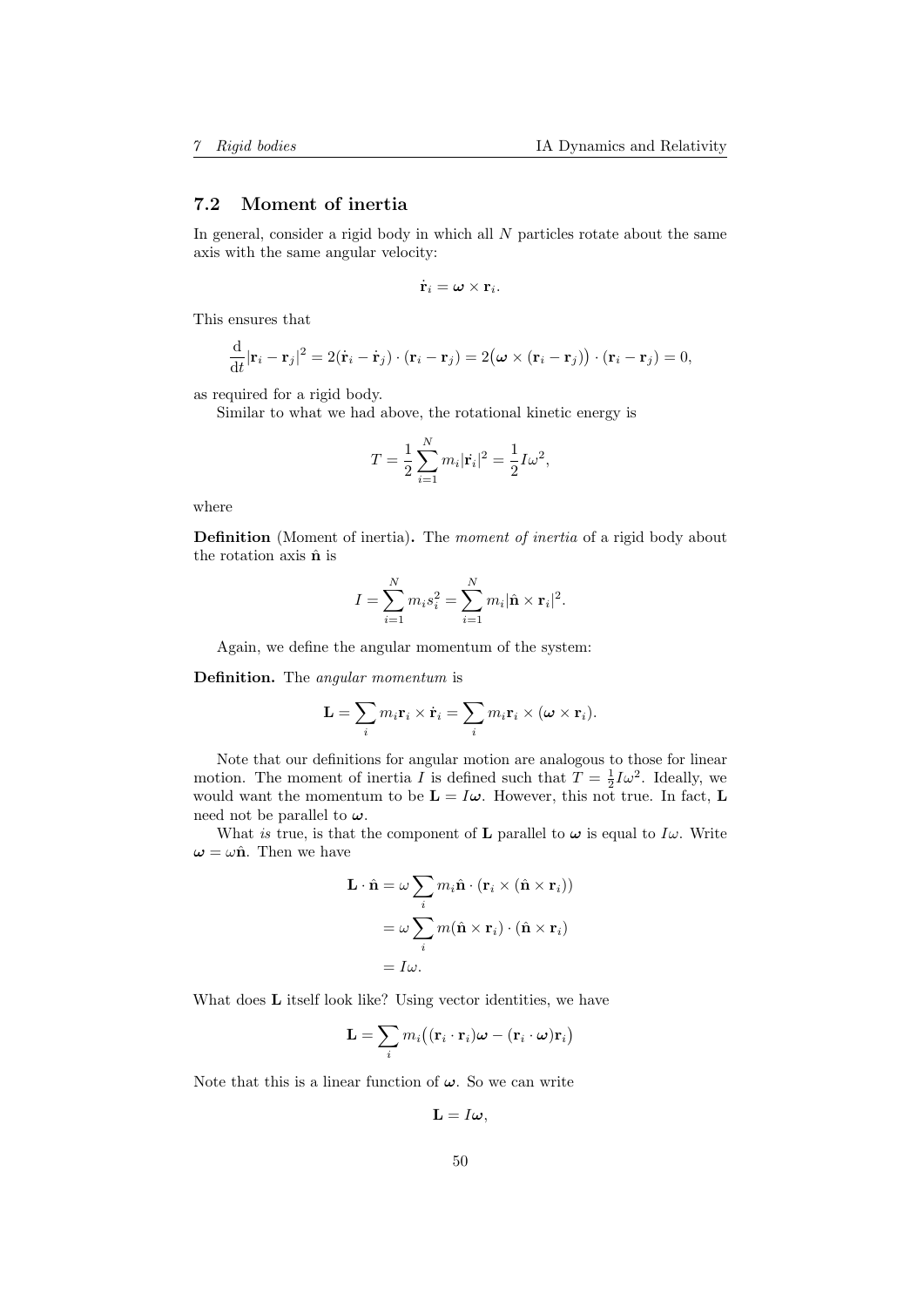where we abuse notation to use  $I$  for the *inertia tensor*. This is represented by a symmetric matrix with components

$$
I_{jk} = \sum_{i} m_i (|\mathbf{r}_i|^2 \delta_{jk} - (\mathbf{r}_i)_j (\mathbf{r}_i)_k),
$$

where i refers to the index of the particle, and  $j, k$  are dummy suffixes.

If the body rotates about a principal axis, i.e. one of the three orthogonal eigenvectors of I, then **L** will be parallel to  $\omega$ . Usually, the principal axes lie on the axes of rotational symmetry of the body.

## 7.3 Calculating the moment of inertia

For a solid body, we usually want to think of it as a continuous substance with a mass density, instead of individual point particles. So we replace the sum of particles by a volume integral weighted by the mass density  $\rho(\mathbf{r})$ .

Definition (Mass, center of mass and moment of inertia). The mass is

$$
M = \int \rho \, \mathrm{d}V.
$$

The center of mass is

$$
\mathbf{R} = \frac{1}{M} \int \rho \mathbf{r} \, \mathrm{d}V
$$

The moment of inertia is

$$
I = \int \rho s^2 \, \mathrm{d}V = \int \rho |\hat{\mathbf{n}} \times \mathbf{r}|^2 \, \mathrm{d}V.
$$

In theory, we can study inhomogeneous bodies with varying  $\rho$ , but usually we mainly consider homogeneous ones with constant  $\rho$  throughout.

**Example** (Thin circular ring). Suppose the ring has mass  $M$  and radius  $a$ , and a rotation axis through the center, perpendicular to the plane of the ring.



Then the moment of inertia is

$$
I = Ma^2.
$$

**Example** (Thin rod). Suppose a rod has mass M and length  $\ell$ . It rotates through one end, perpendicular to the rod.

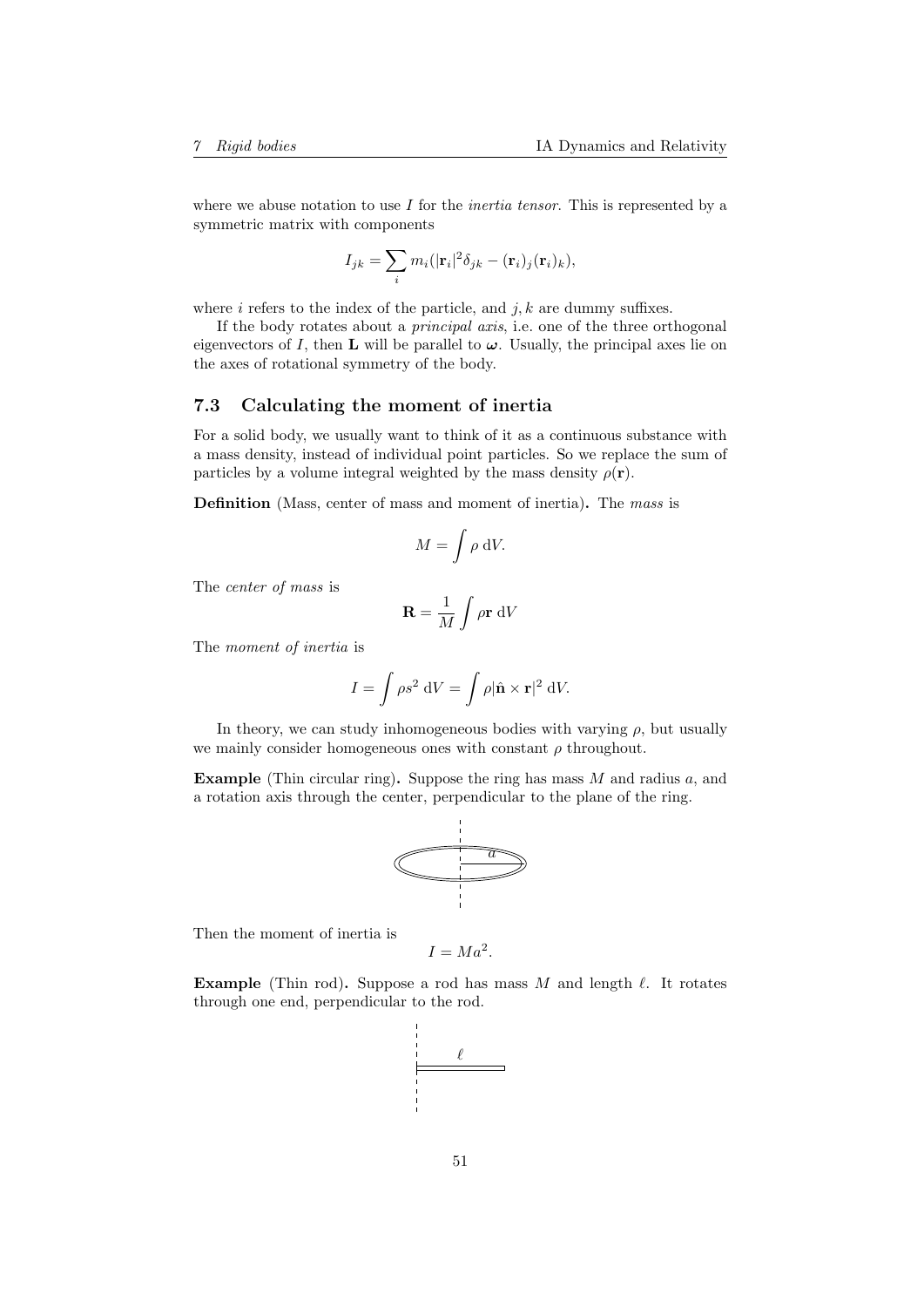The mass per unit length is  $M/\ell$ . So the moment of inertia is

$$
I = \int_0^{\ell} \frac{M}{\ell} x^2 dx = \frac{1}{3} M \ell^2.
$$

**Example** (Thin disc). Consider a disc of mass  $M$  and radius  $a$ , with a rotation axis through the center, perpendicular to the plane of the disc.



Then

$$
I = \int_0^{2\pi} \int_0^a \frac{M}{\pi a^2} \frac{r^2}{\pi a^2} \frac{r dr d\theta}{r^2} \n= \frac{M}{\pi a^2} \int_0^a r^3 dr \int_0^{2\pi} d\theta \n= \frac{M}{\pi a^2} \frac{1}{4} a^4 (2\pi) \n= \frac{1}{2} M a^2.
$$

Now suppose that the rotation axis is in the plane of the disc instead (also rotating through the center). Then

$$
I = \int_0^{2\pi} \int_0^a \frac{M}{\pi a^2} \underbrace{(r \sin \theta)^2}_{\text{mass per unit length}} \underbrace{r \, dr \, d\theta}_{s^2}
$$
  
= 
$$
\frac{M}{\pi a^2} \int_0^a r^3 \, dr \int_0^{2\pi} \sin^2 \theta \, d\theta
$$
  
= 
$$
\frac{M}{\pi a^2} \frac{1}{4} a^4 \pi
$$
  
= 
$$
\frac{1}{4} M a^2.
$$

**Example.** Consider a solid sphere with mass  $M$ , radius  $a$ , with a rotation axis though the center.

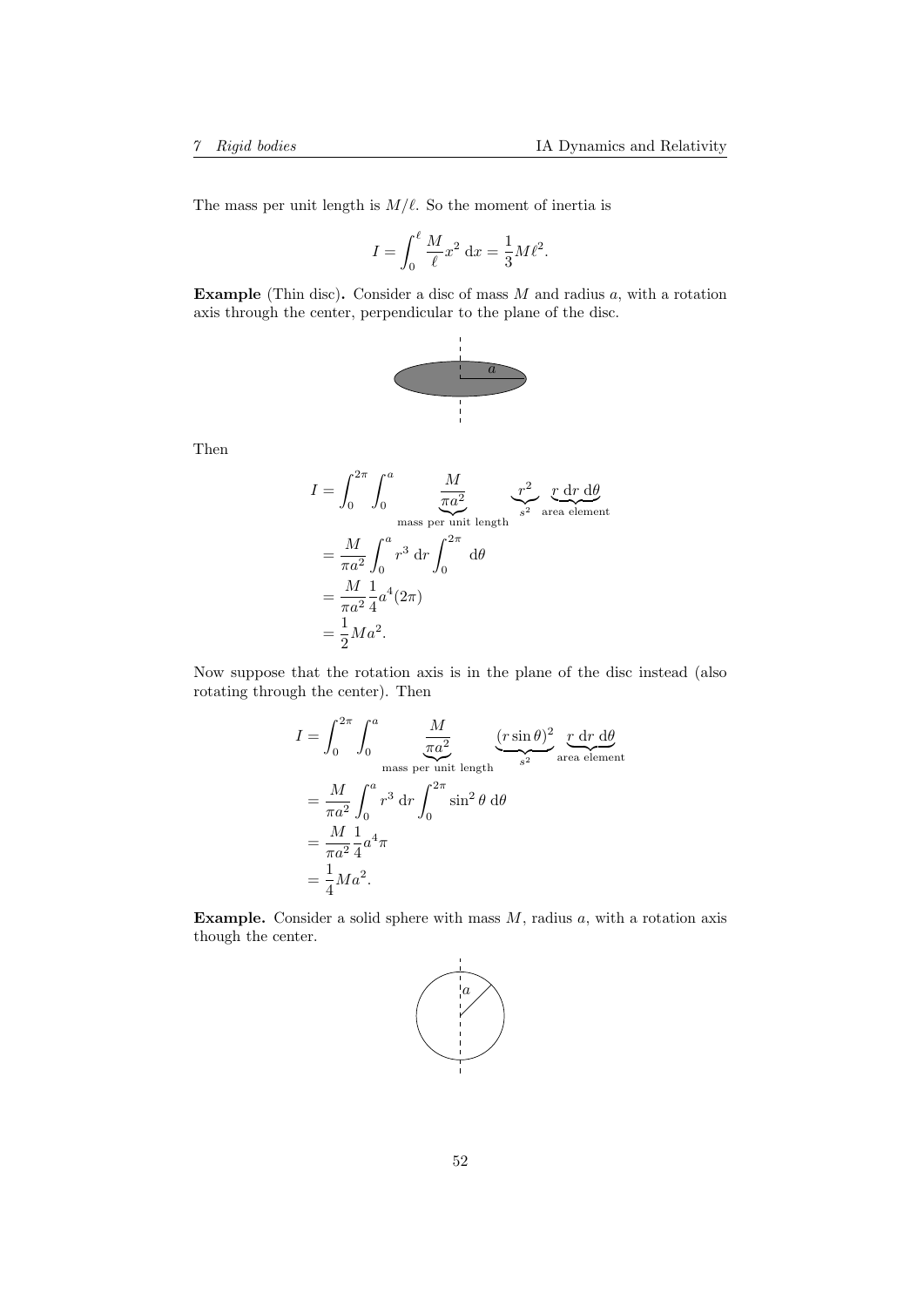Using spherical polar coordinates  $(r, \theta, \phi)$  based on the rotation axis,

$$
I = \int_0^{2\pi} \int_0^{\pi} \int_0^a \frac{M}{\frac{4}{3}\pi a^3} \underbrace{(r \sin \theta)^2}_{s^2} \underbrace{r^2 \sin \theta \, dr \, d\theta \, d\phi}_{\text{volume element}}
$$
  
=  $\frac{M}{\frac{4}{3}\pi a^3} \int_0^a r^4 dr \int_0^{\pi} (1 - \cos^2) \sin \theta \, d\theta \int_0^{2\pi} d\phi$   
=  $\frac{M}{\frac{4}{3}\pi a^3} \cdot \frac{1}{5} a^5 \cdot \frac{4}{3} \cdot 2\pi$   
=  $\frac{2}{5} M a^2$ .

Usually, finding the moment of inertia involves doing complicated integrals. We will now come up with two theorems that help us find moments of inertia.

Theorem (Perpendicular axis theorem). For a two-dimensional object (a lamina), and three perpendicular axes  $x, y, z$  through the same spot, with z normal to the plane,

$$
I_z = I_x + I_y,
$$

where  $I_z$  is the moment of inertia about the z axis.



Note that this does not apply to 3D objects! For example, in a sphere,  $I_x = I_y = I_z.$ 

*Proof.* Let  $\rho$  be the mass per unit volume. Then

$$
I_x = \int \rho y^2 dA
$$
  
\n
$$
I_y = \int \rho x^2 dA
$$
  
\n
$$
I_z = \int \rho (x^2 + y^2) dA = I_x + I_y.
$$

**Example.** For a disc,  $I_x = I_y$  by symmetry. So  $I_z = 2I_x$ .

**Theorem** (Parallel axis theorem). If a rigid body of mass  $M$  has moment of inertia  $I^C$  about an axis passing through the center of mass, then its moment of inertia about a parallel axis a distance d away is

$$
I = I^C + Md^2.
$$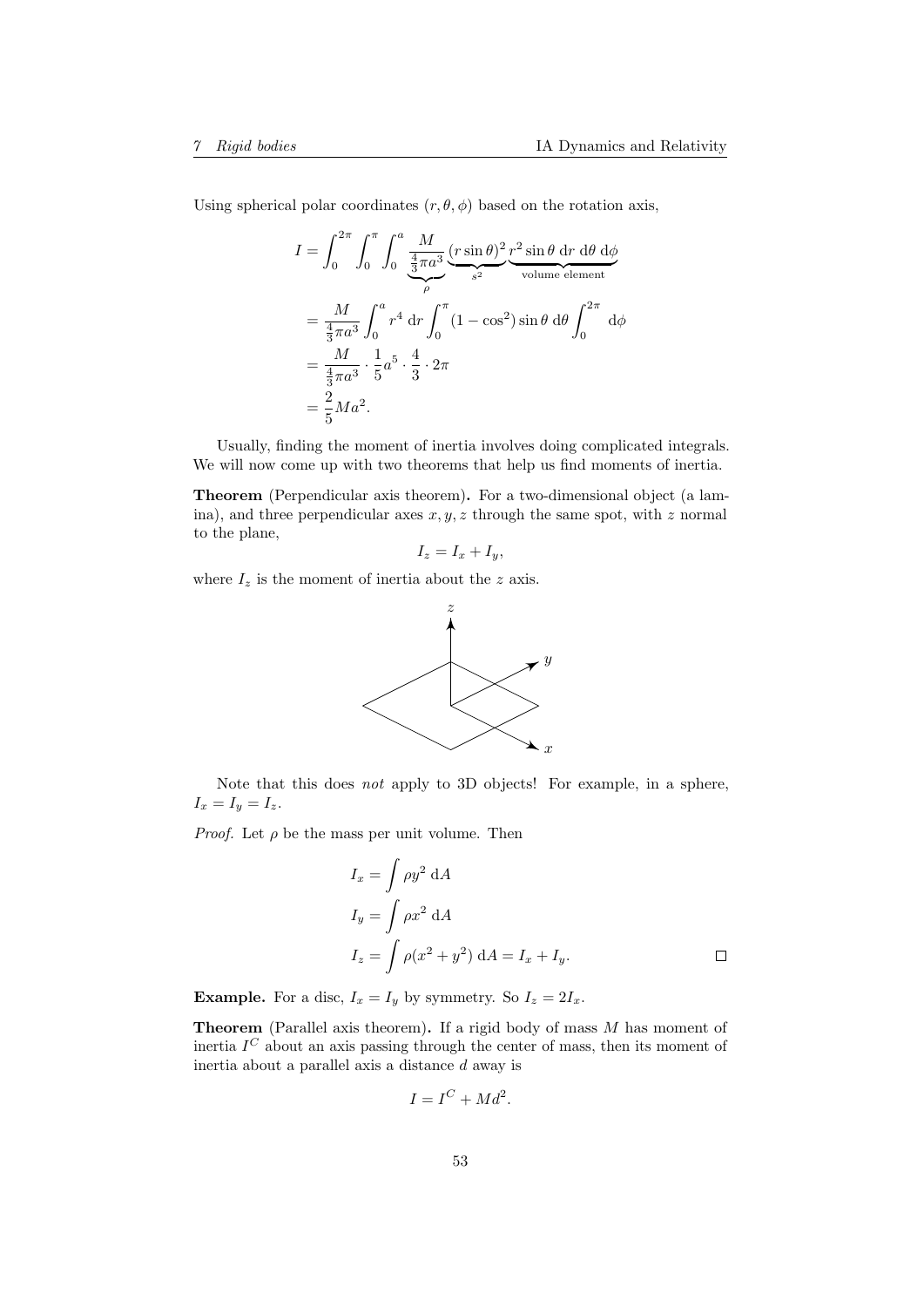

Proof. With a convenient choice of Cartesian coordinates such that the center of mass is at the origin and the two rotation axes are  $x = y = 0$  and  $x = d, y = 0$ ,

$$
I^C = \int \rho(x^2 + y^2) \, \mathrm{d}V,
$$

 $\int \rho \mathbf{r} \, dV = \mathbf{0}.$ 

and

So

$$
I = \int \rho((x - d)^2 + y^2) \, dV
$$
  
=  $\int \rho(x^2 + y^2) \, dV - 2d \int \rho x \, dV + \int d^2 \rho \, dV$   
=  $I^c + 0 + Md^2$   
=  $I^c + Md^2$ .

**Example.** Take a disc of mass  $M$  and radius  $a$ , and rotation axis through a point on the circumference, perpendicular to the plane of the disc. Then



# 7.4 Motion of a rigid body

The general motion of a rigid body can be described as a translation of its centre of mass, following a trajectory  $\mathbf{R}(t)$ , together with a rotation about an axis through the center of mass. As before, we write

$$
\mathbf{r}_i = \mathbf{R} + \mathbf{r}_i^c.
$$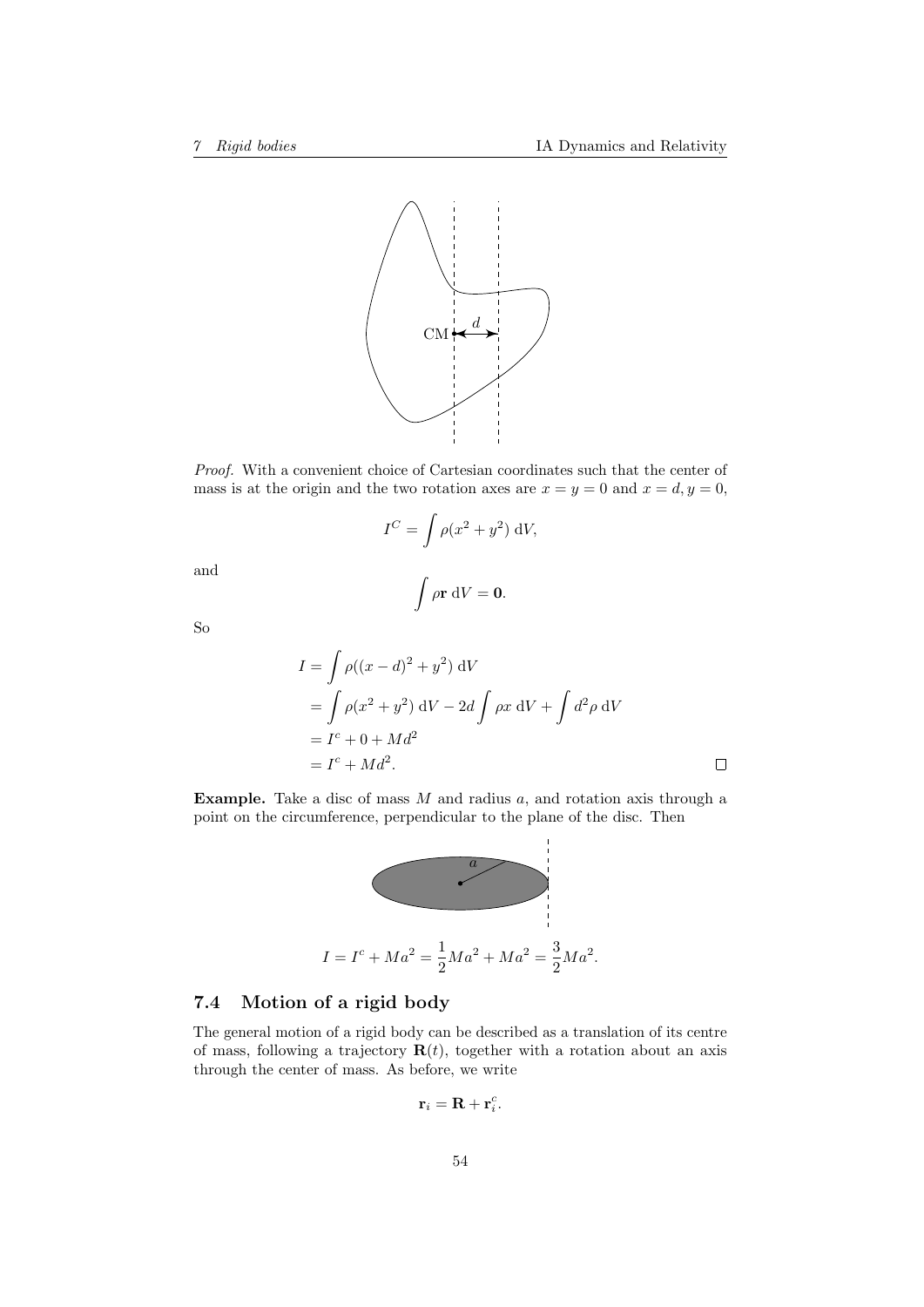Then

$$
\dot{\mathbf{r}}_i = \dot{\mathbf{R}} + \dot{\mathbf{r}}_i^c.
$$

Using this, we can break down the velocity and kinetic energy into translational and rotational parts.

If the body rotates with angular velocity  $\omega$  about the center of mass, then

$$
\dot{\mathbf{r}}_i^c = \boldsymbol{\omega} \times \mathbf{r}_i^c.
$$

Since  $\mathbf{r}_i^c = \mathbf{r}_i - \mathbf{R}$ , we have

$$
\dot{\mathbf{r}}_i = \dot{\mathbf{R}} + \boldsymbol{\omega} \times \mathbf{r}_i^c = \dot{\mathbf{R}} + \boldsymbol{\omega} \times (\mathbf{r}_i - \mathbf{R}).
$$

On the other hand, the kinetic energy, as calculated in previous lectures, is

$$
T = \frac{1}{2}M|\dot{\mathbf{R}}|^2 + \frac{1}{2}\sum_i m_i |\dot{\mathbf{r}}_i^c|^2
$$
  
= 
$$
\underbrace{\frac{1}{2}M|\dot{\mathbf{R}}|^2}_{\text{translational KE}} + \underbrace{\frac{1}{2}I^c\omega^2}_{\text{rotational KE}}.
$$

Sometimes we do not want to use the center of mass as the center. For example, if an item is held at the edge and spun around, we'd like to study the motion about the point at which the item is held, and not the center of mass.

So consider any point  $Q$ , with position vector  $\mathbf{Q}(t)$  that is not the center of mass but moves with the rigid body, i.e.

$$
\dot{\mathbf{Q}} = \dot{\mathbf{R}} + \boldsymbol{\omega} \times (\mathbf{Q} - \mathbf{R}).
$$

Usually this is a point inside the object itself, but we do not assume that in our calculation.

Then we can write

$$
\dot{\mathbf{r}}_i = \dot{\mathbf{R}} + \boldsymbol{\omega} \times (\mathbf{r}_i - \mathbf{R})
$$
  
=  $\dot{\mathbf{Q}} - \boldsymbol{\omega} \times (\mathbf{Q} - \mathbf{R}) + \boldsymbol{\omega} \times (\mathbf{r}_i - \mathbf{R})$   
=  $\dot{\mathbf{Q}} + \boldsymbol{\omega} \times (\mathbf{r}_i - \mathbf{Q}).$ 

Therefore the motion can be considered as a translation of Q (with different velocity than the center of mass), together with rotation about  $Q$  (with the same angular velocity  $\omega$ ).

#### Equations of motion

As shown previously, the linear and angular momenta evolve according to

$$
\dot{\mathbf{P}} = \mathbf{F} \quad \text{(total external force)}
$$
\n
$$
\dot{\mathbf{L}} = \mathbf{G} \quad \text{(total external torque)}
$$

These two equations determine the translational and rotational motion of a rigid body.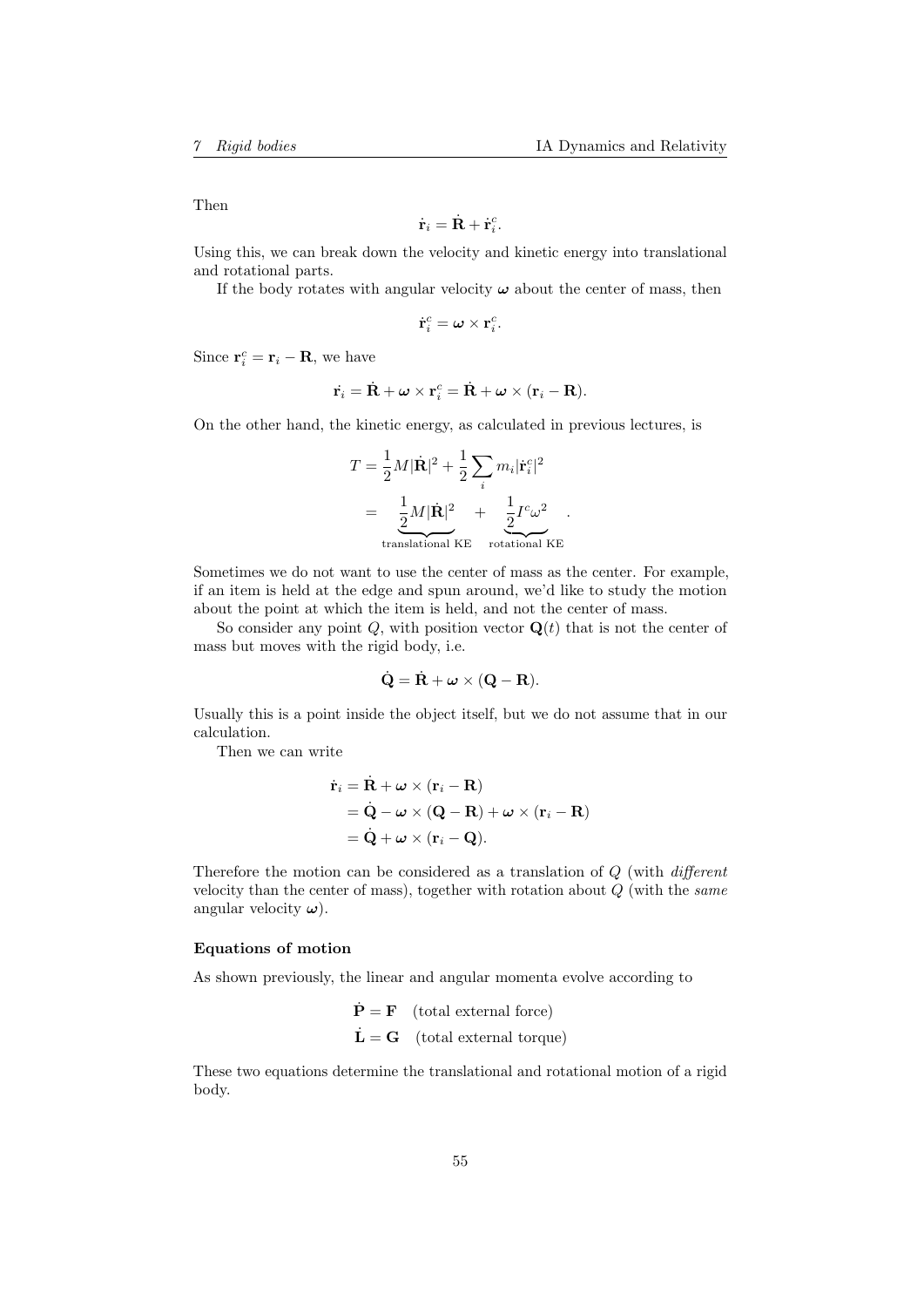L and G depend on the choice of origin, which could be any point that is fixed in an inertial frame. More surprisingly, it can also be applied to the center of mass, even if this is accelerated: If

$$
m_i \ddot{\mathbf{r}}_i = \mathbf{F}_i,
$$

then

$$
m_i \ddot{\mathbf{r}}_i^c = \mathbf{F}_i + m_i \ddot{\mathbf{R}}.
$$

So there is a fictitious force  $m_i\ddot{\mathbf{R}}$  in the center-of-mass frame. But the total torque of the fictitious forces about the center of mass is

$$
\sum_{i} \mathbf{r}_{i}^{c} \times \left( -m_{i} \ddot{\mathbf{R}} \right) = -\left( \sum m_{i} \mathbf{r}_{i}^{c} \right) \times \ddot{\mathbf{R}} = \mathbf{0} \times \dot{\mathbf{R}} = 0.
$$

So we can still apply the above two equations.

In summary, the laws of motion apply in any inertial frame, or the center of mass (possibly non-inertial) frame.

#### Motion in a uniform gravitational field

In a uniform gravitational field g, the total gravitational force and torque are the same as those that would act on a single particle of mass M located at the center of mass (which is also the center of gravity):

$$
\mathbf{F} = \sum_{i} \mathbf{F}_{i}^{\text{ext}} = \sum_{i} m_{i} \mathbf{g} = M \mathbf{g},
$$

and

$$
\mathbf{G} = \sum_{i} \mathbf{G}_{i}^{\text{ext}} = \sum_{i} \mathbf{r}_{i} \times (m_{i} \mathbf{g}) = \sum m_{i} \mathbf{r}_{i} \times \mathbf{g} = M \mathbf{R} \times \mathbf{g}.
$$

In particular, the gravitational torque about the center of mass vanishes:  $G<sup>c</sup> = 0$ .

We obtain a similar result for gravitational potential energy.

The gravitational potential in a uniform g is

$$
\Phi_g = -\mathbf{r} \cdot \mathbf{g}.
$$

(since  $\mathbf{g} = -\nabla \Phi_g$  by definition) So

$$
V^{\text{ext}} = \sum_{i} V_i^{\text{ext}}
$$

$$
= \sum_{i} m_i(-\mathbf{r}_i \cdot \mathbf{g})
$$

$$
= M(-\mathbf{R} \cdot \mathbf{g}).
$$

Example (Thrown stick). Suppose we throw a symmetrical stick. So the center of mass is the actual center. Then the center of the stick moves in a parabola. Meanwhile, the stick rotates with constant angular velocity about its center due to the absence of torque.

Example. Swinging bar.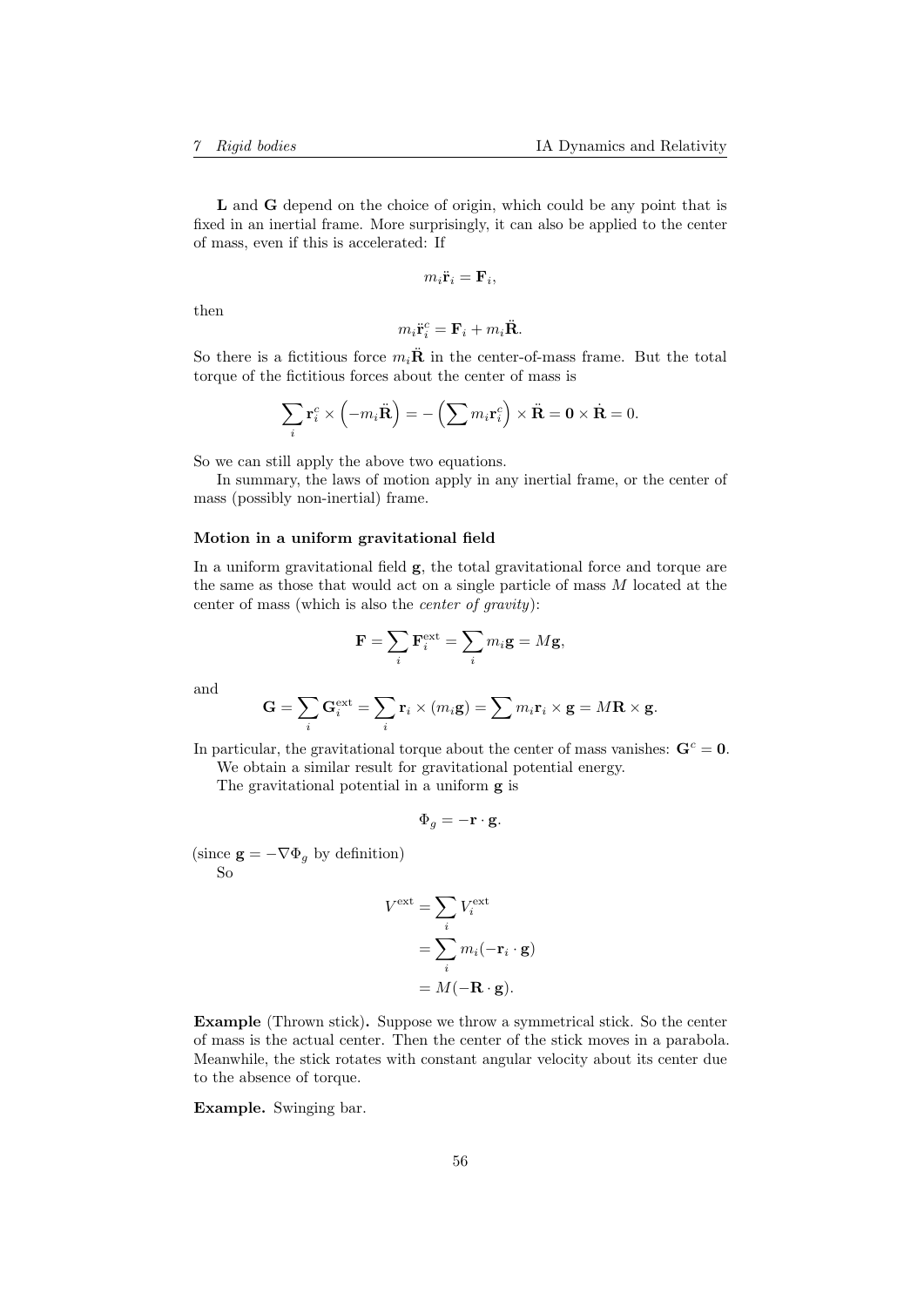

This is an example of a compound pendulum.

Consider the bar to be rotating about the pivot (and not translating). Its angular momentum is  $L = I \dot{\theta}$  with  $I = \frac{1}{3} M \ell^2$ . The gravitational torque about the pivot is

$$
G = -Mg \frac{\ell}{2} \sin \theta.
$$

 $\dot{L}=G.$ 

The equation of motion is

$$
f_{\rm{max}}
$$

$$
I\ddot{\theta} = -Mg \frac{\ell}{2} \sin \theta,
$$

or

So

$$
\ddot{\theta} = -\frac{3g}{2\ell} \sin \theta.
$$

which is exactly equivalent to a simple pendulum of length  $2\ell/3$ , with angular frequency  $\sqrt{\frac{3g}{2\ell}}$ .

This can also be obtained from an energy argument:

$$
E = T + V = \frac{1}{2}I\dot{\theta}^2 - Mg\frac{\ell}{2}\cos\theta.
$$

We differentiate to obtain

$$
\frac{\mathrm{d}E}{\mathrm{d}t} = \dot{\theta}(I\ddot{\theta} + Mg\frac{\ell}{2}\sin\theta) = 0.
$$

So

$$
I\ddot{\theta} = -M g \frac{\ell}{2} \sin \theta.
$$

### Sliding versus rolling

Consider a cylinder or sphere of radius a, moving along a stationary horizontal surface.

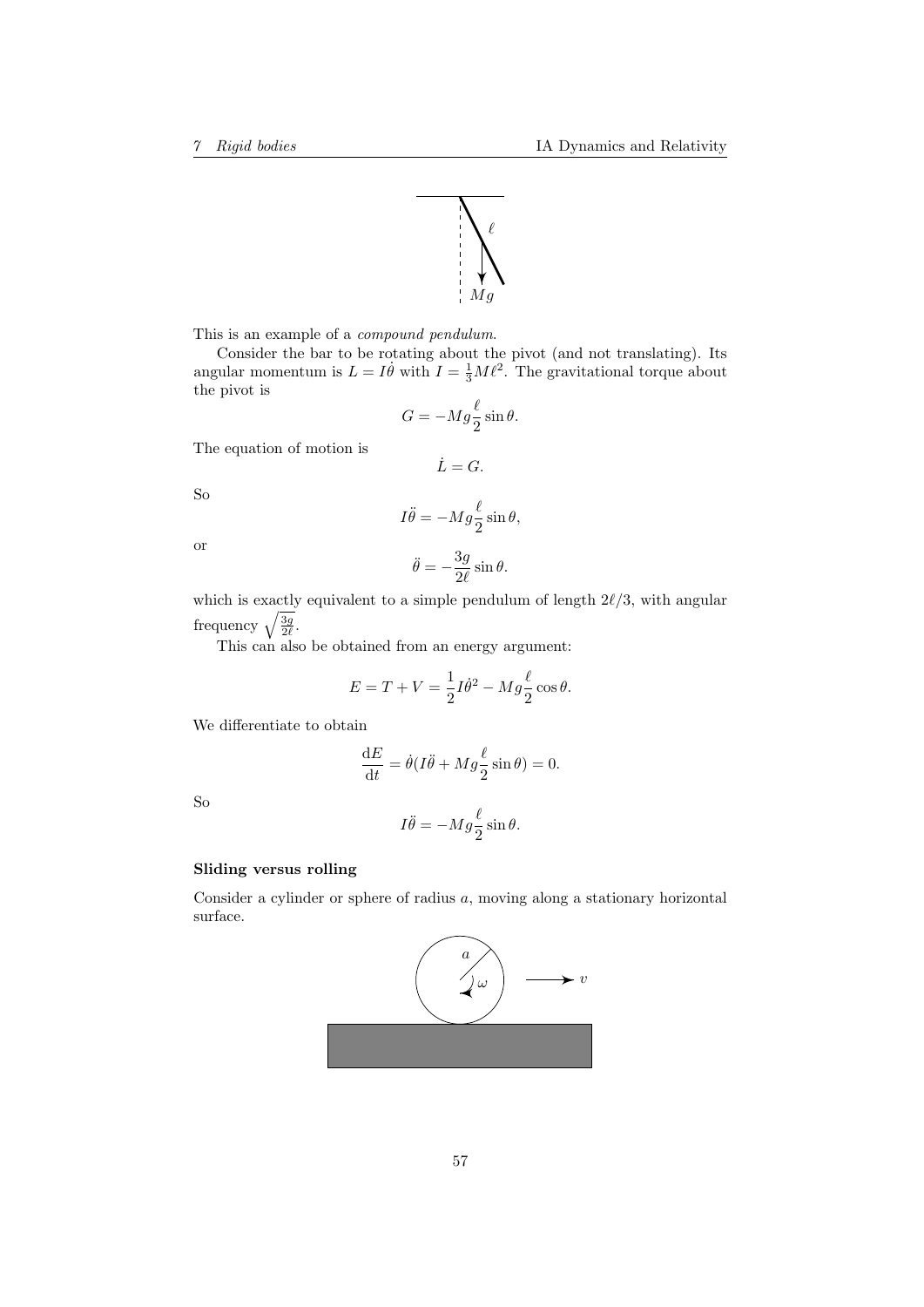In general, the motion consists of a translation of the center of mass (with velocity v) plus a rotation about the center of mass (with angular velocity  $\omega$ ). The horizontal velocity at the point of contact is

 $v_{\text{slip}} = v - a\omega.$ 

For a pure sliding motion,  $v \neq 0$  and  $\omega = 0$ , in which case  $v - a\omega \neq 0$ : the point of contact moves relative to the surface and kinetic friction may occur.

For a pure rolling motion,  $v \neq 0$  and  $\omega \neq 0$  such that  $v - a\omega = 0$ : the point of contact is stationary. This is the no-slip condition.

The rolling body can alternatively be considered to be rotating instantaneously about the point of contact (with angular velocity  $\omega$ ) and not translating.

Example (Rolling down hill).



Consider a cylinder or sphere of mass  $M$  and radius  $a$  rolling down a rough plane inclined at angle  $\alpha$ . The no-slip (rolling) condition is

$$
v - a\omega = 0.
$$

The kinetic energy is

$$
T = \frac{1}{2}Mv^{2} + \frac{1}{2}I\omega^{2} = \frac{1}{2}\left(M + \frac{I}{a^{2}}\right)v^{2}.
$$

The total energy is

$$
E = \frac{1}{2} \left( M + \frac{I}{a^2} \right) \dot{x}^2 - Mgx \sin \alpha,
$$

where  $x$  is the distance down slope. While there is a frictional force, the instantaneous velocity is 0, and no work is done. So energy is conserved, and we have

$$
\frac{\mathrm{d}E}{\mathrm{d}t} = \dot{x} \left( \left( M + \frac{I}{a^2} \right) \ddot{x} - Mg \sin \alpha \right) = 0.
$$

So

$$
\left(M + \frac{I}{a^2}\right)\ddot{x} = Mg\sin\alpha.
$$

For example, if we have a uniform solid cylinder,

$$
I = \frac{1}{2}Ma^2 \quad \text{(as for a disc)}
$$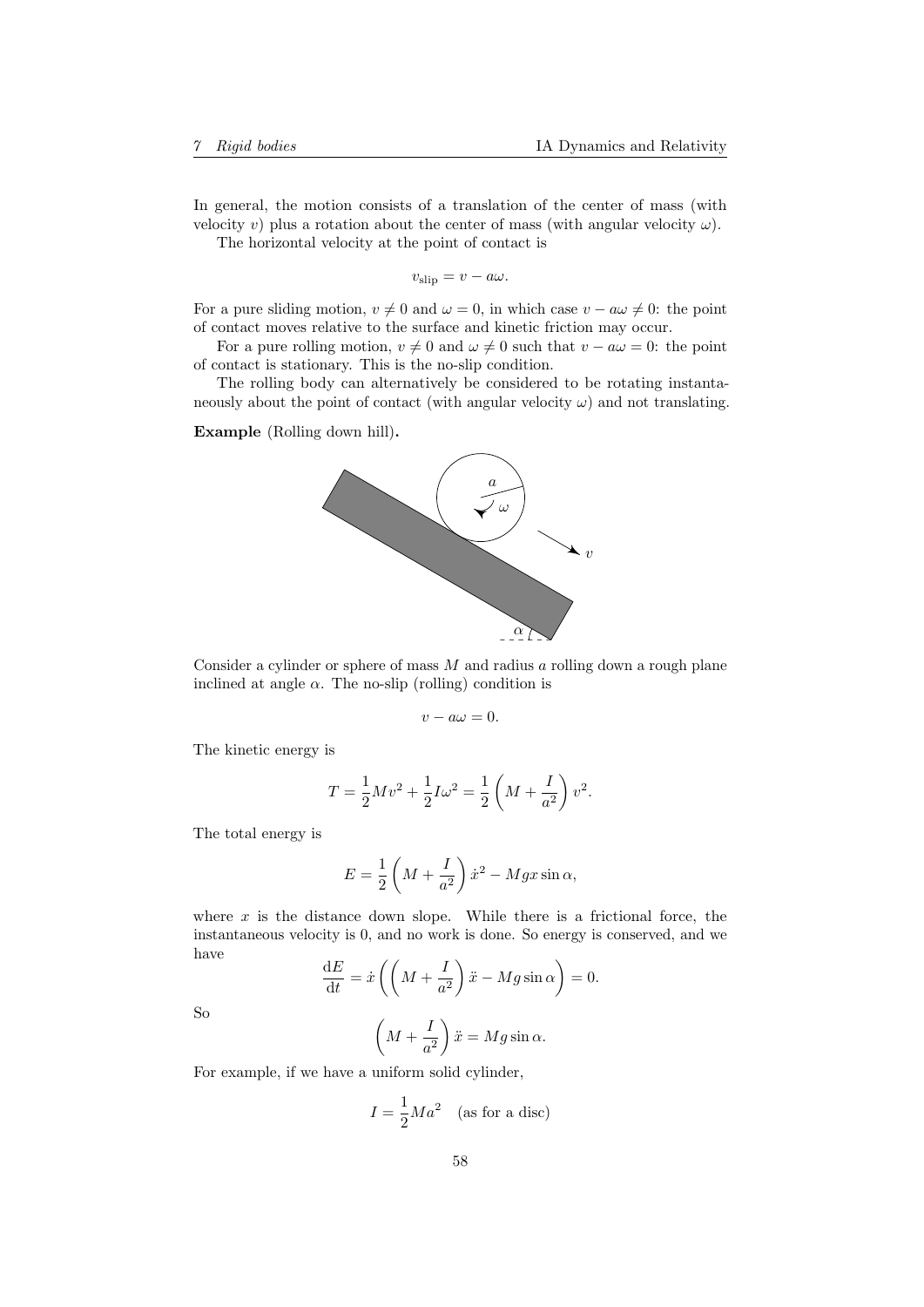and so

$$
\ddot{x} = \frac{2}{3}g\sin\alpha.
$$

For a thin cylindrical shell,

$$
I = Ma^2.
$$

So

$$
\ddot{x} = \frac{1}{2}g\sin\alpha.
$$

Alternatively, we may do it in terms of forces and torques,



The equations of motion are

$$
M\dot{v} = Mg\sin\alpha - F
$$

 $I\dot{\omega} = aF.$ 

 $\dot{v} - a\dot{\omega} = 0.$ 

and

While rolling,

So

$$
M\dot{v} = Mg\sin\alpha - \frac{I}{a^2}\dot{v},
$$

leading to the same result.

Note that even though there is a frictional force, it does no work, since  $v_{\text{slip}} = 0$ . So energy is still conserved.

Example (Snooker ball).

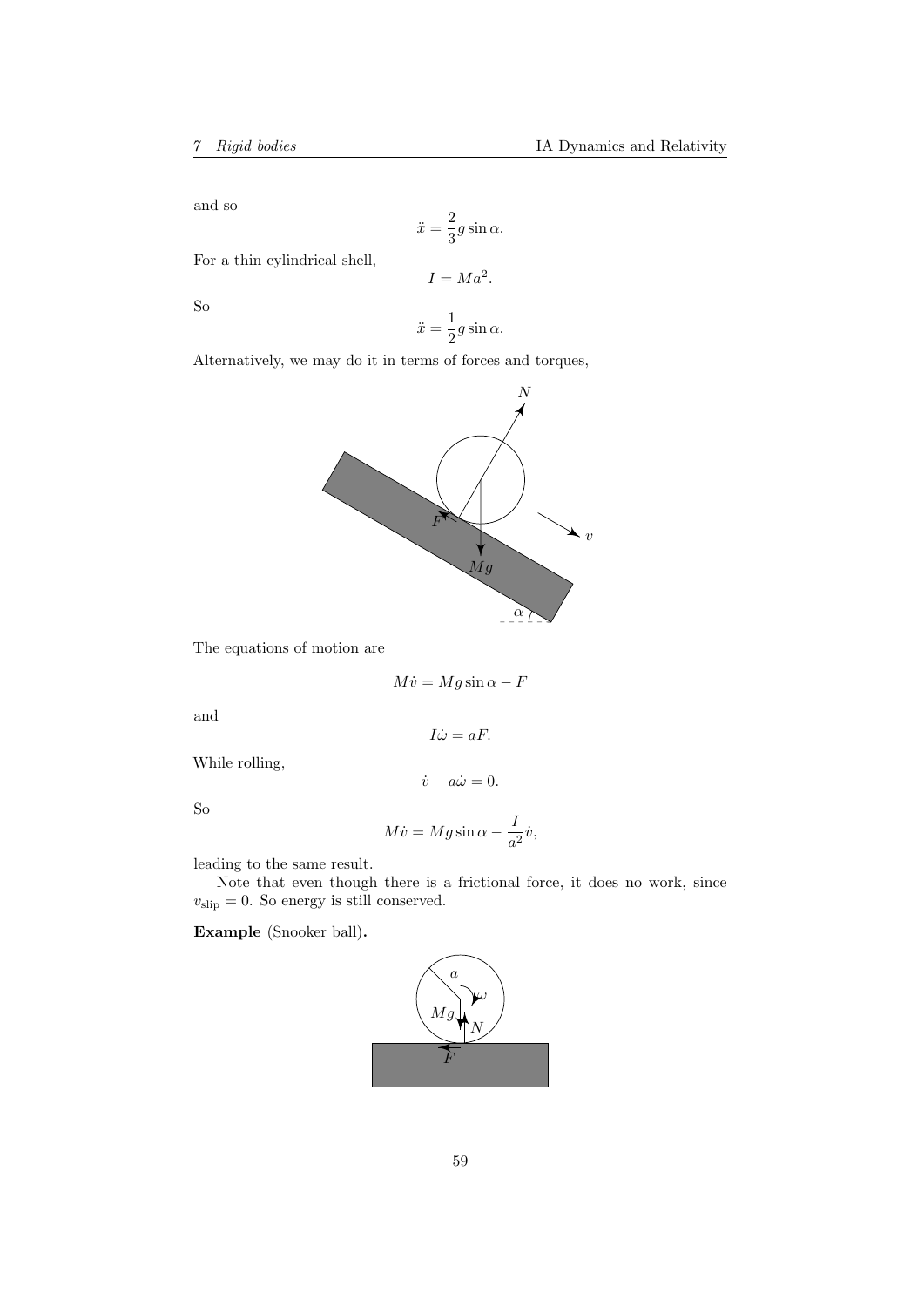It is struck centrally so as to initiate translation, but not rotation. Sliding occurs initially. Intuitively, we think it will start to roll, and we'll see that's the case.

The constant frictional force is

$$
F = \mu_k N = \mu_k Mg,
$$

which applies while  $v - a\omega > 0$ .

The moment of inertia about the center of mass is

$$
I = \frac{2}{5}Ma^2.
$$

The equations of motion are

$$
M\dot{v} = -F
$$

$$
I\dot{\omega} = aF
$$

Initially,  $v = v_0$  and  $\omega = 0$ . Then the solution is

$$
v = v_0 - \mu_k gt
$$

$$
\omega = \frac{5}{2} \frac{\mu_k g}{a} t
$$

as long as  $v - a\omega > 0$ . The slip velocity is

$$
v_{\text{slip}} = v - a\omega = v_0 - \frac{7}{2}\mu_k gt = v_0 \left(1 - \frac{t}{t_{\text{roll}}}\right),
$$

where

$$
t_{\text{roll}} = \frac{2v_0}{7\mu_k g}.
$$

This is valid up till  $t = t_{roll}$ . Then the slip velocity is 0, rolling begins and friction ceases.

At this point,  $v = a\omega = \frac{5}{7}v_0$ . The energy is then  $\frac{5}{14}Mv_0^2 < \frac{1}{2}Mv_0^2$ . So energy is lost to friction.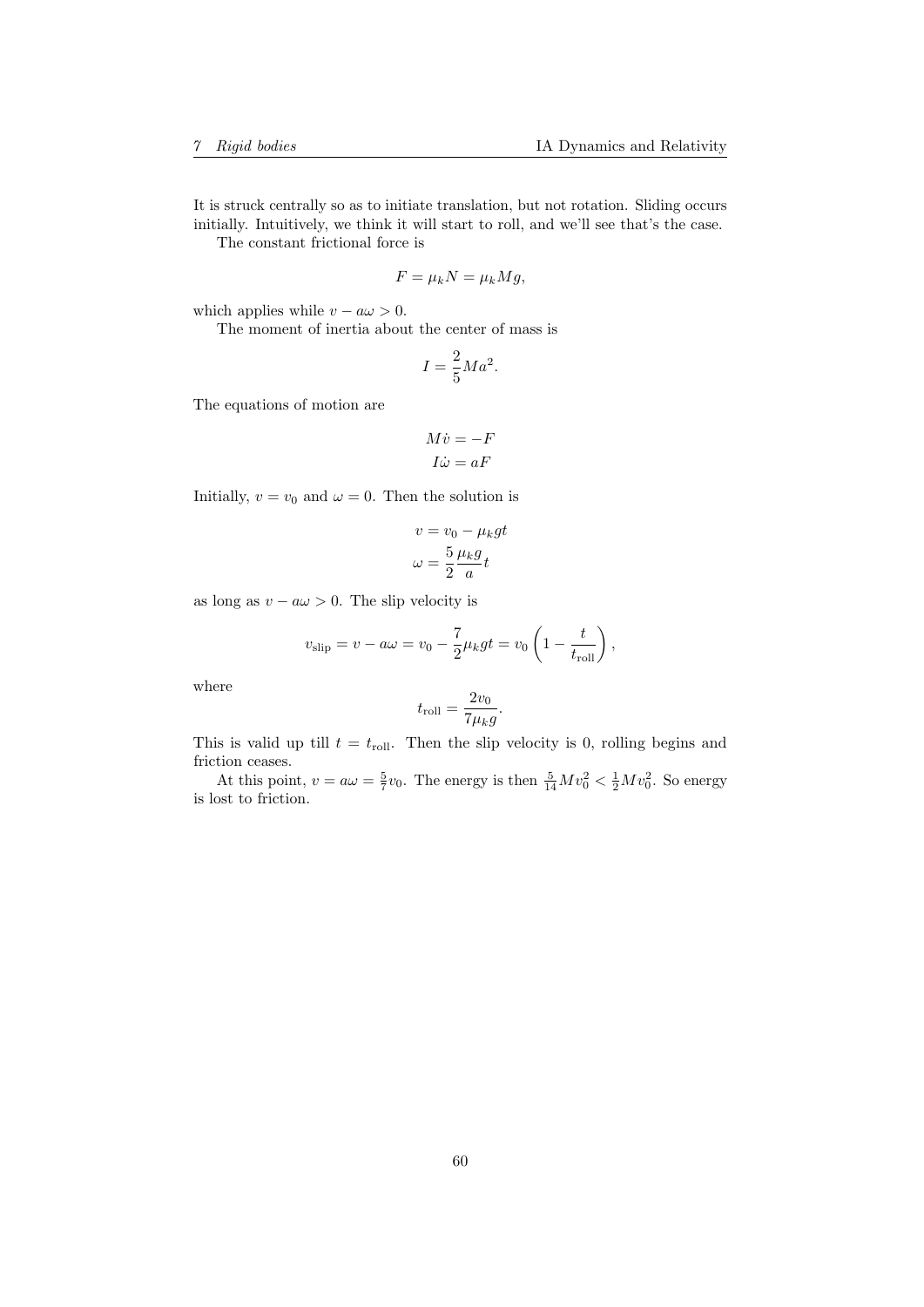# 8 Special relativity

When particles move Extremely  $Fast^{TM}$ , Newtonian Dynamics becomes inaccurate and is replaced by Einstein's Special Theory of Relativity (1905).

Its effects are noticeable only when particles approach to the speed of light,

 $c = 299\,792\,458\,\mathrm{m\,s}^{-1} \approx 3\times10^8\,\mathrm{m\,s}^{-1}$ 

This is really fast.

The Special Theory of Relativity rests on the following postulate:

The laws of physics are the same in all inertial frames

This is the principle of relativity familiar to Galileo. Galilean relativity mentioned in the first chapter satisfies this postulate for dynamics. People then thought that Galilean relativity is what the world obeys. However, it turns out that there is a whole family of solutions that satisfy the postulate (for dynamics), and Galilean relativity is just one of them.

This is not a problem (yet), since Galilean relativity seems so intuitive, and we might as well take it to be the true one. However, it turns out that solving Maxwell's equations of electromagnetism gives an explicit value of the speed of light, c. This is independent of the frame of reference. So the speed of light must be the same in every inertial frame.

This is not compatible with Galilean relativity.

Consider the two inertial frames  $S$  and  $S'$ , moving with relative velocity  $v$ . Then if light has velocity  $c$  in  $S$ , then Galilean relativity predicts it has velocity  $c - v$  in  $S'$ , which is wrong.

Therefore, we need to find a different solution to the principle of relativity that preserves the speed of light.

## 8.1 The Lorentz transformation

Consider again inertial frames S and S' whose origins coincide at  $t = t' = 0$ . For now, neglect the y and z directions, and consider the relationship between  $(x, t)$ and  $(x', t')$ . The general form is

$$
x' = f(x, t), \quad t' = g(x, t),
$$

for some functions  $f$  and  $g$ . This is not very helpful.

In any inertial frame, a free particle moves with constant velocity. So straight lines in  $(x, t)$  must map into straight lines in  $(x', t')$ . Therefore the relationship must be linear.

Given that the origins of S and S' coincide at  $t = t' = 0$ , and S' moves with velocity v relative to S, we know that the line  $x = vt$  must map into  $x' = 0$ .

Combining these two information, the transformation must be of the form

$$
x' = \gamma(x - vt),\tag{1}
$$

for some factor  $\gamma$  that may depend on |v| (not v itself. We can use symmetry arguments to show that  $\gamma$  should take the same value for velocities v and  $-v$ ).

Note that Galilean transformation is compatible with this – just take  $\gamma$  to be always 1.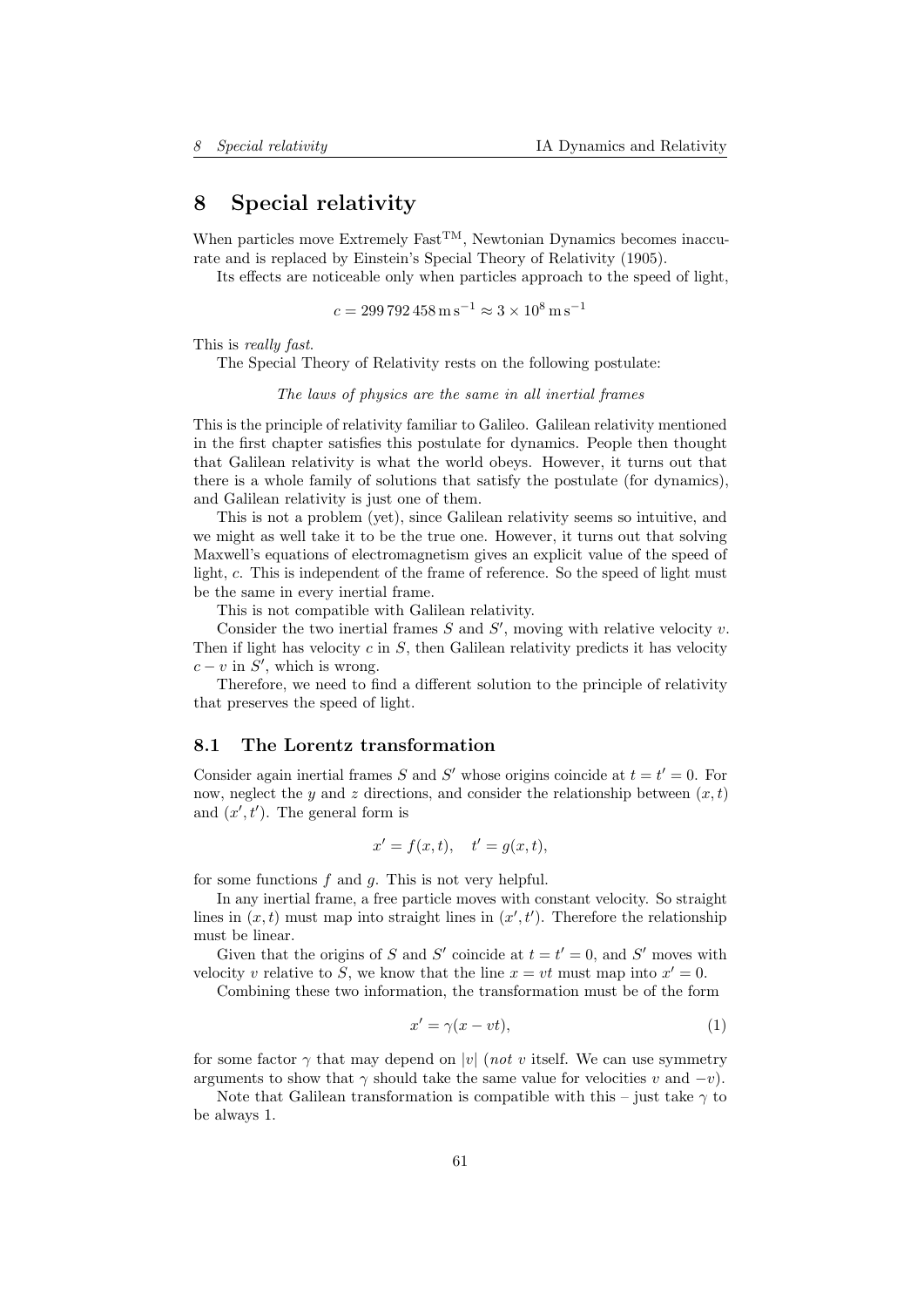Now reverse the roles of the frames. From the perspective  $S'$ ,  $S$  moves with velocity  $-v$ . A similar argument leads to

$$
x = \gamma(x' + vt'),\tag{2}
$$

with the same factor  $\gamma$ , since  $\gamma$  only depends on |v|. Now consider a light ray (or photon) passing through the origin  $x = x' = 0$  at  $t = t' = 0$ . Its trajectory in  $S$  is

$$
x=ct.
$$

We want a  $\gamma$  such that the trajectory in S' is

$$
x'=ct'
$$

as well, so that the speed of light is the same in each frame. Substitute these into  $(1)$  and  $(2)$ 

$$
ct' = \gamma(c - v)t
$$

$$
ct = \gamma(c + v)t'
$$

Multiply the two equations together and divide by  $tt'$  to obtain

$$
c^2=\gamma^2(c^2-v^2).
$$

So

$$
\gamma = \sqrt{\frac{c^2}{c^2 - v^2}} = \frac{1}{\sqrt{1 - (v/c)^2}}.
$$

Definition (Lorentz factor). The Lorentz factor is

$$
\gamma = \frac{1}{\sqrt{1 - (v/c)^2}}.
$$

Note that

- $-\gamma \geq 1$  and is an increasing function of  $|v|$ .
- When  $v \ll c$ , then  $\gamma \approx 1$ , and we recover the Galilean transformation.
- When  $|v| \to c$ , then  $\gamma \to \infty$ .
- If  $|v| \geq c$ , then  $\gamma$  is imaginary, which is physically impossible (or at least weird).
- If we take  $c \to \infty$ , then  $\gamma = 1$ . So Galilean transformation is the transformation we will have if light is infinitely fast. Alternatively, in the world of Special Relativity, the speed of light is "infinitely fast".

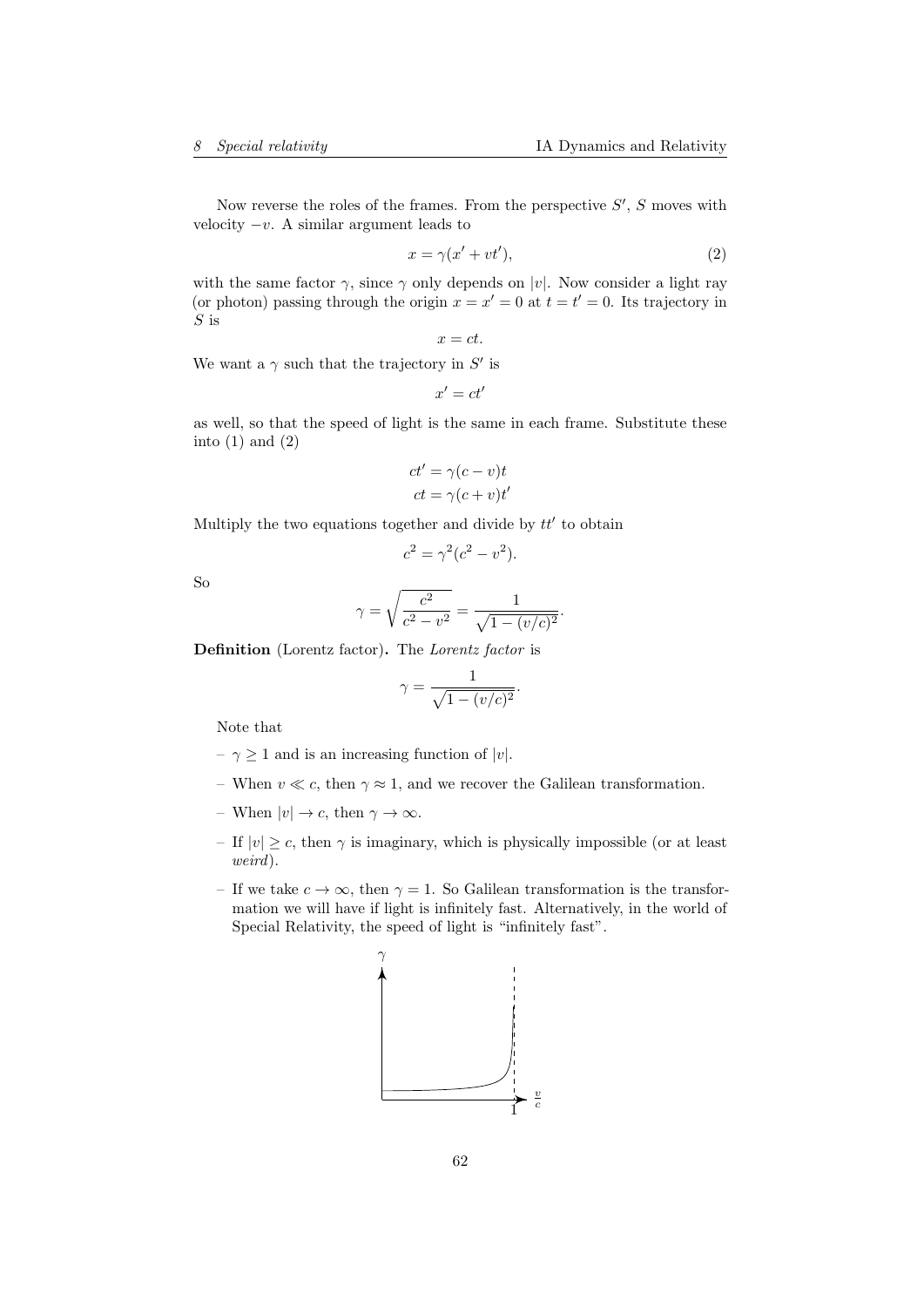For the sense of scale, we have the following values of  $\gamma$  at different speeds:

- $-\gamma = 2$  when  $v = 0.866c$ .
- $\gamma = 10$  when  $v = 0.9949$ .
- $\gamma = 20$  when  $v = 0.999c$ .

We still have to solve for the relation between  $t$  and  $t'$ . Eliminate x between (1) and (2) to obtain

$$
x = \gamma(\gamma(x - vt) + vt').
$$

So

$$
t' = \gamma t - (1 - \gamma^{-2}) \frac{\gamma x}{v} = \gamma \left( t - \frac{v}{c^2} x \right).
$$

So we have

Law (Principle of Special Relativity). Let  $S$  and  $S'$  be inertial frames, moving at the relative velocity of  $v$ . Then

$$
x' = \gamma(x - vt)
$$
  

$$
t' = \gamma \left( t - \frac{v}{c^2} x \right),
$$

where

$$
\gamma = \frac{1}{\sqrt{1 - (v/c)^2}}.
$$

This is the Lorentz transformations in the standard configuration (in one spatial dimension).

The above is the form the Lorentz transformation is usually written, and is convenient for actual calculations. However, this lacks symmetry between space and time. To display the symmetry, one approach is to use units such that  $c = 1$ . Then we have

$$
x' = \gamma(x - vt),
$$
  

$$
t' = \gamma(t - vx).
$$

Alternatively, if we want to keep our  $c$ 's, instead of comparing  $x$  and  $t$ , which have different units, we can compare  $x$  and  $ct$ . Then we have

$$
x' = \gamma \left( x - \frac{v}{c}(ct) \right),
$$
  

$$
ct' = \gamma \left( ct - \frac{v}{c} x \right).
$$

Symmetries aside, to express  $x, t$  in terms of  $x', t'$ , we can invert this linear mapping to find (after some algebra)

$$
x = \gamma(x' + vt')
$$

$$
t = \gamma \left( t' + \frac{v}{c^2} x' \right)
$$

Directions perpendicular to the relative motion of the frames are unaffected:

$$
\begin{array}{c} y' = y \\ z' = z \end{array}
$$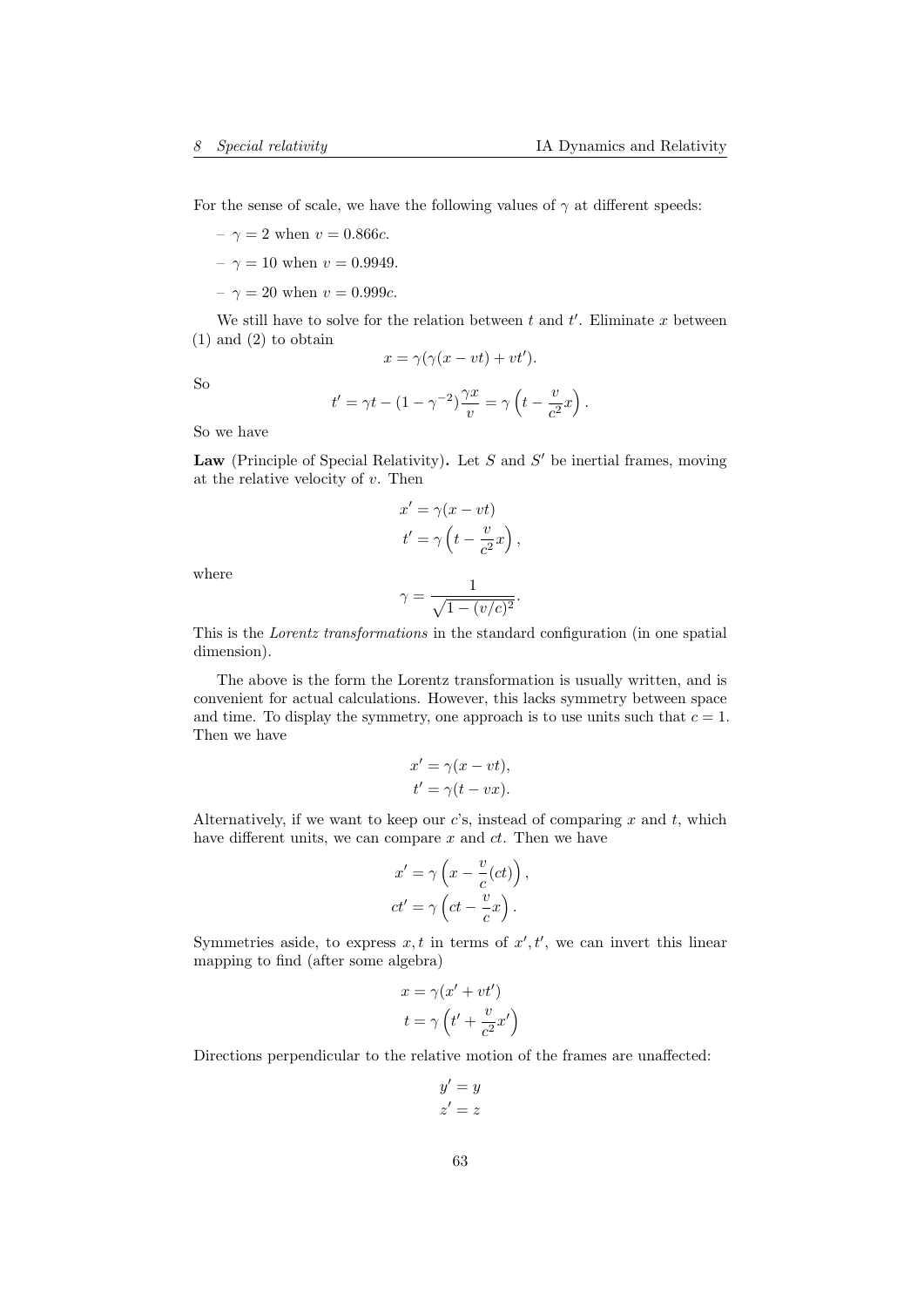Now we check that the speed of light is really invariant: For a light ray travelling in the  $x$  direction in  $S$ :

$$
x = ct, \quad y = 0, \quad z = 0.
$$

In  $S'$ , we have

$$
\frac{x'}{t'} = \frac{\gamma(x - vt)}{\gamma(t - vx/c^2)} = \frac{(c - v)t}{(1 - v/c)t} = c,
$$

as required.

For a light ray travelling in the  $Y$  direction in  $S$ ,

$$
x = 0, \quad y = ct, \quad z = 0.
$$

In  $S'$ ,

$$
\frac{x'}{t'} = \frac{\gamma(x - vt)}{\gamma(t - vx/c^2)} = -v,
$$

and

$$
\frac{y'}{t'} = \frac{y}{\gamma(t - vx/c^2)} = \frac{c}{\gamma},
$$

and

$$
z'=0.
$$

So the speed of light is

$$
\frac{\sqrt{x'^2 + y'^2}}{t'} = \sqrt{v^2 + \gamma^{-2}c^2} = c,
$$

as required.

More generally, the Lorentz transformation implies

$$
c^{2}t'^{2} - r'^{2} = c^{2}t'^{2} - x'^{2} - y'^{2} - z'^{2}
$$
  
=  $c^{2}\gamma^{2}\left(t - \frac{v}{c^{2}}x\right)^{2} - \gamma^{2}(x - vt)^{2} - y^{2} - z^{2}$   
=  $\gamma^{2}\left(1 - \frac{v^{2}}{c^{2}}\right)(c^{2}t^{2} - x^{2}) - y^{2} - z^{2}$   
=  $c^{2}t^{2} - x^{2} - y^{2} - z^{2}$   
=  $c^{2}t^{2} - r^{2}$ .

We say that the quantity  $c^2t^2 - x^2 - y^2 - z^2$  is *Lorentz-invariant*. So if  $\frac{r}{t} = c$ , then  $\frac{r'}{t'}$  $\frac{r}{t'} = c$  also.

# 8.2 Spacetime diagrams

It is often helpful to plot out what is happening on a diagram. We plot them on a graph, where the position  $x$  is on the horizontal axis and the time  $ct$  is on the vertical axis. We use  $ct$  instead of  $t$  so that the dimensions make sense.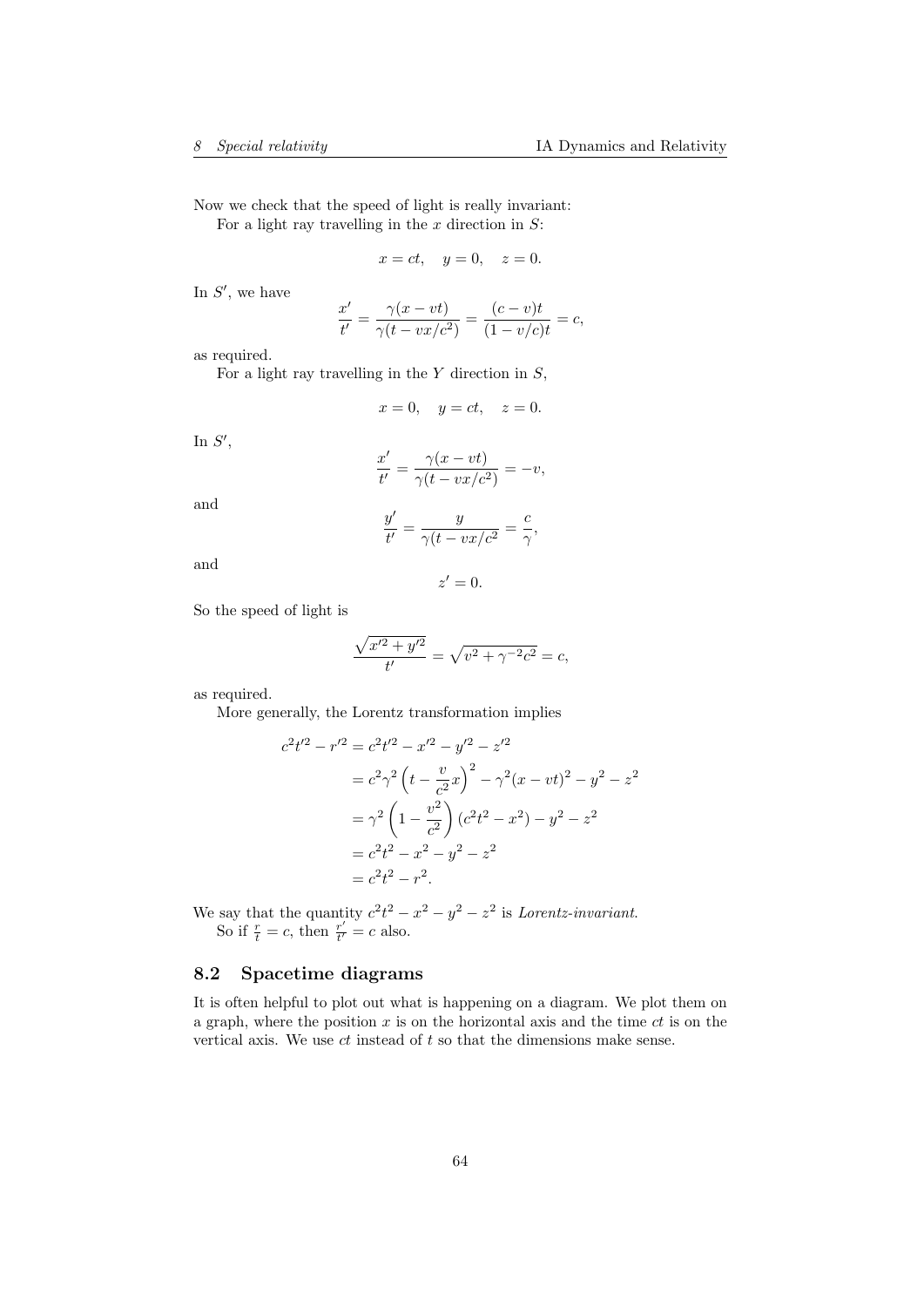

Definition (Spacetime). The union of space and time in special relativity is called Minkowski spacetime. Each point P represents an event, labelled by coordinates  $(ct, x)$  (note the order!).

A particle traces out a world line in spacetime, which is straight if the particle moves uniformly.

Light rays moving in the  $x$  direction have world lines inclined at  $45°$ .



We can also draw the axes of  $S'$ , moving in the x direction at velocity  $v$ relative to S. The  $ct'$  axis corresponds to  $x' = 0$ , i.e.  $x = vt$ . The  $x'$  axis corresponds to  $t' = 0$ , i.e.  $t = vx/c^2$ .



Note that the  $x'$  and  $ct'$  axes are not orthogonal, but are symmetrical about the diagonal (dashed line). So they agree on where the world line of a light ray should lie on.

# 8.3 Relativistic physics

Now we can look at all sorts of relativistic weirdness!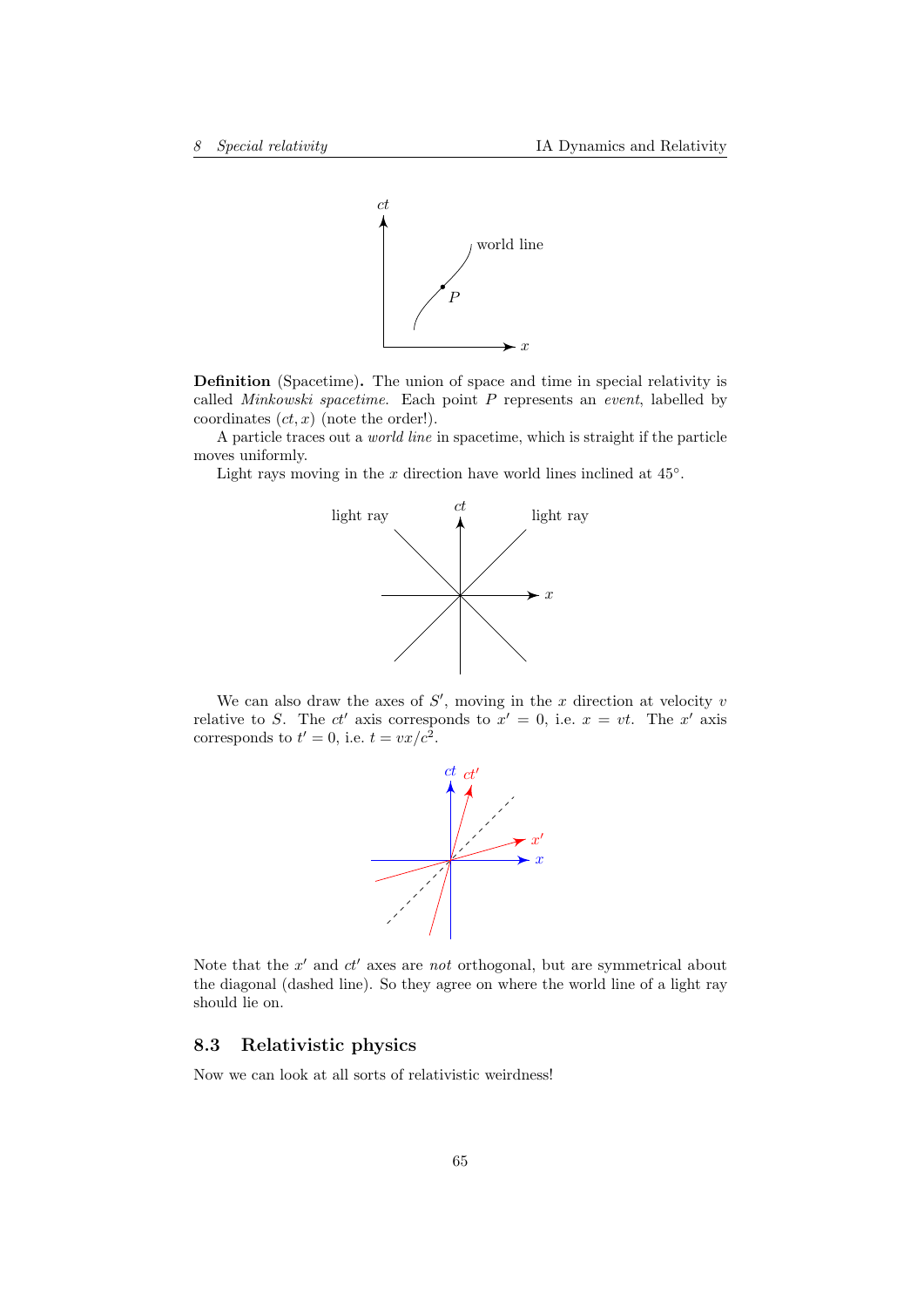#### Simultaneity

The first relativistic weirdness is that different frames disagree on whether two evens are simultaneous

**Definition** (Simultaneous events). We say two events  $P_1$  and  $P_2$  are simultaneous in the frame S if  $t_1 = t_2$ .

They are represented in the following spacetime diagram by horizontal dashed lines.

However, events that are simultaneous in  $S'$  have equal values of  $t'$ , and so lie on lines



The lines of simultaneity of  $S'$  and those of  $S$  are different, and events simultaneous in  $S$  need not be simultaneous in  $S'$ . So simultaneity is relative.  $S$  thinks  $P_1$  and  $P_2$  happened at the same time, while S' thinks  $P_2$  happens first.

Note that this is genuine disagreement. It is not due to effects like, it takes time for the light conveying the information to different observers. Our account above already takes that into account (since the whole discussion does not involve specific observers).

#### **Causality**

Although different people may disagree on the temporal order of events, the consistent ordering of cause and effect can be ensured.

Since things can only travel at at most the speed of light,  $P$  cannot affect  $R$ if R happens a millisecond after  $P$  but is at millions of galaxies away. We can draw a *light cone* that denotes the regions in which things can be influenced by P. These are the regions of space-time light (or any other particle) can possibly travel to. P can only influence events within its future light cone, and be influenced by events within its past light cone.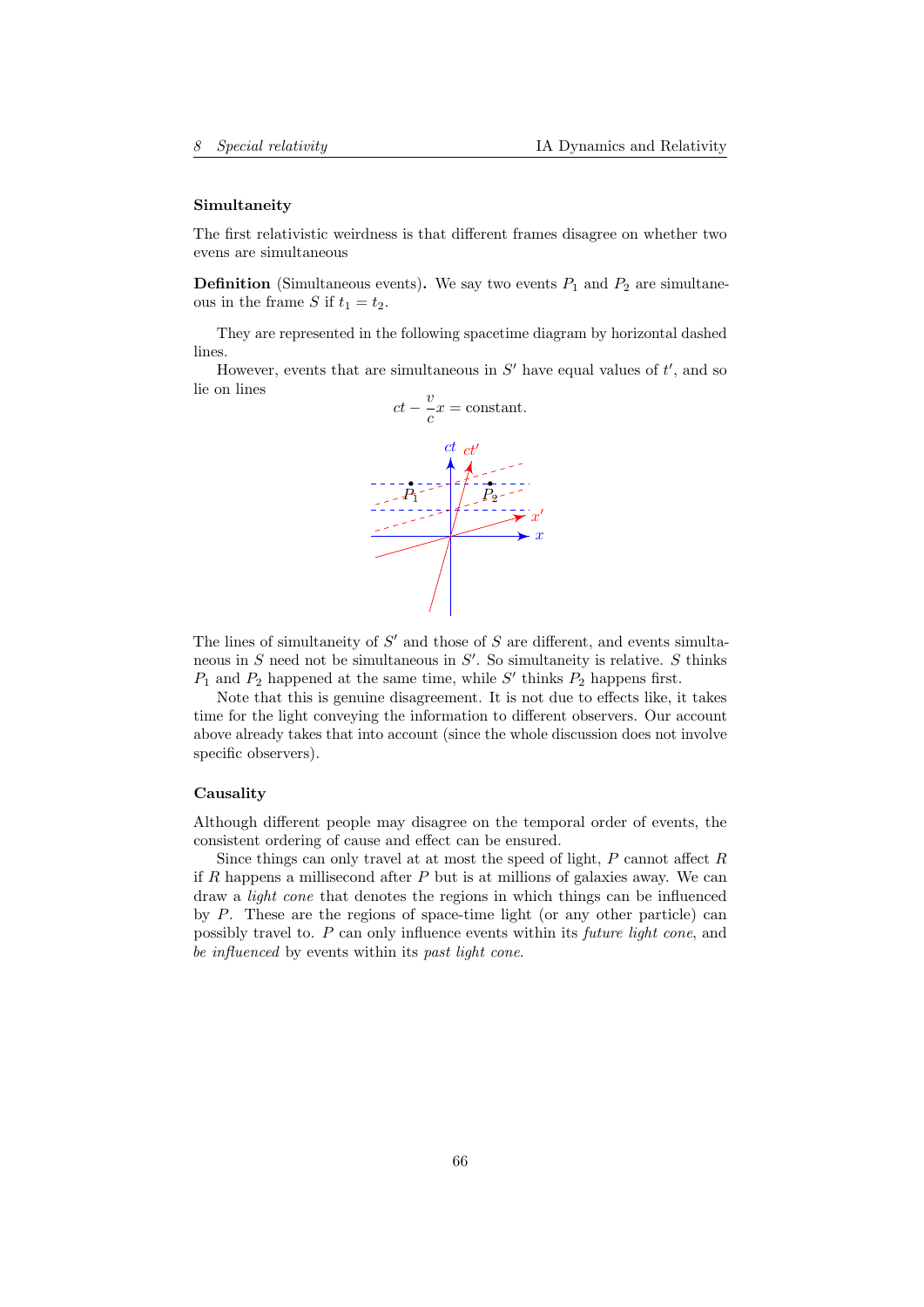

All observers agree that Q occurs after P. Different observers may disagree on the temporal ordering of  $P$  and  $R$ . However, since nothing can travel faster than light,  $P$  and  $R$  cannot influence each other. Since everyone agrees on how fast light travels, they also agree on the light cones, and hence causality. So philosophers are happy.

## Time dilation

Suppose we have a clock that is stationary in  $S'$  (which travels at constant velocity v with respect to inertial frame  $S$ ) ticks at constant intervals  $\Delta t'$ . What is the interval between ticks in  $S$ ?

Lorentz transformation gives

$$
t = \gamma \left( t' + \frac{v}{c^2} x' \right).
$$

Since  $x' =$  constant for the clock, we have

$$
\Delta t = \gamma \Delta t' > \Delta t'.
$$

So the interval measured in  $S$  is greater! So moving clocks run slowly.

A non-mathematical explanation comes from Feynman (not lectured): Suppose we have a very simple clock: We send a light beam towards a mirror, and wait for it to reflect back. When the clock detects the reflected light, it ticks, and then sends the next light beam.

Then the interval between two ticks is the distance 2d divided by the speed of light.



From the point of view of an observer moving downwards, by the time light reaches the right mirror, it would have moved down a bit. So S sees

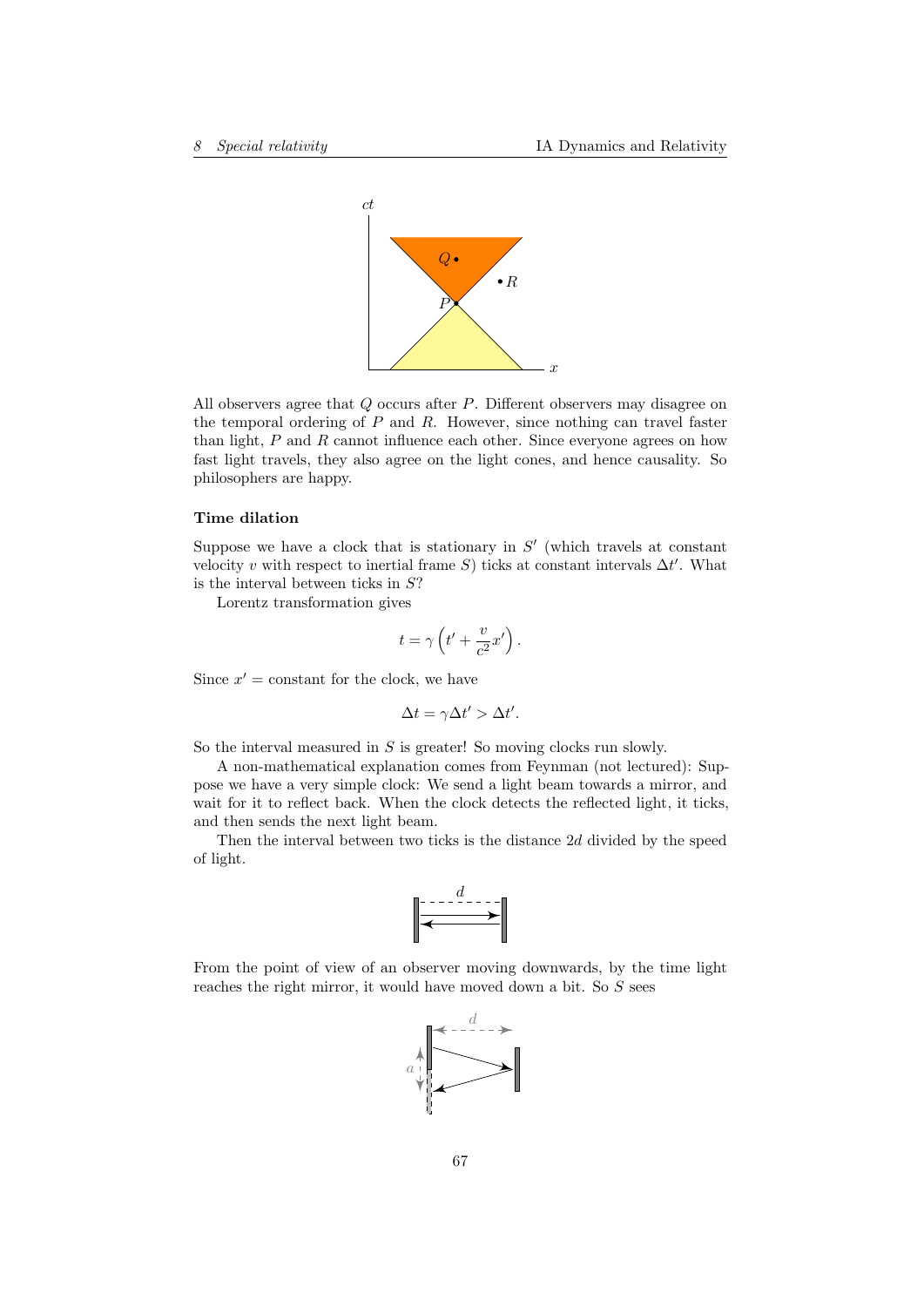However, the distance travelled by the light beam is now  $\sqrt{(2d)^2 + a^2} > 2d$ . Since they agree on the speed of light, it must have taken longer for the clock to receive the reflected light in S. So the interval between ticks are longer.

By the principle of relativity, all clocks must measure the same time dilation, or else we can compare the two clocks and know if we are "moving".

This is famously evidenced by muons. Their half-life is around 2 microseconds (i.e. on average they decay to something else after around 2 microseconds). They are created when cosmic rays bombard the atmosphere. However, even if they travel at the speed of light, 2 microseconds only allows it to travel 600 m, certainly not sufficient to reach the surface of Earth. However, we observe *lots* of muons on Earth. This is because muons are travelling so fast that their clocks run really slowly.

# The twin paradox

Consider two twins: Luke and Leia. Luke stays at home. Leia travels at a constant speed  $v$  to a distant planet  $P$ , turns around, and returns at the same speed.

In Luke's frame of reference,

$$
cT
$$
\n
$$
cT
$$
\n
$$
Luke
$$
\n
$$
L take
$$
\n
$$
L take
$$
\n
$$
L eia: x = vt
$$

Leia's arrival  $(A)$  at P has coordinates

$$
(ct, x) = (cT, vT).
$$

The time experienced by Leia on her outward journey is

$$
T' = \gamma \left( T - \frac{v}{c^2} T \right) = \frac{T}{\gamma}.
$$

By Leia's return R, Luke has aged by 2T, but Leia has aged by  $\frac{2T}{\gamma} < 2T$ . So she is younger than Luke, because of time dilation.

The paradox is: From Leia's perspective, Luke travelled away from her at speed and the returned, so he should be younger than her!

Why is the problem not symmetric?

We can draw Leia's initial frame of reference in dashed lines: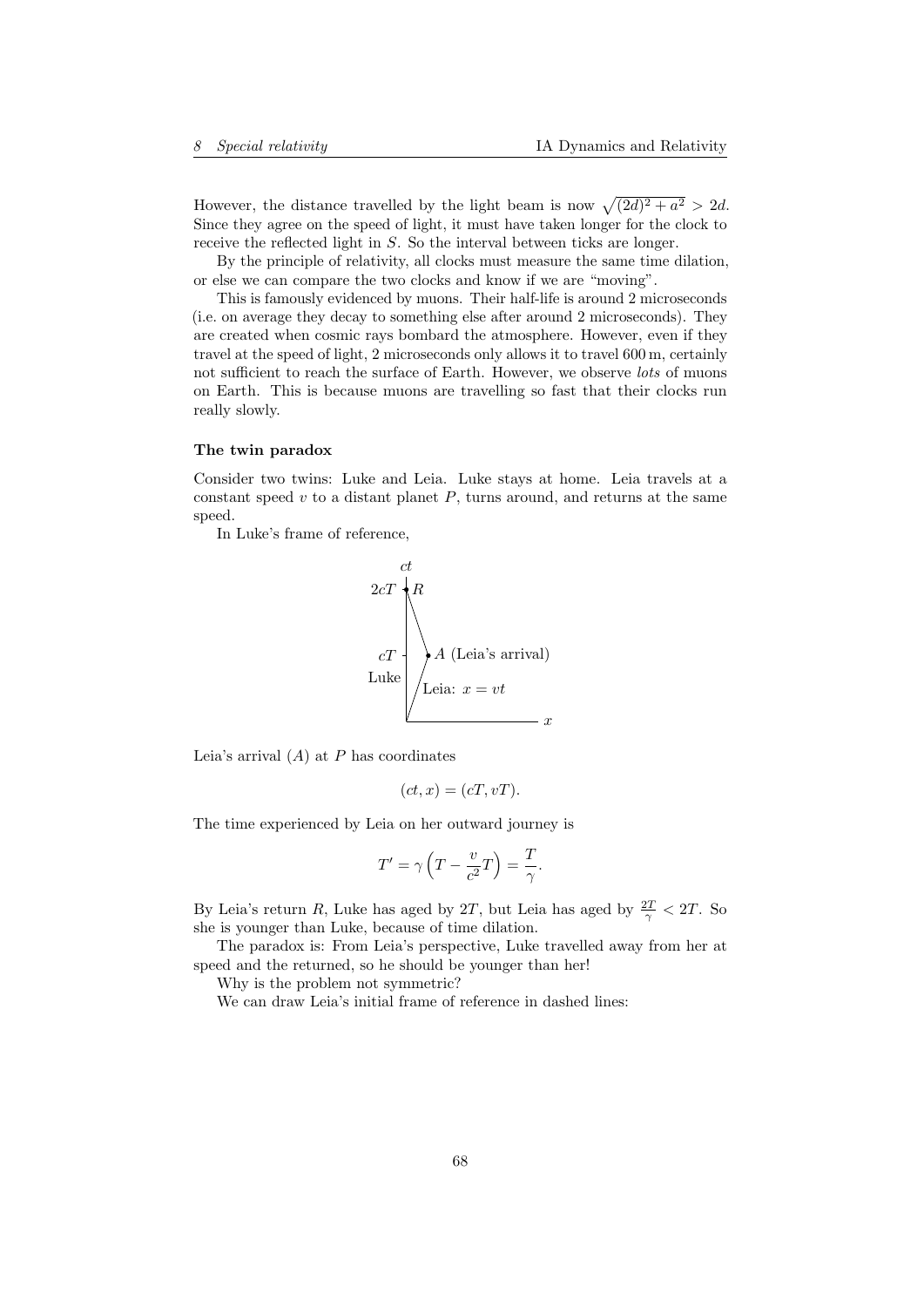

In Leia's frame, by the time she arrives at A, she has experienced a time  $T' = \frac{7}{2}$ as shown above. This event is simultaneous with event  $X$  in Leia's frame. Then in Luke's frame, the coordinates of  $X$  are

$$
(ct, x) = \left(\frac{cT'}{\gamma}, 0\right) = \left(\frac{cT}{\gamma^2}, 0\right),
$$

obtained through calculations similar to that above. So Leia thinks Luke has aged less by a factor of  $1/\gamma^2$ . At this stage, the problem is symmetric, and Luke also thinks Leia has aged less by a factor of  $1/\gamma^2$ .

Things change when Leia turns around and changes frame of reference. To understand this better, suppose Leia meets a friend, Han, who is just leaving  $P$ at speed v. On his journey back, Han also thinks Luke ages  $T/\gamma^2$ . But in his frame of reference, his departure is simultaneous with Luke's event  $Z$ , not  $X$ , since he has different lines of simultaneity.

So the asymmetry between Luke and Leia occurs when Leia turns around. At this point, she sees Luke age rapidly from  $X$  to  $Z$ .

### Length contraction

A rod of length  $L'$  is stationary in  $S'$ . What is its length in  $S$ ?

In  $S'$ , then length of the rod is the distance between the two ends at the same time. So we have



In  $S$ , we have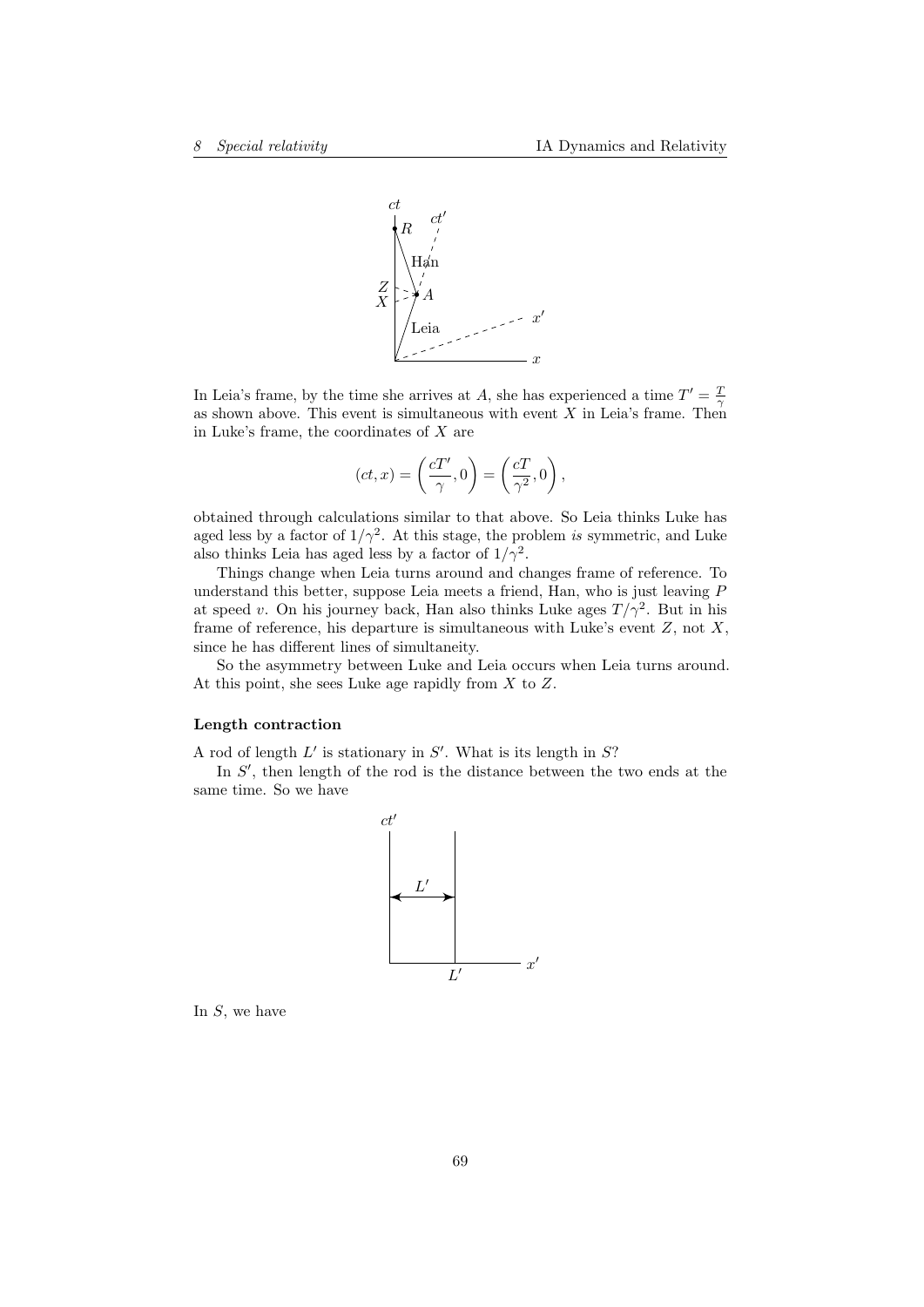

The lines  $x' = 0$  and  $x' = L'$  map into  $x = vt$  and  $x = vt + L'/\gamma$ . So the length in S is  $L = L'/\gamma < L'$ . Therefore moving objects are contracted in the direction of motion.

Definition (Proper length). The *proper length* is the length measured in an object's rest frame.

This is analogous to the fact that if you view a bar from an angle, it looks shorter than if you view it from the front. In relativity, what causes the contraction is not a spatial rotation, but a spacetime hyperbolic rotation.

Question: does a train of length  $2L$  fit alongside a platform of length  $L$  if it travels through the station at a speed v such that  $\gamma = 2$ ?

For the system of observers on the platform, the train contracts to a length  $2L/\gamma = L$ . So it fits.

But for the system of observers on the train, the platform contracts to length  $L/\gamma = L/2$ , which is much too short!

This can be explained by the difference of lines of simultaneity, since length is the distance between front and back at the same time.



#### Composition of velocities

A particle moves with constant velocity  $u'$  in frame  $S'$ , which moves with velocity  $v$  relative to  $S$ . What is its velocity  $u$  in  $S$ ?

The world line of the particle in  $S'$  is

$$
x'=u't'.
$$

In S, using the inverse Lorentz transformation,

$$
u = \frac{x}{t} = \frac{\gamma(x' + vt')}{\gamma(t' + (v/c^2)x')} = \frac{u't' + vt'}{t' + (v/c^2)u't'} = \frac{u' + v}{1 + u'v/c^2}.
$$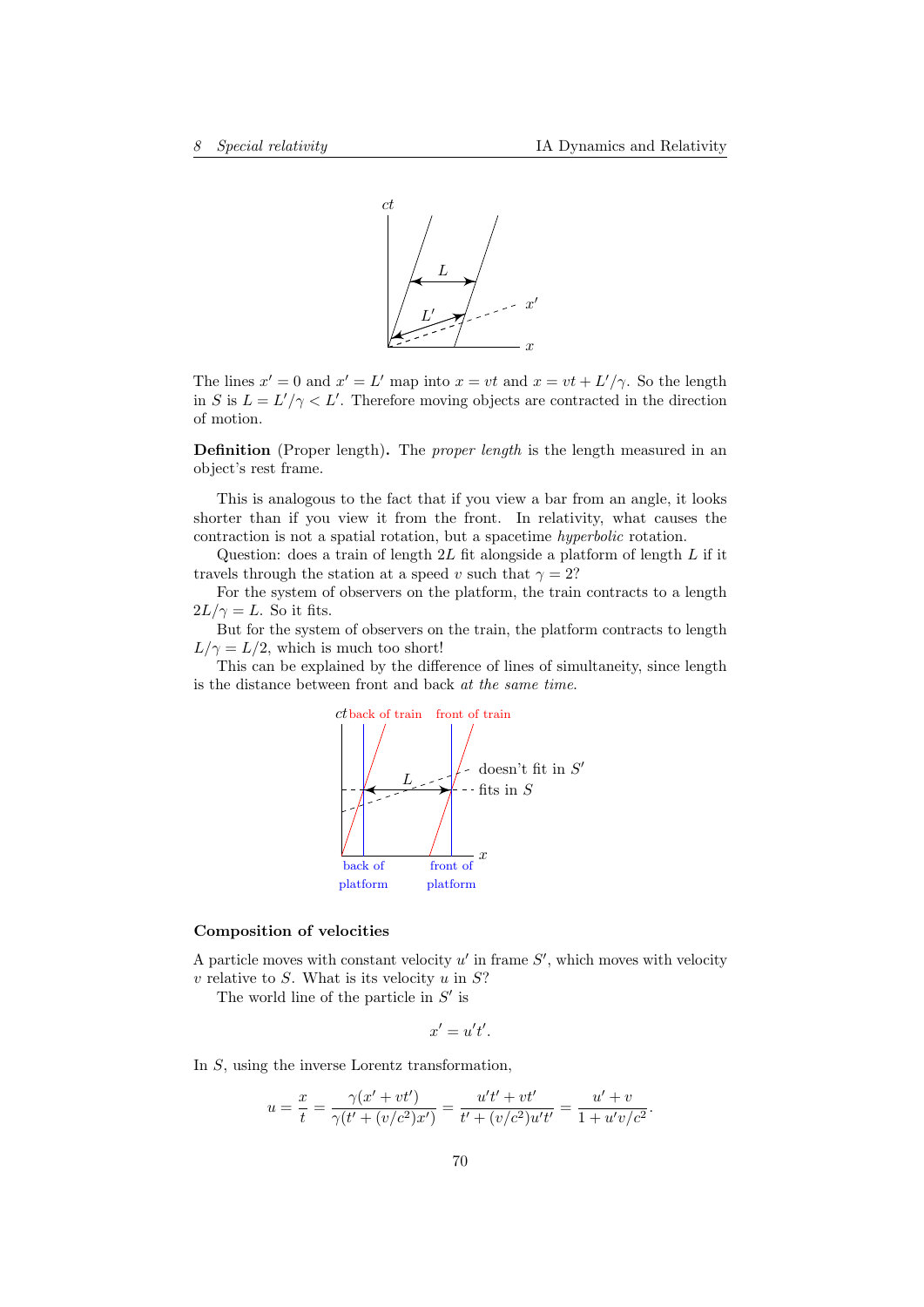This is the formula for the relativistic composition of velocities.

The inverse transformation is found by swapping  $u$  and  $u'$ , and swapping the sign of  $v$ , i.e.

$$
u' = \frac{u - v}{1 - uv/c^2}.
$$

Note the following:

- if  $u'v \ll c^2$ , then the transformation reduces to the standard Galilean addition of velocities  $u \approx u' + v$ .
- $u$  is a monotonically increasing function of  $u$  for any constant  $v$  (with  $|v| < c$ ).
- When  $u' = \pm c$ ,  $u = u'$  for any v, i.e. the speed of light is constant in all frames of reference.
- Hence  $|u'| < c$  iff  $|u| < c$ . This means that we cannot reach the speed of light by composition of velocities.

# 8.4 Geometry of spacetime

We'll now look at the geometry of spacetime, and study the properties of vectors in this spacetime. While spacetime has 4 dimensions, and each point can be represented by 4 real numbers, this is not ordinary  $\mathbb{R}^4$ . This can be seen when changing coordinate systems, instead of rotating the axes like in  $\mathbb{R}^4$ , we "squash" the axes towards the diagonal, which is a hyperbolic rotation. In particular, we will have a different notion of a dot product. We say that this space has dimension  $d = 1 + 3$ .

#### The invariant interval

In regular Euclidean space, given a vector  $x$ , all coordinate systems agree on the length  $|x|$ . In Minkowski space, they agree on something else.

Consider events P and Q with coordinates  $(ct_1, x_1)$  and  $(ct_2, x_2)$  separated by  $\Delta t = t_2 - t_1$  and  $\Delta x = x_2 - x_1$ .

Definition (Invariant interval). The invariant interval or spacetime interval between  $P$  and  $Q$  is defined as

$$
\Delta s^2 = c^2 \Delta t^2 - \Delta x^2.
$$

Note that this quantity  $\Delta s^2$  can be both positive or negative — so  $\Delta s$  might be imaginary!

**Proposition.** All inertial observers agree on the value of  $\Delta s^2$ .

Proof.

$$
c^2 \Delta t'^2 - \Delta x'^2 = c^2 \gamma^2 \left(\Delta t - \frac{v}{c^2} \Delta x\right)^2 - \gamma^2 (\Delta x - v \Delta t)^2
$$

$$
= \gamma^2 \left(1 - \frac{v^2}{c^2}\right) (c^2 \Delta t^2 - \Delta x^2)
$$

$$
= c^2 \Delta t^2 - \Delta x^2.
$$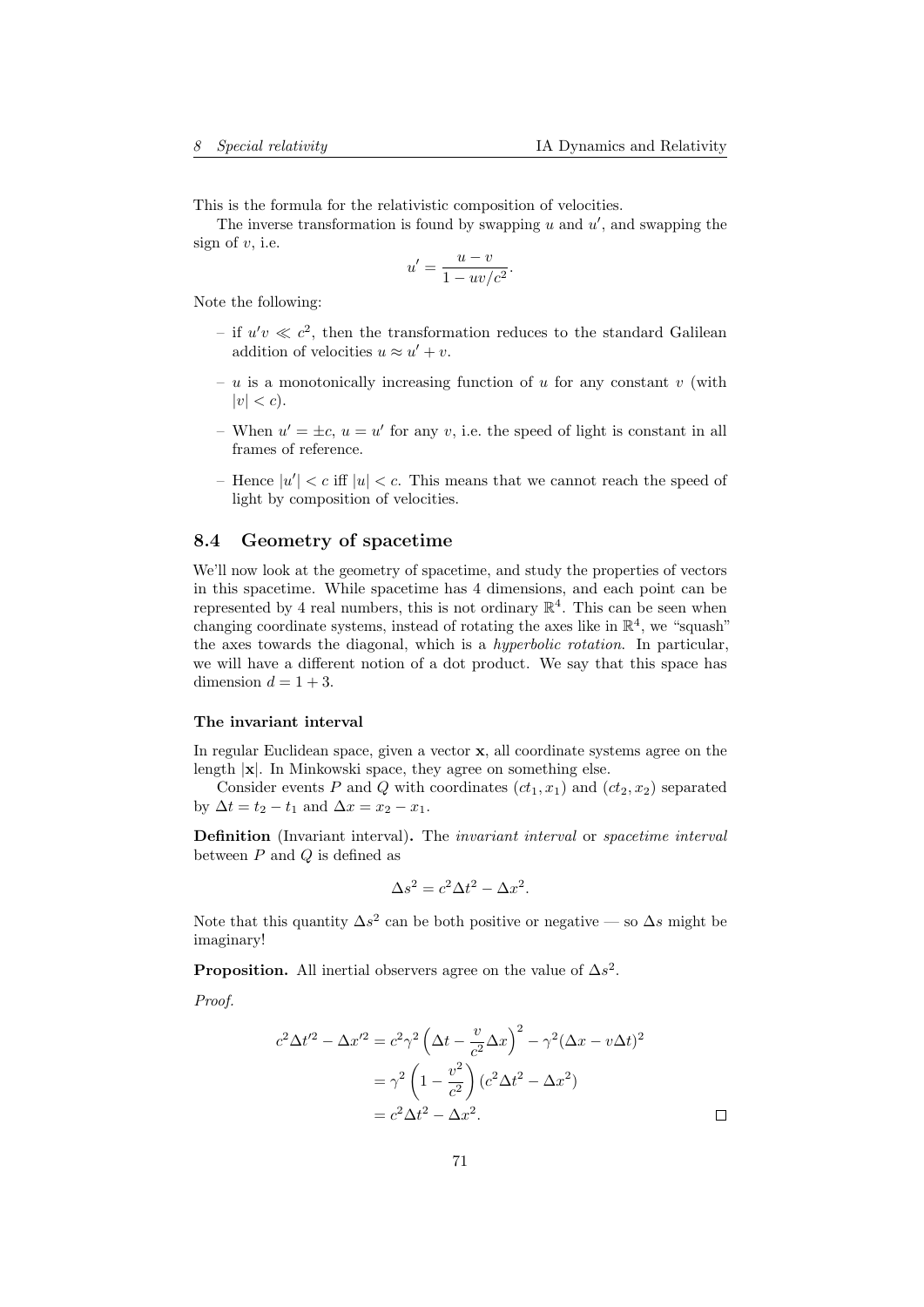In three spatial dimensions,

$$
\Delta s^2 = c^2 \Delta t^2 - \Delta x^2 - \Delta y^2 - \Delta z^2.
$$

We take this as the "distance" between the two points. For two infinitesimally separated events, we have

Definition (Line element). The line element is

 $ds^2 = c^2 dt^2 - dx^2 - dy^2 - dz^2.$ 

**Definition** (Timelike, spacelike and lightlike separation). Events with  $\Delta s^2 > 0$ are timelike separated. It is possible to find inertial frames in which the two events occur in the same position, and are purely separated by time. Timelike-separated events lie within each other's light cones and can influence one another.

Events with  $\Delta s^2 < 0$  are *spacelike separated*. It is possible to find inertial frame in which the two events occur in the same time, and are purely separated by space. Spacelike-separated events lie out of each other's light cones and cannot influence one another.

Events with  $\Delta s^2 = 0$  are *lightlike* or *null separated*. In all inertial frames, the events lie on the boundary of each other's light cones. e.g. different points in the trajectory of a photon are lightlike separated, hence the name.

Note that  $\Delta s^2 = 0$  does not imply that P and Q are the same event.

### The Lorentz group

The coordinates of an event P in frame S can be written as a  $\frac{1}{4} \cdot vector$  (i.e. 4-component vector)  $X$ . We write

$$
X = \begin{pmatrix} ct \\ x \\ y \\ z \end{pmatrix}
$$

The invariant interval between the origin and  $P$  can be written as an inner product

$$
X \cdot X = X^T \eta X = c^2 t^2 - x^2 - y^2 - z^2,
$$

where

$$
\eta = \begin{pmatrix} 1 & 0 & 0 & 0 \\ 0 & -1 & 0 & 0 \\ 0 & 0 & -1 & 0 \\ 0 & 0 & 0 & -1 \end{pmatrix}.
$$

4-vectors with  $X \cdot X > 0$  are called timelike, and those  $X \cdot X < 0$  are spacelike. If  $X \cdot X = 0$ , it is lightlike or null.

A Lorentz transformation is a linear transformation of the coordinates from one frame S to another S', represented by a  $4 \times 4$  tensor ("matrix"):

$$
X'=\Lambda X
$$

Lorentz transformations can be defined as those that leave the inner product invariant:

$$
(\forall X)(X' \cdot X' = X \cdot X),
$$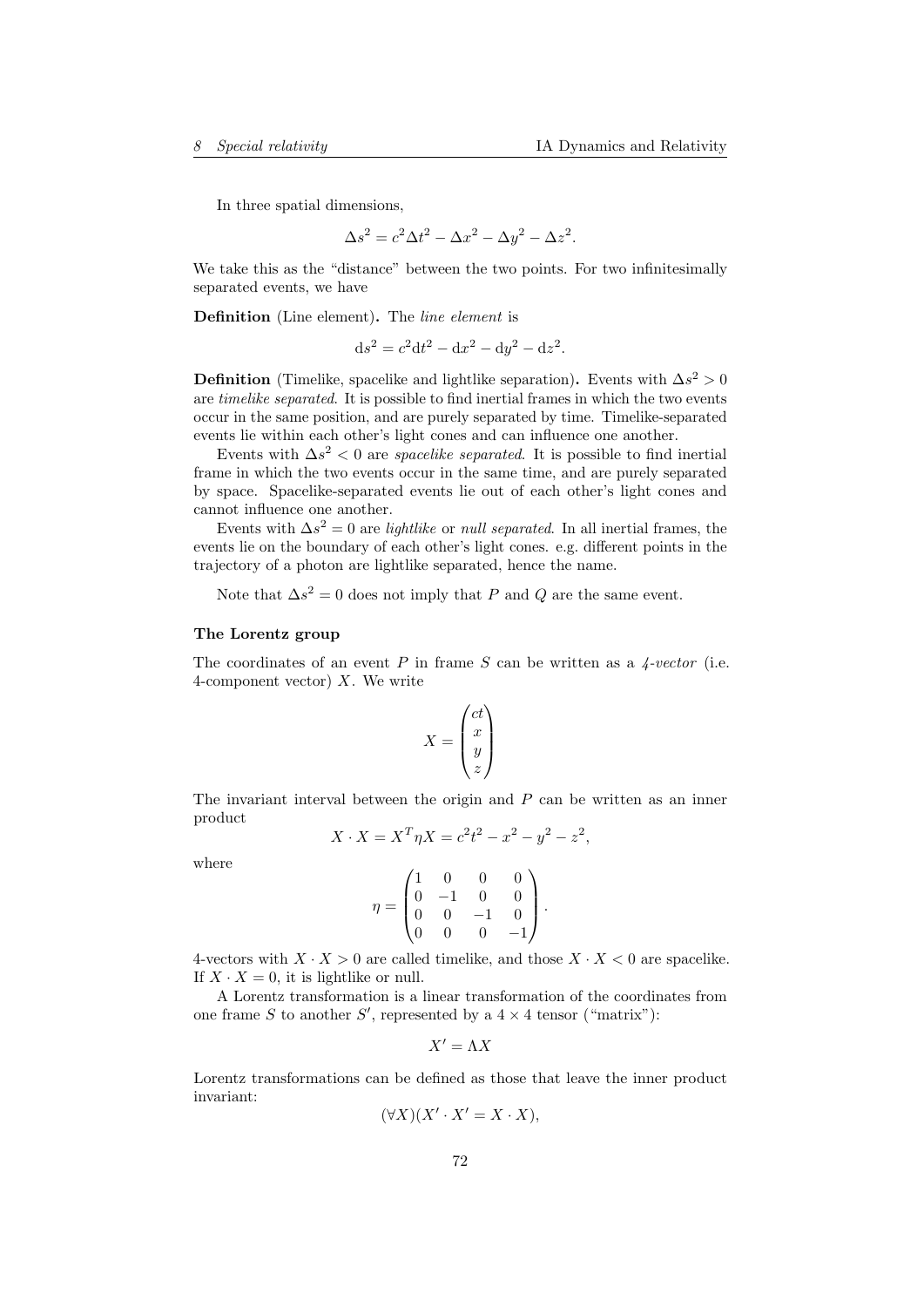which implies the matrix equation

$$
\Lambda^T \eta \Lambda = \eta. \tag{*}
$$

These also preserve  $X \cdot Y$  if X and Y are both 4-vectors. Two classes of solution to this equation are:

$$
\Lambda = \begin{pmatrix} 1 & 0 & 0 & 0 \\ 0 & & & \\ 0 & & R & \\ 0 & & & \end{pmatrix},
$$

where R is a  $3 \times 3$  orthogonal matrix, which rotates (or reflects) space and leaves time intact; and

$$
\Lambda = \begin{pmatrix} \gamma & -\gamma\beta & 0 & 0 \\ -\gamma\beta & \gamma & 0 & 0 \\ 0 & 0 & 1 & 0 \\ 0 & 0 & 0 & 1 \end{pmatrix},
$$

where  $\beta = \frac{v}{c}$ , and  $\gamma = 1/\sqrt{1-\beta^2}$ . Here we leave the y and z coordinates intact, and apply a Lorentz boost along the x direction.

The set of all matrices satisfying equation  $(*)$  form the Lorentz group  $O(1,3)$ . It is generated by rotations and boosts, as defined above, which includes the absurd spatial reflections and time reversal.

The subgroup with det  $\Lambda = +1$  is the proper Lorentz group  $SO(1,3)$ .

The subgroup that preserves spatial orientation and the direction of time is the restricted Lorentz group  $SO^+(1,3)$ . Note that this is different from  $SO(1,3)$ , since if you do both spatial reflection and time reversal, the determinant of the matrix is still positive. We want to eliminate those as well!

## Rapidity

Focus on the upper left  $2 \times 2$  matrix of Lorentz boosts in the x direction. Write

$$
\Lambda[\beta] = \begin{pmatrix} \gamma & -\gamma \beta \\ -\gamma \beta & \gamma \end{pmatrix}, \quad \gamma = \frac{1}{\sqrt{1 - \beta^2}}.
$$

Combining two boosts in the  $x$  direction, we have

$$
\Lambda[\beta_1]\Lambda[\beta_2] = \begin{pmatrix} \gamma_1 & -\gamma_1\beta_1 \\ -\gamma_1\beta_1 & \gamma_1 \end{pmatrix} \begin{pmatrix} \gamma_2 & -\gamma_2\beta_2 \\ -\gamma_2\beta_2 & \gamma_2 \end{pmatrix} = \Lambda \begin{bmatrix} \beta_1 + \beta_2 \\ 1 + \beta_1\beta_2 \end{bmatrix}
$$

after some messy algebra. This is just the velocity composition formula as before.

This result does not look nice. This suggests that we might be writing things in the wrong way.

We can compare this with spatial rotation. Recall that

$$
R(\theta) = \begin{pmatrix} \cos \theta & \sin \theta \\ -\sin \theta & \cos \theta \end{pmatrix}
$$

with

$$
R(\theta_1)R(\theta_2) = R(\theta_1 + \theta_2).
$$

For Lorentz boosts, we can define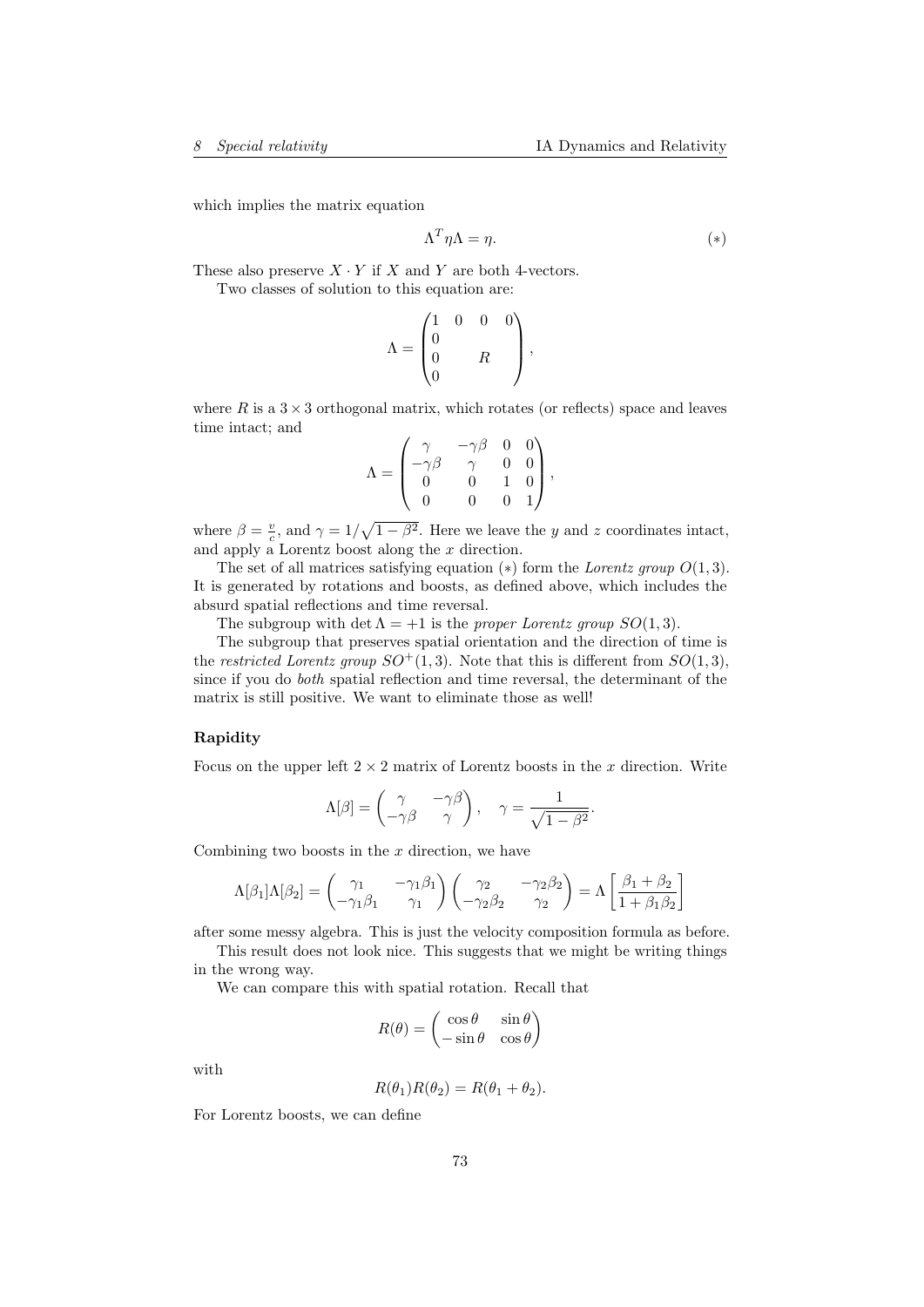**Definition** (Rapidity). The *rapidity* of a Lorentz boot is  $\phi$  such that

$$
\beta = \tanh \phi, \quad \gamma = \cosh \phi, \quad \gamma \beta = \sinh \phi.
$$

Then

$$
\Lambda[\beta] = \begin{pmatrix} \cosh \phi & -\sinh \phi \\ -\sinh \phi & \cosh \phi \end{pmatrix} = \Lambda(\phi).
$$

The rapidities add like rotation angles:

$$
\Lambda(\phi_1)\Lambda(\phi_2) = \Lambda(\phi_1 + \phi_2).
$$

This shows the close relation betweens spatial rotations and Lorentz boosts. Lorentz boots are simply hyperbolic rotations in spacetime!

## 8.5 Relativistic kinematics

In Newtonian mechanics, we describe a particle by its position  $\mathbf{x}(t)$ , with its velocity being  $\mathbf{u}(t) = \frac{d\mathbf{x}}{dt}$ .

In relativity, this is unsatisfactory. In special relativity, space and time can be mixed together by Lorentz boosts, and we prefer not to single out time from space. For example, when we write the 4-vector  $X$ , we put in both the time and space components, and Lorentz transformations are  $4 \times 4$  matrices that act on X.

In the definition of velocity, however, we are differentiating space with respect to time, which is rather weird. First of all, we need something to replace time. Recall that we defined "proper length" as the length in the item in its rest frame. Similarly, we can define the proper time.

**Definition** (Proper time). The *proper time*  $\tau$  is defined such that

$$
\Delta \tau = \frac{\Delta s}{c}
$$

 $\tau$  is the time experienced by the particle, i.e. the time in the particles rest frame.

The world line of a particle can be parametrized using the proper time by  $t(\tau)$  and  $\mathbf{x}(\tau)$ .



Infinitesimal changes are related by

$$
d\tau = \frac{ds}{c} = \frac{1}{c}\sqrt{c^2 dt^2 - |dx|^2} = \sqrt{1 - \frac{|u|^2}{c^2}} dt.
$$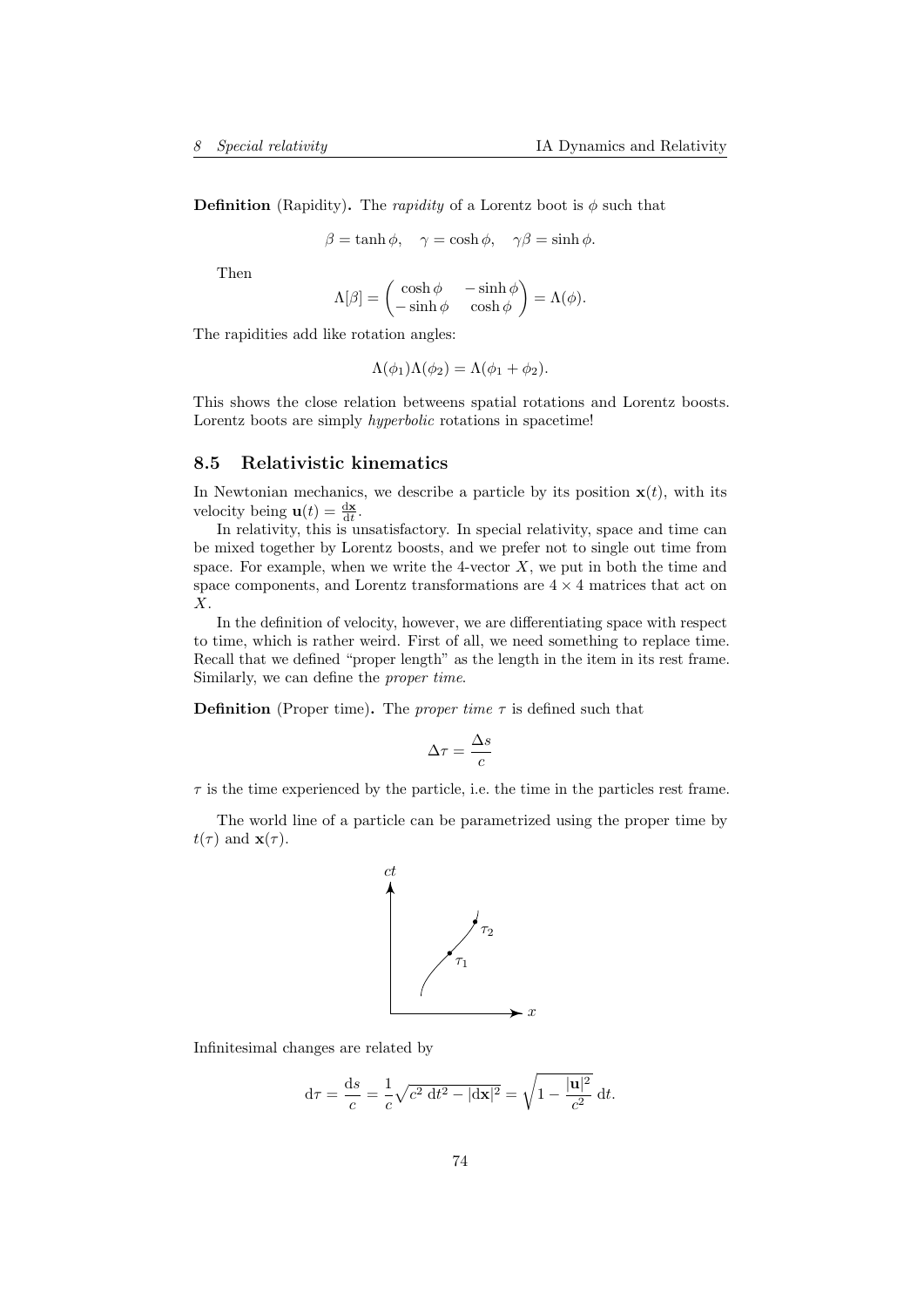Thus

$$
\frac{\mathrm{d}t}{\mathrm{d}\tau} = \gamma_u
$$

with

$$
\gamma_u = \frac{1}{\sqrt{1 - \frac{|\mathbf{u}|^2}{c^2}}}.
$$

The total time experienced by the particle along a segment of its world line is

$$
T = \int d\tau = \int \frac{1}{\gamma_u} dt.
$$

We can then define the *position 4-vector* and 4-velocity.

Definition (Position 4-vector and 4-velocty). The *position 4-vector* is

$$
X(\tau) = \begin{pmatrix} ct(\tau) \\ \mathbf{x}(\tau) \end{pmatrix}.
$$

Its 4-velocity is defined as

$$
U = \frac{dX}{d\tau} = \begin{pmatrix} c\frac{dt}{d\tau} \\ \frac{dx}{d\tau} \end{pmatrix} = \frac{dt}{d\tau} \begin{pmatrix} c \\ \mathbf{u} \end{pmatrix} = \gamma_u \begin{pmatrix} c \\ \mathbf{u} \end{pmatrix},
$$

where  $\mathbf{u} = \frac{d\mathbf{x}}{dt}$ .

Another common notation is

$$
X = (ct, \mathbf{x}), \quad U = \gamma_u(c, \mathbf{u}).
$$

If frames S and S' are related by  $X' = \Lambda X$ , then the 4-velocity also transforms as  $U' = \Lambda U$ .

**Definition** (4-vector). A  $\angle$ -vector is a 4-component vectors that transforms in this way under a Lorentz transformation, i.e.  $X' = \Lambda X$ .

When using suffix notation, the indices are written above (superscript) instead of below (subscript). The indices are written with Greek letters which range from 0 to 3. So we have  $X^{\mu}$  instead of  $X_i$ , for  $\mu = 0, 1, 2, 3$ . If we write  $X_{\mu}$ instead, it means a different thing. This will be explained more in-depth in the electromagnetism course (and you'll get more confused!).

U is a 4-vector because X is a 4-vector and  $\tau$  is a Lorentz invariant. Note that  $dX/dt$  is not a 4-vector.

Note that this definition of 4-vector is analogous to that of a tensor — things that transform nicely according to our rules. Then  $\tau$  would be a scalar, i.e. rank-0 tensor, while  $t$  is just a number, not a scalar.

For any 4-vector U, the inner product  $U \cdot U = U' \cdot U'$  is Lorentz invariant, i.e. the same in all inertial frames. In the rest frame of the particle,  $U = (c, 0)$ . So  $U \cdot U = c^2$ .

In any other frame,  $Y = \gamma_u(c, \mathbf{u})$ . So

$$
Y \cdot Y = \gamma_u^2 (c^2 - |\mathbf{u}|^2) = c^2
$$

as expected.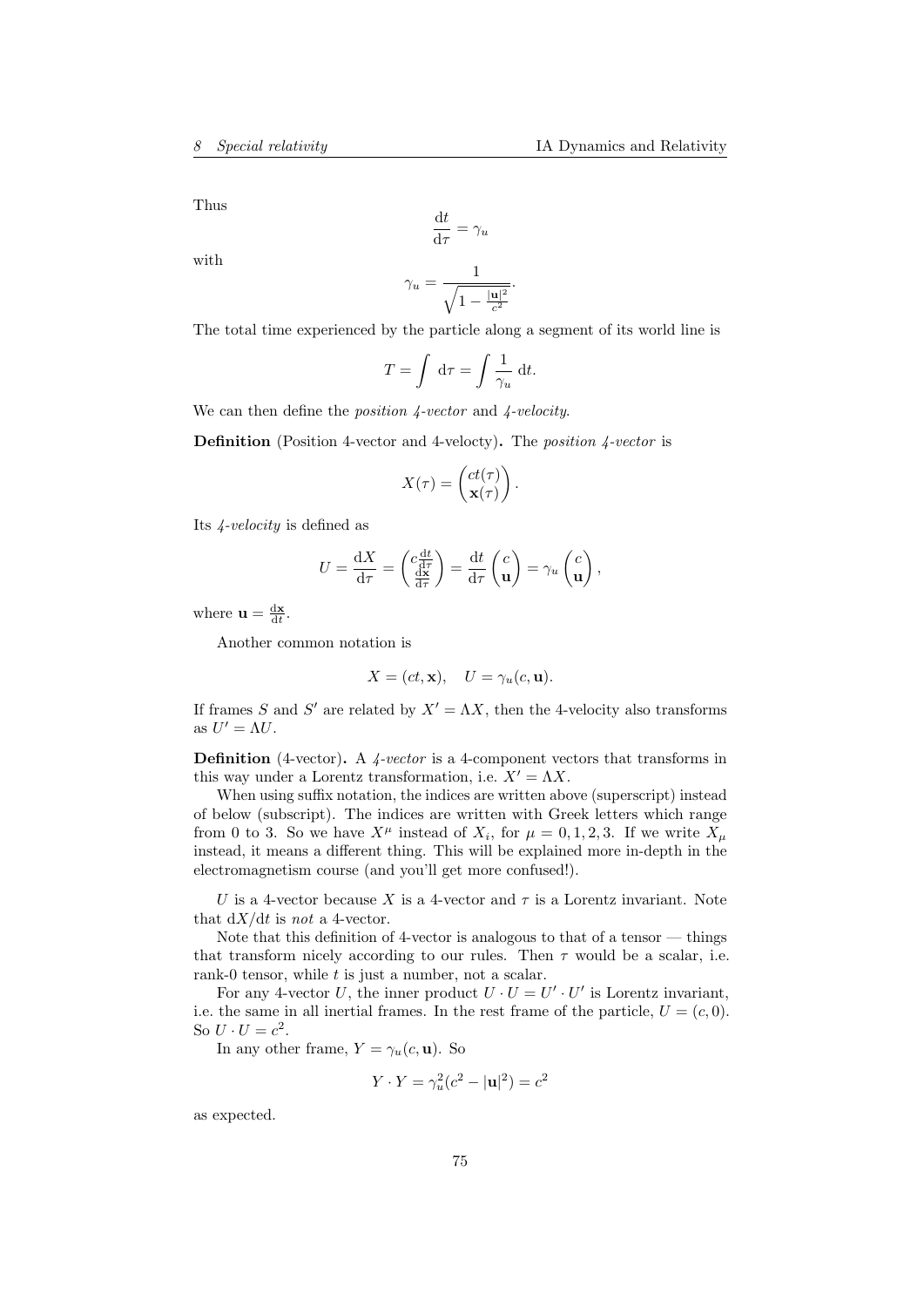#### Transformation of velocities revisited

We have seen that velocities cannot be simply added in relativity. However, the 4-velocity does transform linearly, according to the Lorentz transform:

$$
U'=\Lambda U.
$$

In frame S, consider a particle moving with speed u at an angle  $\theta$  to the x axis in the xy plane. This is the most general case for motion not parallel to the Lorentz boost.

Its 4-velocity is

$$
U = \begin{pmatrix} \gamma_u c \\ \gamma_u u \cos \theta \\ \gamma_u u \sin \theta \\ 0 \end{pmatrix}, \quad \gamma_u = \frac{1}{\sqrt{1 - u^2/c^2}}.
$$

With frames S and S' in standard configuration (i.e. origin coincide at  $t = 0$ , S' moving in x direction with velocity v relative to  $S$ ),

$$
U' = \begin{pmatrix} \gamma_{u'}c \\ \gamma_{u'}u'\cos\theta' \\ \gamma_{u'}u'\sin\theta' \\ 0 \end{pmatrix} = \begin{pmatrix} \gamma_v & -\gamma_v v/c & 0 & 0 \\ -\gamma_v v/c & \gamma_v & 0 & 0 \\ 0 & 0 & 1 & 0 \\ 0 & 0 & 0 & 1 \end{pmatrix} \begin{pmatrix} \gamma_u c \\ \gamma_u u \cos\theta \\ \gamma_u u \sin\theta \\ 0 \end{pmatrix}
$$

Instead of evaluating the whole matrix, we can divide different rows to get useful results.

The ratio of the first two lines gives

$$
u'\cos\theta' = \frac{u\cos\theta - v}{1 - \frac{uv}{c^2}\cos\theta},
$$

just like the composition of parallel velocities.

The ratio of the third to second line gives

$$
\tan \theta' = \frac{u \sin \theta}{\gamma_v (u \cos \theta - v)},
$$

which describes *aberration*, a change in the direction of motion of a particle due to the motion of the observer. Note that this isn't just a relativistic effect! If you walk in the rain, you have to hold your umbrella obliquely since the rain seems to you that they are coming from an angle. The relativistic part is the  $\gamma_v$ factor in the denominator.

This is also seen in the aberration of starlight  $(u = c)$  due to the Earth's orbital motion. This causes small annual changes in the apparent positions of stars.

#### 4-momentum

**Definition** (4-momentum). The  $\mu$ -momentum of a particle of mass m is

$$
P = mU = m\gamma_u \begin{pmatrix} c \\ \mathbf{u} \end{pmatrix}
$$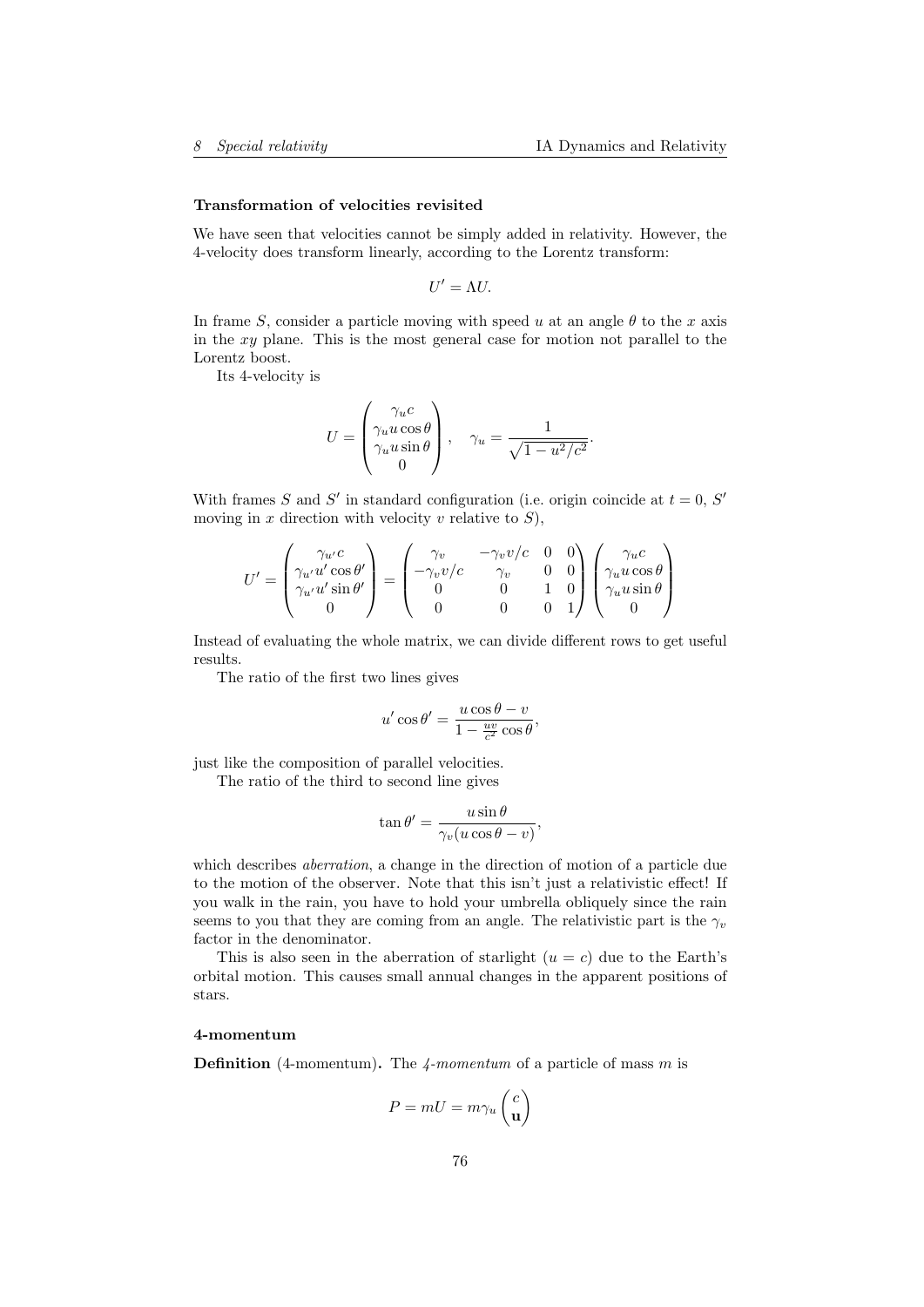The 4-momentum of a system of particles is the sum of the 4-momentum of the particles, and is conserved in the absence of external forces.

The spatial components of  $P$  are the *relativistic 3-momentum*,

$$
\mathbf{p}=m\gamma _{u}\mathbf{u,}
$$

which differs from the Newtonian expression by a factor of  $\gamma_u$ . Note that  $|\mathbf{p}| \to \infty$ as  $|\mathbf{u}| \to c$ .

What is the interpretation of the time component  $P^0$  (i.e. the first time component of the P vector)? We expand for  $|\mathbf{u}| \ll c$ :

$$
P^{0} = m\gamma c = \frac{mc}{\sqrt{1 - |\mathbf{u}|^{2}/c^{2}}} = \frac{1}{c} \left( mc^{2} + \frac{1}{2}m|\mathbf{u}|^{2} + \cdots \right).
$$

We have a constant term  $mc^2$  plus a kinetic energy term  $\frac{1}{2}m|\mathbf{u}|^2$ , plus more tiny terms, all divided by c. So this suggests that  $P^0$  is indeed the energy for a particle, and the remaining  $\cdots$  terms are relativistic corrections for our old formula  $\frac{1}{2}m|\mathbf{u}|^2$  (the  $mc^2$  term will be explained later). So we interpret P as

$$
P = \begin{pmatrix} E/c \\ \mathbf{p} \end{pmatrix}
$$

**Definition** (Relativistic energy). The *relativistic energy* of a particle is  $E = P^0 c$ . So

$$
E = m\gamma c^2 = mc^2 + \frac{1}{2}m|\mathbf{u}|^2 + \cdots
$$

Note that  $E \to \infty$  as  $|\mathbf{u}| \to c$ .

For a stationary particle, we obtain

$$
E = mc^2.
$$

This implies that mass is a form of energy.  $m$  is sometimes called the *rest mass*.

The energy of a moving particle,  $m\gamma_u c^2$ , is the sum of the rest energy  $mc^2$ and kinetic energy  $m(\gamma_u - 1)c^2$ .

Since  $P \cdot P = \frac{E^2}{c^2}$  $\frac{E^2}{c^2} - |\mathbf{p}|^2$  is a Lorentz invariant (lengths of 4-vectors are always Lorentz invariant) and equals  $m^2c^2$  in the particle's rest frame, we have the general relation between energy and momentum

$$
E^2 = |\mathbf{p}|^2 c^2 + m^2 c^4
$$

In Newtonian physics, mass and energy are separately conserved. In relativity, mass is not conserved. Instead, it is just another form of energy, and the total energy, including mass energy, is conserved.

Mass can be converged into kinetic energy and vice versa (e.g. atomic bombs!)

#### Massless particles

Particles with zero mass  $(m = 0)$ , e.g. photons, can have non-zero momentum and energy because they travel at the speed of light ( $\gamma = \infty$ ).

In this case,  $P \cdot P = 0$ . So massless particles have light-like (or null) trajectories, and no proper time can be defined for such particles.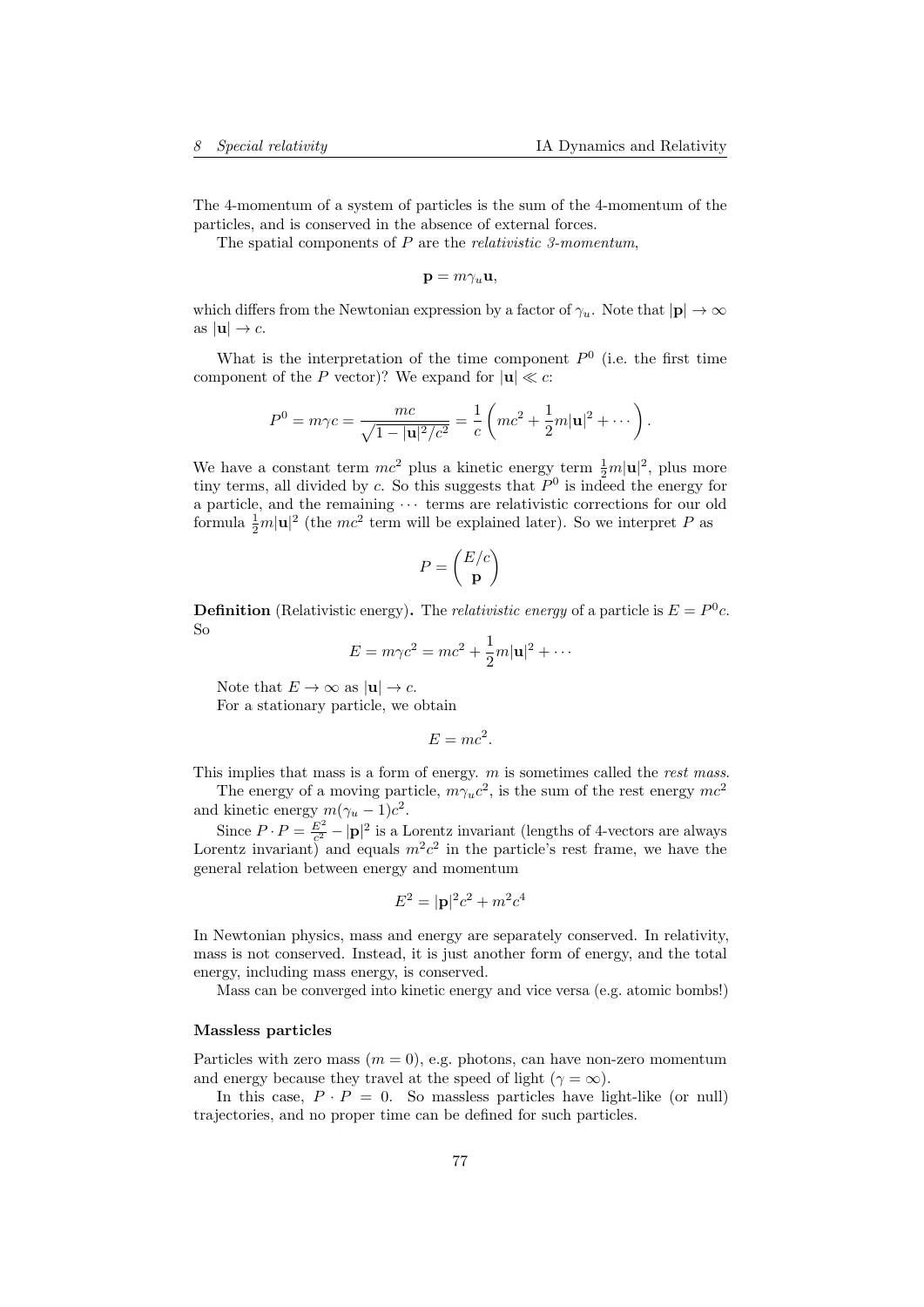Other massless particles in the Standard Model of particle physics include the gluon.

For these particles, energy and momentum are related by

$$
E^2 = |\mathbf{p}|^2 c^2.
$$

So

$$
E=|\mathbf{p}|c.
$$

Thus

$$
P = \frac{E}{c} \begin{pmatrix} 1 \\ \mathbf{n} \end{pmatrix},
$$

where **n** is a unit (3-)vector in the direction of propagation.

According to quantum mechanics, fundamental "particles" aren't really particles but have both particle-like and wave-like properties (if that sounds confusing, yes it is!). Hence we can assign it a de Broglie wavelength, according to the de Broglie relation:

$$
|\mathbf{p}|=\frac{h}{\lambda}
$$

where  $h \approx 6.63 \times 10^{-34} \,\mathrm{m}^2 \,\mathrm{kg \,s}^{-1}$  is *Planck's constant.* 

For massless particles, this is consistent with Planck's relation:

$$
E = \frac{hc}{\lambda} = h\nu,
$$

where  $\nu = \frac{c}{\lambda}$  is the *wave frequency*.

### Newton's second law in special relativity

**Definition** (4-force). The  $\frac{4}{7}$ -force is

$$
F=\frac{\mathrm{d}P}{\mathrm{d}\tau}
$$

This equation is the relativistic counterpart to Newton's second law. It is related to the 3-force F by

$$
F = \gamma_u \begin{pmatrix} \mathbf{F} \cdot \mathbf{u}/c \\ \mathbf{F} \end{pmatrix}
$$

Expanding the definition of the 4-force componentwise, we obtain

$$
\frac{\mathrm{d}E}{\mathrm{d}\tau} = \gamma_u \mathbf{F} \cdot \mathbf{u} \Rightarrow \frac{\mathrm{d}E}{\mathrm{d}t} = \mathbf{F} \cdot \mathbf{u}
$$

and

$$
\frac{\mathrm{d}\mathbf{p}}{\mathrm{d}\tau} = \gamma_u \mathbf{F} \Rightarrow \frac{\mathrm{d}\mathbf{p}}{\mathrm{d}t} = \mathbf{F}
$$

Equivalently, for a particle of mass  $m$ ,

$$
F=mA,
$$

where

$$
A = \frac{\mathrm{d}U}{\mathrm{d}\tau}
$$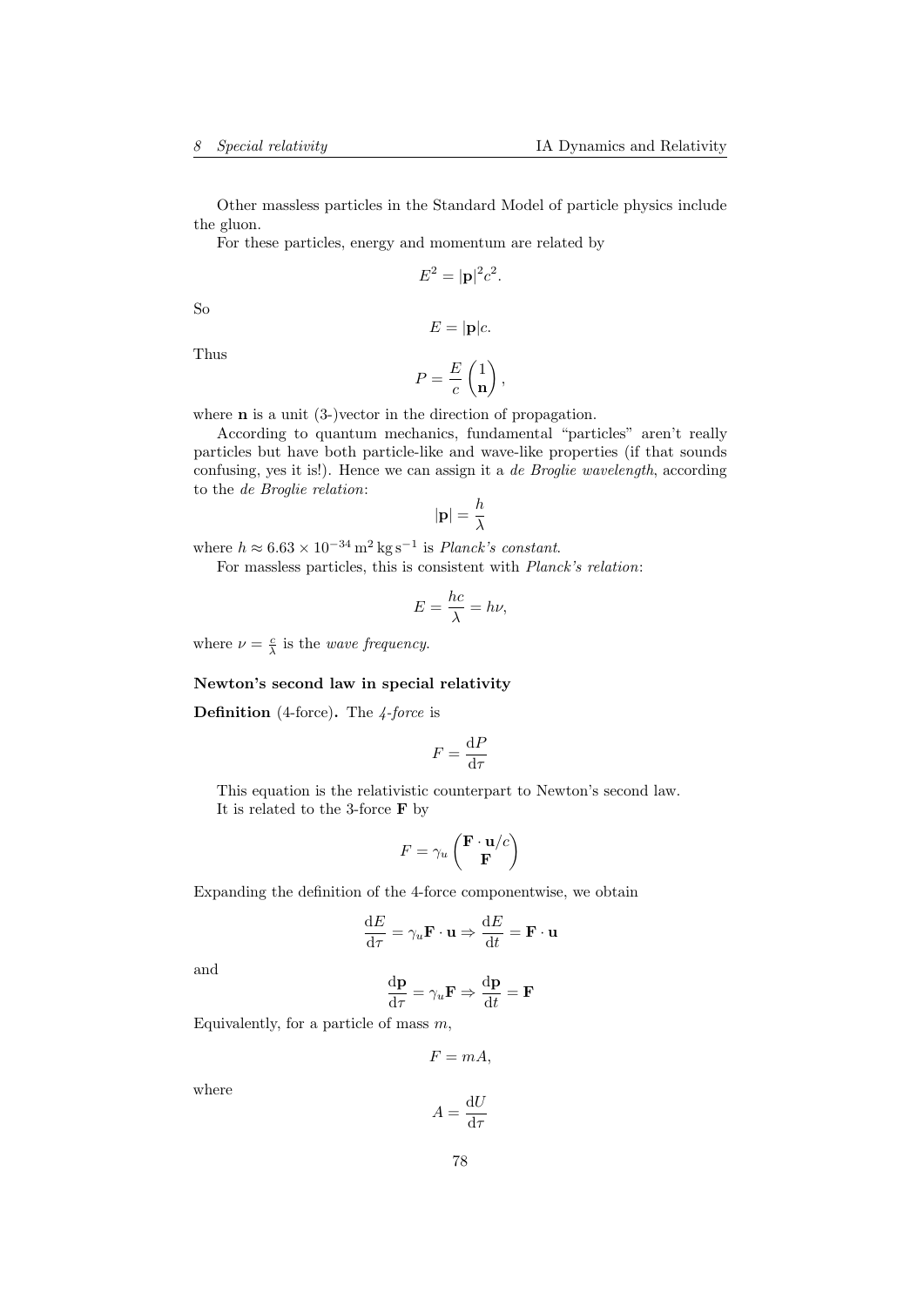is the 4-acceleration.

We have

$$
U = \gamma_u \begin{pmatrix} c \\ \mathbf{u} \end{pmatrix}
$$

So

$$
A = \gamma_u \frac{\mathrm{d}U}{\mathrm{d}t} = \gamma_u \begin{pmatrix} \dot{\gamma}_u c \\ \gamma_u \mathbf{a} + \dot{\gamma}_u \mathbf{u} \end{pmatrix}
$$

where  $\mathbf{a} = \frac{d\mathbf{u}}{dt}$  and  $\dot{\gamma}_u = \gamma_u^3 \frac{\mathbf{a} \cdot \mathbf{u}}{c^2}$ .

In the instantaneous rest frame of a particle,  $\mathbf{u} = \mathbf{0}$  and  $\gamma_u = 1$ . So

$$
U = \begin{pmatrix} c \\ \mathbf{0} \end{pmatrix}, \quad A = \begin{pmatrix} 0 \\ \mathbf{a} \end{pmatrix}
$$

Then  $\mathbf{U} \cdot \mathbf{A} = 0$ . Since this is a Lorentz invariant, we have  $\mathbf{U} \cdot \mathbf{A} = 0$  in all frames.

# 8.6 Particle physics

Many problems can be solved using the conservation of 4-momentum,

$$
P = \begin{pmatrix} E/c \\ \mathbf{p} \end{pmatrix},
$$

for a system of particles.

Definition (Center of momentum frame). The center of momentum (CM) frame, or zero momentum frame, is an inertial frame in which the total 3-momentum is  $\sum \mathbf{p} = 0.$ 

This exists unless the system consists of one or more massless particle moving in a single direction.

#### Particle decay

A particle of mass  $m_1$  decays into two particles of masses  $m_2$  and  $m_2$ . We have

$$
P_1 = P_2 + P_3.
$$

i.e.

$$
E_1 = E_2 + E_3
$$
  

$$
\mathbf{p}_1 = \mathbf{p}_2 + \mathbf{p}_3.
$$

In the CM frame (i.e. the rest frame of the original particle),

$$
E_1 = m_1 c^2 = \sqrt{|\mathbf{p}_2|^2 c^2 + m_2^2 c^4} + \sqrt{|\mathbf{p}_3|^2 c^2 + m_2^2 c^4}
$$
  
\n
$$
\geq m_2 c^2 + m_3 c^2.
$$

So decay is possible only if

 $m_1 \ge m_2 + m_3$ .

(Recall that mass is not conserved in relativity!)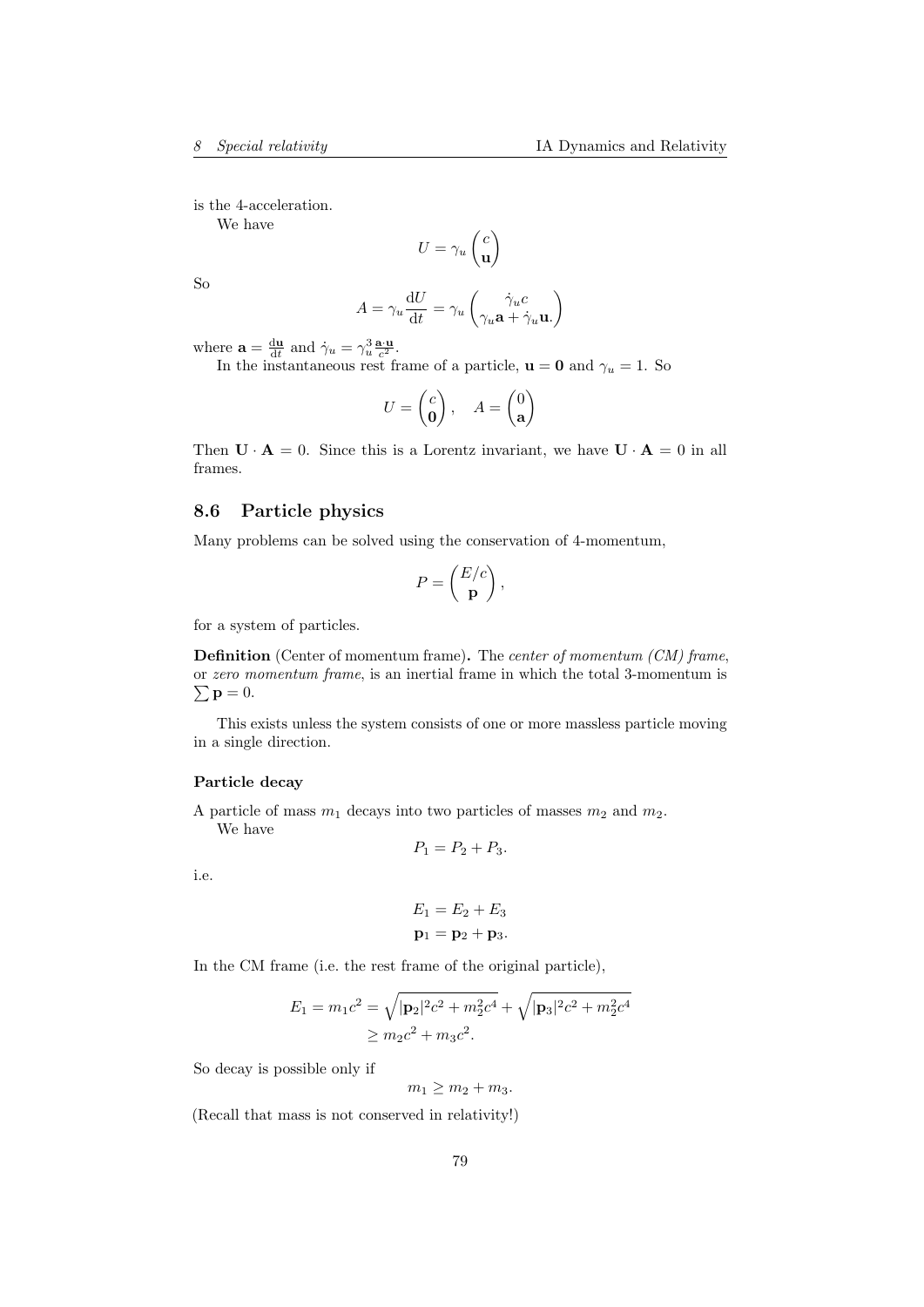Example. A possible decay path of the Higgs' particle can be written as

 $h \to \gamma \gamma$ Higgs' particle  $\rightarrow$  2 photons

This is possible by the above criterion, because  $m_h \geq 0$ , while  $m_\gamma = 0$ . The full conservation equation is

$$
P_{\rm h} = \begin{pmatrix} m_{\rm h}c \\ \mathbf{0} \end{pmatrix} = P_{\gamma_1} + P_{\gamma_2}
$$

So

$$
\mathbf{p}_{\gamma_1} = \mathbf{p}_{\gamma_2}
$$

$$
E_{\gamma_1} = E_{\gamma_2} = \frac{1}{2} m_{\rm h} c^2.
$$

## Particle scattering

When two particles collide and retain heir identities, the total 4-momentum is conserved:

$$
P_1 + P_2 = P_3 + P_4
$$

In the laboratory frame  $S$ , suppose that particle 1 travels with speed  $u$  and collides with particle 2 (at rest).



In the CM frame  $S'$ ,

$$
\mathbf{p}'_1 + \mathbf{p}'_2 = 0 = \mathbf{p}'_3 + \mathbf{p}'_4.
$$

Both before and after the collision, the two particles have equal and opposite 3-momentum.



The scattering angle  $\theta'$  is undetermined and can be thought of as being random. However, we can derive some conclusions about the angles  $\theta$  and  $\phi$  in the laboratory frame.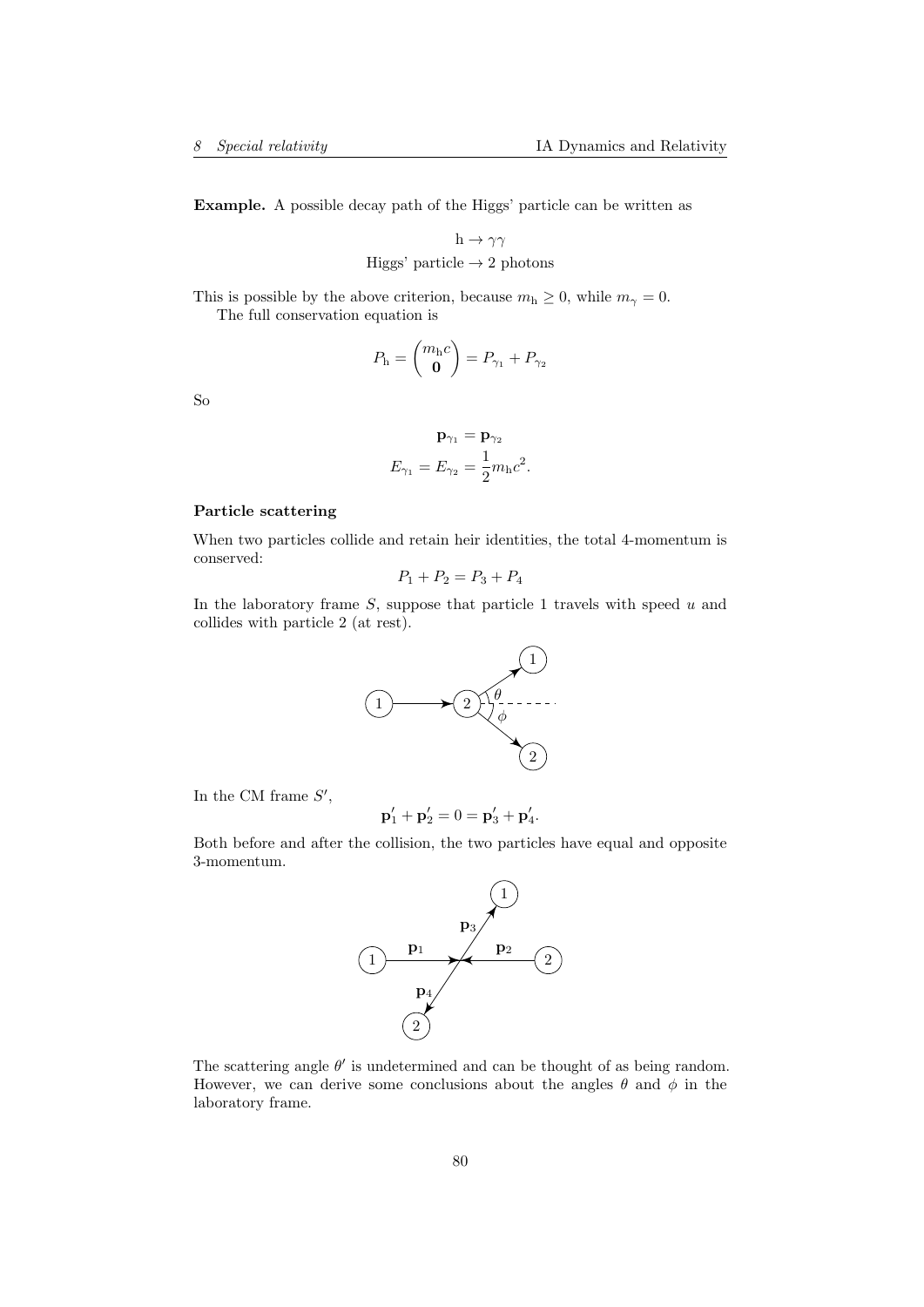(staying in  $S'$  for the moment) Suppose the particles have equal mass  $m$ . They then have the same speed  $v$  in  $S'$ .

Choose axes such that

$$
P_1' = \begin{pmatrix} m\gamma_v c \\ m\gamma_v v \\ 0 \\ 0 \end{pmatrix}, \quad P_2' = \begin{pmatrix} m\gamma_v c \\ -m\gamma_v v \\ 0 \\ 0 \end{pmatrix}
$$

and after the collision,

$$
P_3' = \begin{pmatrix} m\gamma_v c \\ m\gamma_v v \cos \theta' \\ m\gamma_v v \sin \theta' \\ 0 \end{pmatrix}, \quad P_4' = \begin{pmatrix} m\gamma_v c \\ -m\gamma_v v \cos \theta' \\ -m\gamma_v v \sin \theta' \\ 0 \end{pmatrix}.
$$

We then use the Lorentz transformation to return to the laboratory frame  $S$ . The relative velocity of the frames is  $v$ . So the Lorentz transform is

$$
\Lambda = \begin{pmatrix}\n\gamma_v & \gamma_v v/c & 0 & 0 \\
\gamma_v v/c & \gamma_v & 0 & 0 \\
0 & 0 & 1 & 0 \\
0 & 0 & 0 & 1\n\end{pmatrix}
$$

and we find

$$
P_1 = \begin{pmatrix} m\gamma_u c \\ m\gamma_u u \\ 0 \\ 0 \end{pmatrix}, \quad P_2 = \begin{pmatrix} mc \\ 0 \\ 0 \\ 0 \end{pmatrix}
$$

where

$$
u = \frac{2v}{1 + v^2/c^2},
$$

(cf. velocity composition formula)

Considering the transformations of  $P'_3$  and  $P'_4$ , we obtain

$$
\tan \theta = \frac{\sin \theta'}{\gamma_v (1 + \cos \theta')} = \frac{1}{\gamma_v} \tan \frac{\theta'}{2},
$$

and

$$
\tan \phi = \frac{\sin \theta'}{\gamma_v (1 - \cos \theta')} = \frac{1}{\gamma_v} \cot \frac{\theta'}{2}.
$$

Multiplying these expressions together, we obtain

$$
\tan \theta \tan \phi = \frac{1}{\gamma_v^2}.
$$

So even though we do not know what  $\theta$  and  $\phi$  might be, they *must* be related by this equation.

In the Newtonian limit, where  $|\mathbf{v}| \ll c$ , we have  $\gamma_v \approx 1$ . So

$$
\tan\theta\tan\phi=1,
$$

i.e. the outgoing trajectories are perpendicular in S.